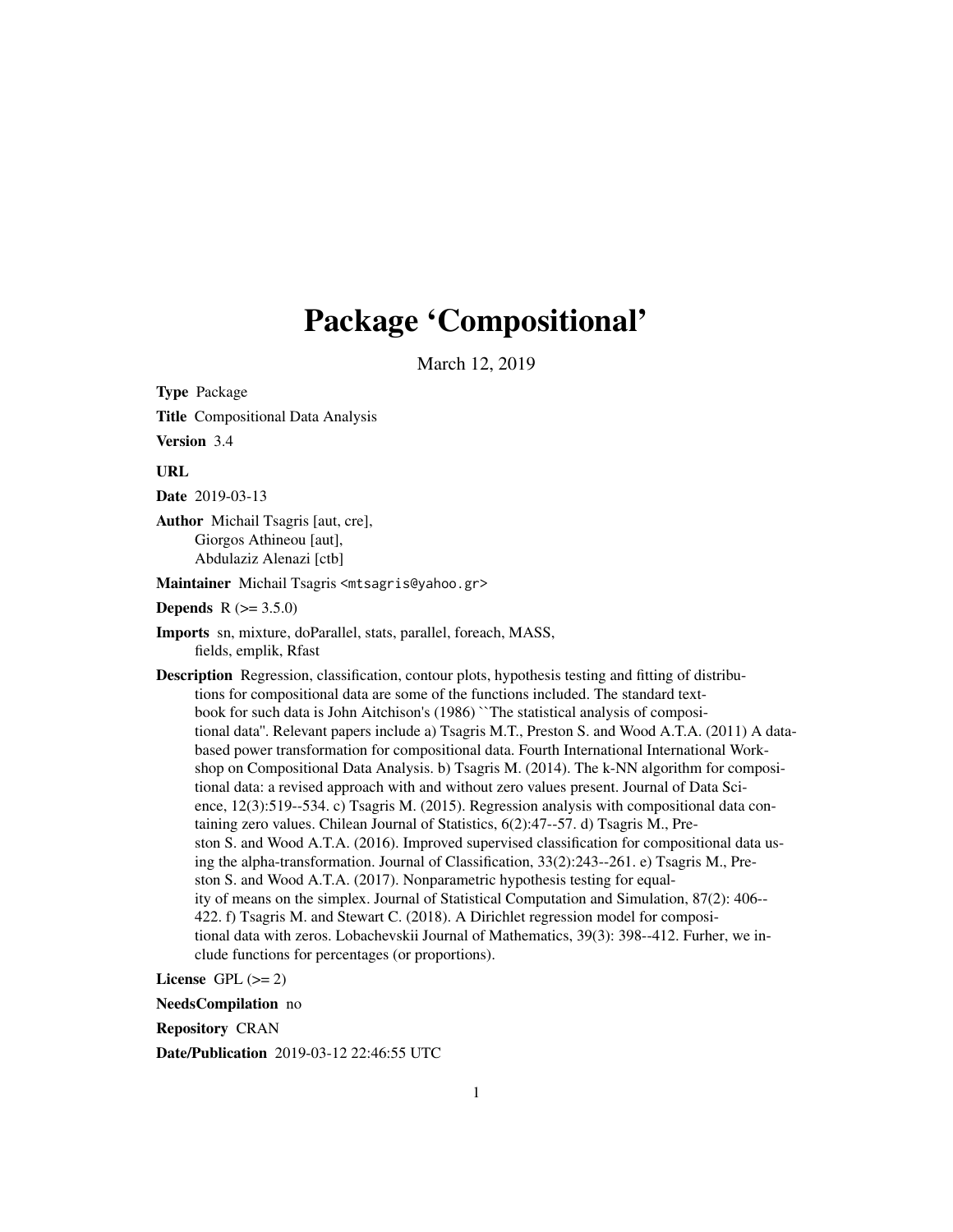# R topics documented:

|                                                                                                          | 4              |
|----------------------------------------------------------------------------------------------------------|----------------|
|                                                                                                          | 5              |
|                                                                                                          | 6              |
|                                                                                                          | $\overline{7}$ |
|                                                                                                          | 8              |
| Contour plot of the skew skew-normal distribution in S^2                                                 | 9              |
|                                                                                                          | 10             |
| Cross validation for the regularised discriminant analysis with compositional data using                 |                |
| the alpha-transformation $\ldots \ldots \ldots \ldots \ldots \ldots \ldots \ldots \ldots \ldots$         | 11             |
|                                                                                                          | 13             |
| Cross validation for the ridge regression with compositional data as predictor using the                 |                |
|                                                                                                          | 14             |
|                                                                                                          | 16             |
|                                                                                                          | 17             |
|                                                                                                          | 18             |
|                                                                                                          | 20             |
| Divergence based regression for compositional data with compositional data in the co-                    |                |
|                                                                                                          | 21             |
| Empirical likelihood for a one sample mean vector hypothesis testing $\dots \dots \dots$                 | 23             |
| Empirical likelihood hypothesis testing for two mean vectors                                             | 24             |
| Estimating location and scatter parameters for compositional data                                        | 26             |
|                                                                                                          | 28             |
| Estimation of the value of alpha via the profile log-likelihood                                          | 29             |
| Exponential empirical likelihood for a one sample mean vector hypothesis testing                         | 30             |
| Exponential empirical likelihood hypothesis testing for two mean vectors                                 | 31             |
|                                                                                                          | 33             |
|                                                                                                          | 34             |
|                                                                                                          | 36             |
|                                                                                                          | 37             |
|                                                                                                          | 39             |
| Hotelling's multivariate version of the 1 sample t-test for Euclidean data                               | 40             |
| Hotelling's multivariate version of the 2 sample t-test for Euclidean data                               | 42             |
| Hypothesis testing for two or more compositional mean vectors                                            | 43             |
|                                                                                                          | 45             |
|                                                                                                          | 46             |
| k-NN regression with compositional data $\ldots \ldots \ldots \ldots \ldots \ldots \ldots \ldots$        | 47             |
| Kullback-Leibler divergence and Bhattacharyya distance between two Dirichlet distri-                     |                |
| butions                                                                                                  | 49             |
|                                                                                                          | 50             |
| Log-likelihood ratio test for a symmetric Dirichlet distribution                                         | 51             |
|                                                                                                          | 52             |
|                                                                                                          | 53             |
| MLE of distributions defined in the $(0, 1)$ interval $\ldots \ldots \ldots \ldots \ldots \ldots \ldots$ | 55             |
|                                                                                                          | 56             |
|                                                                                                          | 57             |
|                                                                                                          | 58             |
|                                                                                                          |                |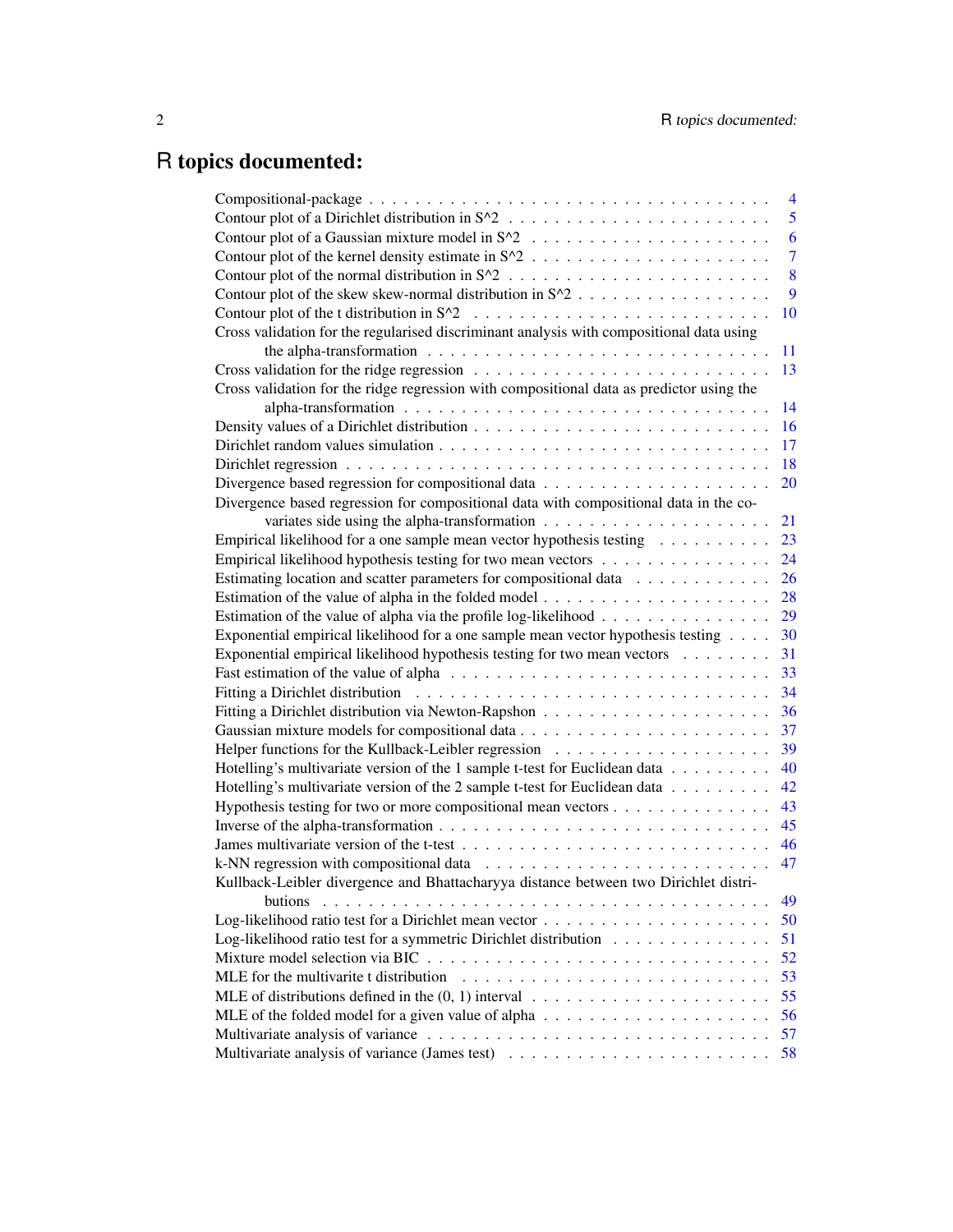| Multivariate normal random values simulation on the simplex<br>62                                                  |
|--------------------------------------------------------------------------------------------------------------------|
| Multivariate or univariate regression with compositional data in the covariates side using                         |
| the alpha-transformation $\ldots \ldots \ldots \ldots \ldots \ldots \ldots \ldots \ldots \ldots$<br>63             |
| 65                                                                                                                 |
| Multivariate skew normal random values simulation on the simplex                                                   |
| 66<br>67                                                                                                           |
| Multivariate t random values simulation on the simplex $\dots \dots \dots \dots \dots \dots \dots$<br>69           |
| Non linear least squares regression for compositional data $\dots \dots \dots \dots \dots \dots$<br>70             |
| 71                                                                                                                 |
| 72                                                                                                                 |
| 73                                                                                                                 |
| 74                                                                                                                 |
|                                                                                                                    |
| 76                                                                                                                 |
| Regression with compositional data using the alpha-transformation<br>77                                            |
| Regularised discriminant analysis for compositional data using the alpha-transformation<br>79                      |
| 80                                                                                                                 |
| 82                                                                                                                 |
| 83                                                                                                                 |
| Ridge regression with compositional data in the covariates side using the alpha-transformation 84                  |
| Ridge regression with the alpha-transformation plot $\dots \dots \dots \dots \dots \dots \dots$<br>85              |
| Simulation of compositional data from Gaussian mixture models<br>87                                                |
| Simulation of compositional data from the folded model $\dots \dots \dots \dots \dots$<br>88                       |
| 89                                                                                                                 |
| 90                                                                                                                 |
|                                                                                                                    |
|                                                                                                                    |
| The alpha-transformation $\ldots \ldots \ldots \ldots \ldots \ldots \ldots \ldots \ldots \ldots \ldots$            |
| The Frechet mean for compositional data $\ldots \ldots \ldots \ldots \ldots \ldots \ldots \ldots \ldots$<br>96     |
| 97                                                                                                                 |
| The k-NN algorithm for compositional data $\ldots \ldots \ldots \ldots \ldots \ldots \ldots \ldots \ldots$ . 98    |
|                                                                                                                    |
| Tuning of the bandwidth h of the kernel using the maximum likelihood cross validation . 101                        |
| Tuning of the divergence based regression for compositional data with compositional                                |
| data in the covariates side using the alpha-transformation 102                                                     |
|                                                                                                                    |
| Tuning of the principal components regression $\ldots \ldots \ldots \ldots \ldots \ldots \ldots \ldots \ldots 106$ |
| Tuning the number of PCs in the PCR with compositional data using the alpha-transformation 107                     |
| Tuning the parameters of the regularised discriminant analysis 109                                                 |
|                                                                                                                    |
| Tuning the value of alpha in the alpha-regression $\ldots \ldots \ldots \ldots \ldots \ldots \ldots \ldots 112$    |
|                                                                                                                    |
|                                                                                                                    |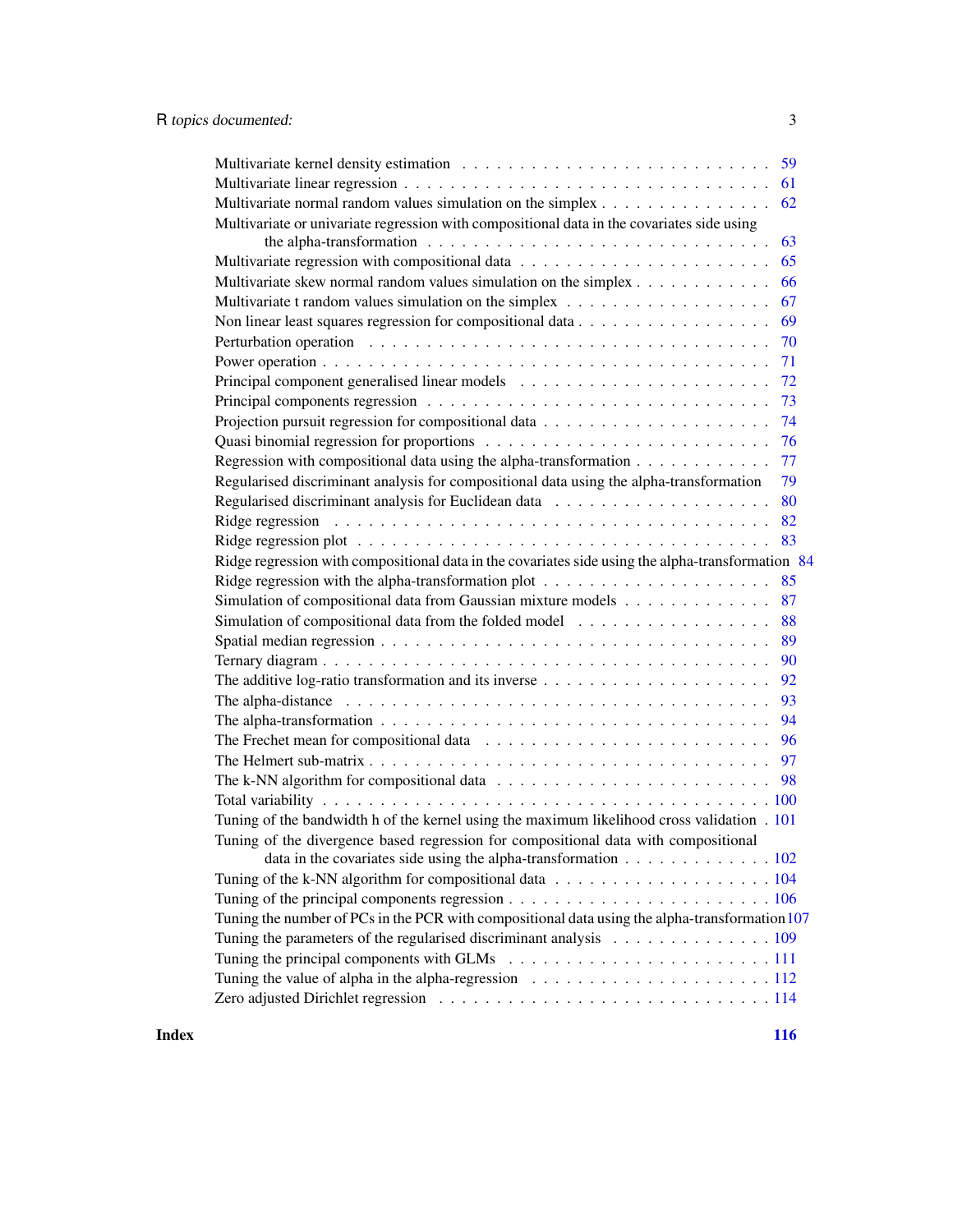<span id="page-3-0"></span>Compositional-package *Compositional Data Analysis*

#### Description

A collection of functions for compositional data analysis.

# **Details**

| Package: | Compositional |
|----------|---------------|
| Type:    | Package       |
| Version: | 3.4           |
| Date:    | 2019-03-13    |
| License: | GPL-2         |

#### **Maintainers**

Michail Tsagris <mtsagris@yahoo.gr>

# Note

Acknowledgments:

Michail Tsagris would like to express his acknowledgments to Professor Andy Wood and Dr Simon Preston from the university of Nottingham for being his supervisors during his PhD in compositional data analysis. We would also like to express our acknowledgments to Profesor Kurt Hornik (and also the rest of the R core team) for his help with this package. Manos Papadakis, undergraduate student in the department of computer science, university of Crete, is also acknowledged for his programming tips. Ermanno Affuso from the university of South Alabama suggested that I have a default value in the mkde function. Van Thang Hoang from Hasselt university spotted a bug in the js.compreg function and is greatly acknowledged for that. Claudia Wehrhahn Cortes spotted a bug in the diri.reg function and she is greatly acknowledged for that.

#### Author(s)

Michail Tsagris <mtsagris@yahoo.gr>, Giorgos Athineou <gioathineou@gmail.com> and Abdulaziz Alenazi <a.alenazi@nbu.edu.sa>

# References

Aitchison J. (1986). The statistical analysis of compositional data. Chapman & Hall.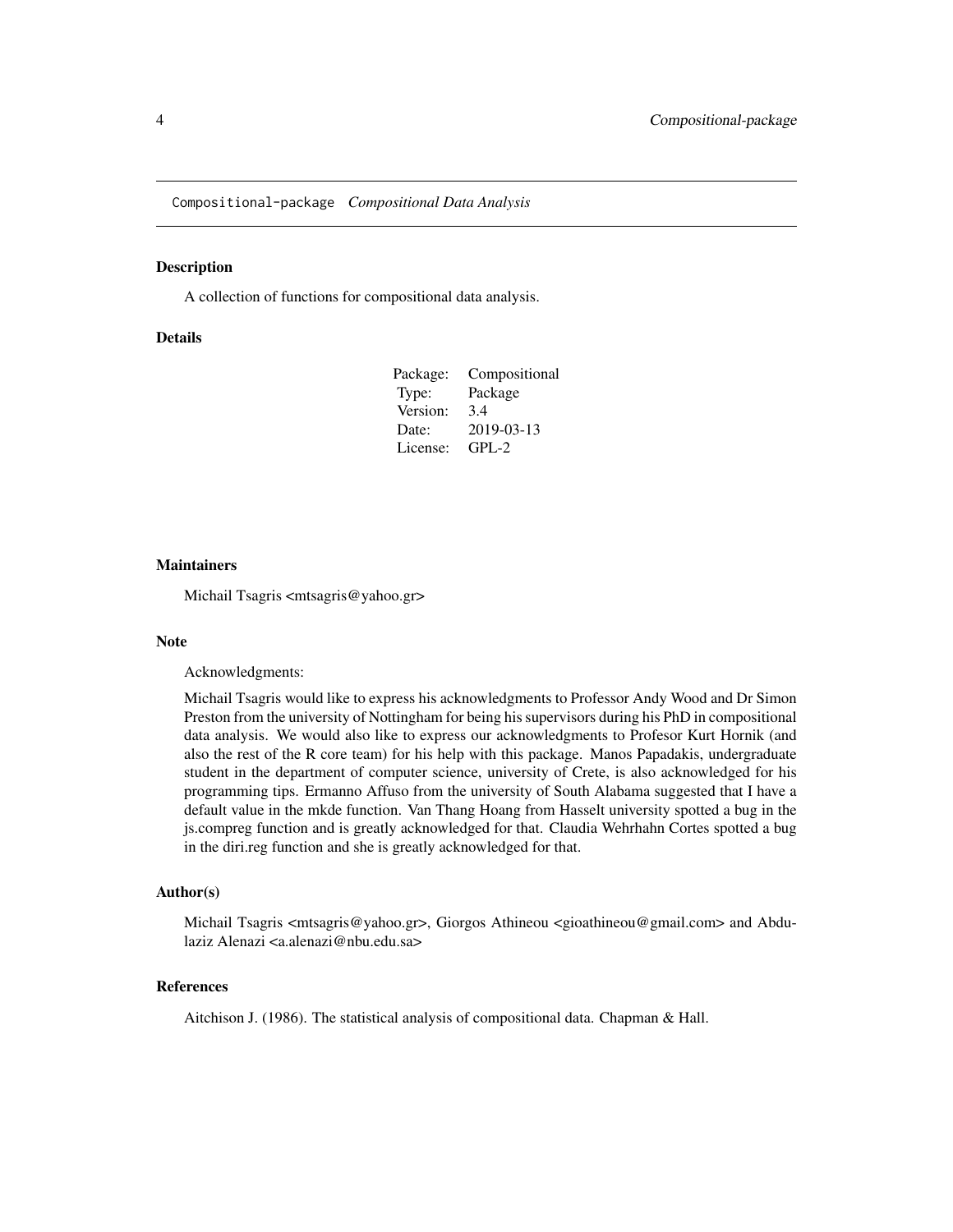<span id="page-4-0"></span>Contour plot of a Dirichlet distribution in S^2 *Contour plot of a Dirichlet distribution in* Sˆ2

# <span id="page-4-1"></span>Description

Contour plot of a Dirichlet distribution in  $S^2$ .

# Usage

diri.contour(a,  $n = 100$ ,  $x = NULL$ )

# Arguments

| a            | A vector with three elements corresponding to the 3 (estimated) parameters.    |
|--------------|--------------------------------------------------------------------------------|
| n            | The number of grid points to consider over which the density is calculated.    |
| $\mathsf{x}$ | This is either NULL (no data) or contains a 3 column matrix with compositional |
|              | data.                                                                          |

# Details

The user can plot only the contour lines of a Dirichlet with a given vector of parameters, or can also add the relevant data should he/she wish to.

#### Value

A ternary diagram with the points and the Dirichlet contour lines.

#### Author(s)

Michail Tsagris

R implementation and documentation: Michail Tsagris <mtsagris@yahoo.gr> and Giorgos Athineou <gioathineou@gmail.com>

# References

Ng Kai Wang, Guo-Liang Tian and Man-Lai Tang (2011). Dirichlet and related distributions: Theory, methods and applications. John Wiley \& Sons.

Aitchison J. (1986). The statistical analysis of compositional data. Chapman \& Hall.

# See Also

[norm.contour,](#page-7-1) [bivt.contour,](#page-9-1) [comp.kerncontour,](#page-6-1) [mixnorm.contour](#page-5-1)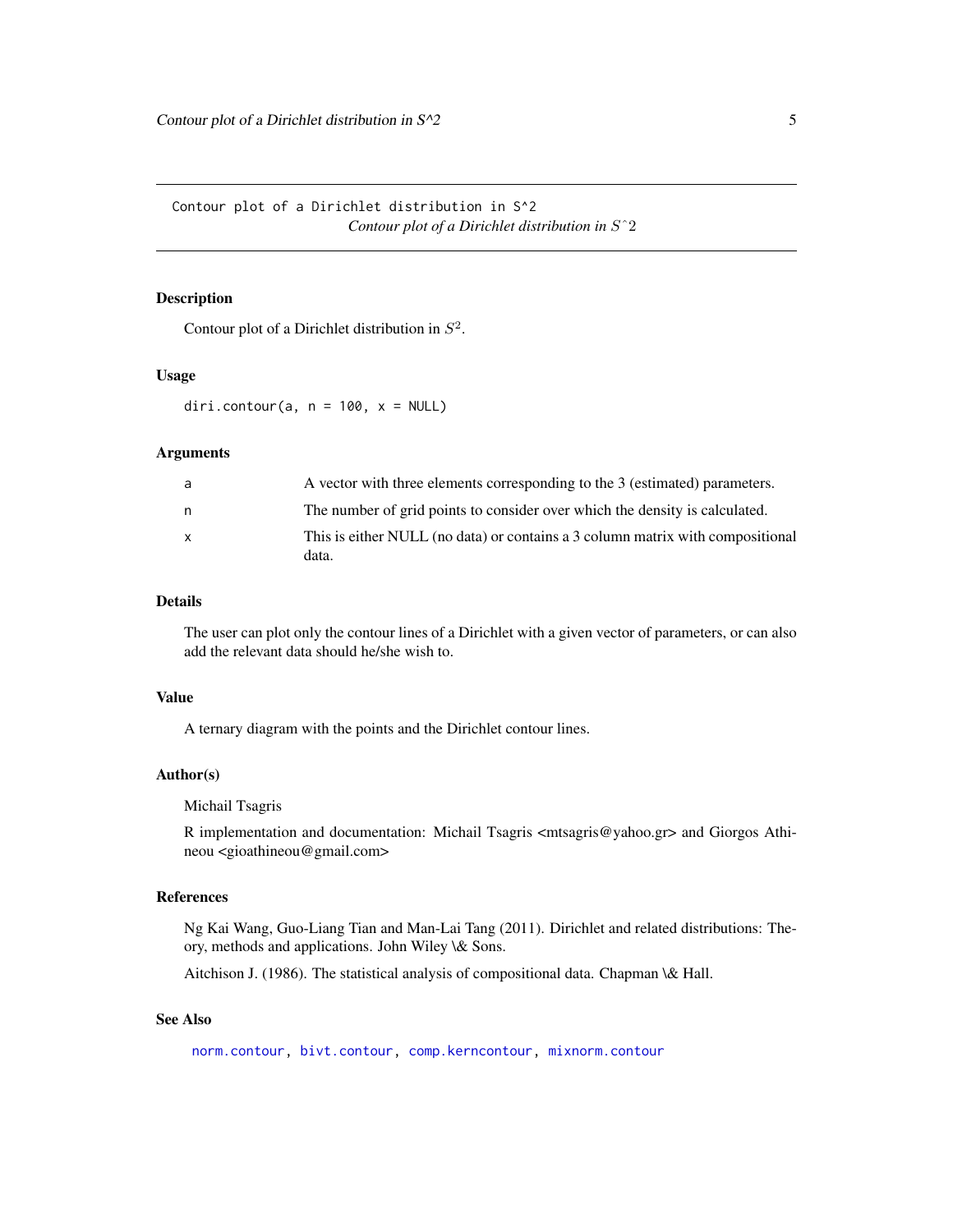#### Examples

```
x \leftarrow as_matrix(iris[, 1:3])
x \le -x / \text{rowsums}(x)diri.contour( a = c(3, 4, 2) )
```
Contour plot of a Gaussian mixture model in S^2 *Contour plot of a Gaussian mixture model in* Sˆ2

# <span id="page-5-1"></span>Description

Contour plot of a Gaussian mixture model in  $S^2$ .

#### Usage

mixnorm.contour(x, mod)

### Arguments

| x   | A matrix with the compositional data.                     |
|-----|-----------------------------------------------------------|
| mod | An object containing the output of a mix. compnorm model. |

## Details

The contour plot of a Gaussian mixture model is plotted. For this you need the data and the fitted model.

# Value

A ternary plot with the data and the contour lines of the fitted Gaussian mixture model.

#### Author(s)

Michail Tsagris

R implementation and documentation: Michail Tsagris <mtsagris@yahoo.gr> and Giorgos Athineou <gioathineou@gmail.com>

#### References

Ryan P. Browne, Aisha ElSherbiny and Paul D. McNicholas (2015). R package mixture: Mixture Models for Clustering and Classification

Aitchison J. (1986). The statistical analysis of compositional data. Chapman \& Hall.

# See Also

[mix.compnorm,](#page-36-1) [bic.mixcompnorm,](#page-51-1) [diri.contour](#page-4-1)

<span id="page-5-0"></span>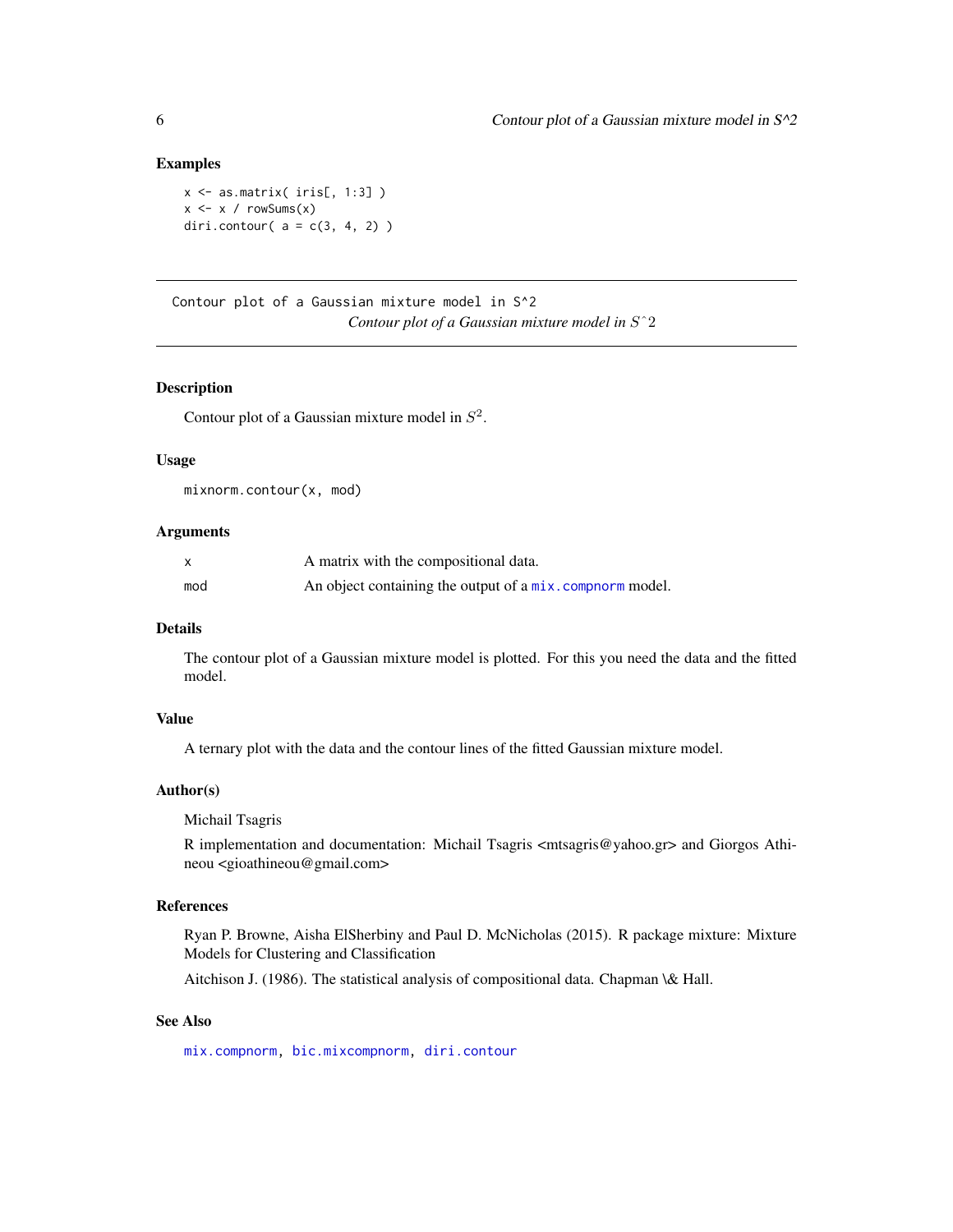<span id="page-6-0"></span>Contour plot of the kernel density estimate in  $S^2$  7 7

#### Examples

```
x \leftarrow as_matrix(iris[, 1:3])x \le -x / \text{rowsums}(x)mod \le - mix.compnorm(x, 3, model = "EII")
mixnorm.contour(x, mod)
```
Contour plot of the kernel density estimate in S^2 *Contour plot of the kernel density estimate in* Sˆ2

# <span id="page-6-1"></span>Description

Contour plot of the kernel density estimate in  $S^2$ .

# Usage

```
comp.kerncontour(x, type = "alr", n = 100)
```
#### Arguments

| $\mathsf{x}$ | A matrix with the compositional data. It has to be a 3 column matrix.                                                     |
|--------------|---------------------------------------------------------------------------------------------------------------------------|
| type         | This is either "alr" or "ilr", corresponding to the additive and the isometric log-<br>ratio transformation respectively. |
| n            | The number of grid points to consider, over which the density is calculated.                                              |

# Details

The alr or the ilr transformation are applied to the compositional data. Then, the optimal bandwidth using maximum likelihood cross-validation is chosen. The multivariate normal kernel density is calculated for a grid of points. Those points are the points on the 2-dimensional simplex. Finally the contours are plotted.

#### Value

A ternary diagram with the points and the kernel contour lines.

#### Author(s)

Michail Tsagris

R implementation and documentation: Michail Tsagris <mtsagris@yahoo.gr> and Giorgos Athineou <gioathineou@gmail.com>

# References

M.P. Wand and M.C. Jones (1995). Kernel smoothing, CrC Press.

Aitchison J. (1986). The statistical analysis of compositional data. Chapman \& Hall.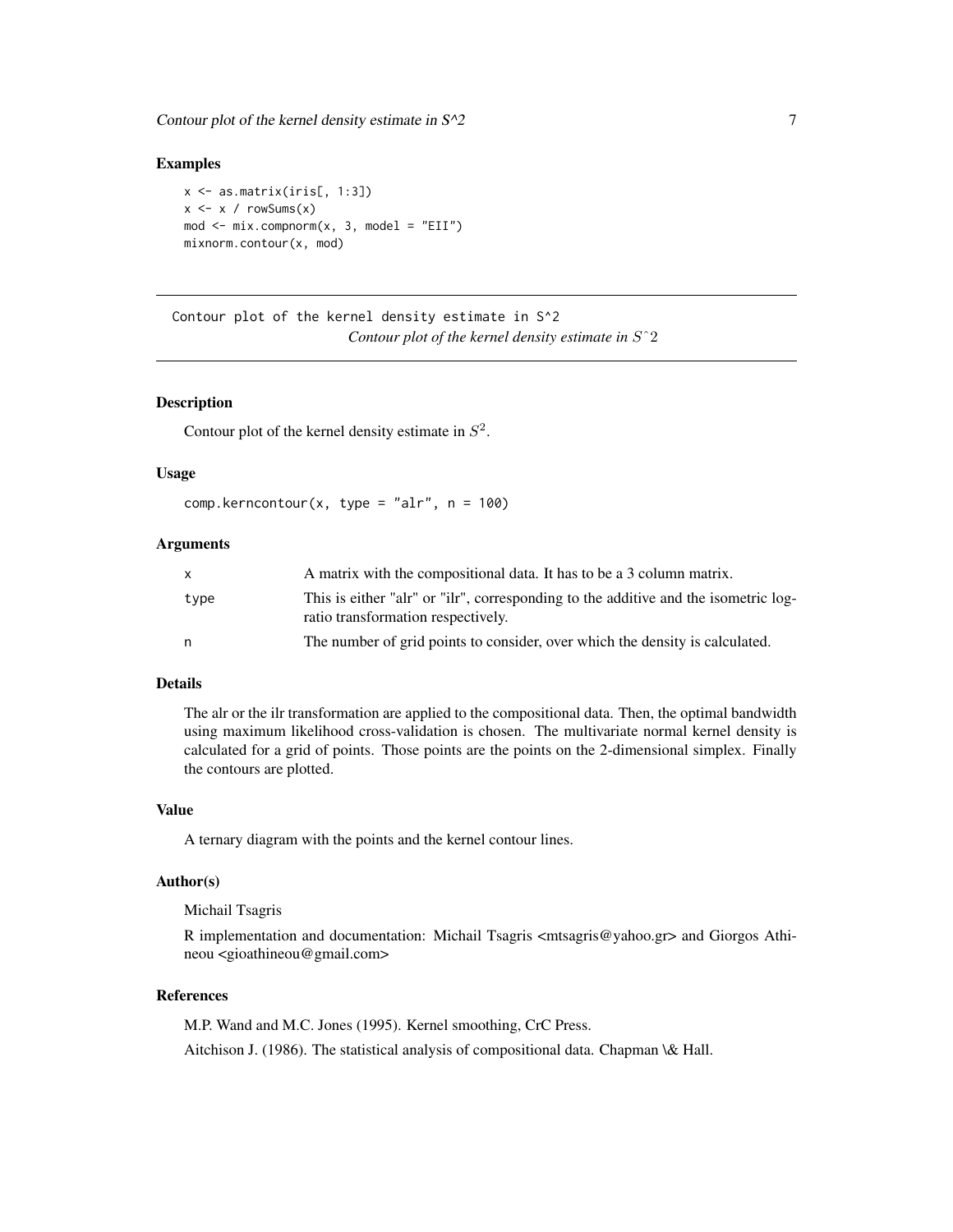# <span id="page-7-0"></span>See Also

[diri.contour,](#page-4-1) [mixnorm.contour,](#page-5-1) [bivt.contour,](#page-9-1) [norm.contour](#page-7-1)

#### Examples

```
x <- as.matrix(iris[, 1:3])
x \leftarrow x / rowsums(x)comp.kerncontour(x, type = "alr", n = 20)
comp.kerncontour(x, type = "ilr", n = 20)
```
Contour plot of the normal distribution in S^2 *Contour plot of the normal distribution in* Sˆ2

# <span id="page-7-1"></span>Description

Contour plot of the normal distribution in  $S^2$ .

#### Usage

norm.contour(x, type = "alr",  $n = 100$ , appear = TRUE)

#### Arguments

| X      | A matrix with the compositional data. It has to be a 3 column matrix.                                                     |
|--------|---------------------------------------------------------------------------------------------------------------------------|
| type   | This is either "alr" or "ilr", corresponding to the additive and the isometric log-<br>ratio transformation respectively. |
| n      | The number of grid points to consider over which the density is calculated.                                               |
| appear | Should the available data appear on the ternary plot (TRUE) or not (FALSE)?                                               |

# Details

The alr or the ilr transformation is applied to the compositional data at first. Then for a grid of points within the 2-dimensional simplex the bivariate normal density is calculated and the contours are plotted along with the points.

#### Value

A ternary diagram with the points (if appear = TRUE) and the bivariate normal contour lines.

#### Author(s)

Michail Tsagris

R implementation and documentation: Michail Tsagris <mtsagris@yahoo.gr> and Giorgos Athineou <gioathineou@gmail.com>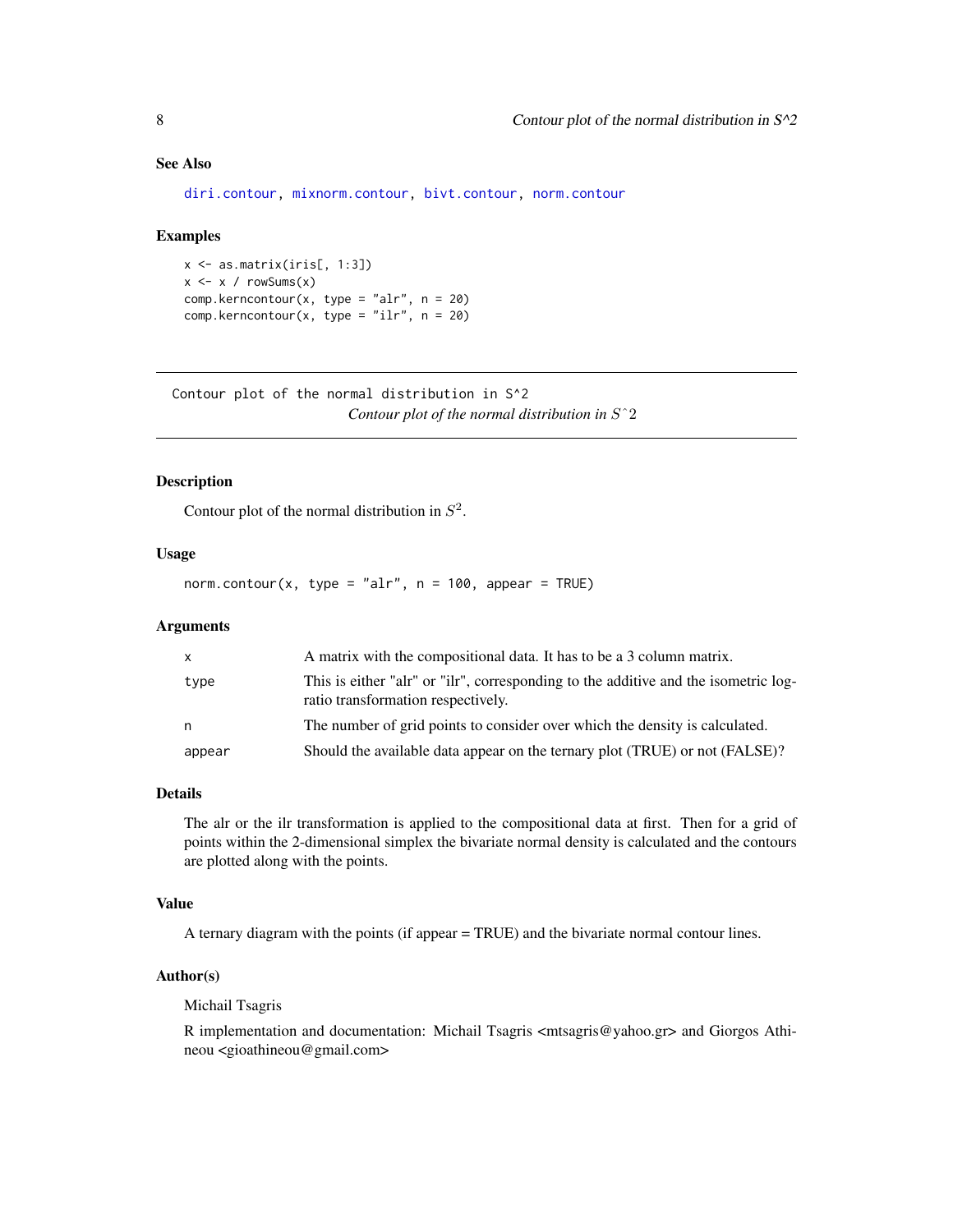# <span id="page-8-0"></span>References

Aitchison J. (1986). The statistical analysis of compositional data. Chapman \& Hall.

# See Also

[diri.contour,](#page-4-1) [mixnorm.contour,](#page-5-1) [bivt.contour,](#page-9-1) [skewnorm.contour](#page-8-1)

# Examples

```
x \leftarrow as.matrix(iris[, 1:3])x \leftarrow x / rowsums(x)norm.contour(x)
norm.contour(x, type = "ilr")
```
Contour plot of the skew skew-normal distribution in S^2 *Contour plot of the skew skew-normal distribution in* Sˆ2

# <span id="page-8-1"></span>Description

Contour plot of the skew skew-normal distribution in  $S^2$ .

#### Usage

```
skewnorm.contour(x, type = "alr", n = 100, appear = TRUE)
```
#### Arguments

| X      | A matrix with the compositional data. It has to be a 3 column matrix.                                                     |
|--------|---------------------------------------------------------------------------------------------------------------------------|
| type   | This is either "alr" or "ilr", corresponding to the additive and the isometric log-<br>ratio transformation respectively. |
| n      | The number of grid points to consider over which the density is calculated.                                               |
| appear | Should the available data appear on the ternary plot (TRUE) or not (FALSE)?                                               |

#### Details

The alr or the ilr transformation is applied to the compositional data at first. Then for a grid of points within the 2-dimensional simplex the bivariate skew skew-normal density is calculated and the contours are plotted along with the points.

#### Value

A ternary diagram with the points (if appear = TRUE) and the bivariate skew skew-normal contour lines.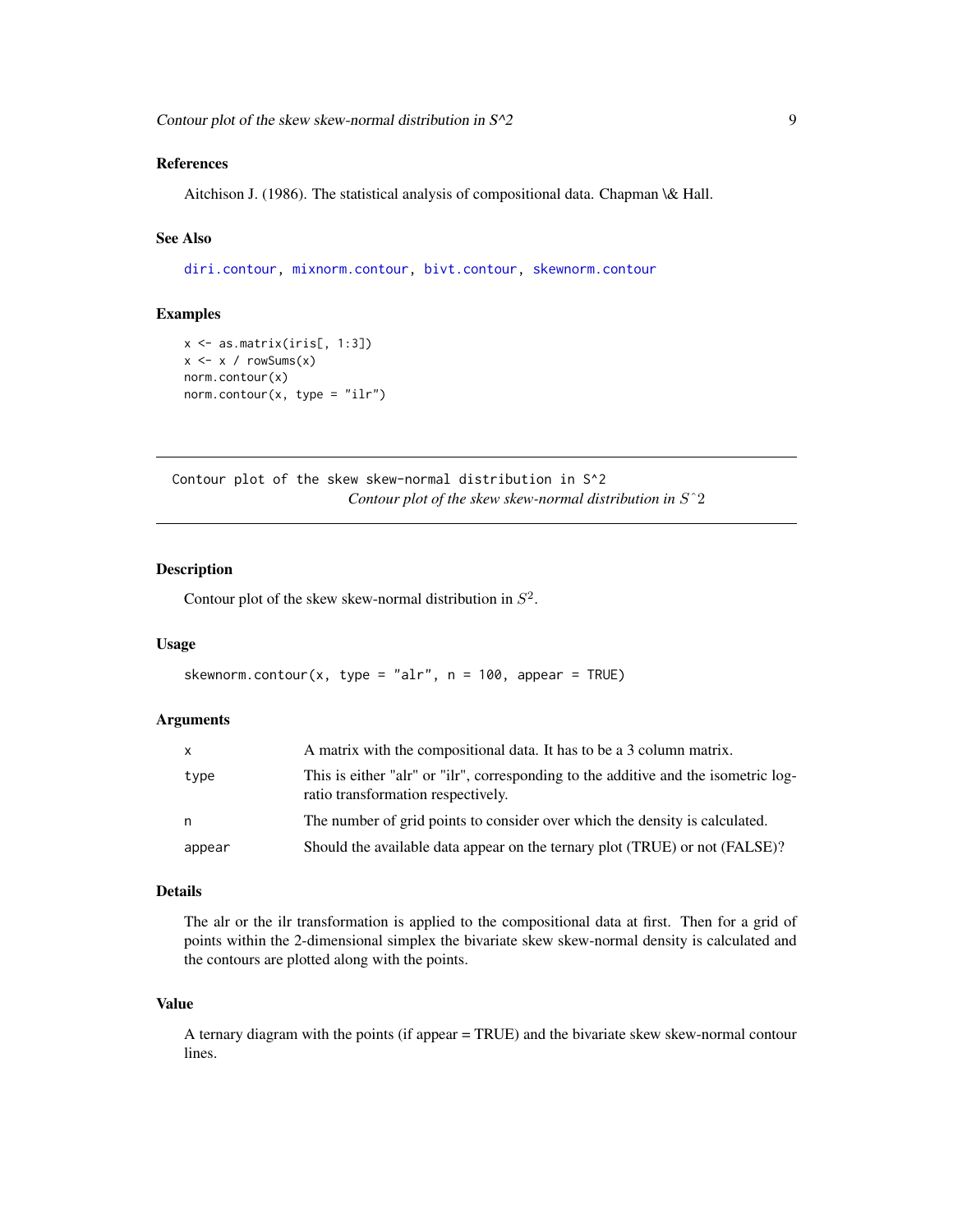# <span id="page-9-0"></span>Author(s)

Michail Tsagris

R implementation and documentation: Michail Tsagris <mtsagris@yahoo.gr> and Giorgos Athineou <gioathineou@gmail.com>

#### References

Azzalini A. and Valle A. D. (1996). The multivariate skew-skewnormal distribution. Biometrika 83(4):715-726.

Aitchison J. (1986). The statistical analysis of compositional data. Chapman \& Hall.

#### See Also

[diri.contour,](#page-4-1) [mixnorm.contour,](#page-5-1) [bivt.contour,](#page-9-1) [norm.contour](#page-7-1)

#### Examples

x <- as.matrix(iris[51:100, 1:3])  $x \le -x / \text{rowsums}(x)$ skewnorm.contour(x) skewnorm.contour(x, type = "ilr")

Contour plot of the t distribution in S^2 *Contour plot of the t distribution in* Sˆ2

# <span id="page-9-1"></span>Description

Contour plot of the t distribution in  $S^2$ .

#### Usage

bivt.contour(x, type = "alr",  $n = 100$ , appear = TRUE)

# Arguments

| X      | A matrix with compositional data. It has to be a 3 column matrix.                                                         |
|--------|---------------------------------------------------------------------------------------------------------------------------|
| type   | This is either "alr" or "ilr", corresponding to the additive and the isometric log-<br>ratio transformation respectively. |
| n      | The number of grid points to consider over which the density is calculated.                                               |
| appear | Should the available data appear on the ternary plot (TRUE) or not (FALSE)?                                               |

#### Details

The alr or the ilr transformation is applied to the compositional data at first and the location, scatter and degrees of freedom of the bivariate t distribution are computed. Then for a grid of points within the 2-dimensional simplex the bivariate t density is calculated and the contours are plotted along with the points.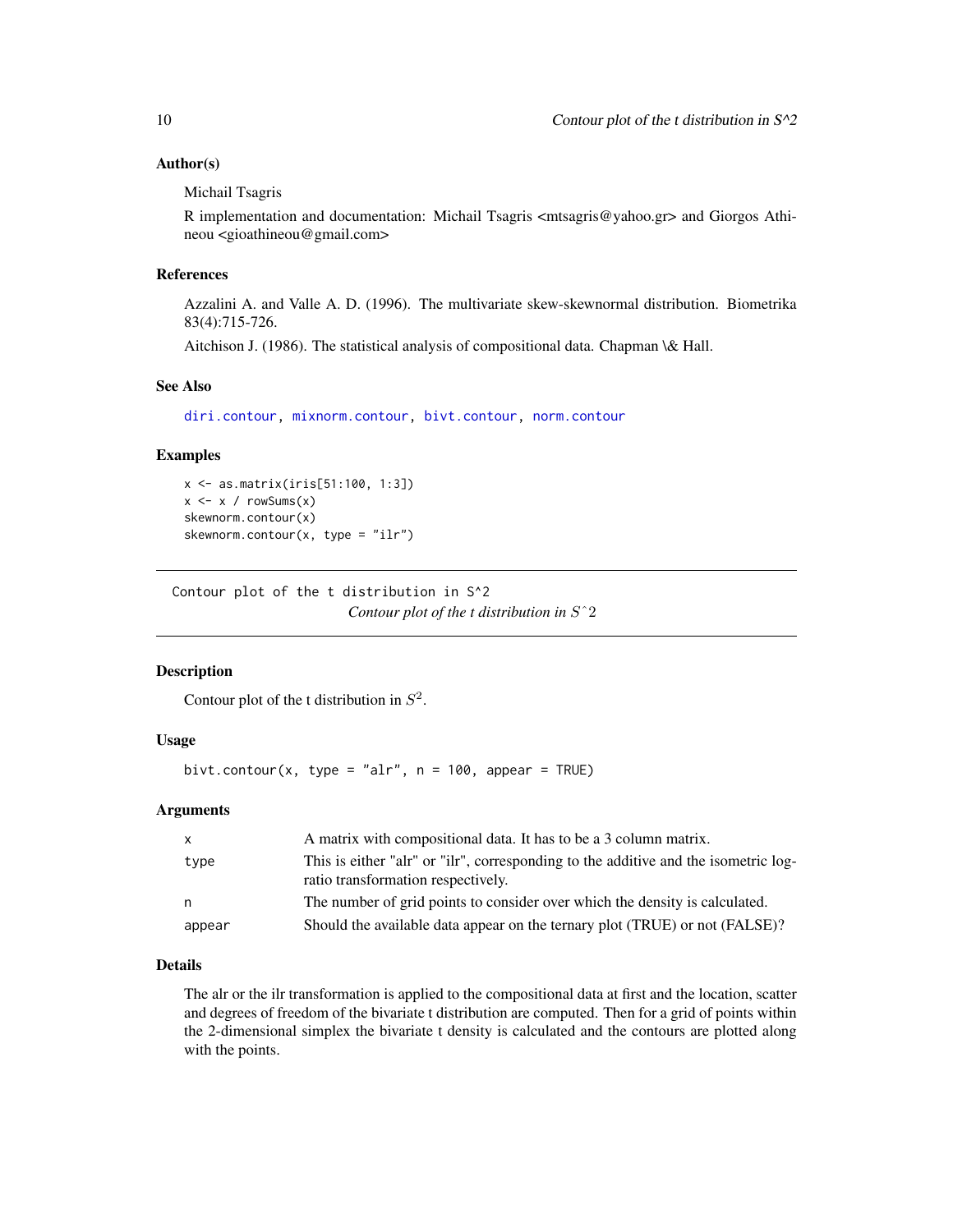<span id="page-10-0"></span>Cross validation for the regularised discriminant analysis with compositional data using the alpha-transformation11

# Value

A ternary diagram with the points (if appear = TRUE) and the bivariate t contour lines.

# Author(s)

Michail Tsagris

R implementation and documentation: Michail Tsagris <mtsagris@yahoo.gr> and Giorgos Athineou <gioathineou@gmail.com>

# References

Aitchison J. (1986). The statistical analysis of compositional data. Chapman \& Hall.

# See Also

[diri.contour,](#page-4-1) [mixnorm.contour,](#page-5-1) [norm.contour,](#page-7-1) [skewnorm.contour](#page-8-1)

# Examples

```
x \leftarrow as.matrix(ints[, 1:3])x \leq x / \text{rowsums}(x)bivt.contour(x)
bivt.contour(x, type = "ilr")
```
Cross validation for the regularised discriminant analysis with compositional data using the alpha-tr *Cross validation for the regularised discriminant analysis with compositional data using the* α*-transformation*

# Description

Cross validation for the regularised discriminant analysis with compositional data using the  $\alpha$ transformation.

# Usage

```
alfarda.tune(x, ina, a = \text{seq}(-1, 1, \text{ by } = 0.1), M = 10,
gam = seq(0, 1, by = 0.1), del = seq(0, 1, by = 0.1),
ncores = 1, mat = NULL
```
#### Arguments

| $\mathsf{X}$ | A matrix with the available compositional data. Zeros are allowed.                                                                                                                                                          |
|--------------|-----------------------------------------------------------------------------------------------------------------------------------------------------------------------------------------------------------------------------|
| ina          | A group indicator variable for the avaiable data.                                                                                                                                                                           |
| a            | A vector with a grid of values of the power transformation, it has to be between<br>-1 and 1. If zero values are present it has to be greater than 0. If $\alpha = 0$ the<br>isometric log-ratio transformation is applied. |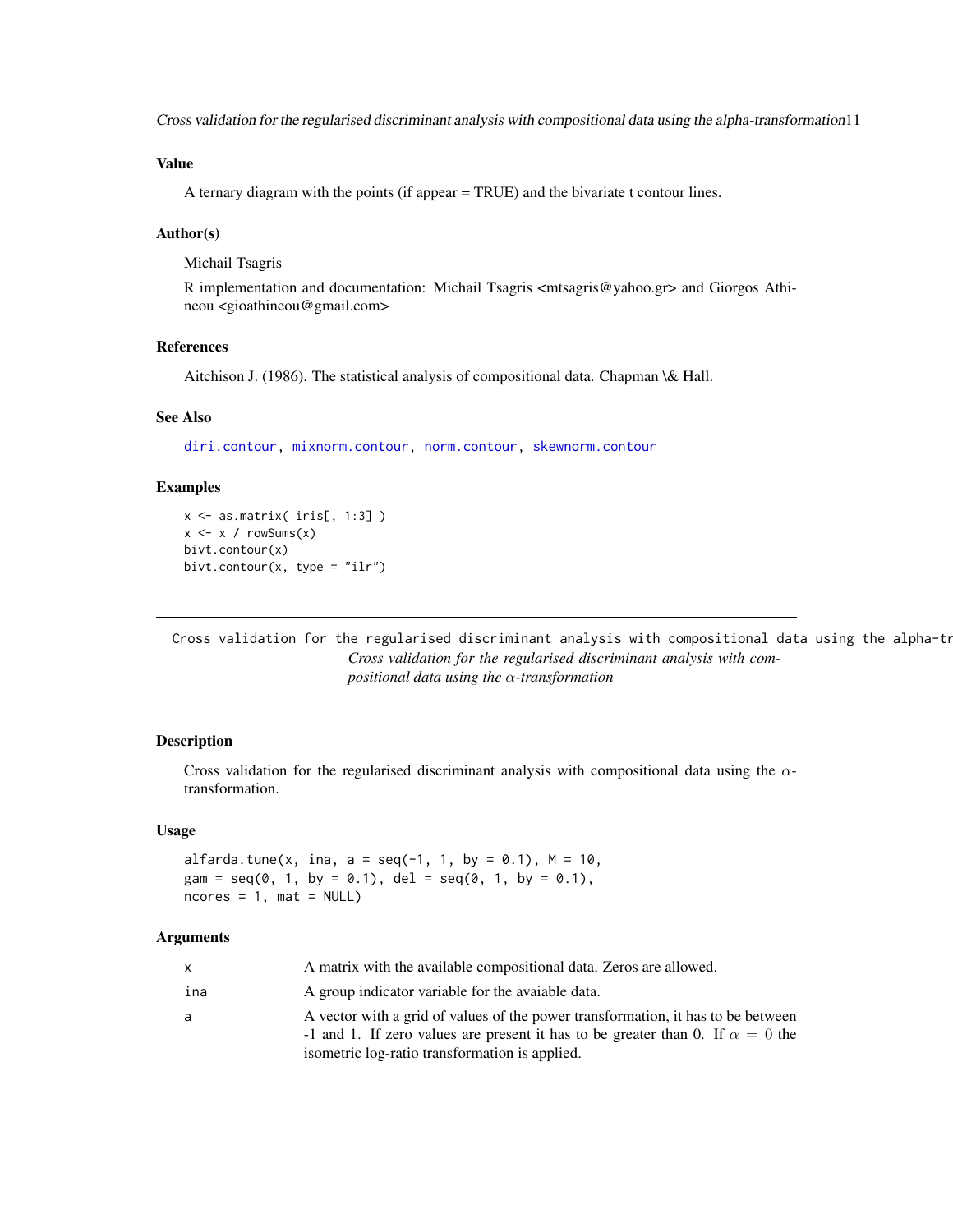12Cross validation for the regularised discriminant analysis with compositional data using the alpha-transformation

| M      | The number of folds. Set to 10 by default.                                                                                                                                                                     |
|--------|----------------------------------------------------------------------------------------------------------------------------------------------------------------------------------------------------------------|
| gam    | A vector of values between 0 and 1. It is the weight of the pooled covariance<br>and the diagonal matrix.                                                                                                      |
| del    | A vector of values between 0 and 1. It is the weight of the LDA and QDA.                                                                                                                                       |
| ncores | The number of cores to use. If it is more than 1 parallel computing is performed.<br>It is advisable to use it if you have many observations and or many variables,<br>otherwise it will slow down th process. |
| mat    | You can specify your own folds by giving a mat, where each column is a fold.<br>Each column contains indices of the observations. You can also leave it NULL<br>and it will create folds.                      |

# Details

A k-fold cross validation is performed.

#### Value

A list including:

| res     | The estimated optimal rate and the best values of $\alpha$ , gamma and delta.                                                                                                                                     |
|---------|-------------------------------------------------------------------------------------------------------------------------------------------------------------------------------------------------------------------|
| percent | For the best value of $\alpha$ the averaged over all folds best prates of correct clas-<br>sification. It is a matrix, where rows correspond to the $\gamma$ values and columns<br>correspond to $\delta$ values. |
| se      | The estimated standard errors of the "percent" matrix.                                                                                                                                                            |
| runtime | The runtime of the cross-validation procedure.                                                                                                                                                                    |

#### Author(s)

Michail Tsagris

R implementation and documentation: Giorgos Athineou <gioathineou@gmail.com> and Michail Tsagris <mtsagris@yahoo.gr>

# References

Friedman Jerome, Trevor Hastie and Robert Tibshirani (2009). The elements of statistical learning, 2nd edition. Springer, Berlin

Tsagris M.T., Preston S. and Wood A.T.A. (2016). Improved classification for compositional data using the  $\alpha$ -transformation.

# See Also

[alfa.rda,](#page-78-1) [rda.tune](#page-108-1)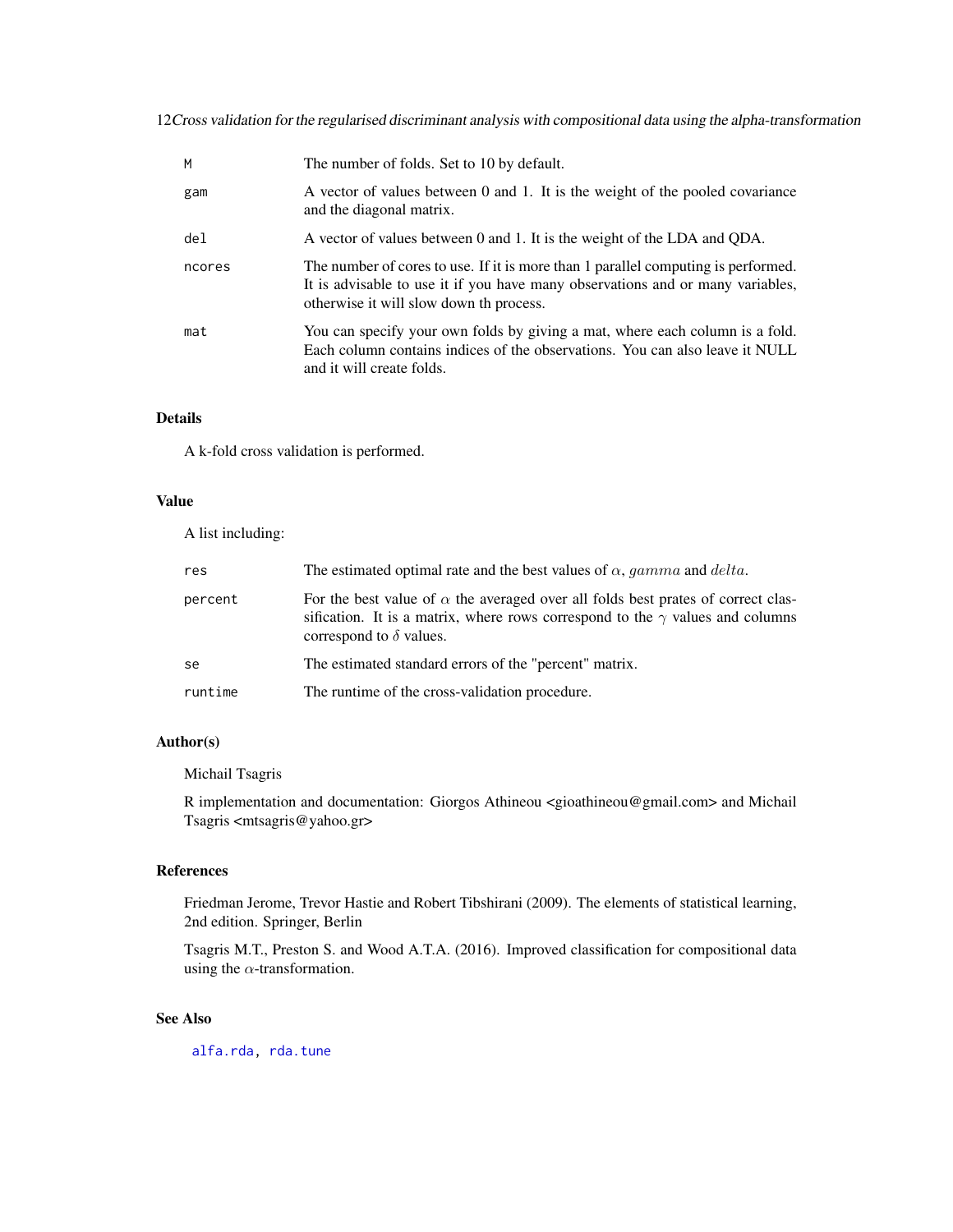<span id="page-12-0"></span>Cross validation for the ridge regression 13

# Examples

```
library(MASS)
x <- as.matrix(fgl[, 2:9])
x \leftarrow x / rowsums(x)ina \leftarrow fgl[, 10]
moda <- alfarda.tune(x, ina, a = seq(0.7, 1, by = 0.1), M = 10,
gam = seq(0.1, 0.3, by = 0.1), del = seq(0.1, 0.3, by = 0.1),
ncores = 1, mat = NULL
```
Cross validation for the ridge regression *Cross validation for the ridge regression*

# <span id="page-12-1"></span>Description

Cross validation for the ridge regression is performed. There is an option for the GCV criterion which is automatic.

# Usage

```
ridge.tune(y, x, M = 10, lambda = seq(0, 2, by = 0.1), mat = NULL,
ncores = 1, graph = FALSE)
```
#### Arguments

| <b>V</b>     | A numeric vector containing the values of the target variable. If the values are<br>proportions or percentages, i.e. strictly within 0 and 1 they are mapped into $R$<br>using the logit transformation. |
|--------------|----------------------------------------------------------------------------------------------------------------------------------------------------------------------------------------------------------|
| $\mathsf{x}$ | A numeric matrix containing the variables.                                                                                                                                                               |
| M            | The number of folds. Set to 10 by default.                                                                                                                                                               |
| lambda       | A vector with the a grid of values of $\lambda$ to be used.                                                                                                                                              |
| mat          | You can specify your own folds by giving a mat, where each column is a fold.<br>Each column contains indices of the observations. You can also leave it NULL<br>and it will create folds.                |
| ncores       | The number of cores to use. If it is more than 1 parallel computing is performed.                                                                                                                        |
| graph        | If graph is set to TRUE the performances for each fold as a function of the $\lambda$<br>values will appear.                                                                                             |

# Details

A k-fold cross validation is performed. This function is used by [alfaridge.tune](#page-13-1).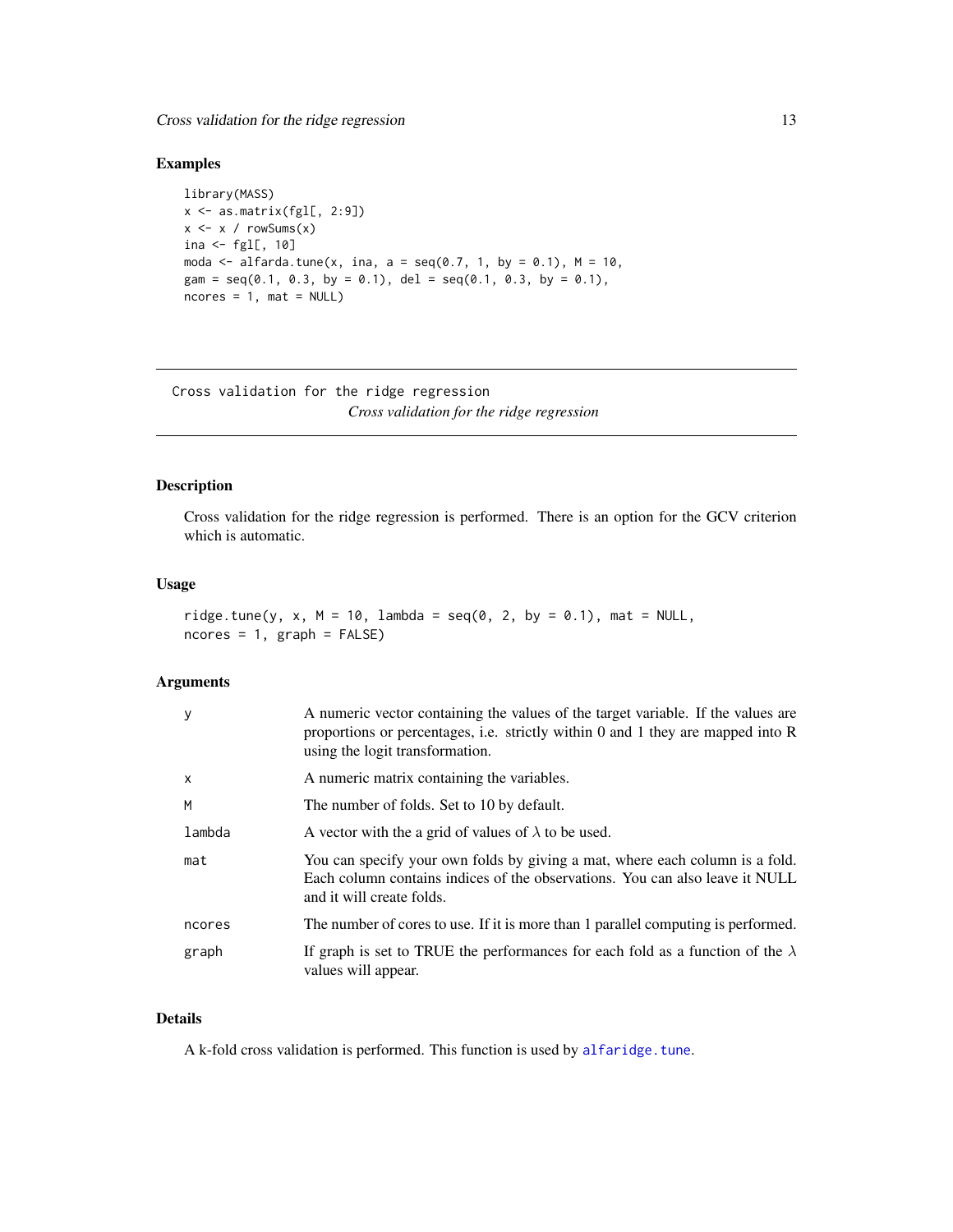<span id="page-13-0"></span>14Cross validation for the ridge regression with compositional data as predictor using the alpha-transformation

# Value

A list including:

| msp         | The performance of the ridge regression for every fold.               |
|-------------|-----------------------------------------------------------------------|
| mspe        | The values of the mean prediction error for each value of $\lambda$ . |
| lambda      | The value of $\lambda$ which corresponds to the minimum MSPE.         |
| performance | The minimum MSPE.                                                     |
| runtime     | The time required by the cross-validation procedure.                  |

# Author(s)

Michail Tsagris

R implementation and documentation: Giorgos Athineou <gioathineou@gmail.com> and Michail Tsagris <mtsagris@yahoo.gr>

#### References

Hoerl A.E. and R.W. Kennard (1970). Ridge regression: Biased estimation for nonorthogonal problems. Technometrics, 12(1):55-67.

Brown P. J. (1994). Measurement, Regression and Calibration. Oxford Science Publications.

#### See Also

[ridge.reg,](#page-81-1) [alfaridge.tune](#page-13-1)

# Examples

```
y <- as.vector(iris[, 1])
x \leftarrow as.matrix(iris[, 2:4])ridge.tune( y, x, M = 10, lambda = seq(0, 2, by = 0.1), graph = TRUE )
```
Cross validation for the ridge regression with compositional data as predictor using the alpha-transf *Cross validation for the ridge regression with compositional data as predictor using the* α*-transformation*

#### <span id="page-13-1"></span>Description

Cross validation for the ridge regression is performed. There is an option for the GCV criterion which is automatic. The predictor variables are compositional data and the  $\alpha$ -transformation is applied first.

# Usage

```
alfaridge.tune(y, x, M = 10, a = seq(-1, 1, by = 0.1),
lambda = seq(0, 2, by = 0.1), mat = NULL, ncores = 1,
graph = TRUE, col.nu = 15)
```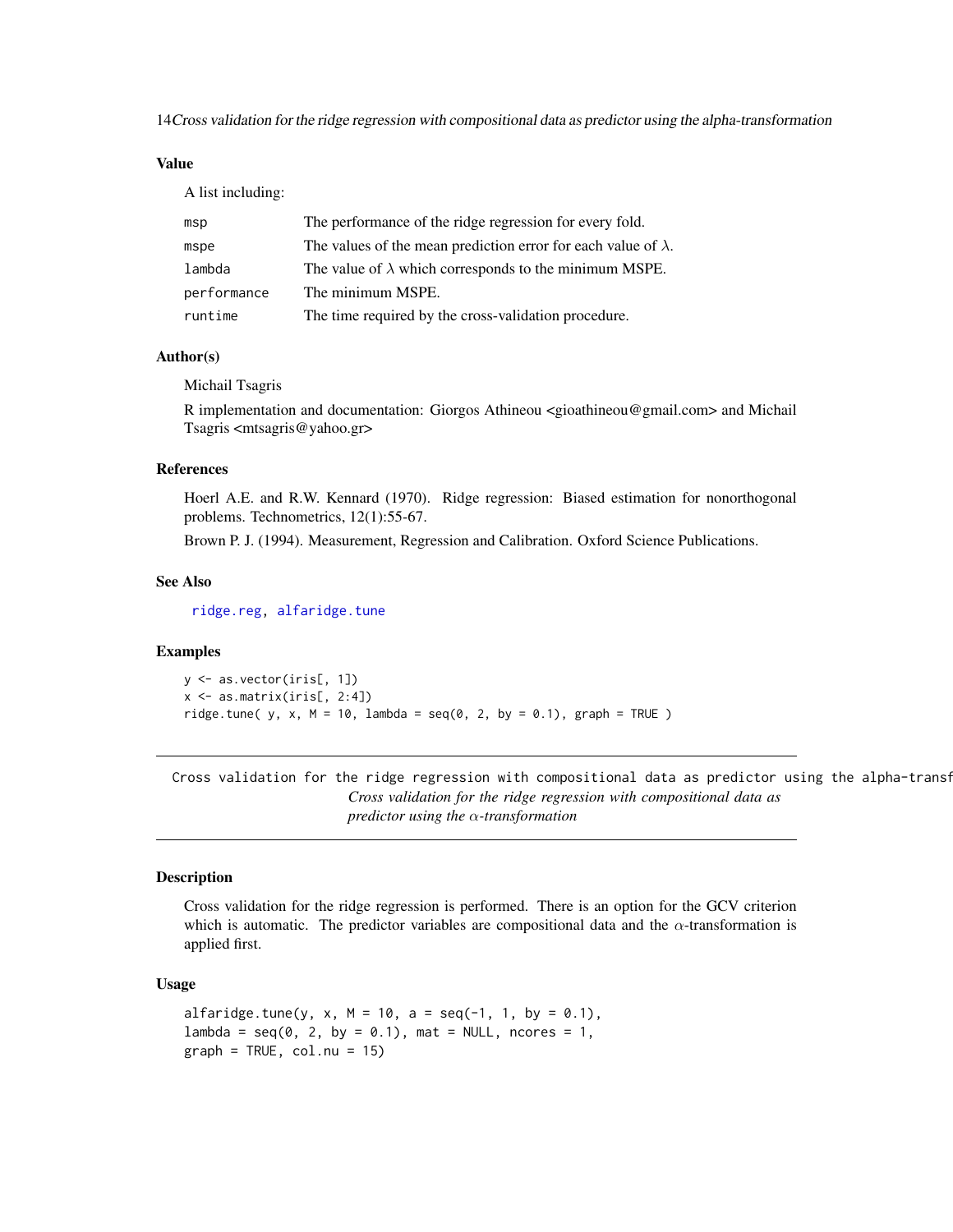Cross validation for the ridge regression with compositional data as predictor using the alpha-transformation15

#### **Arguments**

| У            | A numeric vector containing the values of the target variable. If the values are<br>proportions or percentages, i.e. strictly within 0 and 1 they are mapped into R<br>using the logit transformation.         |
|--------------|----------------------------------------------------------------------------------------------------------------------------------------------------------------------------------------------------------------|
| $\mathsf{x}$ | A numeric matrix containing the compositional data, i.e. the predictor variables.<br>Zero values are allowed.                                                                                                  |
| M            | The number of folds. Set to 10 by default.                                                                                                                                                                     |
| a            | A vector with the a grid of values of $\alpha$ to be used.                                                                                                                                                     |
| lambda       | A vector with the a grid of values of $\lambda$ to be used.                                                                                                                                                    |
| mat          | You can specify your own folds by giving a mat, where each column is a fold.<br>Each column contains indices of the observations. You can also leave it NULL<br>and it will create folds.                      |
| ncores       | The number of cores to use. If it is more than 1 parallel computing is performed.<br>It is advisable to use it if you have many observations and or many variables,<br>otherwise it will slow down th process. |
| graph        | If graph is TRUE (default value) a filled contour plot will appear.                                                                                                                                            |
| col.nu       | A number parameter for the filled contour plot, taken into account only if graph<br>is TRUE.                                                                                                                   |

# Details

A k-fold cross validation is performed.

# Value

If graph is TRUE a fileld contour a filled contour will appear. A list including:

| mspe        | The MSPE where rows correspond to the $\alpha$ values and the columns to the num- |
|-------------|-----------------------------------------------------------------------------------|
|             | ber of principal components.                                                      |
| best.par    | The best pair of $\alpha$ and $\lambda$ .                                         |
| performance | The minimum mean squared error of prediction.                                     |
| runtime     | The run time of the cross-validation procedure.                                   |

#### Author(s)

Michail Tsagris

R implementation and documentation: Giorgos Athineou <gioathineou@gmail.com> and Michail Tsagris <mtsagris@yahoo.gr>

# References

Hoerl A.E. and R.W. Kennard (1970). Ridge regression: Biased estimation for nonorthogonal problems. Technometrics, 12(1):55-67.

Brown P. J. (1994). Measurement, Regression and Calibration. Oxford Science Publications.

Tsagris M.T., Preston S. and Wood A.T.A. (2011). A data-based power transformation for compositional data. In Proceedings of the 4th Compositional Data Analysis Workshop, Girona, Spain. http://arxiv.org/pdf/1106.1451.pdf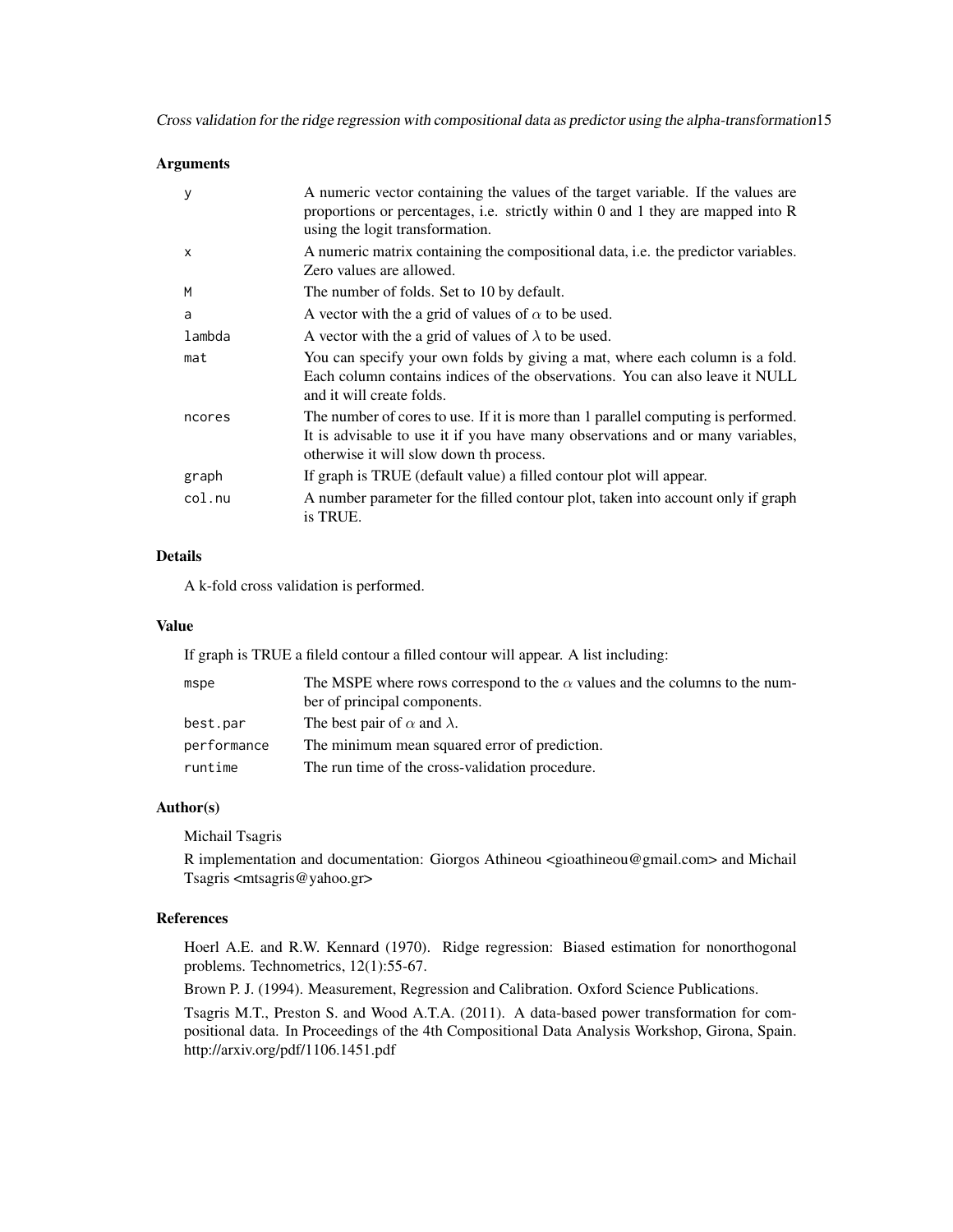# <span id="page-15-0"></span>See Also

[alfa.ridge,](#page-83-1) [ridge.tune](#page-12-1)

# Examples

```
library(MASS)
y <- as.vector(fgl[, 1])
x <- as.matrix(fgl[, 2:9])
x \leq x / \text{rowsums}(x)alfaridge.tune( y, x, M = 10, a = seq(0.1, 1, by = 0.1),
lambda = seq(0, 1, by = 0.1))
```
Density values of a Dirichlet distribution *Density values of a Dirichlet distribution*

# <span id="page-15-1"></span>Description

Density values of a Dirichlet distribution.

# Usage

 $ddiri(x, a, logged = TRUE)$ 

#### Arguments

| $\mathsf{X}$ | A matrix containing compositional data. This can be a vector or a matrix with<br>the data.                                                                                         |
|--------------|------------------------------------------------------------------------------------------------------------------------------------------------------------------------------------|
| a            | A vector of parameters. Its length must be equal to the number of components,<br>or columns of the matrix with the compositional data and all values must be<br>greater than zero. |
| logged       | A boolean variable specifying whether the logarithm of the density values to be<br>returned. It is set to TRUE by default.                                                         |

# Details

The density of the Dirichlet distribution for a vector or a matrix of compositional data is returned.

#### Value

A vector with the density values.

# Author(s)

Michail Tsagris

R implementation and documentation: Michail Tsagris <mtsagris@yahoo.gr> and Giorgos Athineou <gioathineou@gmail.com>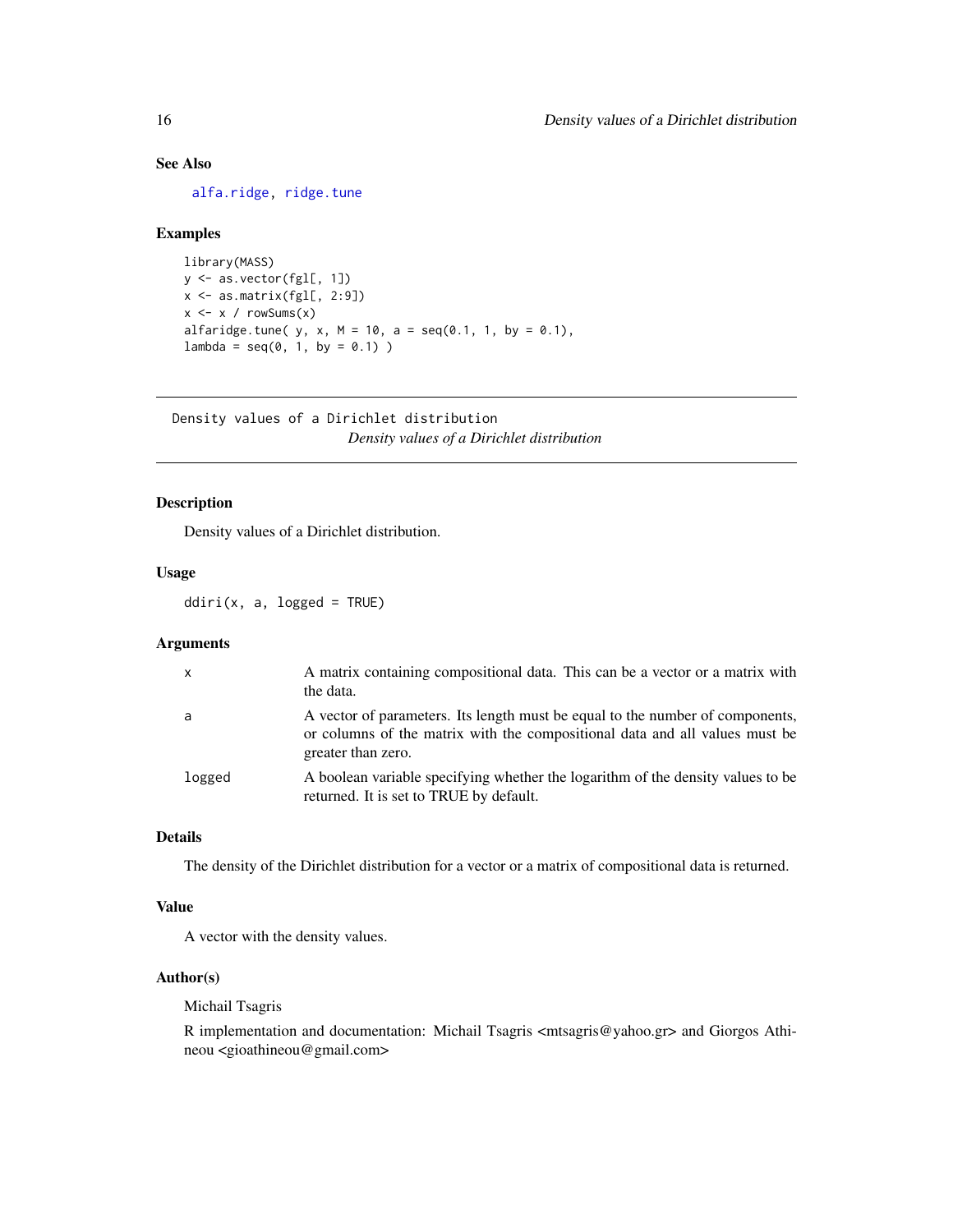# <span id="page-16-0"></span>References

Ng Kai Wang, Guo-Liang Tian and Man-Lai Tang (2011). Dirichlet and related distributions: Theory, methods and applications. John Wiley \& Sons.

## See Also

[diri.nr,](#page-35-1) [diri.est,](#page-33-1) [diri.contour,](#page-4-1) [rdiri](#page-16-1)

# Examples

```
x <- rdiri( 100, c(5, 7, 4, 8, 10, 6, 4) )
a \leftarrow \text{diri.est}(x)f <- ddiri(x, a$param)
sum(f)
a
```
Dirichlet random values simulation *Dirichlet random values simulation*

#### <span id="page-16-1"></span>Description

Dirichlet random values simulation.

# Usage

rdiri(n, a)

# Arguments

| The sample size, a numerical value.           |
|-----------------------------------------------|
| A numerical vector with the parameter values. |

#### Details

The algorithm is straightforward, for each vector, independent gamma values are generated and then divided by their total sum.

# Value

A matrix with the simulated data.

# Author(s)

Michail Tsagris

R implementation and documentation: Michail Tsagris <mtsagris@yahoo.gr> and Giorgos Athineou <gioathineou@gmail.com>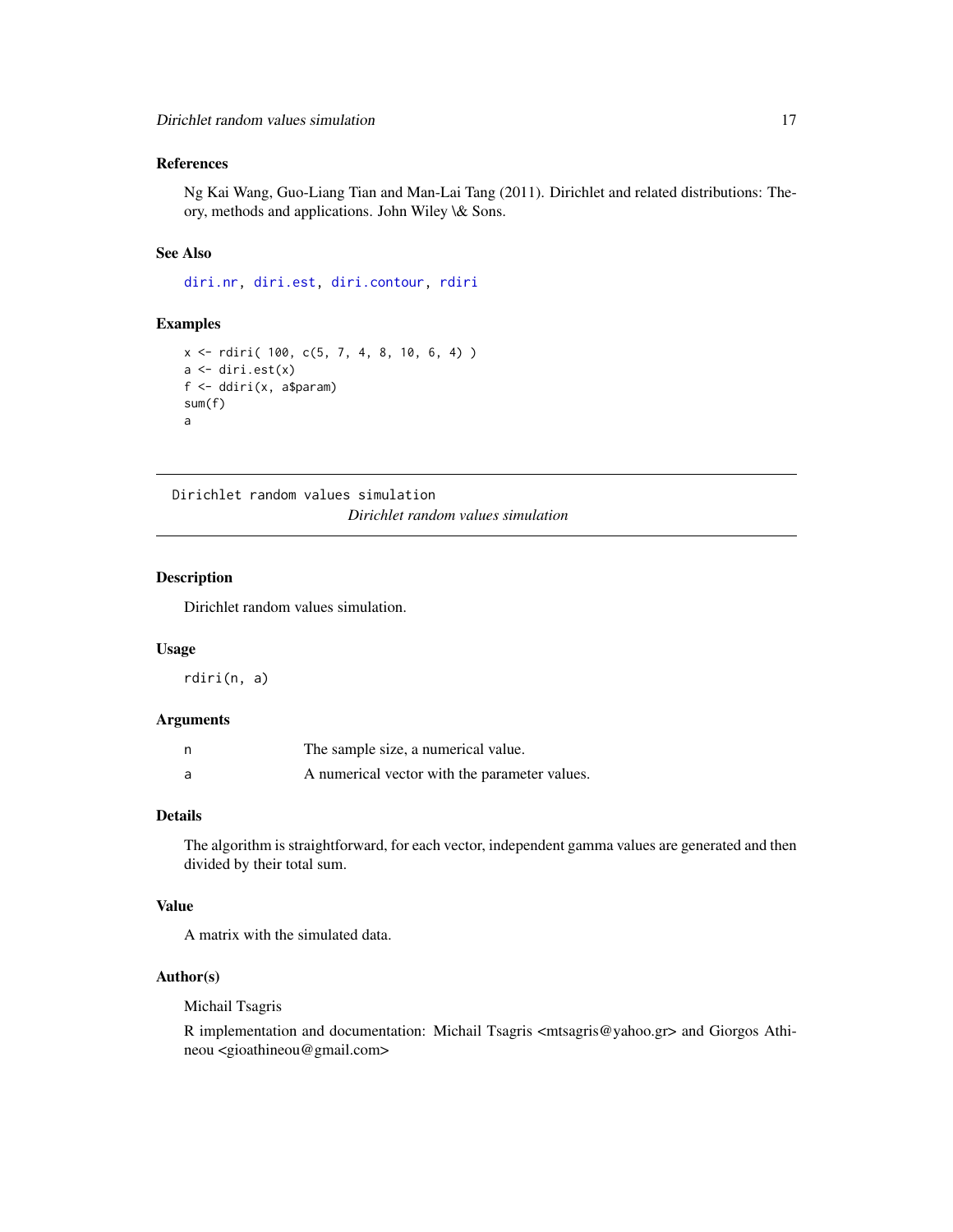#### <span id="page-17-0"></span>References

Ng Kai Wang, Guo-Liang Tian and Man-Lai Tang (2011). Dirichlet and related distributions: Theory, methods and applications. John Wiley \& Sons.

Aitchison J. (1986). The statistical analysis of compositional data. Chapman \& Hall.

# See Also

[diri.est,](#page-33-1) [diri.nr,](#page-35-1) [diri.contour](#page-4-1)

# Examples

```
x <- rdiri( 100, c(5, 7, 1, 3, 10, 2, 4) )
diri.est(x)
```
Dirichlet regression *Dirichlet regression*

# <span id="page-17-1"></span>Description

Dirichlet regression.

# Usage

```
diri.reg(y, x, plot = TRUE, xnew = NULL)
```
diri.reg2(y, x, xnew = NULL)

#### Arguments

|              | A matrix with the compositional data (dependent variable). Zero values are not<br>allowed.                                                              |
|--------------|---------------------------------------------------------------------------------------------------------------------------------------------------------|
| $\mathsf{x}$ | The predictor variable(s), they can be either continuous or categorical or both.                                                                        |
| plot         | A boolean variable specifying whether to plot the leverage values of the obser-<br>vations or not. This is taken into account only when $xnew = NULL$ . |
| xnew         | If you have new data use it, otherwise leave it NULL.                                                                                                   |

#### Details

A Dirichlet distribution is assumed for the regression. This involves numerical optimization. The function "diri.reg2" allows for the covariates to be linked with the precision parameter  $\phi$  via the exponential link function  $\phi = e^{x*b}$ .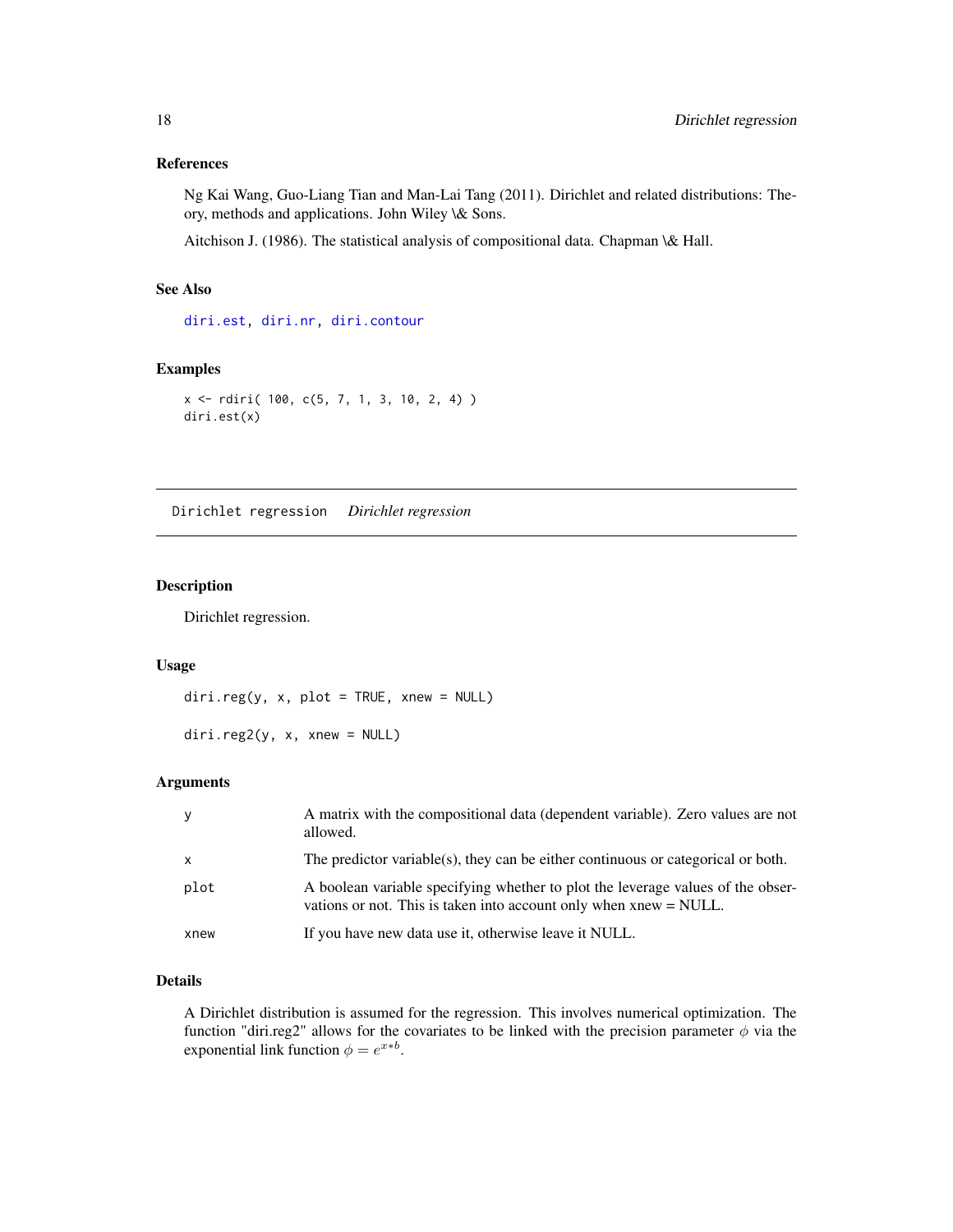# Value

A list including:

| runtime    | The time required by the regression.                                                                                                                  |
|------------|-------------------------------------------------------------------------------------------------------------------------------------------------------|
| loglik     | The value of the log-likelihood.                                                                                                                      |
| phi        | The precision parameter. If covariates are linked with it (function "diri.reg2"),<br>this will be a vector.                                           |
| phipar     | The coefficients of the phi parameter if it is linked to the covariates.                                                                              |
| std.phi    | The standard errors of the coefficients of the phi parameter is it linked to the<br>covariates.                                                       |
| log.phi    | The logarithm of the precision parameter.                                                                                                             |
| std.logphi | The standard error of the logarithm of the precision parameter.                                                                                       |
| be         | The beta coefficients.                                                                                                                                |
| seb        | The standard error of the beta coefficients.                                                                                                          |
| sigma      | The covariance matrix of the regression parameters (for the mean vector and the<br>phi parameter) in the function "diri.reg2".                        |
| lev        | The leverage values.                                                                                                                                  |
| est        | For the "diri.reg" this contains the fitted or the predicted values (if xnew is not<br>NULL). For the "diri.reg2" if xnew is NULL, this is also NULL. |

# Author(s)

Michail Tsagris

R implementation and documentation: Michail Tsagris <mtsagris@yahoo.gr> and Giorgos Athineou <gioathineou@gmail.com>

# References

Maier, Marco J. (2014) DirichletReg: Dirichlet Regression for Compositional Data in R. Research Report Series/Department of Statistics and Mathematics, 125. WU Vienna University of Economics and Business, Vienna. http://epub.wu.ac.at/4077/1/Report125.pdf

Gueorguieva, Ralitza, Robert Rosenheck, and Daniel Zelterman (2008). Dirichlet component regression and its applications to psychiatric data. Computational statistics \& data analysis 52(12): 5344-5355.

# See Also

[js.compreg,](#page-19-1) [kl.compreg,](#page-19-1) [ols.compreg,](#page-68-1) [comp.reg,](#page-64-1) [alfa.reg](#page-76-1)

#### Examples

```
x <- as.vector(iris[, 4])
y <- as.matrix(iris[, 1:3])
y <- y / rowSums(y)
mod1 <- diri.reg(y, x)
mod2 <-diri.reg2(y, x)
mod3 \leq \text{comp} \, \text{reg}(y, x)
```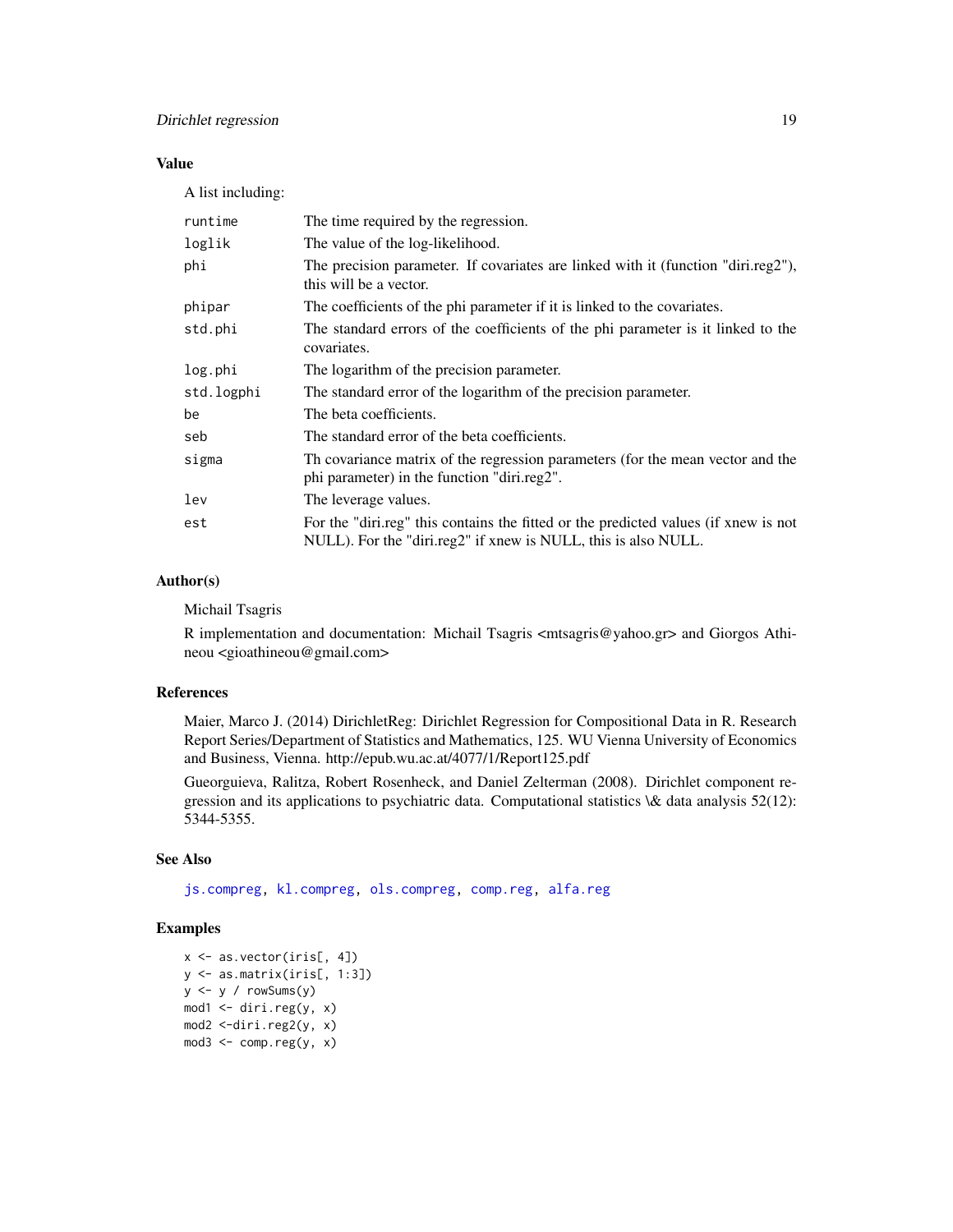<span id="page-19-0"></span>Divergence based regression for compositional data *Divergence based regression for compositional data*

# <span id="page-19-1"></span>Description

Regression for compositional data based on the Kullback-Leibler and the Jensen-Shannon divergence.

# Usage

```
kl.compreg(y, x, B = 1, ncores = 1, xnew = NULL, tol = 1e-07, maxiters = 50)
js.compreg(y, x, B = 1, nocres = 1, xnew = NULL)
```
# Arguments

| y            | A matrix with the compositional data (dependent variable). Zero values are<br>allowed.                                                                    |
|--------------|-----------------------------------------------------------------------------------------------------------------------------------------------------------|
| $\mathsf{x}$ | The predictor variable(s), they can be either continuous or categorical or both.                                                                          |
| B            | If B is greater than 1 bootstrap estimates of the standard error are returned. If<br>B=1, no standard errors are returned.                                |
| ncores       | If neores is 2 or more parallel computing is performed. This is to be used for the<br>case of bootstrap. If $B=1$ , this is not taken into consideration. |
| xnew         | If you have new data use it, otherwise leave it NULL.                                                                                                     |
| tol          | The tolerance value to terminate the Newton-Raphson procedure.                                                                                            |
| maxiters     | The maximum number of Newton-Raphson iterations.                                                                                                          |

# Details

In the kl.compreg the Kullback-Leibler divergence is adopted as the objective function. This involves numerical optimization. There is no actual log-likelihood. As for the js.compreg another divergence is used.

#### Value

A list including:

| runtime | The time required by the regression.                                                                                                                          |
|---------|---------------------------------------------------------------------------------------------------------------------------------------------------------------|
| iters   | The number of iterations required by the Newton-Raphson in the kl.compreg<br>function.                                                                        |
| loglik  | The log-likelihood. This is actually a quasi multinomial regression. This is<br>bascially minus the half deviance, or $-sum_{i=1}^n y_i \log y_i/\hat{y}_i$ . |
| be      | The beta coefficients.                                                                                                                                        |
| seb     | The standard error of the beta coefficients, if bootstrap is chosen, i.e. if $B > 1$ .                                                                        |
| est     | The fitted values of xnew if xnew is not NULL.                                                                                                                |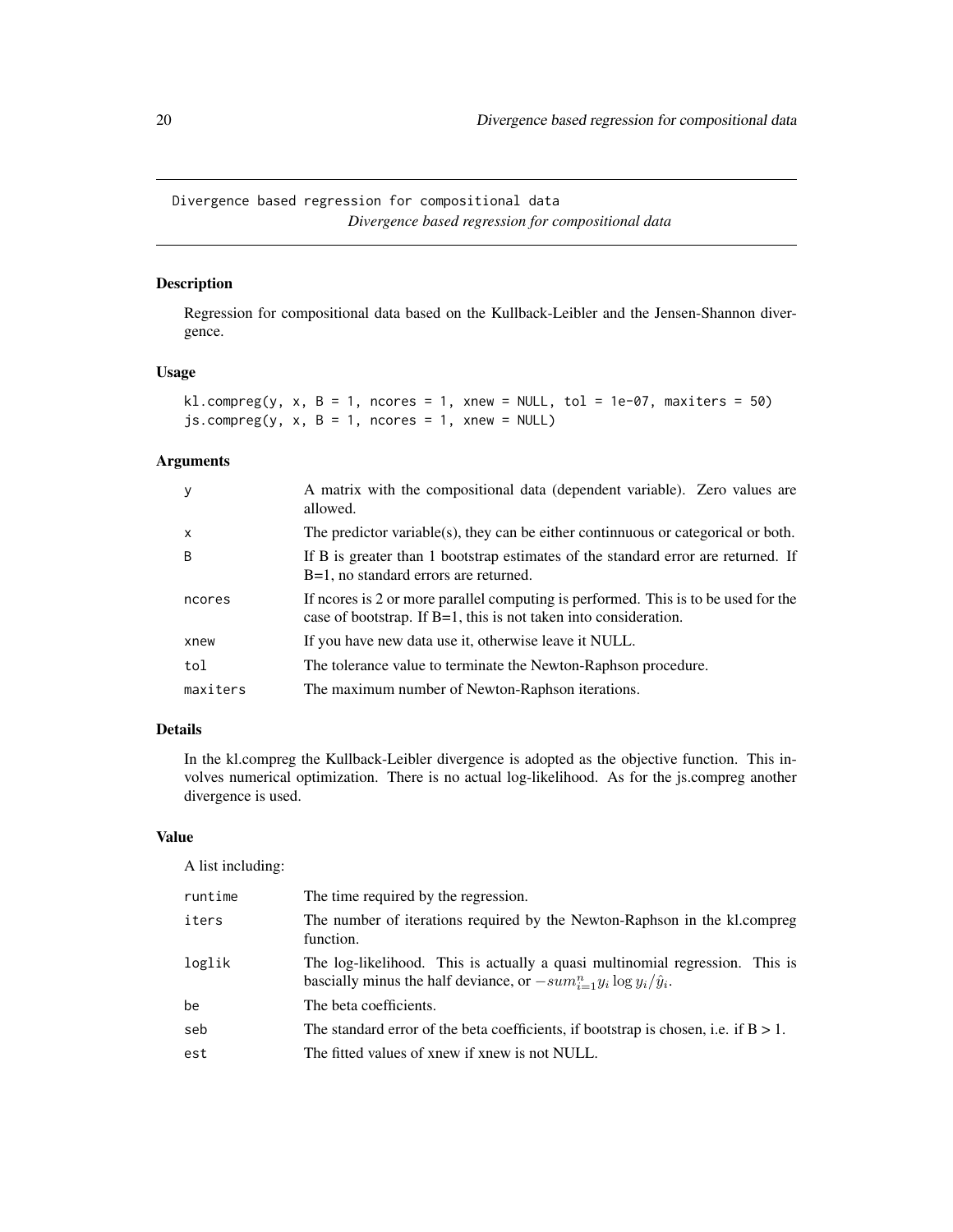<span id="page-20-0"></span>Divergence based regression for compositional data with compositional data in the covariates side using the alpha-transformation21

#### Author(s)

Michail Tsagris

R implementation and documentation: Michail Tsagris <mtsagris@yahoo.gr> and Giorgos Athineou <gioathineou@gmail.com>

#### References

Murteira, Jose MR, and Joaquim JS Ramalho 2016. Regression analysis of multivariate fractional data. Econometric Reviews 35(4): 515-552.

Tsagris, Michail (2015). A novel, divergence based, regression for compositional data. Proceedings of the 28th Panhellenic Statistics Conference, 15-18/4/2015, Athens, Greece. https://arxiv.org/pdf/1511.07600.pdf

# See Also

[diri.reg,](#page-17-1) [js.compreg,](#page-19-1) [ols.compreg,](#page-68-1) [comp.reg](#page-64-1)

#### Examples

```
library(MASS)
x <- as.vector(fgl[, 1])
y <- as.matrix(fgl[, 2:9])
y \leftarrow y / \text{rowsums}(y)mod1 <- kl.compreg(y, x, B = 1, ncores = 1)
mod2 <- js.compreg(y, x, B = 1, ncores = 1)
```
Divergence based regression for compositional data with compositional data in the covariates side usi *Divergence based regression for compositional data with compositional data in the covariates side using the* α*-transformation*

#### Description

Divergence based regression for compositional data with compositional data in the covariates side using the  $\alpha$ -transformation.

#### Usage

```
kl.alfapcr(y, x, covar = NULL, a, k, xnew = NULL, B = 1, ncores = 1, tol = 1e-07,
maxiters = 50)
```
#### Arguments

|       | A numerical matrixe with compositional data with or without zeros.                         |
|-------|--------------------------------------------------------------------------------------------|
| X     | A matrix with the predictor variables, the compositional data. Zero values are<br>allowed. |
| covar | If you have other covariates as well put them here.                                        |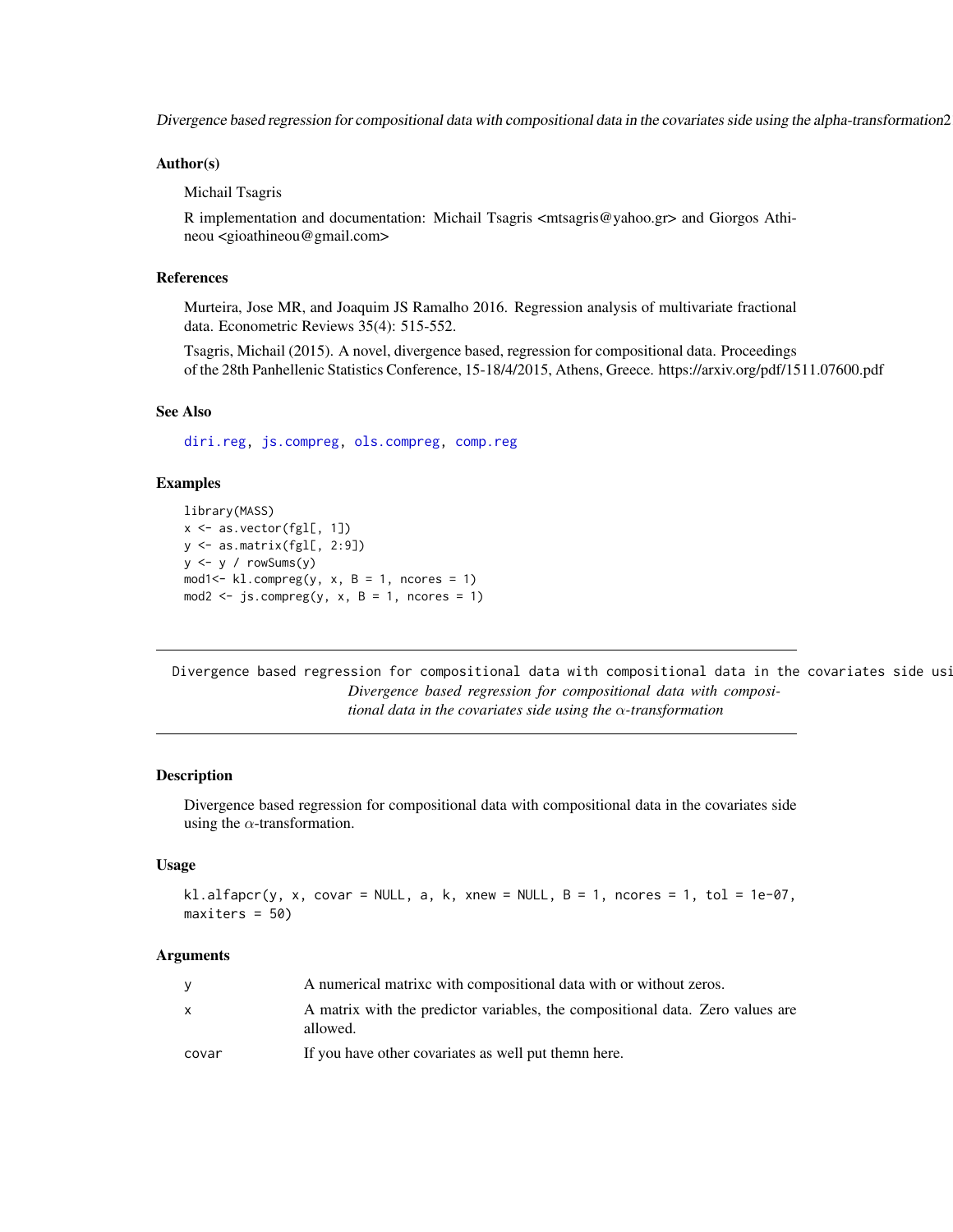22Divergence based regression for compositional data with compositional data in the covariates side using the alpha-transformatio

| a        | The value of the power transformation, it has to be between -1 and 1. If zero<br>values are present it has to be greater than 0. If $\alpha = 0$ the isometric log-ratio<br>transformation is applied. |
|----------|--------------------------------------------------------------------------------------------------------------------------------------------------------------------------------------------------------|
| k        | A number at least equal to 1. How many principal components to use.                                                                                                                                    |
| xnew     | A matrix containing the new compositional data whose response is to be pre-<br>dicted. If you have no new data, leave this NULL as is by default.                                                      |
| B        | If B is greater than 1 bootstrap estimates of the standard error are returned. If<br>B=1, no standard errors are returned.                                                                             |
| ncores   | If neores is 2 or more parallel computing is performed. This is to be used for the<br>case of bootstrap. If $B=1$ , this is not taken into consideration.                                              |
| tol      | The tolerance value to terminate the Newton-Raphson procedure.                                                                                                                                         |
| maxiters | The maximum number of Newton-Raphson iterations.                                                                                                                                                       |

# Details

The  $\alpha$ -transformation is applied to the compositional data first, the first k principal component scores are calcualted and used as predictor variables for the Kullback-Leibler divergence based regression model.

# Value

A list including:

| runtime | The time required by the regression.                                                                                                                          |
|---------|---------------------------------------------------------------------------------------------------------------------------------------------------------------|
| iters   | The number of iterations required by the Newton-Raphson in the kl.compreg<br>function.                                                                        |
| loglik  | The log-likelihood. This is actually a quasi multinomial regression. This is<br>bascially minus the half deviance, or $-sum_{i=1}^n y_i \log y_i/\hat{y}_i$ . |
| be      | The beta coefficients.                                                                                                                                        |
| seb     | The standard error of the beta coefficients, if bootstrap is chosen, i.e. if $B > 1$ .                                                                        |
| est     | The fitted values of xnew if xnew is not NULL.                                                                                                                |

# Author(s)

Initial code by Abdulaziz Alenazi. Modifications by Michail Tsagris.

R implementation and documentation: Abdulaziz Alenazi <a.alenazi@nbu.edu.sa> Michail Tsagris <mtsagris@yahoo.gr>

#### References

Alenazi A. (2019). Regression for compositional data with compositioanl data as predictor variables with or without zero values. Journal of Data Science, 17(1): 219-238. http://www.jdsonline.com/file\_download/688/01+No.10+315+REGRESSION+FOR+COMPOSITIONAL+DATA+WITH+COMPOSITIO

Tsagris M. (2015). Regression analysis with compositional data containing zero values. Chilean Journal of Statistics, 6(2): 47-57. http://arxiv.org/pdf/1508.01913v1.pdf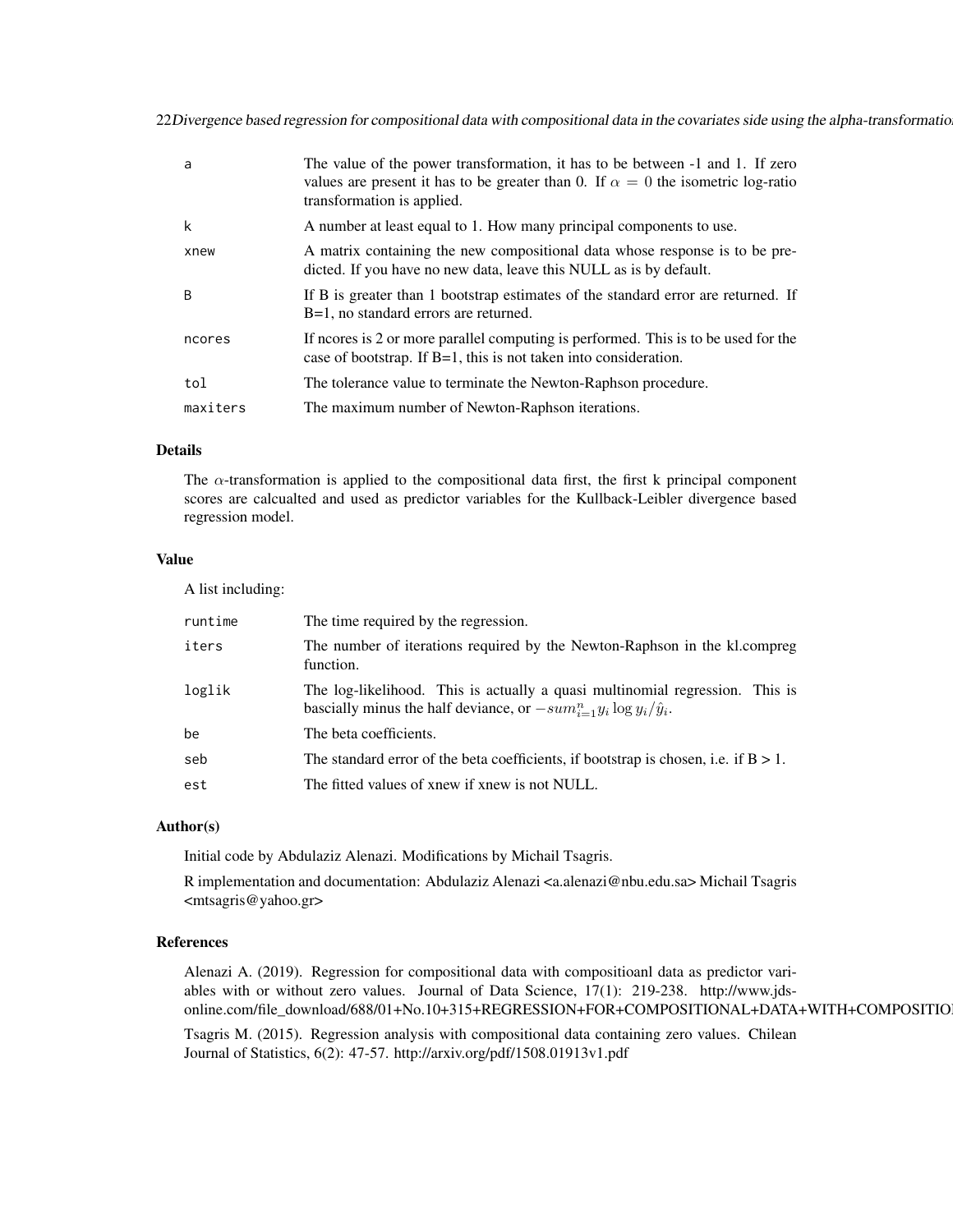<span id="page-22-0"></span>Tsagris M.T., Preston S. and Wood A.T.A. (2011). A data-based power transformation for compositional data. In Proceedings of the 4th Compositional Data Analysis Workshop, Girona, Spain. http://arxiv.org/pdf/1106.1451.pdf

# See Also

[klalfapcr.tune,](#page-101-1) [pcr,](#page-72-1) [glm.pcr,](#page-71-1) [alfapcr.tune](#page-106-1)

#### Examples

```
library(MASS)
y <- rdiri(214, runif(4, 1, 3))
x \leftarrow as.matrix(fgl[, 2:9])x \leftarrow x / \text{rowsums}(x)mod <- alfa.pcr(y = y, x = x, 0.7, 1)
mod
```
Empirical likelihood for a one sample mean vector hypothesis testing *Empirical likelihood for a one sample mean vector hypothesis testing*

# <span id="page-22-1"></span>Description

Empirical likelihood for a one sample mean vector hypothesis testing.

#### Usage

el.test1(x, mu,  $R = 1$ , ncores = 1, graph = FALSE)

#### Arguments

| $\mathsf{x}$ | A matrix containing Euclidean data.                                                                                                                                                     |
|--------------|-----------------------------------------------------------------------------------------------------------------------------------------------------------------------------------------|
| mu           | The hypothesized mean vector.                                                                                                                                                           |
| R            | If R is 1 no bootstrap calibration is performed and the classical p-value via the $\chi^2$<br>distribution is returned. If $R$ is greater than 1, the bootstrap $p$ -value is returned. |
| ncores       | The number of cores to use, set to 1 by default.                                                                                                                                        |
| graph        | A boolean variable which is taken into consideration only when bootstrap cali-<br>bration is performed. IF TRUE the histogram of the bootstrap test statistic values<br>is plotted.     |

# Details

Multivariate hypothesis test for a one sample mean vector. This is a non parametric test and it works for univariate and multivariate data.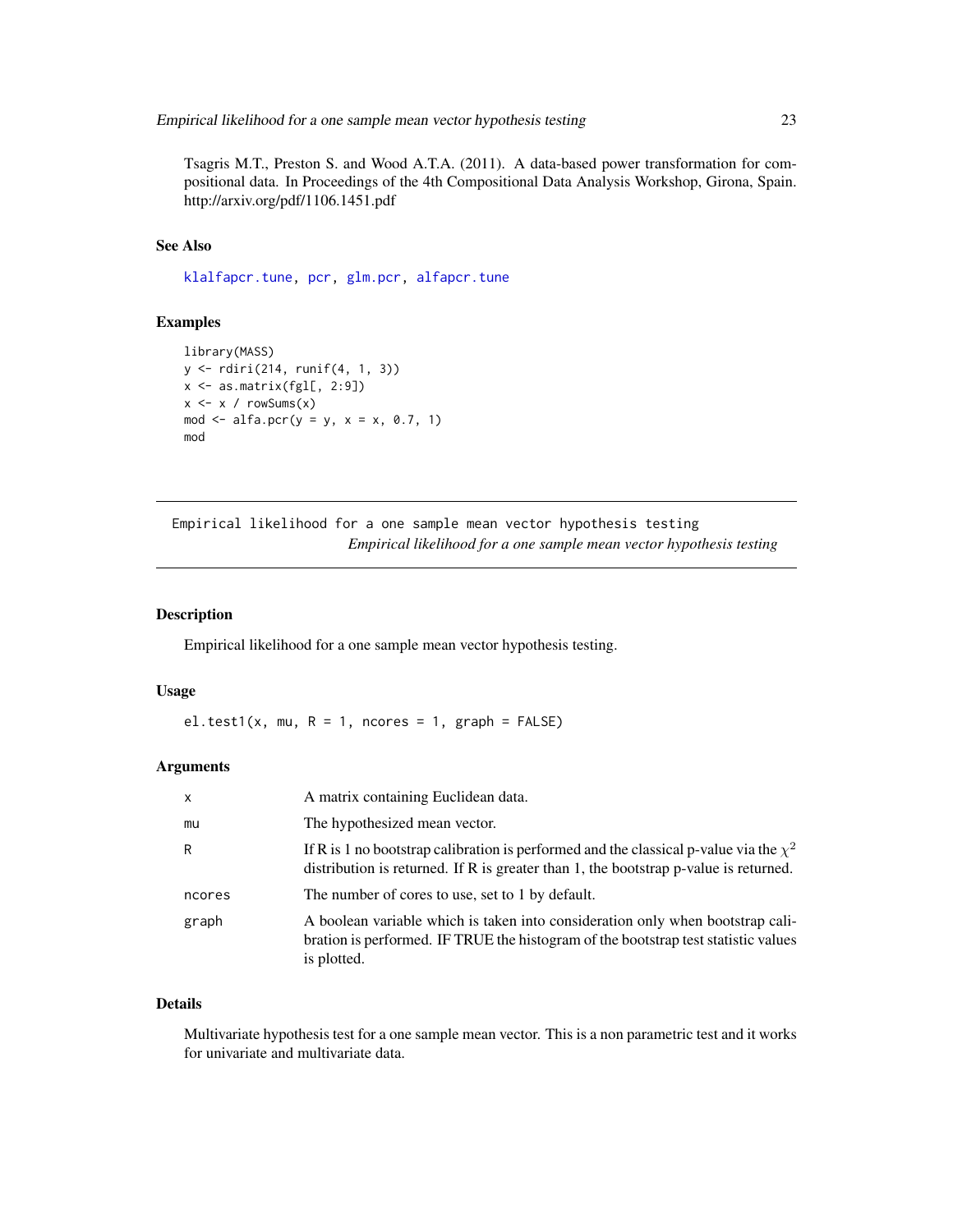# Value

A list with the outcome of the function [el.test](#page-0-0) which includes the -2 log-likelihood ratio, the observed P-value by chi-square approximation, the final value of Lagrange multiplier  $\lambda$ , the gradient at the maximum, the Hessian matrix, the weights on the observations (probabilities multiplied by the sample size) and the number of iteration performed. In addition the runtime of the procedure is reported. In the case of bootstrap, the bootstrap p-value is also returned.

# Author(s)

#### Michail Tsagris

R implementation and documentation: Michail Tsagris <mtsagris@yahoo.gr> and Giorgos Athineou <gioathineou@gmail.com>

#### References

Owen, A. (1990). Empirical likelihood ratio confidence regions. Annals of Statistics, 18, 90-120.

Owen A. B. (2001). Empirical likelihood. Chapman and Hall/CRC Press.

#### See Also

[eel.test1,](#page-29-1) [hotel1T2,](#page-39-1) [james,](#page-45-1) [hotel2T2,](#page-41-1) [maov,](#page-56-1) [el.test2,](#page-23-1) [comp.test](#page-42-1)

#### Examples

```
x <- Rfast::rmvnorm(100, numeric(10), diag( rexp(10, 0.5) ) )
el.test1(x, mu = numeric(10))eel.test1(x, mu = numeric(10))
```
Empirical likelihood hypothesis testing for two mean vectors *Empirical likelihood hypothesis testing for two mean vectors*

# <span id="page-23-1"></span>Description

Empirical likelihood hypothesis testing for two mean vectors.

#### Usage

el.test2(y1, y2,  $R = 0$ , ncores = 1, graph = FALSE)

<span id="page-23-0"></span>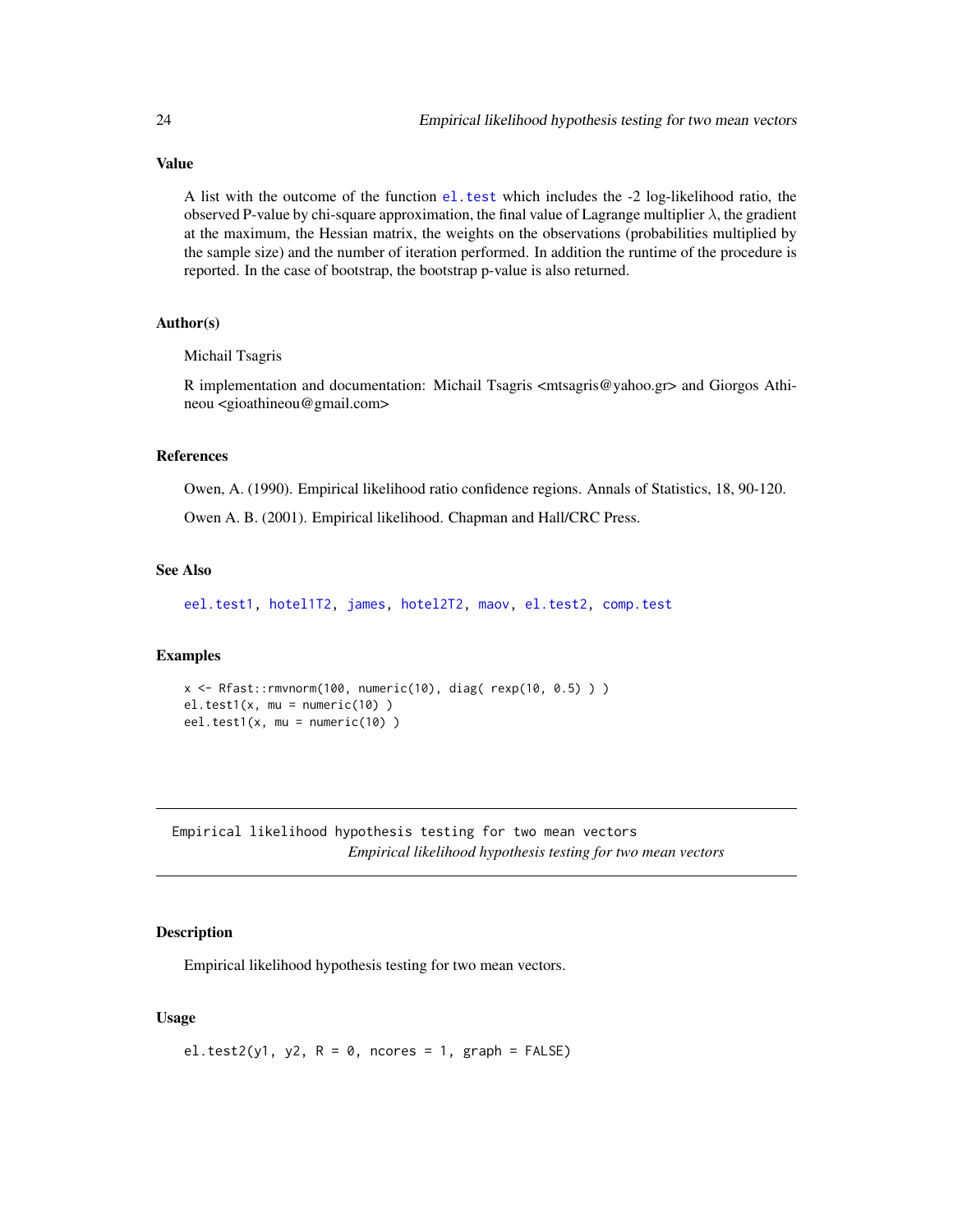#### **Arguments**

| y1     | A matrix containing the Euclidean data of the first group.                                                                                                                                                                                                                                       |
|--------|--------------------------------------------------------------------------------------------------------------------------------------------------------------------------------------------------------------------------------------------------------------------------------------------------|
| y2     | A matrix containing the Euclidean data of the second group.                                                                                                                                                                                                                                      |
| R      | If R is 0, the classical chi-square distribution is used, if $R = 1$ , the corrected chi-<br>square distribution (James, 1954) is used and if $R = 2$ , the modified F distribution<br>(Krishnamoorthy and Yanping, 2006) is used. If R is greater than 3 bootstrap<br>calibration is performed. |
| ncores | How many to cores to use.                                                                                                                                                                                                                                                                        |
| graph  | A boolean variable which is taken into consideration only when bootstrap cali-<br>bration is performed. IF TRUE the histogram of the bootstrap test statistic values<br>is plotted.                                                                                                              |

#### Details

Empirical likelihood is a non parametric hypothesis testing procedure for one sample. The generalization to two (or more samples) is via searching for the mean vector that minimizes the sum of the two test statistics.

# Value

A list including:

| test       | The empirical likelihood test statistic value.                                |
|------------|-------------------------------------------------------------------------------|
| modif.test | The modified test statistic, either via the chi-square or the F distribution. |
| dof        | Thre degrees of freedom of the chi-square or the F distribution.              |
| pvalue     | The asymptotic or the bootstrap p-value.                                      |
| mu         | The estimated common mean vector.                                             |
| runtime    | The runtime of the bootstrap calibration.                                     |

#### Author(s)

Michail Tsagris

R implementation and documentation: Michail Tsagris  $\langle$ mtsagris@yahoo.gr> and Giorgos Athineou <gioathineou@gmail.com>

#### References

G.S. James (1954). Tests of Linear Hypotheses in Univariate and Multivariate Analysis when the Ratios of the Population Variances are Unknown. Biometrika, 41(1/2): 19-43

Krishnamoorthy K. and Yanping Xia (2006). On Selecting Tests for Equality of Two Normal Mean Vectors. Multivariate Behavioral Research 41(4): 533-548.

Owen A. B. (2001). Empirical likelihood. Chapman and Hall/CRC Press.

Owen A.B. (1988). Empirical likelihood ratio confidence intervals for a single functional. Biometrika 75(2): 237-249.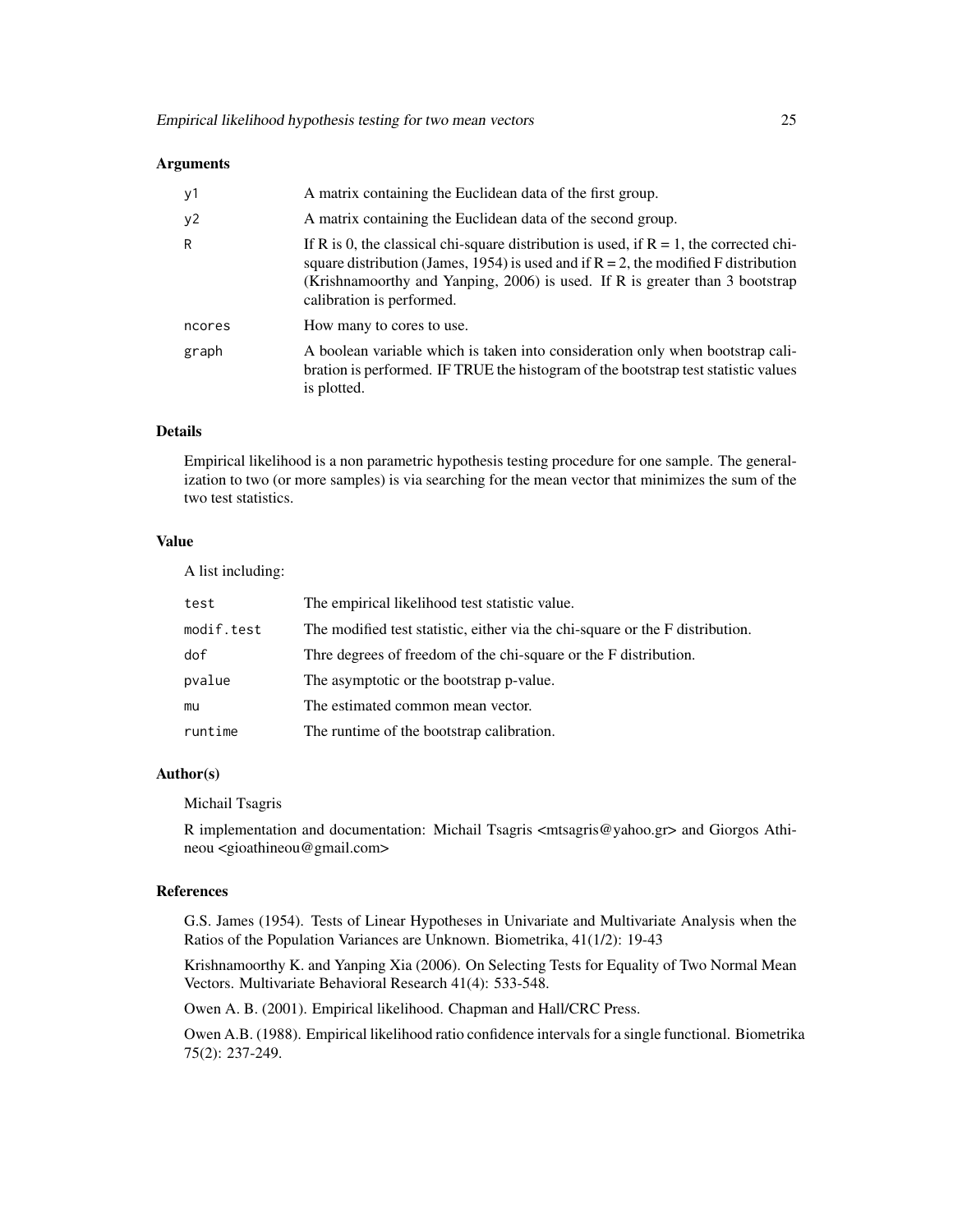<span id="page-25-0"></span>Amaral G.J.A., Dryden I.L. and Wood A.T.A. (2007). Pivotal bootstrap methods for k-sample problems in directional statistics and shape analysis. Journal of the American Statistical Association 102(478): 695-707.

Preston S.P. and Wood A.T.A. (2010). Two-Sample Bootstrap Hypothesis Tests for Three-Dimensional Labelled Landmark Data. Scandinavian Journal of Statistics 37(4): 568-587.

# See Also

[eel.test2,](#page-30-1) [maovjames,](#page-57-1) [maov,](#page-56-1) [hotel2T2,](#page-41-1) [james,](#page-45-1) [comp.test](#page-42-1)

# Examples

```
el.test2( y1 = as.matrix(iris[1:25, 1:4]), y2 = as.matrix(iris[26:50, 1:4]), R = 0 )
el.test2( y1 = as.matrix(iris[1:25, 1:4]), y2 = as.matrix(iris[26:50, 1:4]), R = 1 )
el.test2( y1 =as.matrix(iris[1:25, 1:4]), y2 = as.matrix(iris[26:50, 1:4]), R = 2 )
```
Estimating location and scatter parameters for compositional data *Estimating location and scatter parameters for compositional data*

#### Description

Estimating location and scatter parameters for compositional data in a robust and non robust way.

#### Usage

 $comp.den(x, type = "alr", dist = "normal", tol = 1e-09)$ 

#### Arguments

| $\mathsf{x}$ | A matrix containing compositional data. No zero values are allowed.                                                                                                                                                                                                                                                                     |
|--------------|-----------------------------------------------------------------------------------------------------------------------------------------------------------------------------------------------------------------------------------------------------------------------------------------------------------------------------------------|
| type         | A boolean variable indicating the transformation to be used. Either "alr" or "ilr"<br>corresponding to the additive or the isometric log-ratio transformation respec-<br>tively.                                                                                                                                                        |
| dist         | Takes values "normal", "t", "skewnorm", "rob" and "spatial". They first three<br>options correspond to the parameters of the normal, t and skew normal distribu-<br>tion respectively. If it set to "rob" the MCD estimates are computed and if set to<br>"spatial" the spatial median and spatial sign covariance matrix are computed. |
| tol          | A tolerance level to terminate the process of finding the spatial median when<br>$dist =$ "spatial". This is set to 1e-09 by default.                                                                                                                                                                                                   |

#### Details

This function calculates robust and non robust estimates of location and scatter.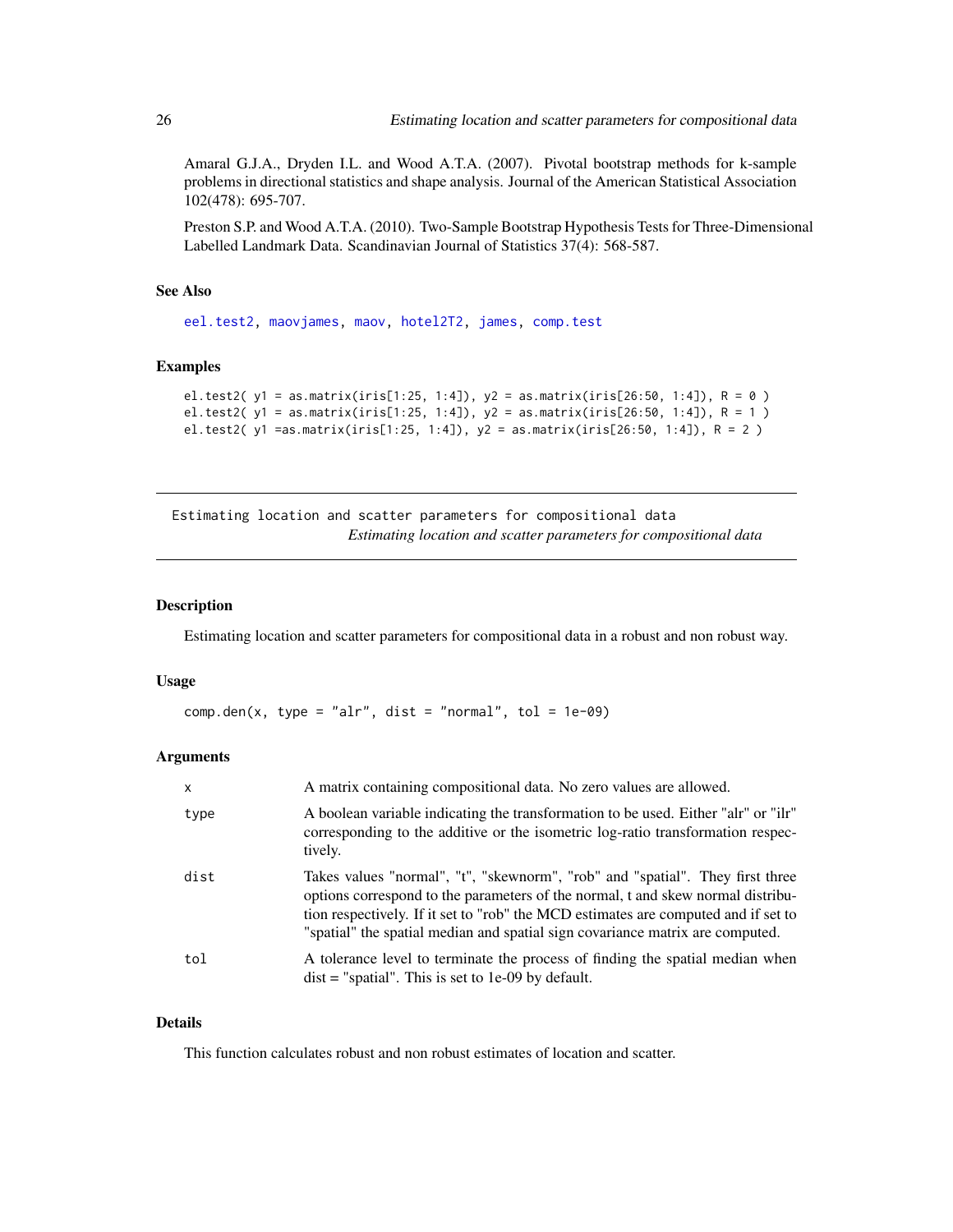# Value

A list including: The mean vector and covariance matrix mainly. Other parameters are also returned depending on the value of the argument "dist".

### Author(s)

Michail Tsagris

R implementation and documentation: Michail Tsagris  $\langle$ mtsagris@yahoo.gr> and Giorgos Athineou <gioathineou@gmail.com>

# References

P. J. Rousseeuw and K. van Driessen (1999) A fast algorithm for the minimum covariance determinant estimator. Technometrics 41, 212-223.

Mardia K.V., Kent J.T., and Bibby J.M. (1979). Multivariate analysis. Academic press.

Aitchison J. (1986). The statistical analysis of compositional data. Chapman \& Hall.

T. Karkkaminen and S. Ayramo (2005). On computation of spatial median for robust data mining. Evolutionary and Deterministic Methods for Design, Optimization and Control with Applications to Industrial and Societal Problems EUROGEN 2005.

A Durre, D Vogel, DE Tyler (2014). The spatial sign covariance matrix with unknown location. Journal of Multivariate Analysis, 130: 107-117.

J. T. Kent, D. E. Tyler and Y. Vardi (1994) A curious likelihood identity for the multivariate tdistribution. Communications in Statistics-Simulation and Computation 23, 441-453.

Azzalini A. and Dalla Valle A. (1996). The multivariate skew-normal distribution. Biometrika 83(4): 715-726.

# See Also

[spatmed.reg,](#page-88-1) [multivt](#page-52-1)

### Examples

```
library(MASS)
x \leftarrow as_matrix(iris[, 1:4])x \leftarrow x / rowsums(x)comp.den(x)
comp.den(x, type = "alr", dist = "t")comp.den(x, type = "alr", dist = "spatial")
```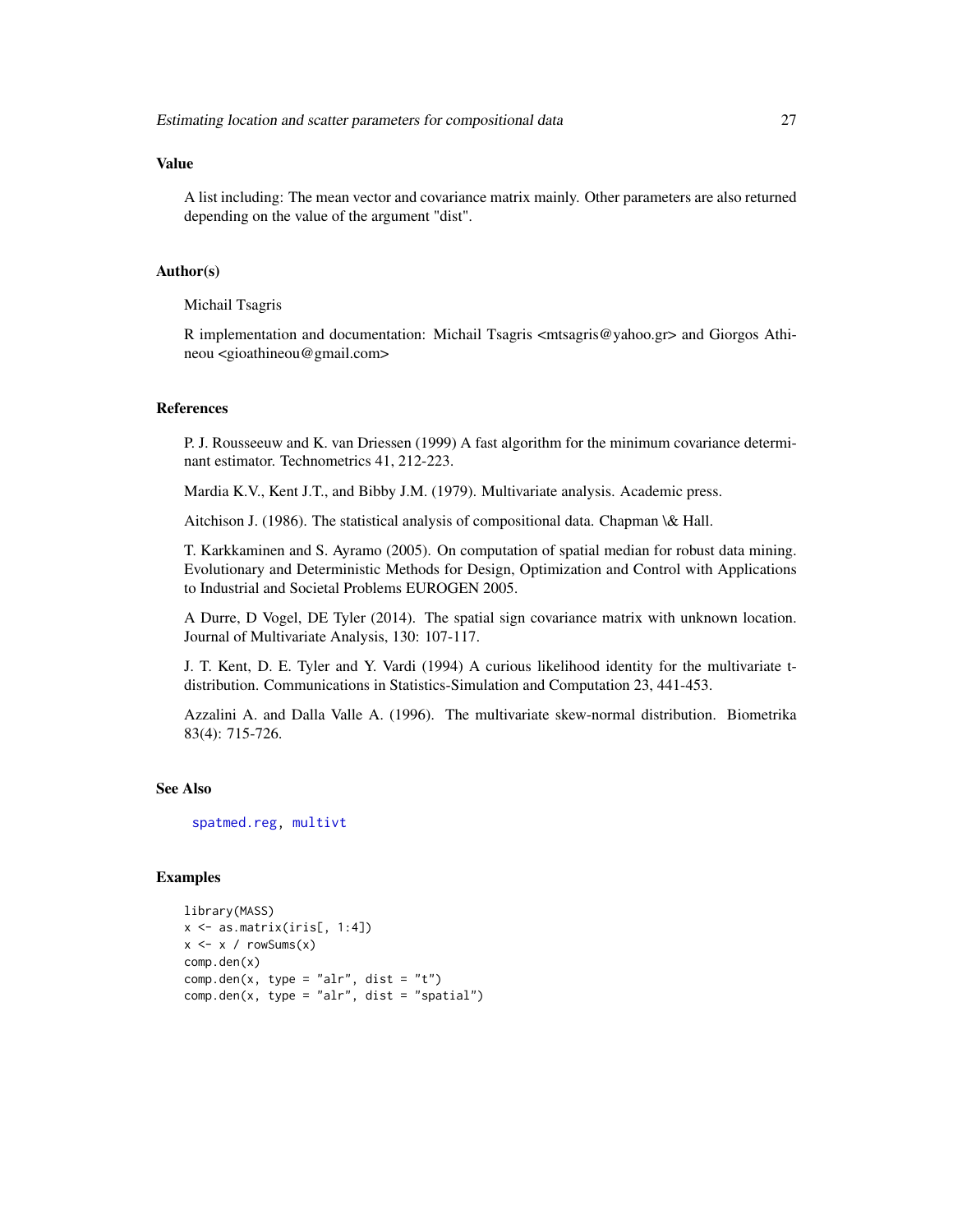<span id="page-27-0"></span>Estimation of the value of alpha in the folded model *Estimation of the value of*  $\alpha$  *in the folded model* 

# Description

Estimation of the value of  $\alpha$  in the folded model.

#### Usage

a.est(x)

# Arguments

x A matrix with the compositional data. No zero vaues are allowed.

# Details

This is a function for choosing or estimating the value of  $\alpha$  in the folded model (Tsagris and Stewart, 2018).

# Value

A list including:

| runtime | The runtime of the algorithm.                                     |
|---------|-------------------------------------------------------------------|
| best    | The estimated optimal $\alpha$ of the folded model.               |
| loglik  | The maximimised log-likelihood of the folded model.               |
| р       | The estimated probability inside the simplex of the folded model. |
| mu      | The estimated mean vector of the folded model.                    |
| su      | The estimated covariance matrix of the folded model.              |

# Author(s)

Michail Tsagris

R implementation and documentation: Michail Tsagris <mtsagris@yahoo.gr>

# References

Tsagris Michail and Stewart Connie, (2018). A folded model for compositional data analysis. https://arxiv.org/pdf/1802.07330.pdf

Tsagris M.T., Preston S. and Wood A.T.A. (2011). A data-based power transformation for compositional data. In Proceedings of the 4th Compositional Data Analysis Workshop, Girona, Spain. http://arxiv.org/pdf/1106.1451.pdf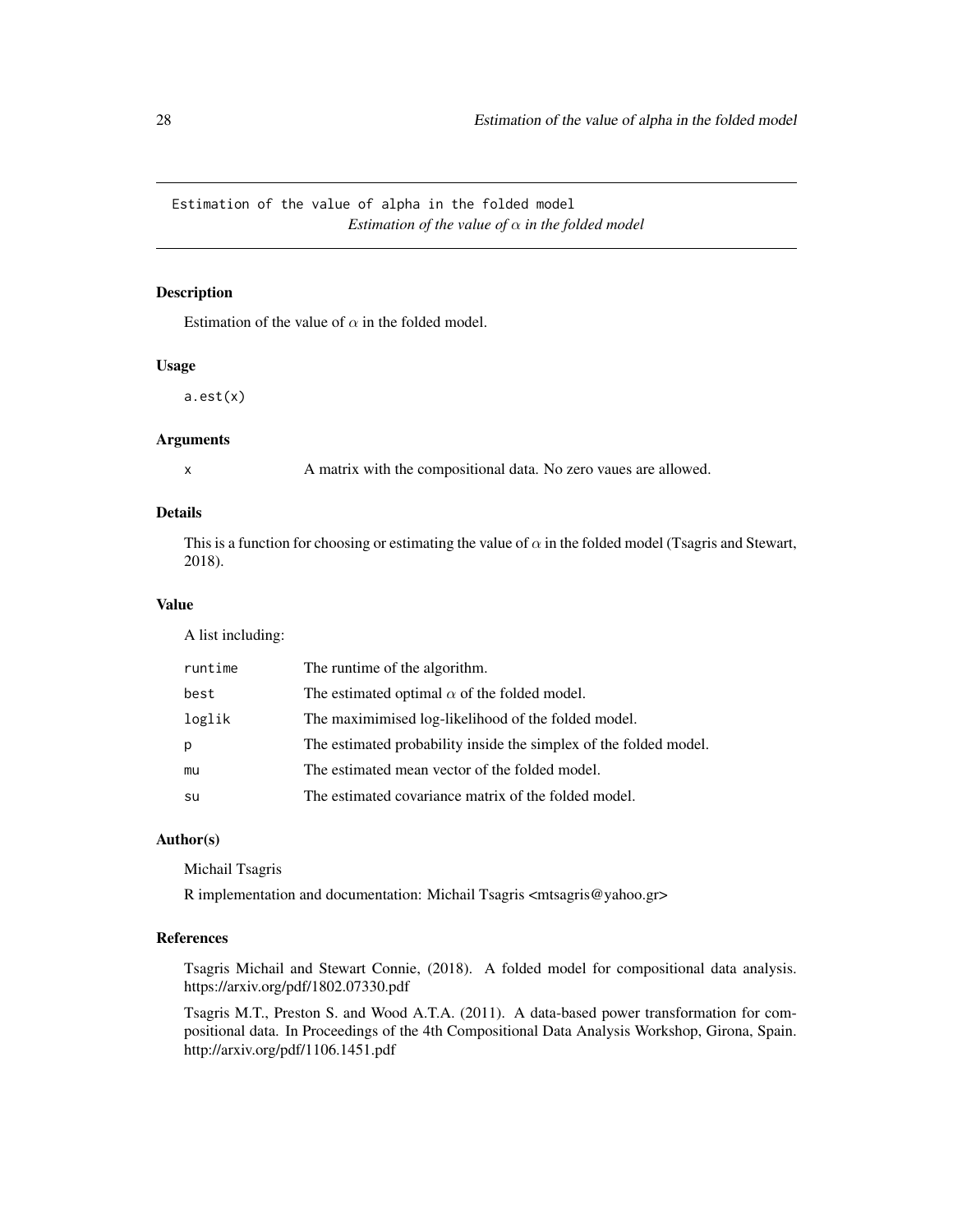# <span id="page-28-0"></span>See Also

[alfa.profile,](#page-28-1) [alfa,](#page-93-1) [alfainv,](#page-44-1) [alpha.mle](#page-55-1)

#### Examples

```
x <- as.matrix(iris[, 1:4])
x \leftarrow x / rowsums(x)alfa.tune(x)
a.est(x)
```
Estimation of the value of alpha via the profile log-likelihood *Estimation of the value of* α *via the alfa profile log-likelihood*

# <span id="page-28-1"></span>Description

Estimation of the value of  $\alpha$  via the alfa profile log-likelihood.

#### Usage

 $alfa.profile(x, a = seq(-1, 1, by = 0.01))$ 

#### Arguments

| X | A matrix with the compositional data. Zero values are not allowed. |
|---|--------------------------------------------------------------------|
|   | A grid of values of $\alpha$ .                                     |

# Details

For every value of  $\alpha$  the normal likelihood (see the refernece) is computed. At the end, the plot of the values is constructed.

# Value

A list including:

| res | The chosen value of $\alpha$ , the corresponding log-likelihood value and the log-<br>likelihood when $\alpha = 0$ . |
|-----|----------------------------------------------------------------------------------------------------------------------|
| ci  | An asympotic 95% confidence interval computed from the log-likelihood ratio<br>test.                                 |

# Author(s)

Michail Tsagris

R implementation and documentation: Michail Tsagris <mtsagris@yahoo.gr> and Giorgos Athineou <gioathineou@gmail.com>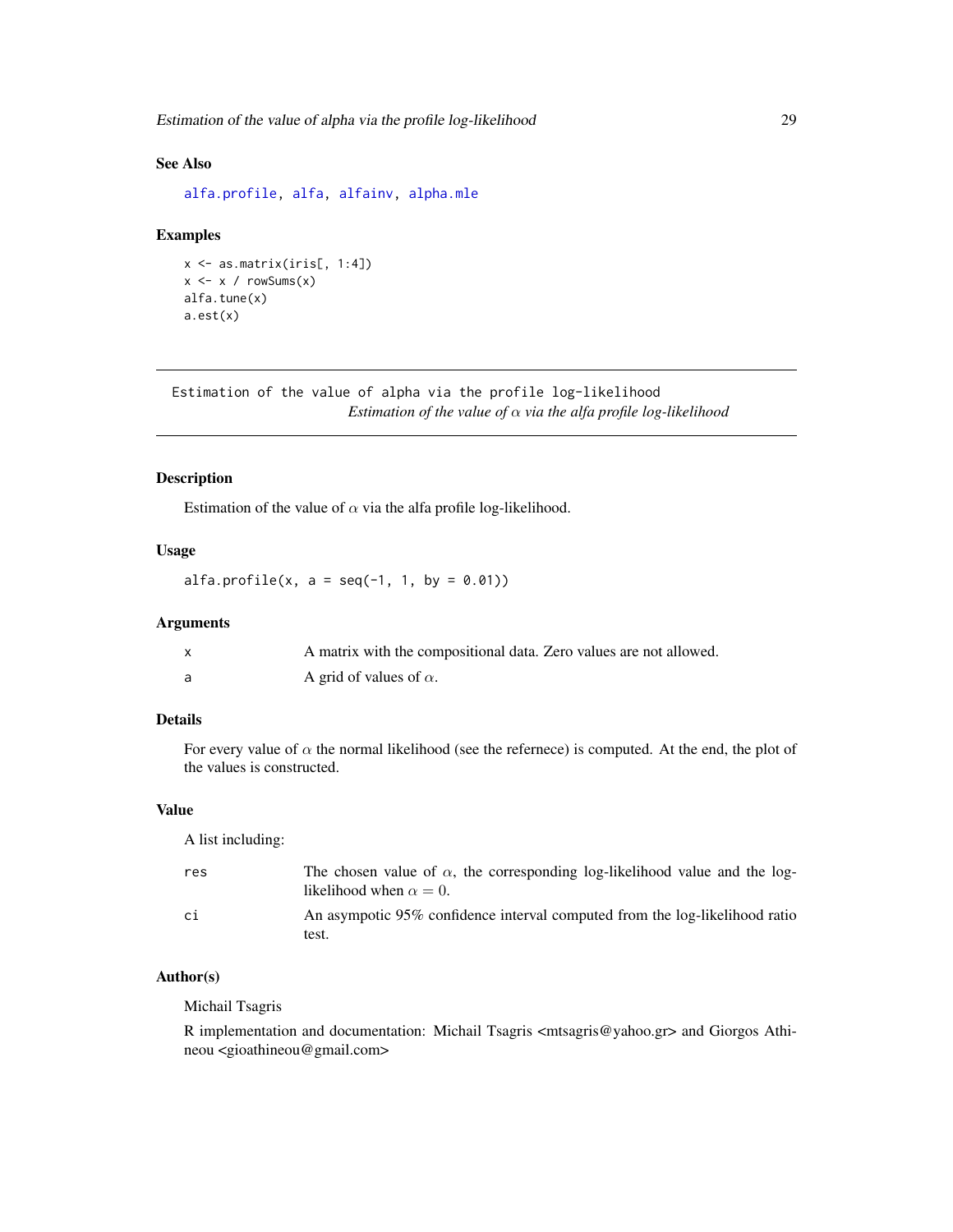# <span id="page-29-0"></span>References

Tsagris M.T., Preston S. and Wood A.T.A. (2011). A data-based power transformation for compositional data. In Proceedings of the 4th Compositional Data Analysis Workshop, Girona, Spain.

# See Also

[alfa.tune,](#page-32-1) [alfa,](#page-93-1) [alfainv](#page-44-1)

#### Examples

```
x \leftarrow as.matrix(iris[, 1:4])x \le -x / \text{rowsums}(x)alfa.tune(x)
alfa.profile(x)
```
Exponential empirical likelihood for a one sample mean vector hypothesis testing *Exponential empirical likelihood for a one sample mean vector hypothesis testing*

# <span id="page-29-1"></span>Description

Exponential empirical likelihood for a one sample mean vector hypothesis testing.

#### Usage

eel.test1(x, mu, tol = 1e-06,  $R = 1$ )

#### Arguments

|     | A matrix containing Euclidean data.                                                                                                 |
|-----|-------------------------------------------------------------------------------------------------------------------------------------|
| mu  | The hypothesized mean vector.                                                                                                       |
| tol | The tolerance value used to stop the Newton-Raphson algorithm.                                                                      |
| R.  | The number of bootstrap samples used to calculate the p-value. If $R = 1$ (default<br>value), no bootstrap calibration is performed |

# Details

Multivariate hypothesis test for a one sample mean vector. This is a non parametric test and it works for univariate and multivariate data.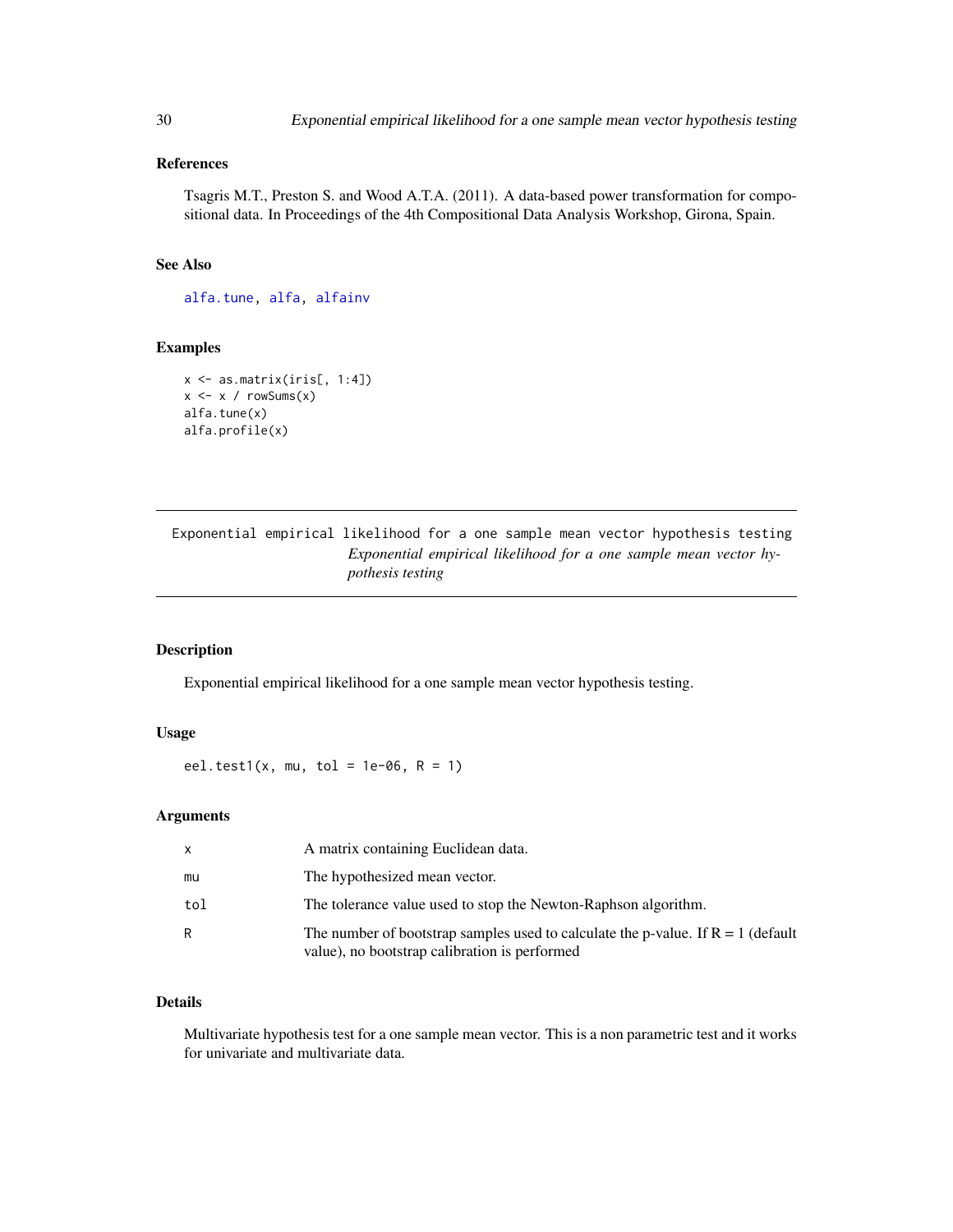# <span id="page-30-0"></span>Value

A list including:

| p       | The estimated probabilities.                                                                  |
|---------|-----------------------------------------------------------------------------------------------|
| lambda  | The value of the Lagrangian parameter $\lambda$ .                                             |
| iter    | The number of iterations required by the newton-Raphson algorithm.                            |
| info    | The value of the log-likelihood ratio test statistic along with its corresponding<br>p-value. |
| runtime | The runtime of the process.                                                                   |

# Author(s)

Michail Tsagris

R implementation and documentation: Michail Tsagris <mtsagris@yahoo.gr> and Giorgos Athineou <gioathineou@gmail.com>

# References

Jing Bing-Yi and Andrew TA Wood (1996). Exponential empirical likelihood is not Bartlett correctable. Annals of Statistics 24(1): 365-369.

Owen A. B. (2001). Empirical likelihood. Chapman and Hall/CRC Press.

# See Also

[el.test1,](#page-22-1) [hotel1T2,](#page-39-1) [james,](#page-45-1) [hotel2T2,](#page-41-1) [maov,](#page-56-1) [el.test2,](#page-23-1) [comp.test](#page-42-1)

#### Examples

```
x \leq R fast:: rmvnorm(100, numeric(10), diag( rexp(10, 0.5)))
eel.test1(x, numeric(10) )
el.test1(x, numeric(10) )
```
Exponential empirical likelihood hypothesis testing for two mean vectors *Exponential empirical likelihood hypothesis testing for two mean vectors*

#### <span id="page-30-1"></span>Description

Exponential empirical likelihood hypothesis testing for two mean vectors.

#### Usage

```
eel.test2(y1, y2, tol = 1e-07, R = 0, graph = FALSE)
```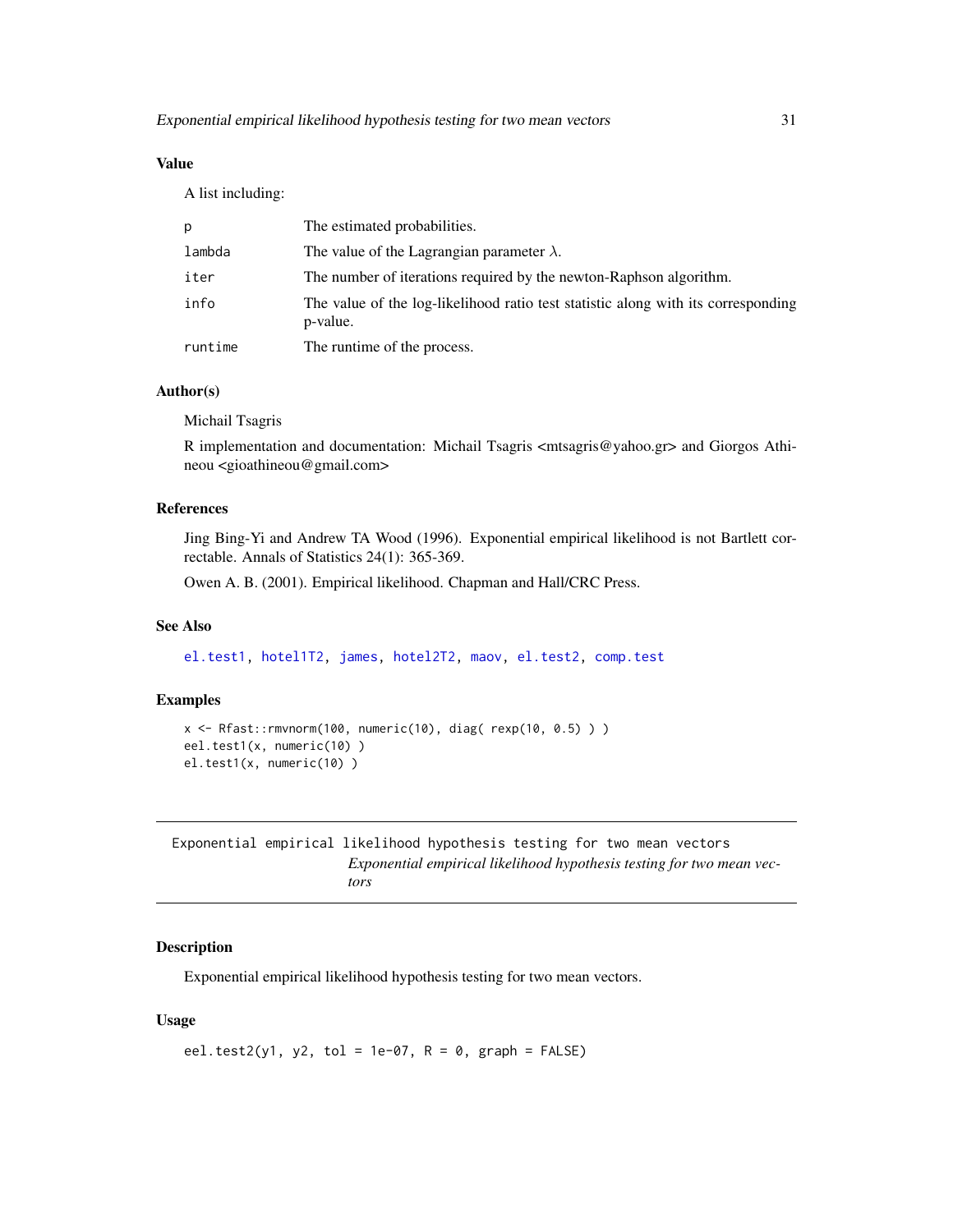#### **Arguments**

| y1    | A matrix containing the Euclidean data of the first group.                                                                                                                                                                                                                                       |
|-------|--------------------------------------------------------------------------------------------------------------------------------------------------------------------------------------------------------------------------------------------------------------------------------------------------|
| y2    | A matrix containing the Euclidean data of the second group.                                                                                                                                                                                                                                      |
| tol   | The tolerance level used to terminate the Newton-Raphson algorithm.                                                                                                                                                                                                                              |
| R     | If R is 0, the classical chi-square distribution is used, if $R = 1$ , the corrected chi-<br>square distribution (James, 1954) is used and if $R = 2$ , the modified F distribution<br>(Krishnamoorthy and Yanping, 2006) is used. If R is greater than 3 bootstrap<br>calibration is performed. |
| graph | A boolean variable which is taken into consideration only when bootstrap cali-<br>bration is performed. IF TRUE the histogram of the bootstrap test statistic values<br>is plotted.                                                                                                              |

#### Details

Exponential empirical likelihood is a non parametric hypothesis testing procedure for one sample. The generalization to two (or more samples) is via searching for the mean vector that minimises the sum of the two test statistics.

# Value

A list including:

| test       | The empirical likelihood test statistic value.                                |
|------------|-------------------------------------------------------------------------------|
| modif.test | The modified test statistic, either via the chi-square or the F distribution. |
| dof        | The degrees of freedom of the chi-square or the F distribution.               |
| pvalue     | The asymptotic or the bootstrap p-value.                                      |
| mu         | The estimated common mean vector.                                             |
| runtime    | The runtime of the bootstrap calibration.                                     |

#### Author(s)

Michail Tsagris

R implementation and documentation: Michail Tsagris  $\langle$ mtsagris@yahoo.gr> and Giorgos Athineou <gioathineou@gmail.com>

#### References

Jing Bing-Yi and Andrew TA Wood (1996). Exponential empirical likelihood is not Bartlett correctable. Annals of Statistics 24(1): 365-369.

G.S. James (1954). Tests of Linear Hypothese in Univariate and Multivariate Analysis when the Ratios of the Population Variances are Unknown. Biometrika, 41(1/2): 19-43

Krishnamoorthy K. and Yanping Xia (2006). On Selecting Tests for Equality of Two Normal Mean Vectors. Multivariate Behavioral Research 41(4): 533-548.

Owen A. B. (2001). Empirical likelihood. Chapman and Hall/CRC Press.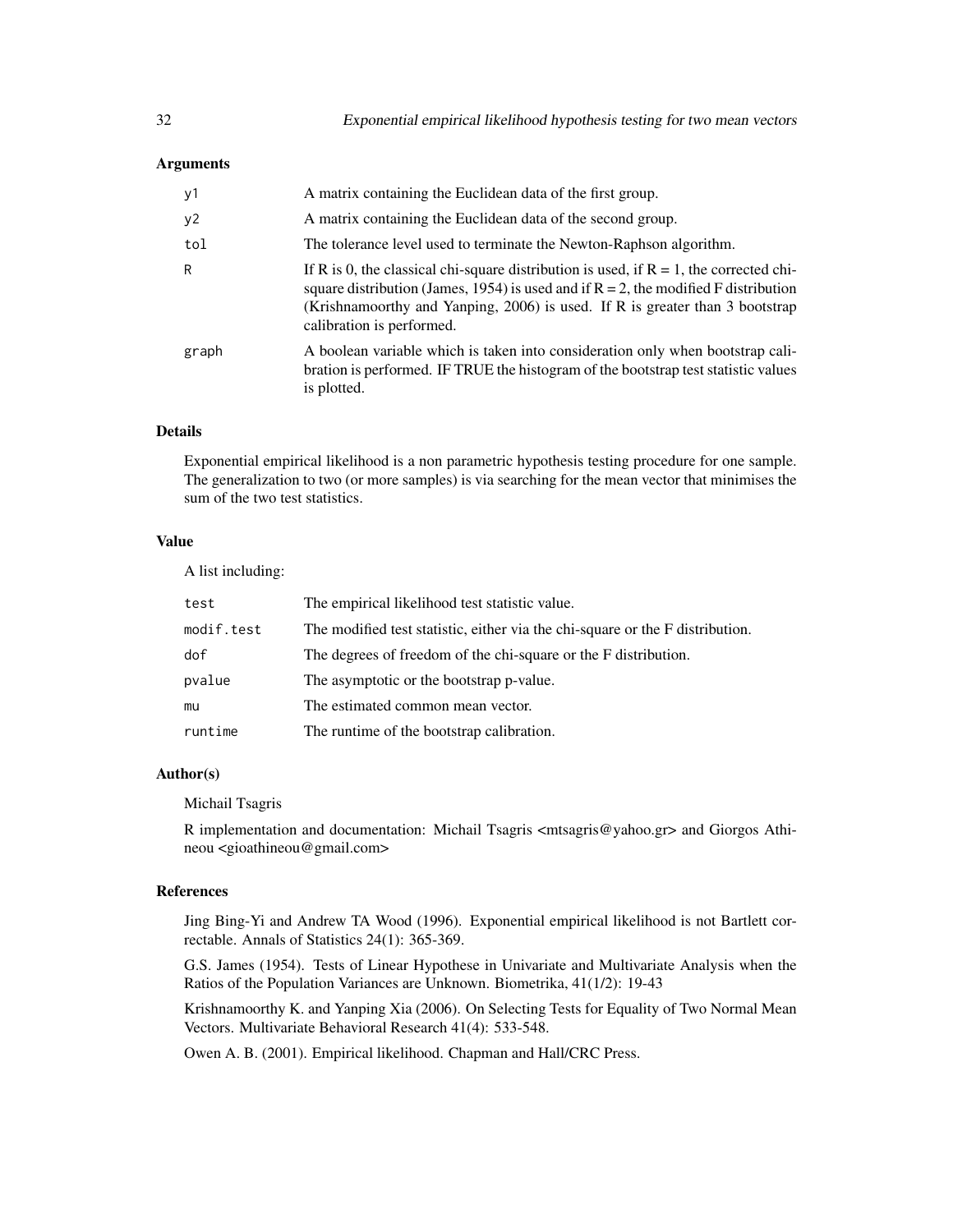<span id="page-32-0"></span>Amaral G.J.A., Dryden I.L. and Wood A.T.A. (2007). Pivotal bootstrap methods for k-sample problems in directional statistics and shape analysis. Journal of the American Statistical Association 102(478): 695-707.

Preston S.P. and Wood A.T.A. (2010). Two-Sample Bootstrap Hypothesis Tests for Three-Dimensional Labelled Landmark Data. Scandinavian Journal of Statistics 37(4): 568-587.

Tsagris M., Preston S. and Wood A.T.A. (2017). Nonparametric hypothesis testing for equality of means on the simplex. Journal of Statistical Computation and Simulation, 87(2): 406-422.

#### See Also

[el.test2,](#page-23-1) [maovjames,](#page-57-1) [maov,](#page-56-1) [hotel2T2,](#page-41-1) [james,](#page-45-1) [comp.test](#page-42-1)

# Examples

```
y1 = as.matrix(iris[1:25, 1:4])
y2 = as.matrix(iris[26:50, 1:4])
eel.test2(y1, y2)
eel.test2(y1, y2 )
eel.test2( y1, y2 )
```
Fast estimation of the value of alpha *Fast estimation of the value of* α

#### <span id="page-32-1"></span>Description

Fast estimation of the value of  $\alpha$ .

# Usage

alfa.tune $(x, B = 1,$  ncores = 1)

#### Arguments

| $\mathsf{x}$ | A matrix with the compositional data. No zero vaues are allowed.                                                                                                                          |
|--------------|-------------------------------------------------------------------------------------------------------------------------------------------------------------------------------------------|
| B            | If no (bootstrap based) confidence intervals should be returned this should be 1<br>and more than 1 otherwise.                                                                            |
| ncores       | If neores is greater than 1 parallel computing is performed. It is advisable to use<br>it if you have many observations and or many variables, otherwise it will slow<br>down th process. |

# Details

This is a faster function than [alfa.profile](#page-28-1) for choosing the value of  $\alpha$ .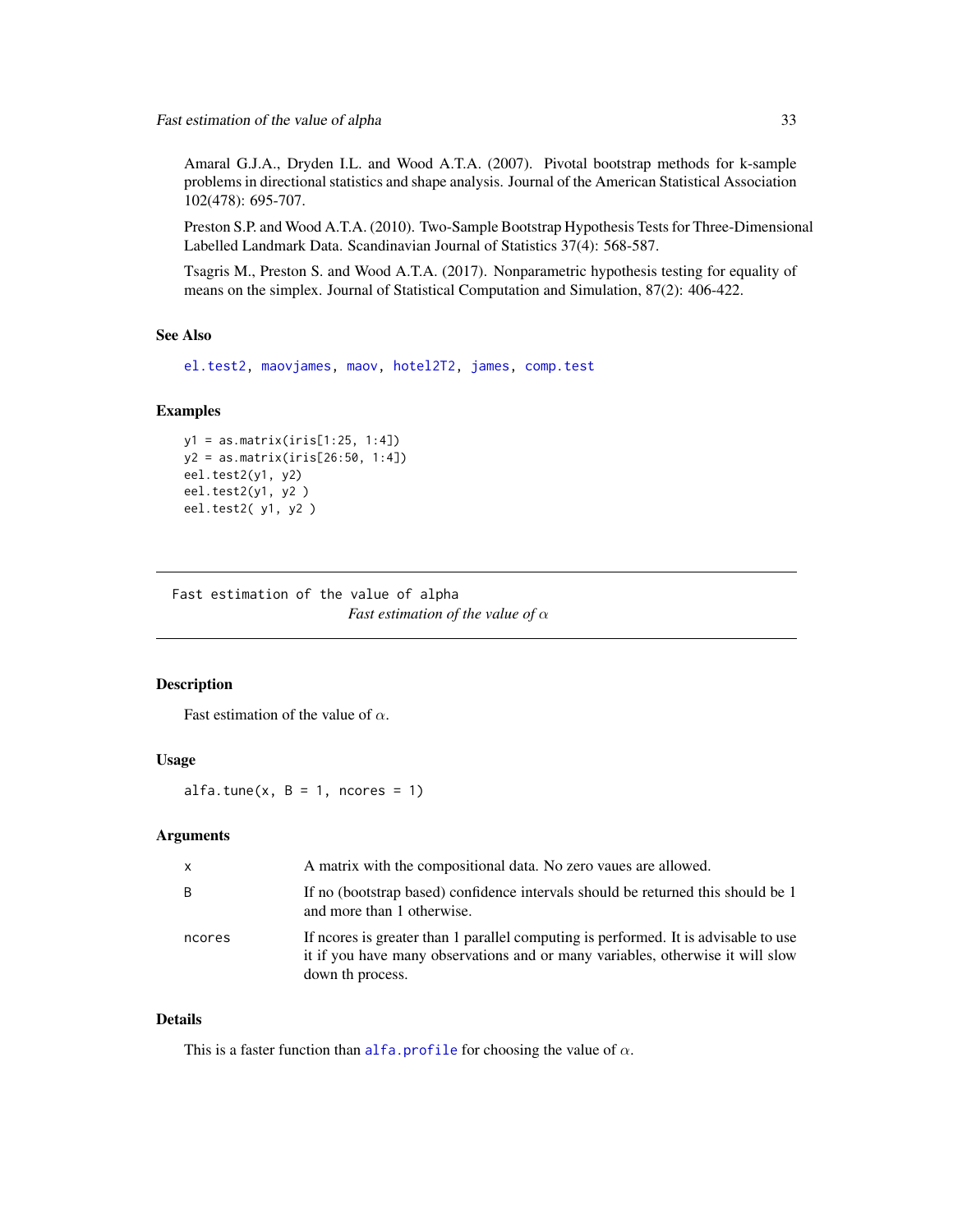#### <span id="page-33-0"></span>Value

A vector with the best alpha, the maximised log-likelihood and the log-likelihood at  $\alpha = 0$ , when  $B = 1$  (no bootstrap). If  $B > 1$  a list including:

| param   | The best alpha and the value of the log-likelihod, along with the 95% bootstrap<br>based confidence intervals. |
|---------|----------------------------------------------------------------------------------------------------------------|
| message | A message with some information about the histogram.                                                           |
| runtime | The time (in seconds) of the process.                                                                          |

# Author(s)

Michail Tsagris

R implementation and documentation: Michail Tsagris <mtsagris@yahoo.gr> and Giorgos Athineou <gioathineou@gmail.com>

# References

Tsagris M.T., Preston S. and Wood A.T.A. (2011). A data-based power transformation for compositional data. In Proceedings of the 4th Compositional Data Analysis Workshop, Girona, Spain. http://arxiv.org/pdf/1106.1451.pdf

#### See Also

[alfa.profile,](#page-28-1) [alfa,](#page-93-1) [alfainv](#page-44-1)

#### Examples

```
library(MASS)
x \leftarrow as.matrix(iris[, 1:4])x \leq x / \text{rowsums}(x)alfa.tune(x)
alfa.profile(x)
```
Fitting a Dirichlet distribution *Fitting a Dirichlet distribution*

#### <span id="page-33-1"></span>Description

Estimation of the parameters of a fitted Dirichlet distribution.

# Usage

 $diri.est(x, type = "mle")$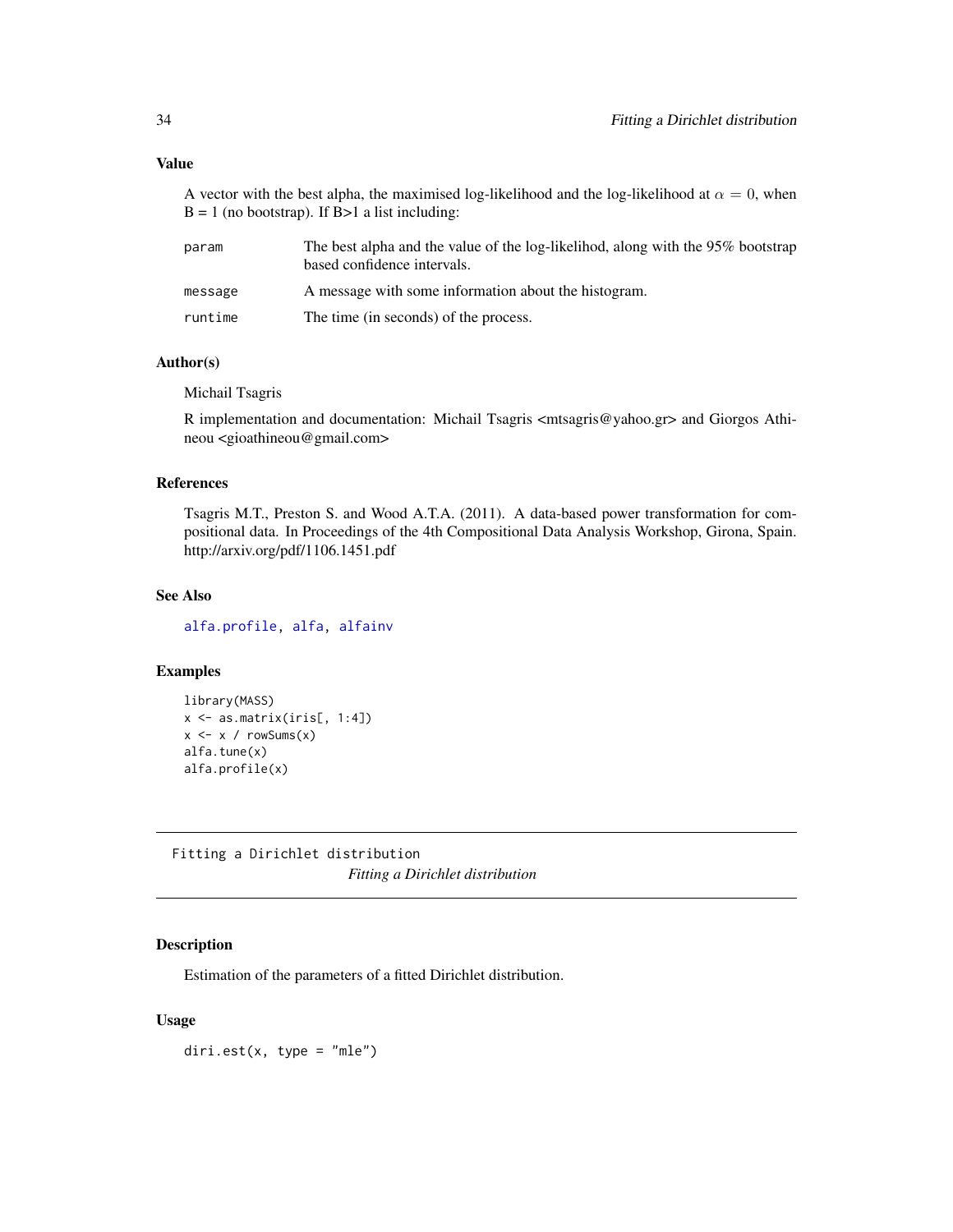# Arguments

| X    | A matrix containing compositional data.                                                                                                                          |
|------|------------------------------------------------------------------------------------------------------------------------------------------------------------------|
| type | If you want to estimate the parameters use type="mle". If you want to estimate<br>the mean vector along with the precision parameter, the second parametrisation |
|      | of the Dirichlet, use type="prec".                                                                                                                               |

# Details

Maximum likelihood estimation of the parameters of a Dirichlet distribution is performed.

# Value

A list including:

| loglik  | The value of the log-likelihood.                       |
|---------|--------------------------------------------------------|
| param   | The estimated parameters.                              |
| phi     | The estimated precision parameter, if type $=$ "prec". |
| a       | The estimated mean vector, if type $=$ "prec".         |
| runtime | The run time of the maximisation procedure.            |

# Author(s)

Michail Tsagris

R implementation and documentation: Michail Tsagris <mtsagris@yahoo.gr> and Giorgos Athineou <gioathineou@gmail.com>

# References

Ng Kai Wang, Guo-Liang Tian and Man-Lai Tang (2011). Dirichlet and related distributions: Theory, methods and applications. John Wiley \& Sons.

Aitchison J. (1986). The statistical analysis of compositional data. Chapman \& Hall.

# See Also

[diri.nr,](#page-35-1) [diri.contour,](#page-4-1) [rdiri,](#page-16-1) [ddiri](#page-15-1)

# Examples

```
x <- rdiri( 100, c(5, 7, 1, 3, 10, 2, 4) )
diri.est(x)
diri.est(x, type = "prec")
```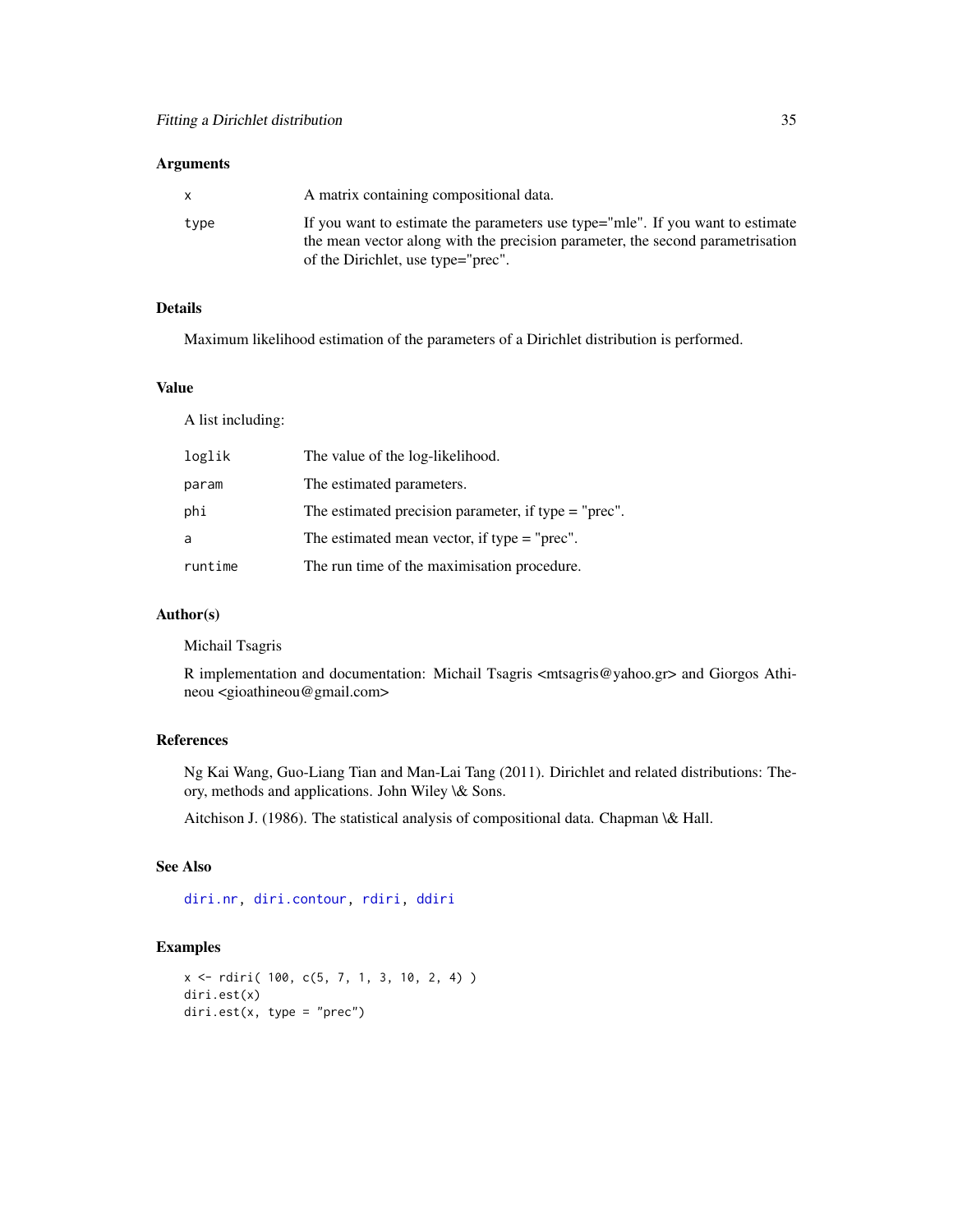<span id="page-35-0"></span>Fitting a Dirichlet distribution via Newton-Rapshon *Fitting a Dirichlet distribution via Newton-Rapshon*

# <span id="page-35-1"></span>Description

Fitting a Dirichlet distribution via Newton-Rapshon.

#### Usage

diri.nr(x, type = 1, tol = 1e-07)

#### Arguments

| $\mathsf{x}$ | A matrix containing compositional data. Zeros are not allowed.                                                                                                                                                                                                                                                                                                                  |
|--------------|---------------------------------------------------------------------------------------------------------------------------------------------------------------------------------------------------------------------------------------------------------------------------------------------------------------------------------------------------------------------------------|
| type         | Type can either be 1, so that the Newton-Rapshon is used for the maximisation<br>of the log-likelihood, as Minka (2012) suggested or it can be 1. In the latter case<br>the Newton-Raphson algorithm is implemented involving matrix inversions. In<br>addition an even faster implementation has been implemented (in $C++$ ) in the<br>package <b>Rfast</b> and is used here. |
| tol          | The tolerance level indicating no further increase in the log-likelihood.                                                                                                                                                                                                                                                                                                       |

# Details

Maximum likelihood estimation of the parameters of a Dirichlet distribution is performed via Newton-Raphson. Initial values suggested by Minka (2003) are used. The estimation is super faster than "diri.est" and the difference becomes really apparent when the sample size and or the dimensions increase. In fact this will work with millions of observations. So in general, I trust this one more than "diri.est".

The only problem I have seen with this method is that if the data are concentrated around a point, say the center of the simplex, it will be hard for this and the previous methods to give estimates of the parameters. In this extremely difficult scenario I would suggest the use of the previous function with the precision parametrization "diri.est(x, type = "prec")". It will be extremely fast and accurate.

#### Value

A list including:

| iter    | The number of iterations required. If the argument "type" is set to 2 this is not<br>returned. |
|---------|------------------------------------------------------------------------------------------------|
| loglik  | The value of the log-likelihood.                                                               |
| param   | The estimated parameters.                                                                      |
| runtime | The run time of the procedure.                                                                 |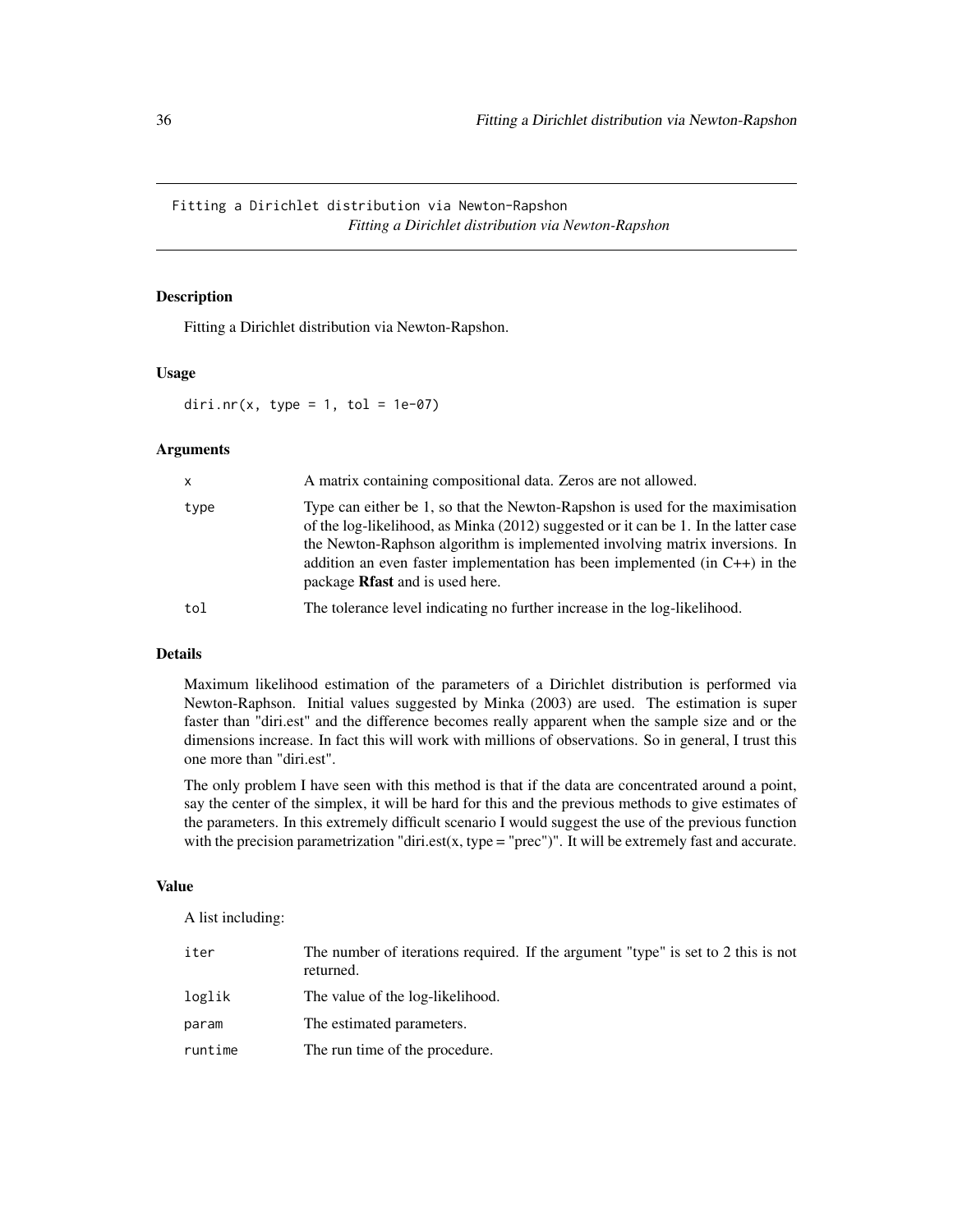# Author(s)

Michail Tsagris

R implementation and documentation: Michail Tsagris <mtsagris@yahoo.gr> and Giorgos Athineou <gioathineou@gmail.com>

## References

Thomas P. Minka (2003). Estimating a Dirichlet distribution. http://research.microsoft.com/enus/um/people/minka/papers/dirichlet/minka-dirichlet.pdf

### See Also

[diri.est,](#page-33-0) [diri.contour](#page-4-0) [rdiri,](#page-16-0) [ddiri](#page-15-0)

# Examples

```
x <- rdiri( 100, c(5, 7, 5, 8, 10, 6, 4) )
diri.nr(x)
diri.nr(x, type = 2)diri.est(x)
```
Gaussian mixture models for compositional data *Gaussian mixture models for compositional data*

## <span id="page-36-0"></span>Description

Gaussian mixture models for compositional data.

#### Usage

```
mix.compnorm(x, g, model, type = "alr")
```
## Arguments

| x     | A matrix with the compositional data.                                                                                                                                                                                       |
|-------|-----------------------------------------------------------------------------------------------------------------------------------------------------------------------------------------------------------------------------|
| g     | How many clusters to create.                                                                                                                                                                                                |
| mode1 | The type of model to be used.                                                                                                                                                                                               |
|       | 1. "EII": All groups have the same diagonal covariance matrix, with the same<br>variance for all variables.                                                                                                                 |
|       | 2. "VII": Different diagonal covariance matrices, with the same variance for<br>all variables within each group.                                                                                                            |
|       | 3. "EEI": All groups have the same diagonal covariance matrix.                                                                                                                                                              |
|       | 4. "VEI": Different diagonal covariance matrices. If we make all covariance<br>matrices have determinant 1, (divide the matrix with the \$p\$-th root of its<br>determinant) then all covariance matrices will be the same. |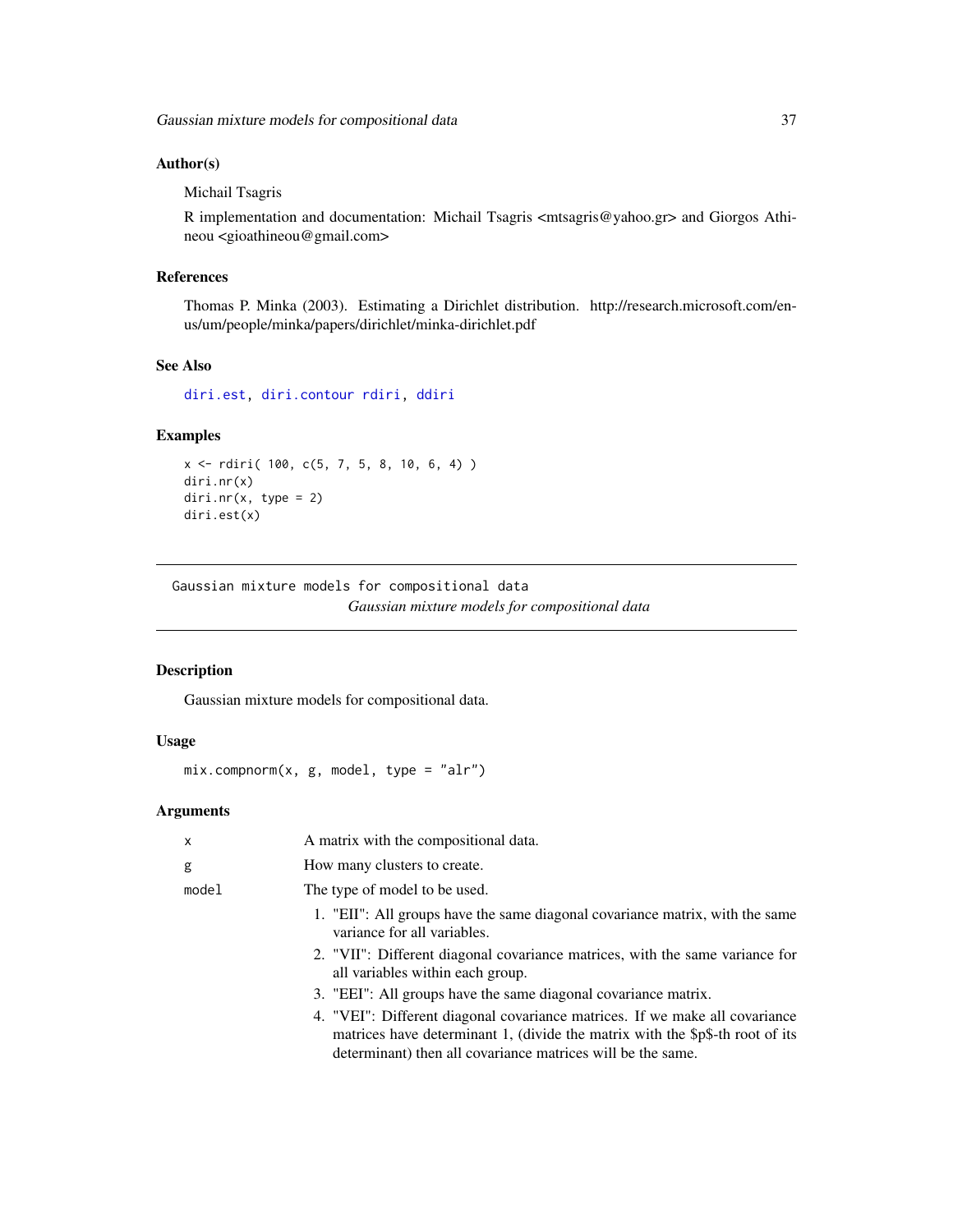| 38   | Gaussian mixture models for compositional data                                                                                                                                                                                                       |
|------|------------------------------------------------------------------------------------------------------------------------------------------------------------------------------------------------------------------------------------------------------|
|      | 5. "EVI": Different diagonal covariance matrices with the same determinant.                                                                                                                                                                          |
|      | 6. "VVI": Different diagonal covariance matrices, with nothing in common.                                                                                                                                                                            |
|      | 7. "EEE": All covariance matrices are the same.                                                                                                                                                                                                      |
|      | 8. "EEV": Different covariance matrices, but with the same determinant and<br>in addition, if we make them have determinant 1, they will have the same<br>trace.                                                                                     |
|      | 9. "VEV": Different covariance matrices but if we make the matrices have<br>determinant 1, then they will have the same trace.                                                                                                                       |
|      | 10. "VVV": Different covariance matrices with nothing in common.                                                                                                                                                                                     |
|      | 11. "EVE": Different covariance matrices, but with the same determinant. In<br>addition, calculate the eigenvectors for each covariance matrix and you will<br>see the extra similarities.                                                           |
|      | 12. "VVE": Different covariance matrices, but they have something in common<br>with their directions. Calculate the eigenvectors of each covariance matrix<br>and you will see the similarities.                                                     |
|      | 13. "VEE": Different covariance matrices, but if we make the matrices have<br>determinant 1, then they will have the same trace. In addition, calculate the<br>eigenvectors for each covariance matrix and you will see the extra similari-<br>ties. |
|      | 14. "EVV": Different covariance matrices, but with the same determinant.                                                                                                                                                                             |
| type | Either the additive ("alr") or the isometric ("ilr") log-ratio transformation is to<br>be used                                                                                                                                                       |

# Details

A log-ratio transformation is applied and then a Gaussian mixtued model is constructed.

# Value

A list including:

| mu   | A matrix where each row corresponds to the mean vector of eahc cluster. |
|------|-------------------------------------------------------------------------|
| su   | An array containing the covariance matrix of each cluster.              |
| prob | The estimated mixing probabilities.                                     |
| est  | The estimated cluster membership values.                                |

# Author(s)

Michail Tsagris

R implementation and documentation: Michail Tsagris <mtsagris@yahoo.gr> and Giorgos Athineou <gioathineou@gmail.com>

# References

Ryan P. Browne, Aisha ElSherbiny and Paul D. McNicholas (2015). R package mixture: Mixture Models for Clustering and Classification.

Aitchison J. (1986). The statistical analysis of compositional data. Chapman \& Hall.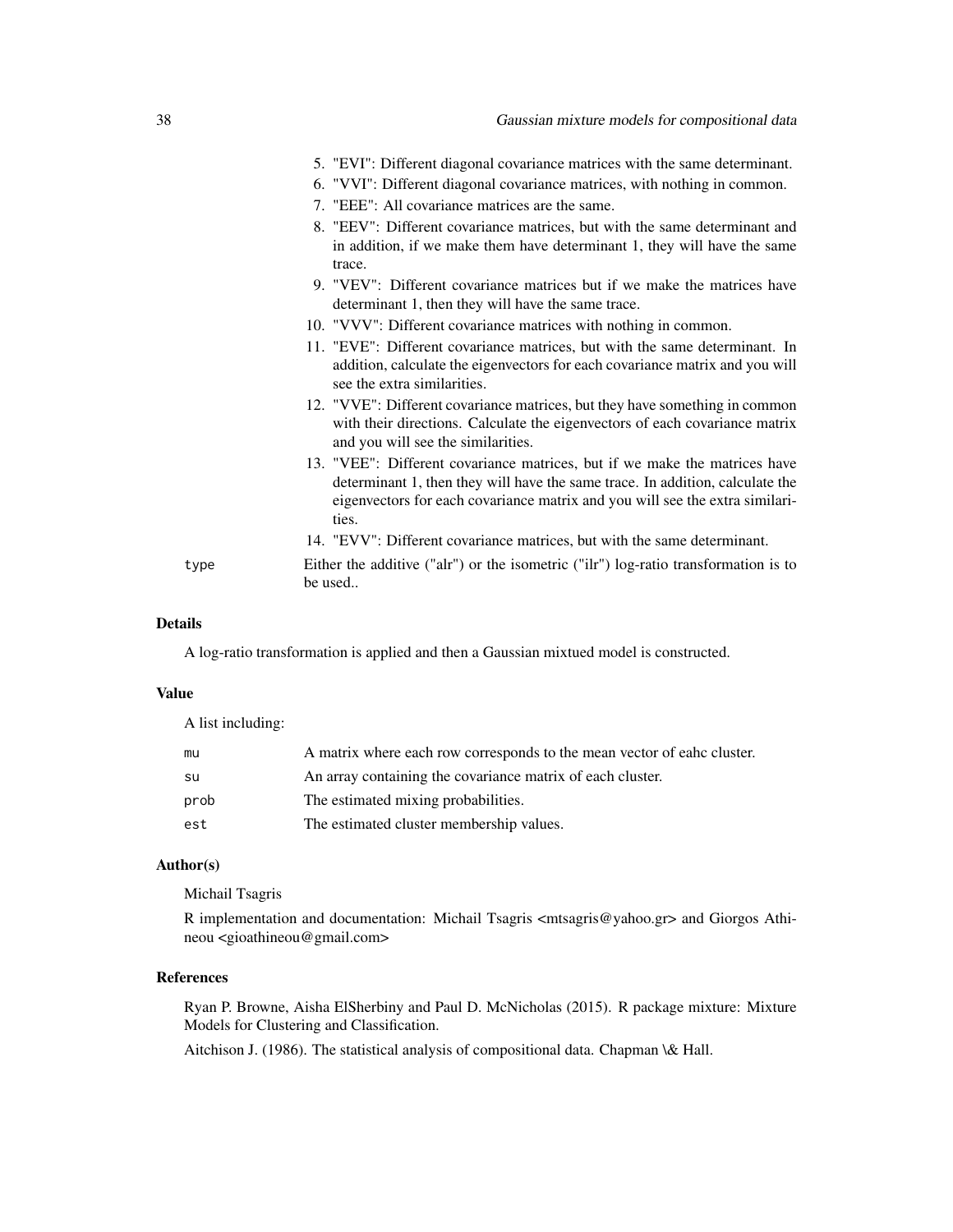# See Also

[bic.mixcompnorm,](#page-51-0) [rmixcomp,](#page-86-0) [mixnorm.contour](#page-5-0)

#### Examples

```
x \leftarrow as.matrix(iris[, 1:4])mod1 \le -mix.comprompt(x, 3, model = "EII" )mod2 \le -mix.compnorm(x, 4, model = "VII")
```
Helper functions for the Kullback-Leibler regression *Helper functions for the Kullback-Leibler regression*

## Description

Helper functions for the Kullback-Leibler regression.

# Usage

```
kl.compile(y, x, xnew = NULL, tol = 1e-07, maxiters = 50)klcompreg.boot(y, x, der, der2, id, b1, n, p, d, tol = 1e-07, maxiters = 50)
```
# Arguments

| У              | A matrix with the compositional data (dependent variable). Zero values are<br>allowed. For the klcompreg.boot the first column is removed.                              |
|----------------|-------------------------------------------------------------------------------------------------------------------------------------------------------------------------|
| X              | The predictor variable(s), they can be either continuous or categorical or both.<br>In the kloompreg boot this is the design matrix, with the ones in the first column. |
| xnew           | If you have new data use it, otherwise leave it NULL.                                                                                                                   |
| tol            | The tolerance value to terminate the Newton-Raphson procedure.                                                                                                          |
| maxiters       | The maximum number of Newton-Raphson iterations.                                                                                                                        |
| der            | An vector to put the first derivative there.                                                                                                                            |
| der2           | An empty matrix to put the second derivatives there, the Hessian matrix will be<br>put here.                                                                            |
| id             | A help vector with indices.                                                                                                                                             |
| b <sub>1</sub> | The matrix with the initial estimated coefficients.                                                                                                                     |
| n              | The sample size.                                                                                                                                                        |
| p              | The number of columns of the design matrix.                                                                                                                             |
| d              | The dimensionality of the simplex, that is the number of columns of the compo-<br>sitional data minus 1.                                                                |

#### Details

These are help functions for the [kl.compreg](#page-19-0) function. They are not to be called directly by the user.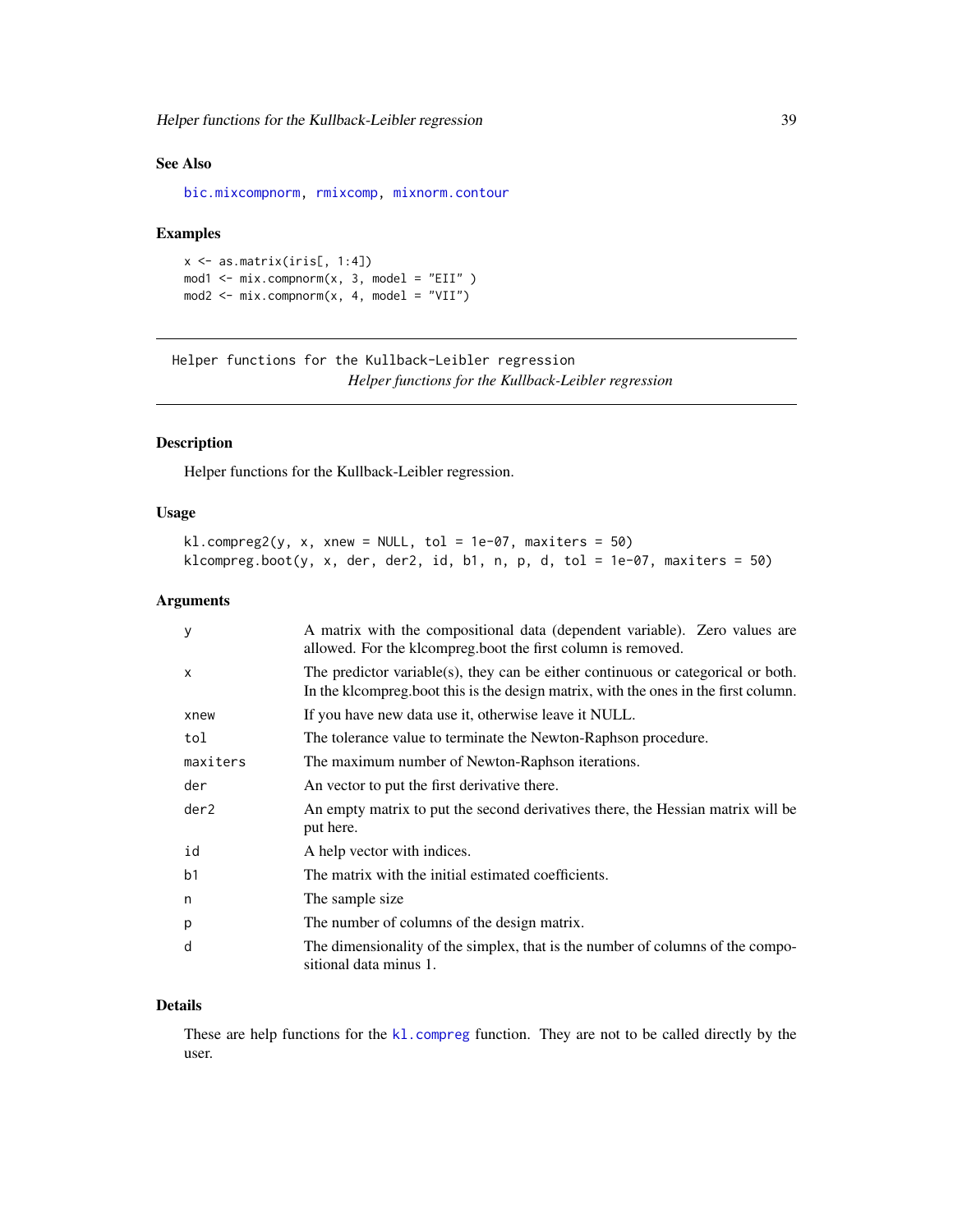# Value

For kl.compreg2 a list including:

| runtime | The time required by the regression.                                                   |
|---------|----------------------------------------------------------------------------------------|
| be      | The beta coefficients.                                                                 |
| seb     | The standard error of the beta coefficients, if bootstrap is chosen, i.e. if $B > 1$ . |
| est     | The fitted or the predicted values (if xnew is not NULL).                              |
|         |                                                                                        |

For the klcompreg.boot a matrix with the estimated coefficients.

# Author(s)

Michail Tsagris

R implementation and documentation: Michail Tsagris <mtsagris@yahoo.gr>

# References

Murteira, Jose MR, and Joaquim JS Ramalho 2016. Regression analysis of multivariate fractional data. Econometric Reviews 35(4): 515-552.

# See Also

[diri.reg,](#page-17-0) [js.compreg,](#page-19-0) [ols.compreg,](#page-68-0) [comp.reg](#page-64-0)

# Examples

```
library(MASS)
x <- as.vector(fgl[, 1])
y <- as.matrix(fgl[, 2:9])
y <- y / rowSums(y)
mod1 <- kl.compreg(y, x, B = 1, ncores = 1)
mod2 <- js.compreg(y, x, B = 1, ncores = 1)
```

| Hotelling's multivariate version of the 1 sample t-test for Euclidean data |      |  |  |  |                                                                       |  |
|----------------------------------------------------------------------------|------|--|--|--|-----------------------------------------------------------------------|--|
|                                                                            |      |  |  |  | Hotelling's multivariate version of the 1 sample t-test for Euclidean |  |
|                                                                            | data |  |  |  |                                                                       |  |

# Description

Hotelling's test for testing one Euclidean population mean vector.

# Usage

hotel1T2(x, M, a = 0.05, R = 999, graph =  $FALSE$ )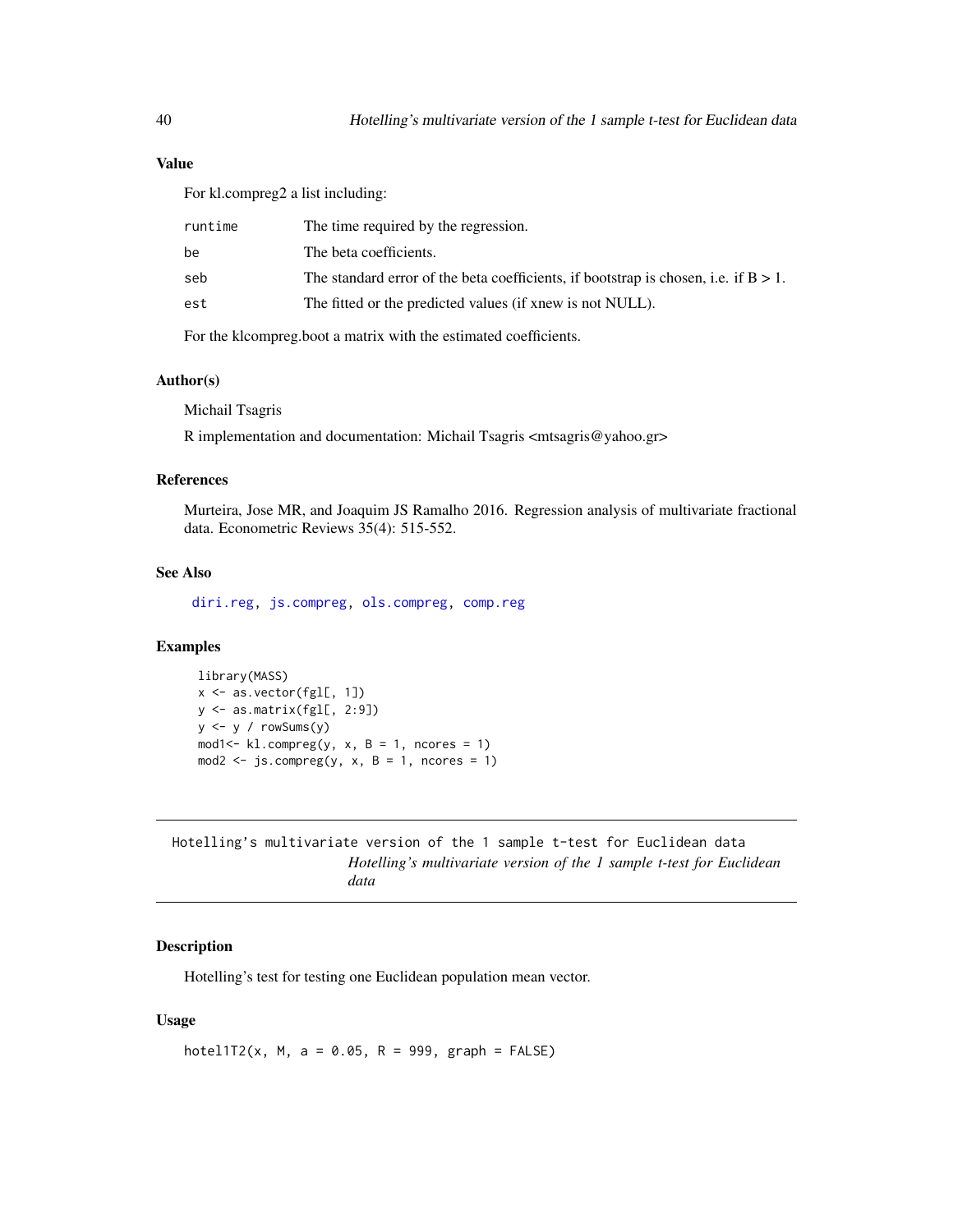#### Arguments

| $\mathsf{x}$ | A matrix containing Euclidean data.                                                                                                                                                 |
|--------------|-------------------------------------------------------------------------------------------------------------------------------------------------------------------------------------|
| a            | The significance level, set to 0.05 by default.                                                                                                                                     |
| M            | The hypothesized mean vector.                                                                                                                                                       |
| R            | If R is 1 no bootstrap calibration is performed and the classical p-value via the $F$<br>distribution is returned. If R is greater than 1, the bootstrap $p$ -value is returned.    |
| graph        | A boolean variable which is taken into consideration only when bootstrap cali-<br>bration is performed. IF TRUE the histogram of the bootstrap test statistic values<br>is plotted. |

# Details

Multivariate hypothesis test for a one sample mean vector. This is the multivariate analogue of the one sample t-test. The p-value can be calculated either asymptotically or via bootstrap.

#### Value

A list including:

|         | The sample mean vector.                                                                                                                                                                        |
|---------|------------------------------------------------------------------------------------------------------------------------------------------------------------------------------------------------|
| info    | The test statistic, the p-value, the critical value and the degrees of freedom of<br>the F distribution (numerator and denominator). This is given if no bootstrap<br>calibration is employed. |
| pvalue  | The bootstrap p-value is bootstrap is employed.                                                                                                                                                |
| runtime | The runtime of the bootstrap calibration.                                                                                                                                                      |

# Author(s)

Michail Tsagris

R implementation and documentation: Michail Tsagris <mtsagris@yahoo.gr> and Giorgos Athineou <gioathineou@gmail.com>

## References

K.V. Mardia, J.T. Kent and J.M. Bibby (1979). Multivariate analysis.

# See Also

[eel.test1,](#page-29-0) [el.test1,](#page-22-0) [james,](#page-45-0) [hotel2T2,](#page-41-0) [maov,](#page-56-0) [el.test2,](#page-23-0) [comp.test](#page-42-0)

# Examples

```
x <- Rfast::rmvnorm(100, numeric(10), diag( rexp(10,0.5) ) )
hotel1T2(x, numeric(10), R = 1)
hotel1T2(x, numeric(10), R = 999, graph = TRUE)
```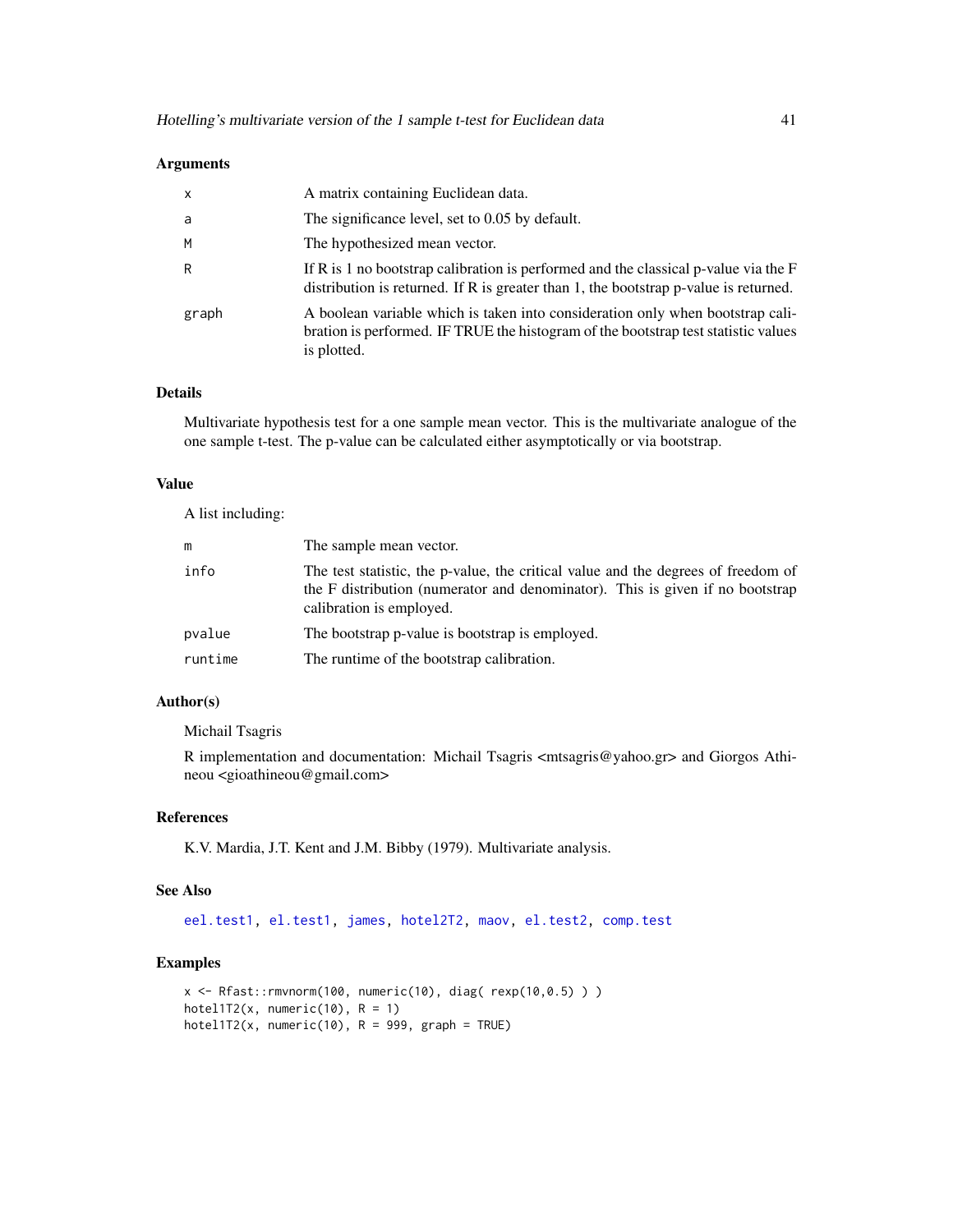Hotelling's multivariate version of the 2 sample t-test for Euclidean data *Hotelling's multivariate version of the 2 sample t-test for Euclidean data*

# <span id="page-41-0"></span>Description

Hotelling's test for testing the equality of two Euclidean population mean vectors.

# Usage

hotel2T2(x1, x2, a = 0.05, R = 999, graph =  $FALSE)$ 

# Arguments

| x1             | A matrix containing the Euclidean data of the first group.                                                                                                                          |
|----------------|-------------------------------------------------------------------------------------------------------------------------------------------------------------------------------------|
| x <sub>2</sub> | A matrix containing the Euclidean data of the second group.                                                                                                                         |
| a              | The significance level, set to 0.05 by default.                                                                                                                                     |
| R              | If R is 1 no bootstrap calibration is performed and the classical p-value via the $F$<br>distribution is returned. If $R$ is greater than 1, the bootstrap $p$ -value is returned.  |
| graph          | A boolean variable which is taken into consideration only when bootstrap cali-<br>bration is performed. IF TRUE the histogram of the bootstrap test statistic values<br>is plotted. |

# Details

Multivariate analysis of variance assuming equality of the covariance matrices. The p-value can be calculated either asymptotically or via bootstrap.

# Value

A list including:

| mesoi   | The two mean vectors.                                                                                                                                                                          |
|---------|------------------------------------------------------------------------------------------------------------------------------------------------------------------------------------------------|
| info    | The test statistic, the p-value, the critical value and the degrees of freedom of<br>the F distribution (numerator and denominator). This is given if no bootstrap<br>calibration is employed. |
| pvalue  | The bootstrap p-value is bootstrap is employed.                                                                                                                                                |
| note    | A message informing the user that bootstrap calibration has been employed.                                                                                                                     |
| runtime | The runtime of the bootstrap calibration.                                                                                                                                                      |

# Author(s)

## Michail Tsagris

R implementation and documentation: Michail Tsagris <mtsagris@yahoo.gr> and Giorgos Athineou <gioathineou@gmail.com>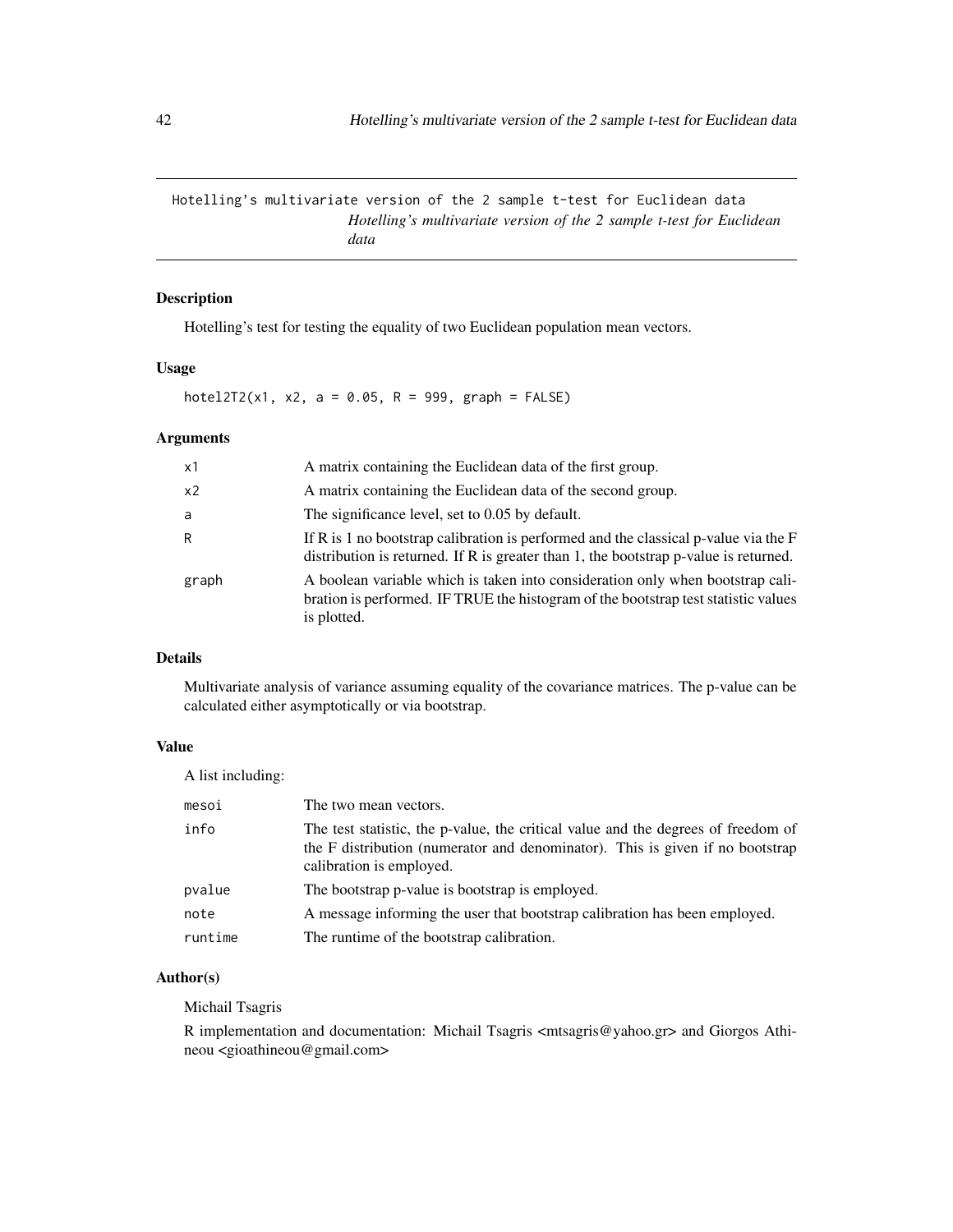# References

Everitt B. (2005). An R and S-Plus Companion to Multivariate Analysis p. 139-140. Springer.

#### See Also

[james,](#page-45-0) [maov,](#page-56-0) [el.test2,](#page-23-0) [comp.test](#page-42-0)

## Examples

```
hotel2T2( as.matrix(iris[1:25, 1:4]), as.matrix(iris[26:50, 1:4]) )
hotel2T2( as.matrix(iris[1:25, 1:4]), as.matrix(iris[26:50, 1:4]), R = 1 )
james( as.matrix(iris[1:25, 1:4]), as.matrix(iris[26:50, 1:4]) )
james( as.matrix(iris[1:25, 1:4]), as.matrix(iris[26:50, 1:4]), R = 1 )
```
Hypothesis testing for two or more compositional mean vectors *Hypothesis testing for two or more compositional mean vectors*

# <span id="page-42-0"></span>Description

Hypothesis testing for two or more compositional mean vectors.

## Usage

```
comp.test(x, ina, test = "james", R = 0, ncores = 1, graph = FALSE)
```
## Arguments

| X      | A matrix containing compositional data.                                                                                                                                                                                                                                                                                                                                                                                                                                                                                       |
|--------|-------------------------------------------------------------------------------------------------------------------------------------------------------------------------------------------------------------------------------------------------------------------------------------------------------------------------------------------------------------------------------------------------------------------------------------------------------------------------------------------------------------------------------|
| ina    | A numerical or factor variable indicating the groups of the data.                                                                                                                                                                                                                                                                                                                                                                                                                                                             |
| test   | This can take the values of "james" for James' test, "hotel" for Hotelling's test,<br>"maov" for multivariate analysis of variance assuming equality of the covariance<br>matrices, "maovjames" for multivariate analysis of variance without assuming<br>equality of the covariance matrices. "el" for empirical likelihood or "eel" for<br>exponential empirical likelihood.                                                                                                                                                |
| R      | This depends upon the value of the argument "test". If the test is "maov" or<br>"maoviames", R is not taken into consideration. If test is "hotel", then R denotes<br>the number of bootstrap resamples. If test is "james", then R can be 1 (chi-square<br>distribution), 2 (F distribution), or more for bootstrap calibration. If test is "el",<br>then R can be $0$ (chi-square), 1 (corrected chi-square), 2 (F distribution) or more<br>for bootstrap calibration. See the help page of each test for more information. |
| ncores | How many to cores to use. This is taken into consideration only if test is "el"<br>and R is more than 2.                                                                                                                                                                                                                                                                                                                                                                                                                      |
| graph  | A boolean variable which is taken into consideration only when bootstrap cali-<br>bration is performed. IF TRUE the histogram of the bootstrap test statistic values<br>is plotted. This is taken into account only when R is greater than 2.                                                                                                                                                                                                                                                                                 |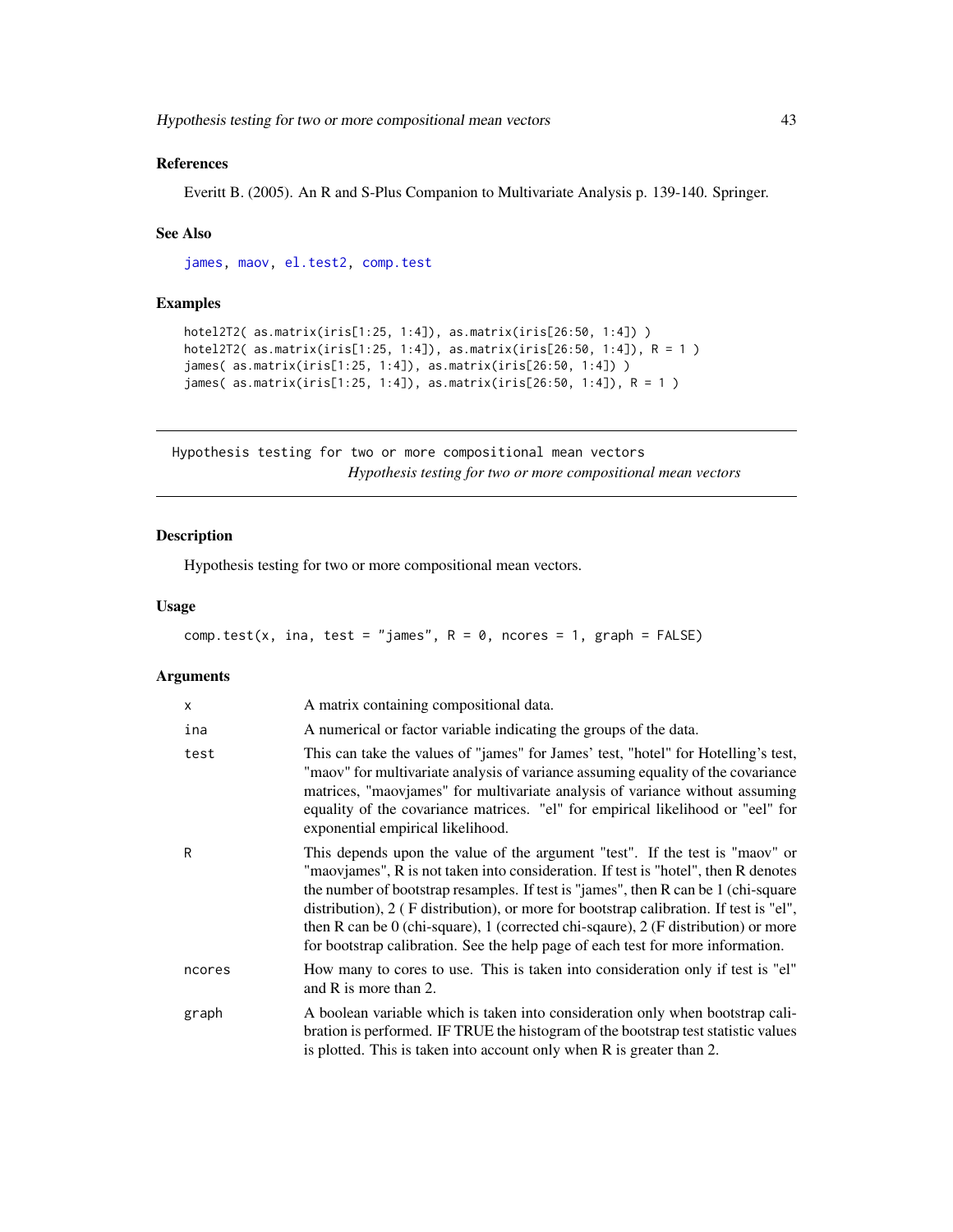## Details

The idea is to apply the  $\alpha$ -transformation, with  $\alpha = 1$ , to the compositional data and then use a test to compare their mean vectors. See the help page of each test for more information. The function is visible so you can see exactly what is going on.

#### Value

A list including:

result The outcome of each test.

## Author(s)

Michail Tsagris

R implementation and documentation: Michail Tsagris <mtsagris@yahoo.gr> and Giorgos Athineou <gioathineou@gmail.com>

#### References

Tsagris M., Preston S. and Wood A.T.A. (2017). Nonparametric hypothesis testing for equality of means on the simplex. Journal of Statistical Computation and Simulation, 87(2): 406-422.

G.S. James (1954). Tests of Linear Hypothese in Univariate and Multivariate Analysis when the Ratios of the Population Variances are Unknown. Biometrika, 41(1/2): 19-43

Krishnamoorthy K. and Yanping Xia (2006). On Selecting Tests for Equality of Two Normal Mean Vectors. Multivariate Behavioral Research 41(4): 533-548.

Owen A. B. (2001). Empirical likelihood. Chapman and Hall/CRC Press.

Owen A.B. (1988). Empirical likelihood ratio confidence intervals for a single functional. Biometrika 75(2): 237-249.

Amaral G.J.A., Dryden I.L. and Wood A.T.A. (2007). Pivotal bootstrap methods for k-sample problems in directional statistics and shape analysis. Journal of the American Statistical Association 102(478): 695-707.

Preston S.P. and Wood A.T.A. (2010). Two-Sample Bootstrap Hypothesis Tests for Three-Dimensional Labelled Landmark Data. Scandinavian Journal of Statistics 37(4): 568-587.

Jing Bing-Yi and Andrew TA Wood (1996). Exponential empirical likelihood is not Bartlett correctable. Annals of Statistics 24(1): 365-369.

## See Also

[maovjames,](#page-57-0) [maov,](#page-56-0) [hotel2T2,](#page-41-0) [el.test2](#page-23-0)

### Examples

```
ina <- rep(1:2, each = 50)comp.test( as.matrix(iris[1:100, 1:4]), ina, test = "james", R = 0 )
comp.test( as.matrix(iris[1:100, 1:4]), ina, test = "hotel", R = 0 )
comp.test( as.matrix(iris[1:100, 1:4]), ina, test = "el", R = 0 )
comp.test( as.matrix(iris[1:100, 1:4]), ina, test = "eel", R = 0)
```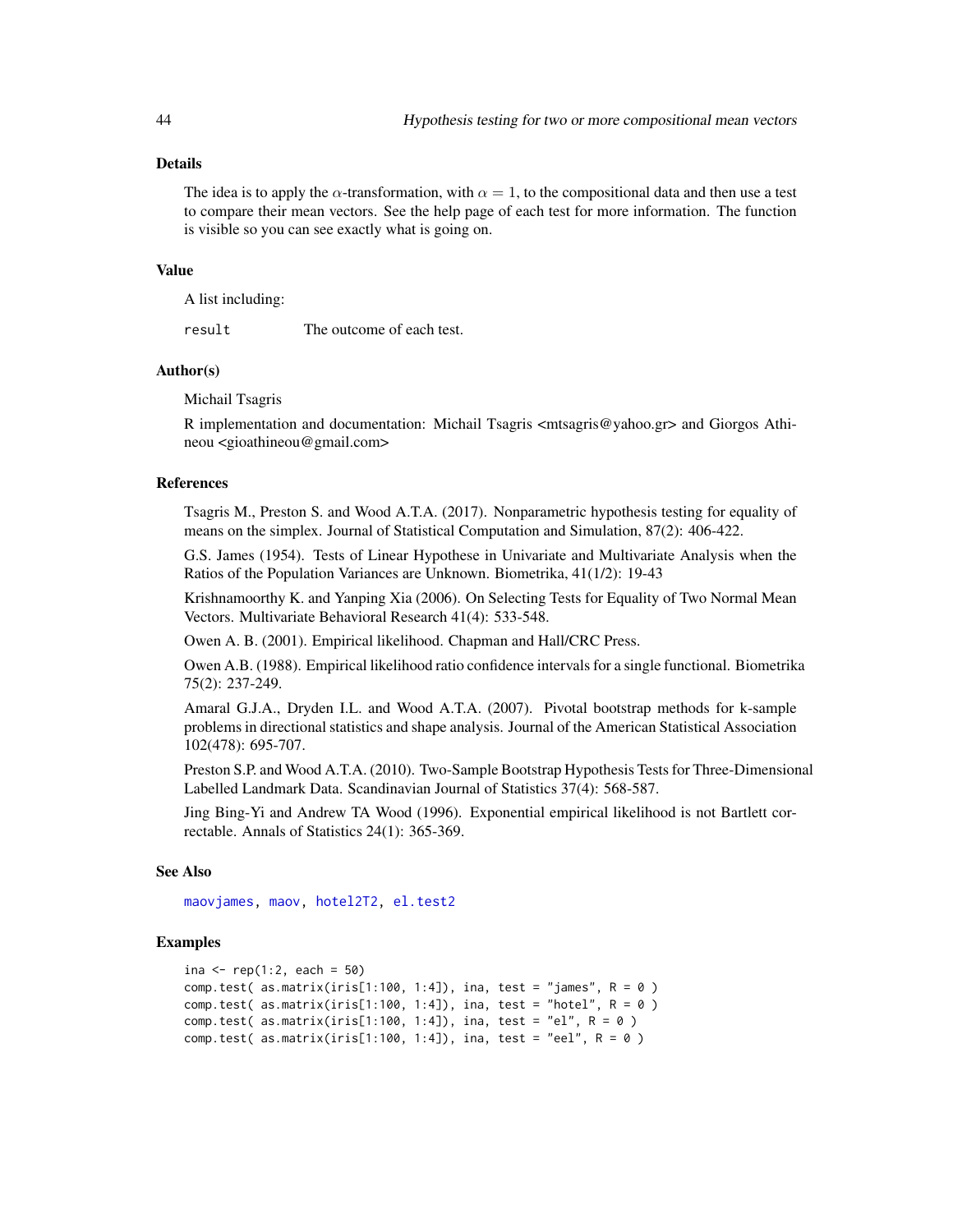Inverse of the alpha-transformation

*Inverse of the* α*-transformation*

## <span id="page-44-0"></span>Description

The inverse of the  $\alpha$ -transformation.

#### Usage

 $alfainv(x, a, h = TRUE)$ 

# **Arguments**

| $\mathsf{x}$ | A matrix with Euclidean data. However, they must lie within the feasible, ac-<br>ceptable space. See references for more information.                                                                                     |
|--------------|---------------------------------------------------------------------------------------------------------------------------------------------------------------------------------------------------------------------------|
| a            | The value of the power transformation, it has to be between $-1$ and 1. If zero<br>values are present it has to be greater than 0. If $\alpha = 0$ , the inverse of the<br>isometric log-ratio transformation is applied. |
| h            | If $h = TRUE$ this means that the multiplication with the Helmer sub-matrix will<br>take place. It is set to TRUe by default.                                                                                             |

#### Details

The inverse of the  $\alpha$ -transformation is applied to the data. If the data lie outside the  $\alpha$ -space, NAs will be returned for some values.

## Value

A matrix with the pairwise distances.

## Author(s)

Michail Tsagris

R implementation and documentation: Michail Tsagris <mtsagris@yahoo.gr> and Giorgos Athineou <gioathineou@gmail.com>

# References

Tsagris M.T., Preston S. and Wood A.T.A. (2016). Improved classification for compositional data using the α-transformation. Journal of Classification (to appear). http://arxiv.org/pdf/1506.04976v2.pdf

Tsagris M.T., Preston S. and Wood A.T.A. (2011). A data-based power transformation for compositional data. In Proceedings of the 4th Compositional Data Analysis Workshop, Girona, Spain. http://arxiv.org/pdf/1106.1451.pdf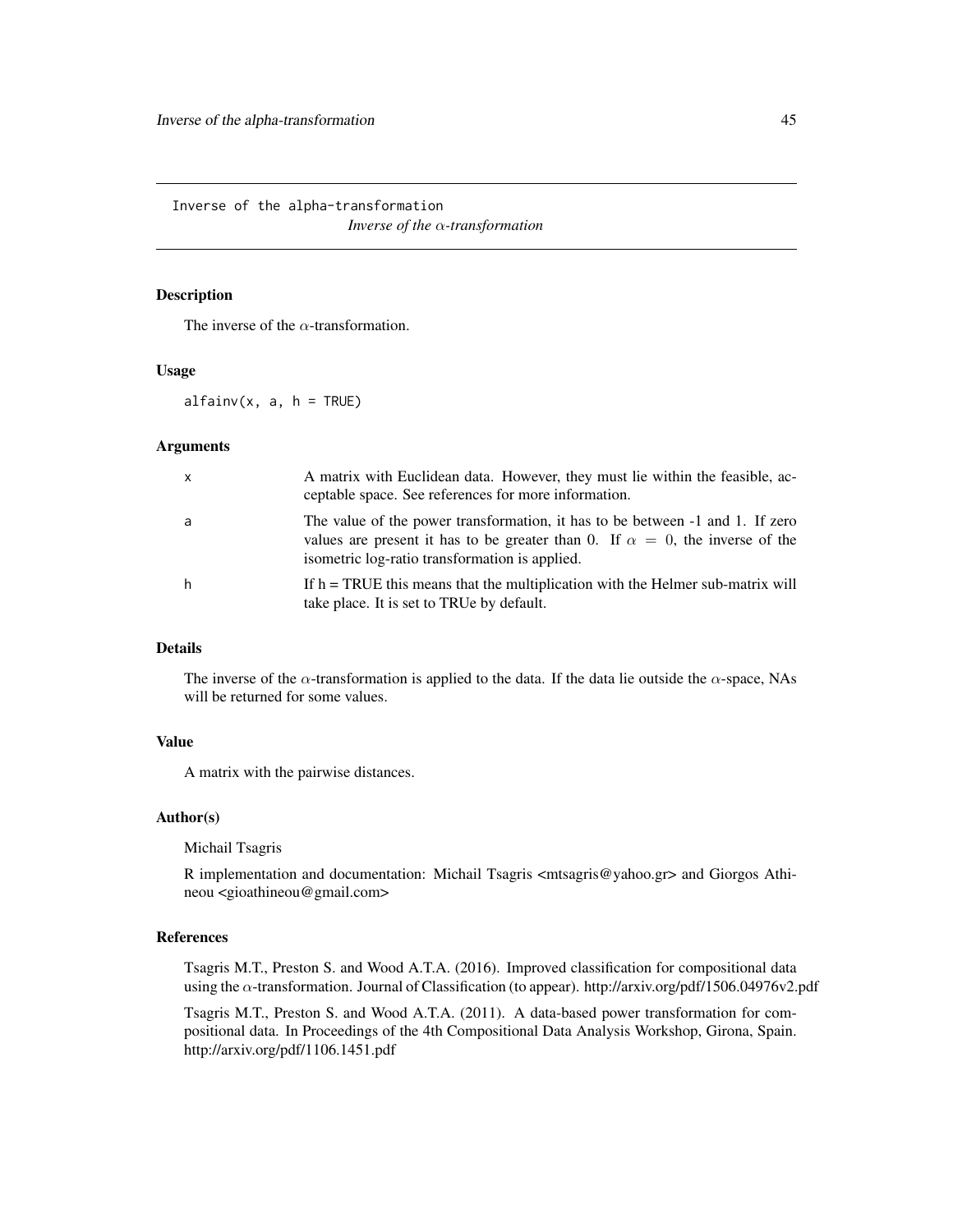# See Also

[alfa,](#page-93-0) [alfadist](#page-92-0)

# Examples

```
library(MASS)
x <- as.matrix(fgl[1:10, 2:9])
x \leftarrow x / rowsums(x)y <- alfa(x, 0.5)$aff
alfainv(y, 0.5)
```
James multivariate version of the t-test *James multivariate version of the t-test*

# <span id="page-45-0"></span>Description

James test for testing the equality of two population mean vectors without assuming equality of the covariance matrices.

## Usage

 $james(y1, y2, a = 0.05, R = 999, graph = FALSE)$ 

# Arguments

| y1    | A matrix containing the Euclidean data of the first group.                                                                                                                          |
|-------|-------------------------------------------------------------------------------------------------------------------------------------------------------------------------------------|
| y2    | A matrix containing the Euclidean data of the second group.                                                                                                                         |
| a     | The significance level, set to 0.05 by default.                                                                                                                                     |
| R     | If R is 1 no bootstrap calibration is performed and the classical p-value via the F<br>distribution is returned. If R is greater than 1, the bootstrap $p$ -value is returned.      |
| graph | A boolean variable which is taken into consideration only when bootstrap cali-<br>bration is performed. IF TRUE the histogram of the bootstrap test statistic values<br>is plotted. |

# Details

Multivariate analysis of variance without assuming equality of the covariance matrices. The p-value can be calculated either asymptotically or via bootstrap. The James test (1954) or a modification proposed by Krishnamoorthy and Yanping (2006) is implemented. The James test uses a corrected chi-square distribution, whereas the modified version uses an F distribution.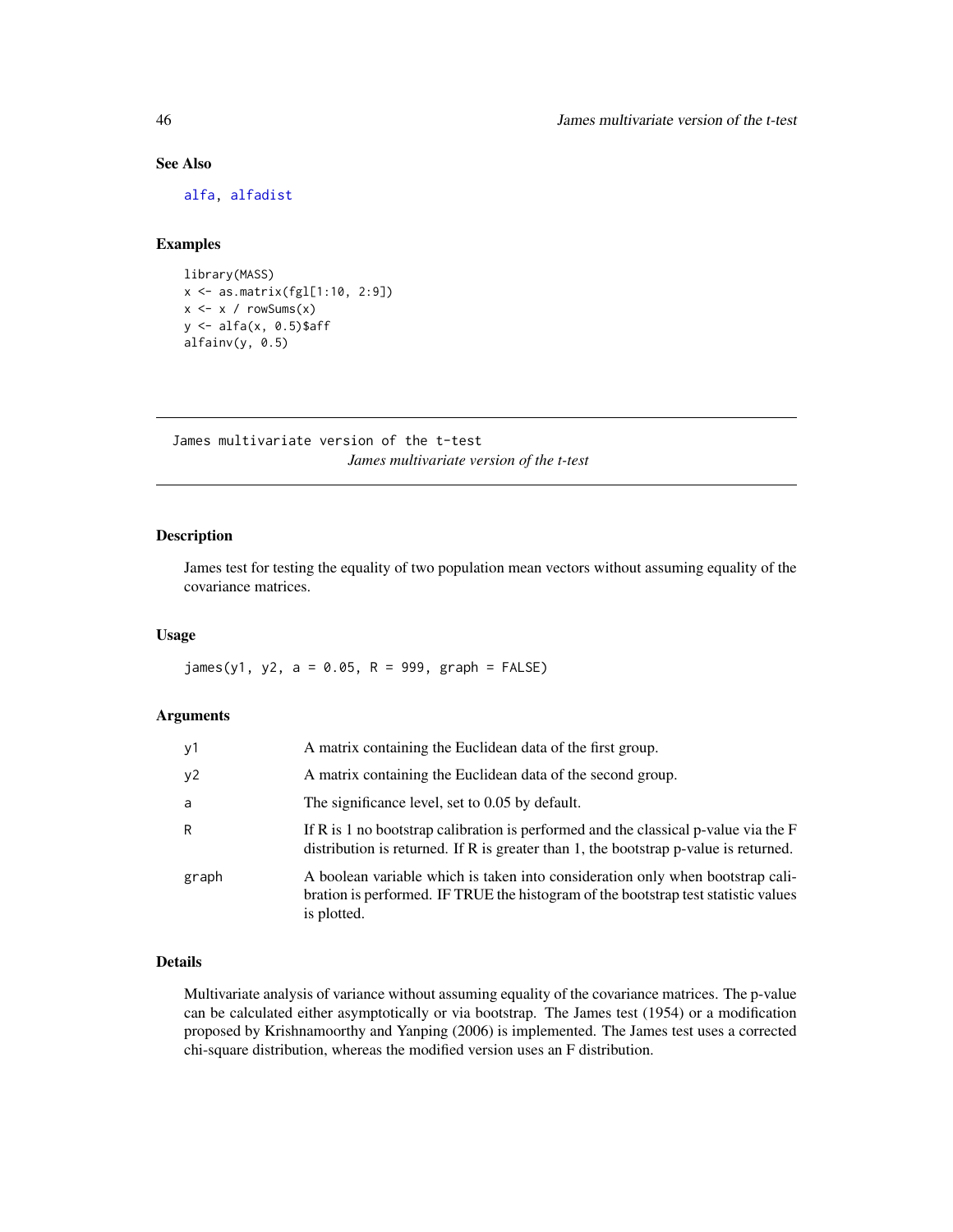# Value

A list including:

| note    | A message informing the user about the test used.                                                                                                                                                                                                                                                                                              |
|---------|------------------------------------------------------------------------------------------------------------------------------------------------------------------------------------------------------------------------------------------------------------------------------------------------------------------------------------------------|
| mesoi   | The two mean vectors.                                                                                                                                                                                                                                                                                                                          |
| info    | The test statistic, the p-value, the correction factor and the corrected critical<br>value of the chi-square distribution if the James test has been used or, the test<br>statistic, the p-value, the critical value and the degrees of freedom (numerator<br>and denominator) of the F distribution if the modified James test has been used. |
| pvalue  | The bootstrap p-value if bootstrap is employed.                                                                                                                                                                                                                                                                                                |
| runtime | The runtime of the bootstrap calibration.                                                                                                                                                                                                                                                                                                      |
|         |                                                                                                                                                                                                                                                                                                                                                |

# Author(s)

Michail Tsagris

R implementation and documentation: Michail Tsagris <mtsagris@yahoo.gr> and Giorgos Athineou <gioathineou@gmail.com>

## References

G.S. James (1954). Tests of Linear Hypothese in Univariate and Multivariate Analysis when the Ratios of the Population Variances are Unknown. Biometrika, 41(1/2): 19-43

Krishnamoorthy K. and Yanping Xia. On Selecting Tests for Equality of Two Normal Mean Vectors (2006). Multivariate Behavioral Research 41(4): 533-548

# See Also

[hotel2T2,](#page-41-0) [maovjames,](#page-57-0) [el,](#page-0-0) [comp.test](#page-42-0)

## Examples

```
james( as.matrix(iris[1:25, 1:4]), as.matrix(iris[26:50, 1:4]), R = 1 )
james( as.matrix(iris[1:25, 1:4]), as.matrix(iris[26:50, 1:4]), R = 2 )
james( as.matrix(iris[1:25, 1:4]), as.matrix(iris[26:50, 1:4]) )
hotel2T2( as.matrix(iris[1:25, 1:4]), as.matrix(iris[26:50, 1:4]) )
```
k-NN regression with compositional data *k-NN regression with compositional data*

## **Description**

k-NN regression with compositional data.

#### Usage

```
compknn.reg(y, x, xnew, k = 2:10, type = "alr", yb = NULL)
```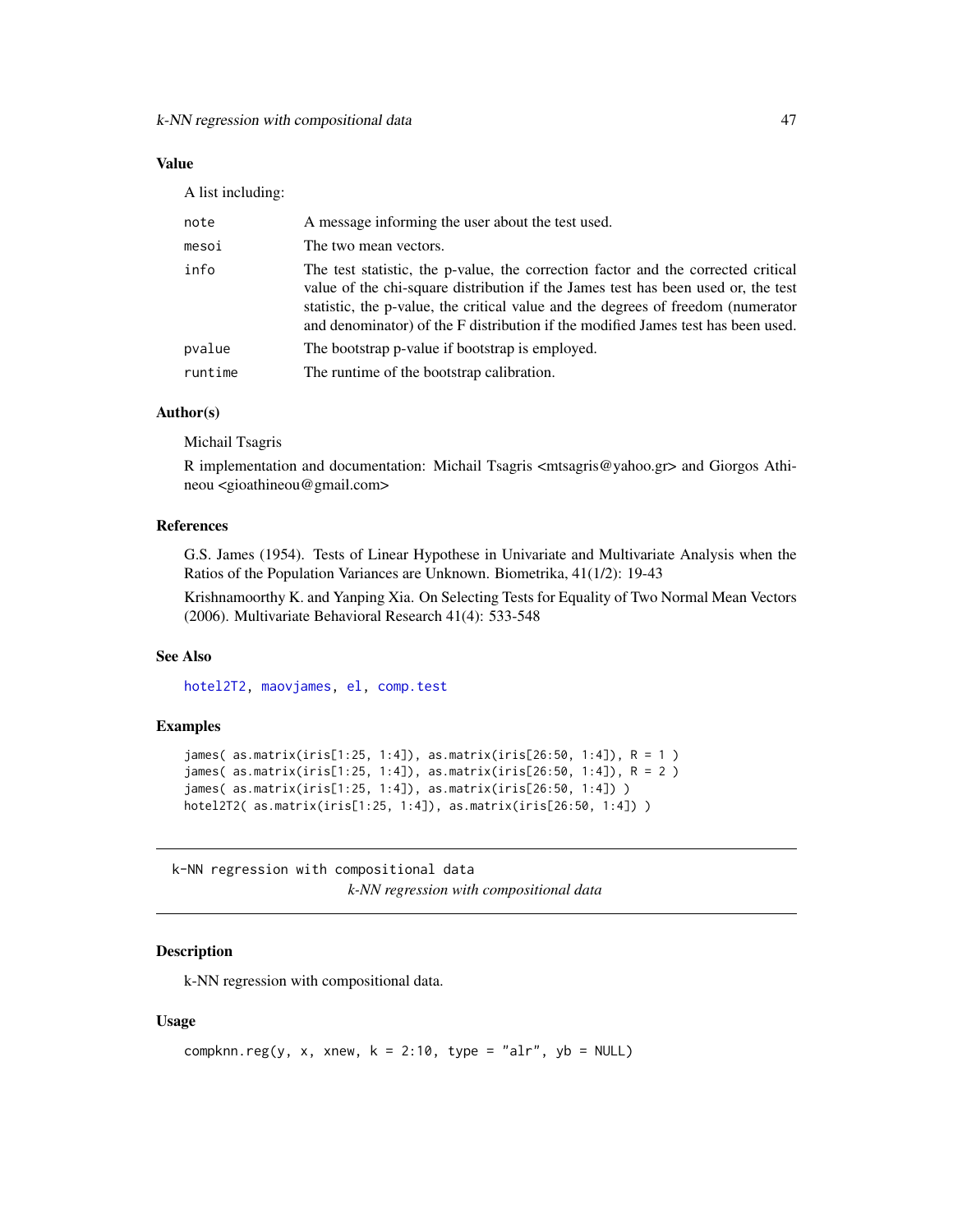# Arguments

| y            | A matrix with compositional data. Zero values are not allowed.                                                                                                                                                                   |
|--------------|----------------------------------------------------------------------------------------------------------------------------------------------------------------------------------------------------------------------------------|
| $\mathsf{x}$ | The predictor variable(s), they have to be continuous.                                                                                                                                                                           |
| xnew         | This is by default set to NULL. If you have new data whose compositional data<br>values you want to predict, put them here.                                                                                                      |
| k            | The number of nearest neighbours to consider. It can be a single number or a<br>vector.                                                                                                                                          |
| type         | This is either "alr" or "ilr", corresponding to the additive and the isometric log-<br>ratio transformation respectively.                                                                                                        |
| yb           | If you have already transformed the data using the additive log-ratio transforma-<br>tion, plut it here. Othewrise leave it NULL. This is intended to be used in the<br>function alfareg. tune in order to speed up the process. |

#### Details

The k-NN regression is applied with responses being compositional data and the predictors being euclidean data.

# Value

A list including:

est The fitted values of xnew. If you provide more than one k nearest neighbours this will contain a matrix of the estimated values for each value of k.

# Author(s)

Michail Tsagris

R implementation and documentation: Michail Tsagris <mtsagris@yahoo.gr>.

# References

Aitchison J. (1986). The statistical analysis of compositional data. Chapman \& Hall.

# See Also

[comp.reg,](#page-64-0) [spatmed.reg,](#page-88-0) [js.compreg,](#page-19-0) [comp.knn](#page-97-0)

# Examples

```
library(MASS)
y <- as.matrix(iris[, 1:3])
y <- y / rowSums(y)
x \leftarrow as-vector(iris[, 4])mod \leq compknn.reg(y, x, xnew = x, k = c(2:4))
```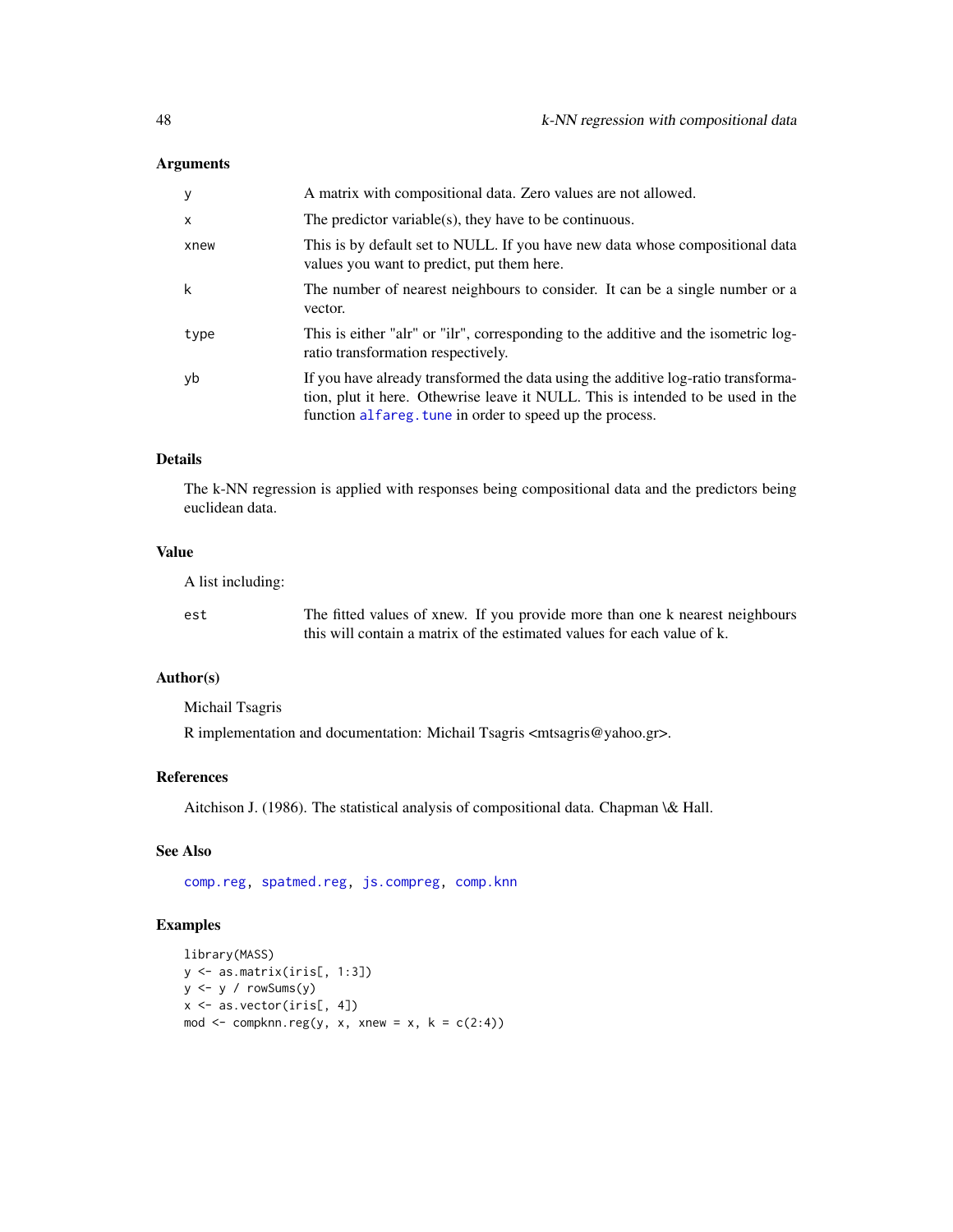Kullback-Leibler divergence and Bhattacharyya distance between two Dirichlet distributions *Kullback-Leibler divergence and Bhattacharyya distance between two Dirichlet distributions*

# Description

Kullback-Leibler divergence and Bhattacharyya distance between two Dirichlet distributions.

#### Usage

kl.diri(a, b, type = "KL")

### Arguments

| a            | A vector with the parameters of the first Dirichlet distribution.                                                                  |
|--------------|------------------------------------------------------------------------------------------------------------------------------------|
| <sub>b</sub> | A vector with the parameters of the second Dirichlet distribution.                                                                 |
| type         | A variable indicating whether the Kullback-Leibler divergence ("KL") or the<br>Bhattacharyya distance ("bhatt") is to be computed. |

# Details

Note that the order is important in the Kullback-Leibler divergence, since this is asymmetric, but not in the Bhattacharyya distance, since it is a metric.

## Value

The value of the Kullback-Leibler divergence or the Bhattacharyya distance.

## Author(s)

Michail Tsagris

R implementation and documentation: Michail Tsagris <mtsagris@yahoo.gr> and Giorgos Athineou <gioathineou@gmail.com>

# References

Ng Kai Wang, Guo-Liang Tian and Man-Lai Tang (2011). Dirichlet and related distributions: Theory, methods and applications. John Wiley \& Sons.

# See Also

[diri.est,](#page-33-0) [diri.nr](#page-35-0)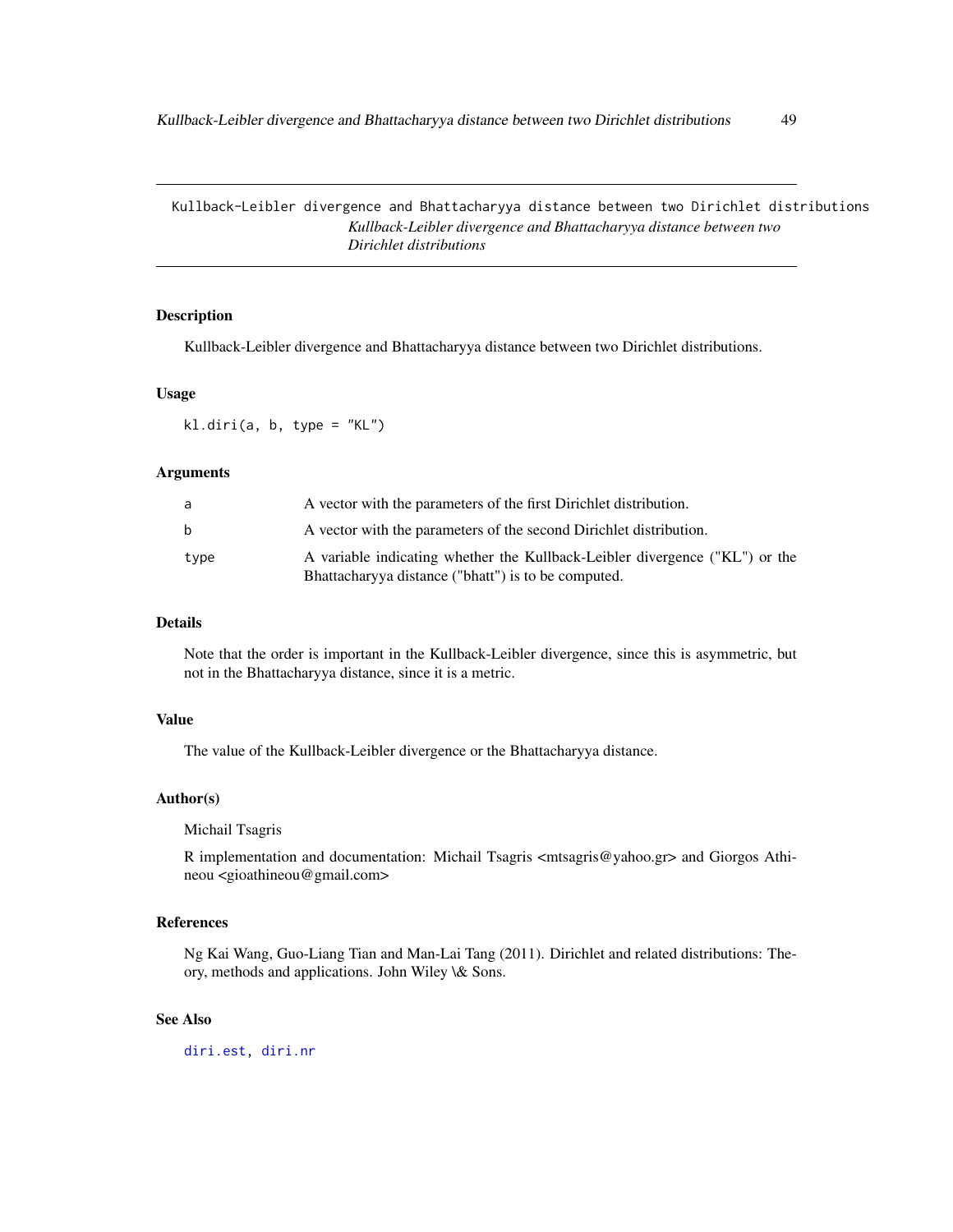# Examples

```
library(MASS)
a <- runif(10, 0, 20)
b <- runif(10, 1, 10)
kl.diri(a, b)
kl.diri(b, a)
kl.diri(a, b, type = "bhatt")
kl.diri(b, a, type = "bhatt")
```
Log-likelihood ratio test for a Dirichlet mean vector *Log-likelihood ratio test for a Dirichlet mean vector*

# <span id="page-49-0"></span>Description

Log-likelihood ratio test for a Dirichlet mean vector.

## Usage

dirimean.test(x, a)

# Arguments

| A compositional mean vector. The concentration parameter is estimated at first.<br>a.<br>If the elements do not sum to 1, it is assumed that the Dirichlet parameters are<br>supplied. |  |
|----------------------------------------------------------------------------------------------------------------------------------------------------------------------------------------|--|

# Details

Log-likelihood ratio test is performed for the hypothesis the given vector of parameters "a" describes the compositional data well.

#### Value

If there are no zeros in the data, a list including:

| param  | A matrix with the estimated parameters under the null and the alternative hy-<br>pothesis. |
|--------|--------------------------------------------------------------------------------------------|
| loglik | The log-likelihood under the alternative and the null hypothesis.                          |
| info   | The value of the test statistic and its relevant p-value.                                  |

## Author(s)

Michail Tsagris

R implementation and documentation: Michail Tsagris <mtsagris@yahoo.gr> and Giorgos Athineou <gioathineou@gmail.com>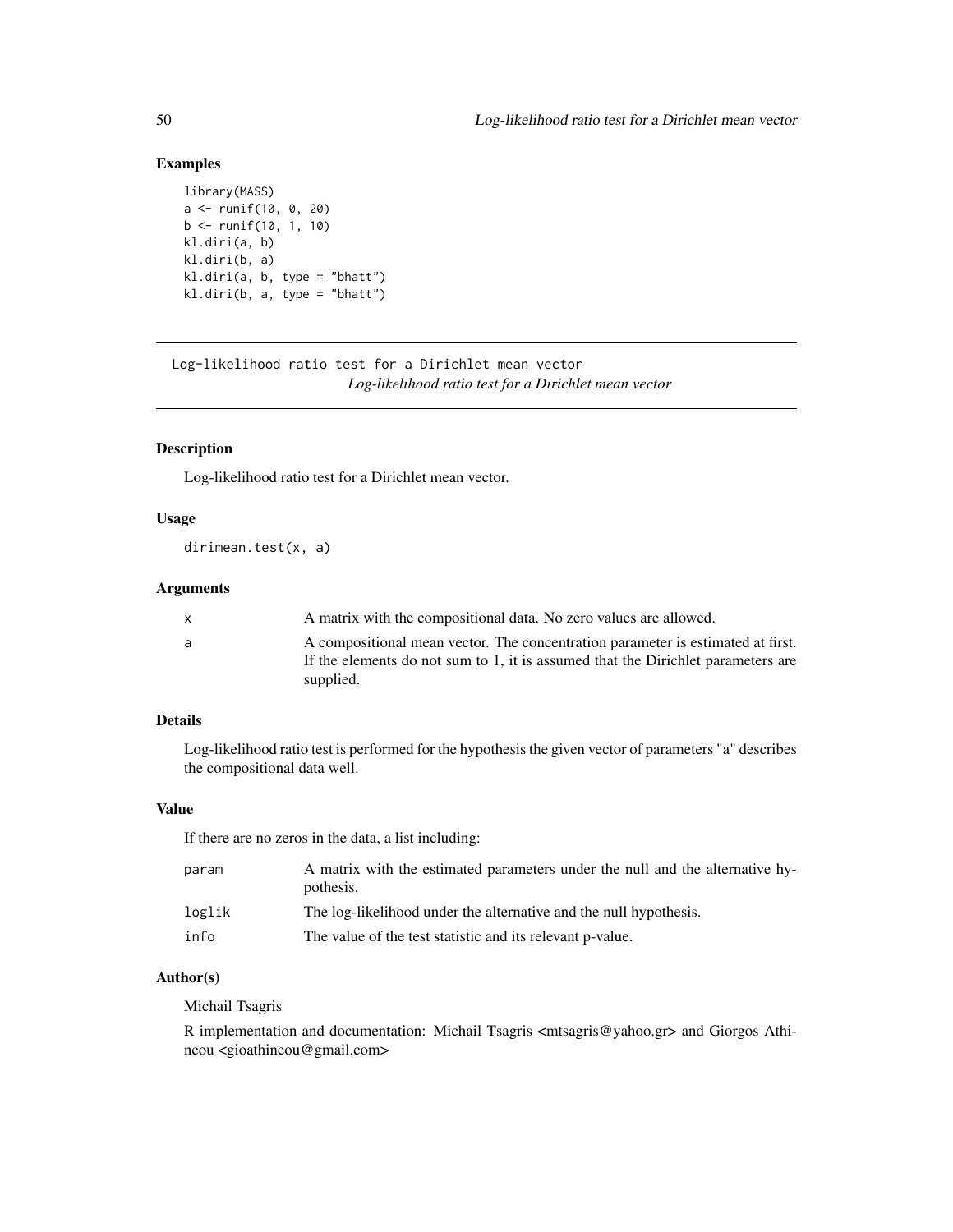# References

Ng Kai Wang, Guo-Liang Tian and Man-Lai Tang (2011). Dirichlet and related distributions: Theory, methods and applications. John Wiley \& Sons.

## See Also

[sym.test,](#page-50-0) [diri.nr,](#page-35-0) [diri.est,](#page-33-0) [rdiri,](#page-16-0) [ddiri](#page-15-0)

# Examples

```
x <- rdiri( 100, c(1, 2, 3) )
dirimean.test(x, c(1, 2, 3) )
dirimean.test( x, c(1, 2, 3)/6 )
```
Log-likelihood ratio test for a symmetric Dirichlet distribution *Log-likelihood ratio test for a symmetric Dirichlet distribution*

# <span id="page-50-0"></span>Description

Log-likelihood ratio test for a symmetric Dirichlet distribution.

## Usage

sym.test(x)

#### Arguments

x A matrix with the compositional data. No zero values are allowed.

#### Details

Log-likelihood ratio test is performed for the hypothesis that all Dirichelt parameters are equal.

#### Value

A list including:

| est.par | The estimated parameters under the alternative hypothesis.                                                                                                                                                                                                                |
|---------|---------------------------------------------------------------------------------------------------------------------------------------------------------------------------------------------------------------------------------------------------------------------------|
| one.par | The value of the estimated parameter under the null hypothesis.                                                                                                                                                                                                           |
| res     | The loglikelihood under the alternative and the null hypothesis, the value of the<br>test statistic, its relevant p-value and the associated degrees of freedom, which<br>are actually the dimensionality of the simplex, $D-1$ , where D is the number of<br>components. |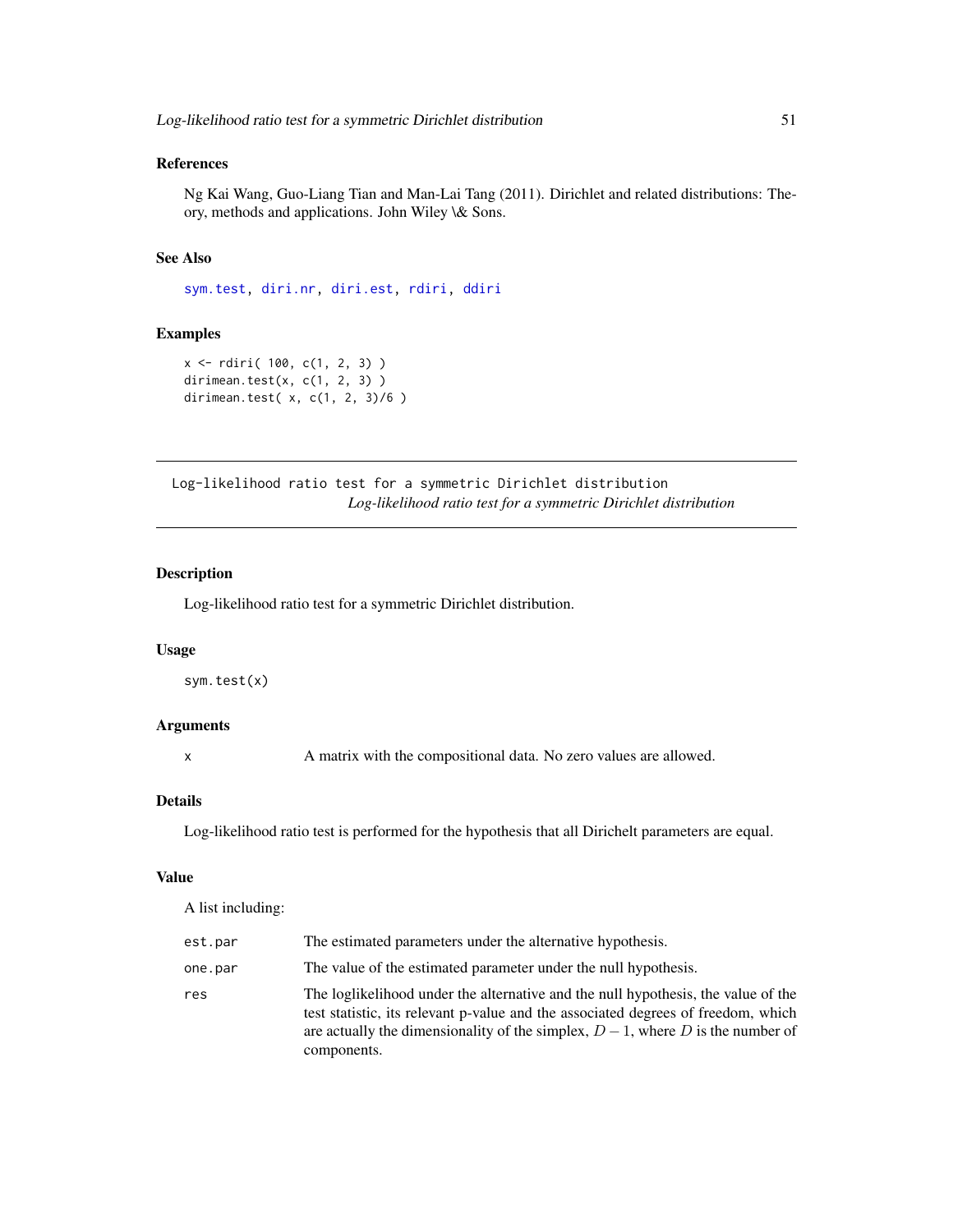## Author(s)

Michail Tsagris

R implementation and documentation: Michail Tsagris <mtsagris@yahoo.gr> and Giorgos Athineou <gioathineou@gmail.com>

## References

Ng Kai Wang, Guo-Liang Tian and Man-Lai Tang (2011). Dirichlet and related distributions: Theory, methods and applications. John Wiley \& Sons.

## See Also

[diri.nr,](#page-35-0) [diri.est,](#page-33-0) [rdiri,](#page-16-0) [dirimean.test](#page-49-0)

# Examples

```
x <- rdiri( 100, c(5, 7, 1, 3, 10, 2, 4) )
sym.test(x)
x <- rdiri( 100, c(5, 5, 5, 5, 5) )
sym.test(x)
```
Mixture model selection via BIC

*Mixture model selection via BIC*

# <span id="page-51-0"></span>Description

Mixture model selection via BIC.

## Usage

bic.mixcompnorm $(x, A, type = "alr")$ 

## Arguments

|      | A matrix with compositional data.                                                                                |
|------|------------------------------------------------------------------------------------------------------------------|
| A    | The maximum number of components, clusters, to be considered.                                                    |
| type | The type of trasformation to be used, either additive log-ratio ("alr") or the iso-<br>metric log-ratio ("ilr"). |

# Details

The alr or the ilr-transformation is applied to the compositional data first and then mixtures of multivariate Gaussian distributions are fitted. BIC is used to decide on the optimal model and number of components.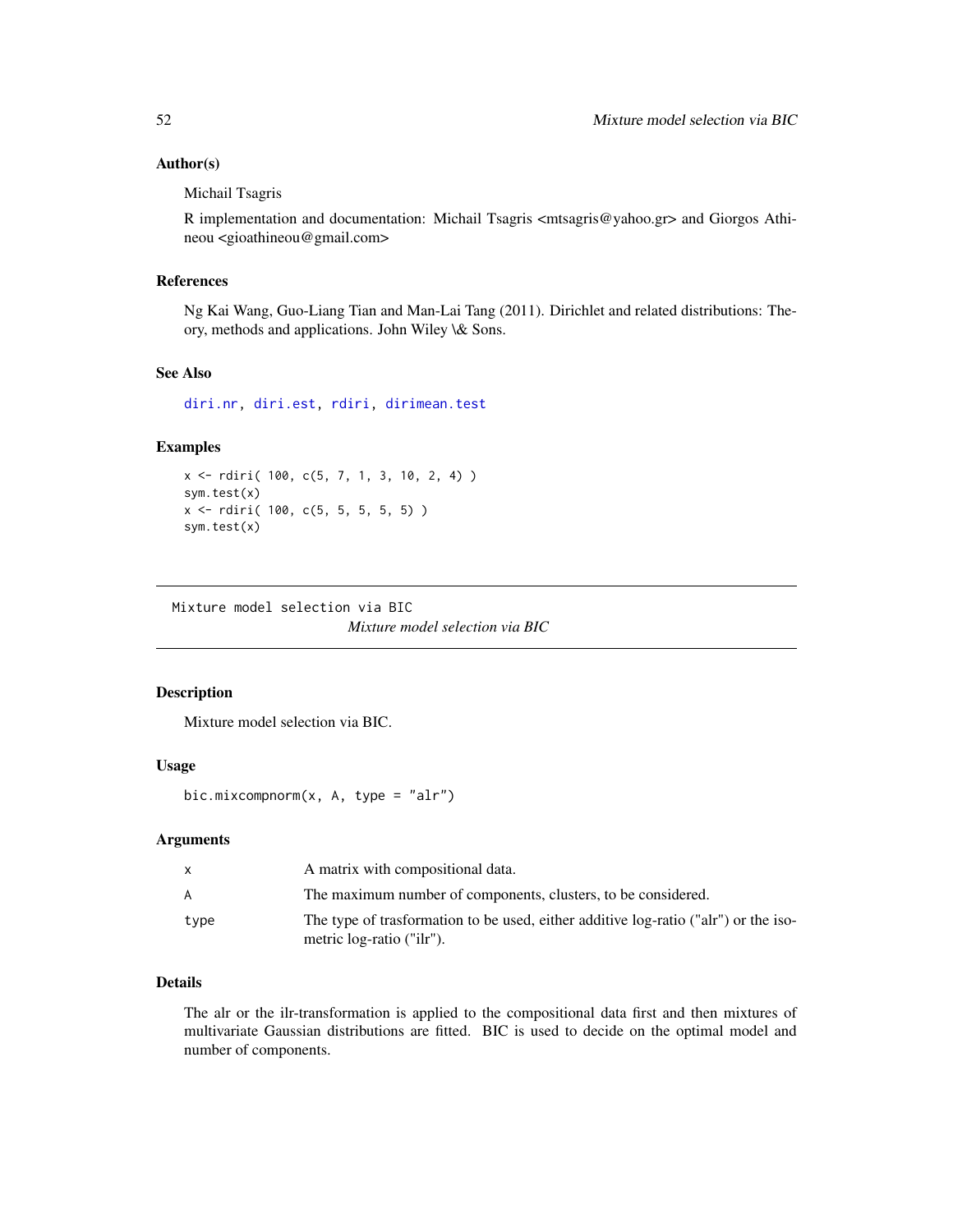## Value

a plot with the BIC of the best model for each number of components versus the number of components. A list including:

| mod | A message informing the user about the best model.                |
|-----|-------------------------------------------------------------------|
| BIC | The BIC values for every possible model and number of components. |

## Author(s)

Michail Tsagris

R implementation and documentation: Michail Tsagris <mtsagris@yahoo.gr> and Giorgos Athineou <gioathineou@gmail.com>

## References

Ryan P. Browne, Aisha ElSherbiny and Paul D. McNicholas (2015). mixture: Mixture Models for Clustering and Classification. R package version 1.4.

Ryan P. Browne and Paul D. McNicholas (2014). Estimating Common Principal Components in High Dimensions. Advances in Data Analysis and Classification, 8(2), 217-226.

Aitchison J. (1986). The statistical analysis of compositional data. Chapman \& Hall.

#### See Also

[mix.compnorm,](#page-36-0) [mixnorm.contour,](#page-5-0) [rmixcomp](#page-86-0)

## Examples

```
library(MASS)
x \leftarrow as.matrix(ints[, 1:4])x \le -x / \text{rowsums}(x)bic.mixcompnorm(x, 6, type = "alr")bic.mixcompnorm(x, 6, type = "ilr")
```
MLE for the multivarite t distribution *MLE for the multivarite t distribution*

## Description

MLE of the parameters of a multivarite t distribution.

### Usage

 $multiplet(y, plot = FALSE)$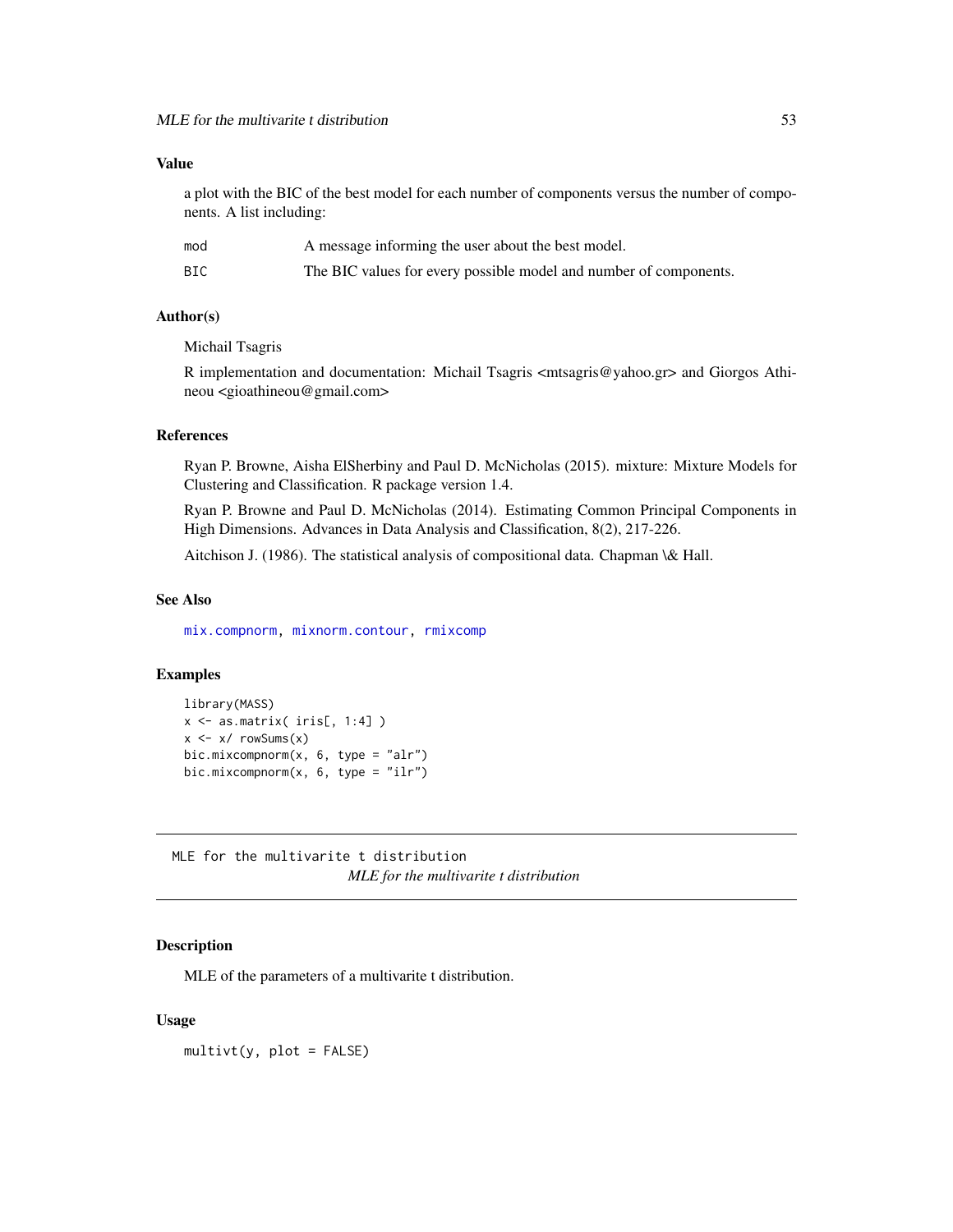## Arguments

|      | A matrix with continuous data.                                                                                  |
|------|-----------------------------------------------------------------------------------------------------------------|
| plot | If plot is TRUE the value of the maximum log-likelihood as a function of the<br>degres of freedom is presented. |

# Details

The parameters of a multivariate t distribution are estimated. This is used by the functions [comp.den](#page-25-0) and [bivt.contour](#page-9-0).

## Value

A list including:

| center     | The location estimate.            |
|------------|-----------------------------------|
| scatter    | The scatter matrix estimate.      |
| df         | The estimated degrees of freedom. |
| loglik     | The log-likelihood value.         |
| mesos      | The classical mean vector.        |
| covariance | The classical covariance matrix.  |

# Author(s)

Michail Tsagris

R implementation and documentation: Michail Tsagris <mtsagris@yahoo.gr> and Giorgos Athineou <gioathineou@gmail.com>

# References

Nadarajah, S. and Kotz, S. (2008). Estimation methods for the multivariate t distribution. Acta Applicandae Mathematicae, 102(1):99-118.

#### See Also

[bivt.contour,](#page-9-0) [comp.den,](#page-25-0) [rmvt](#page-0-0)

# Examples

x <- as.matrix(iris[, 1:4]) multivt(x)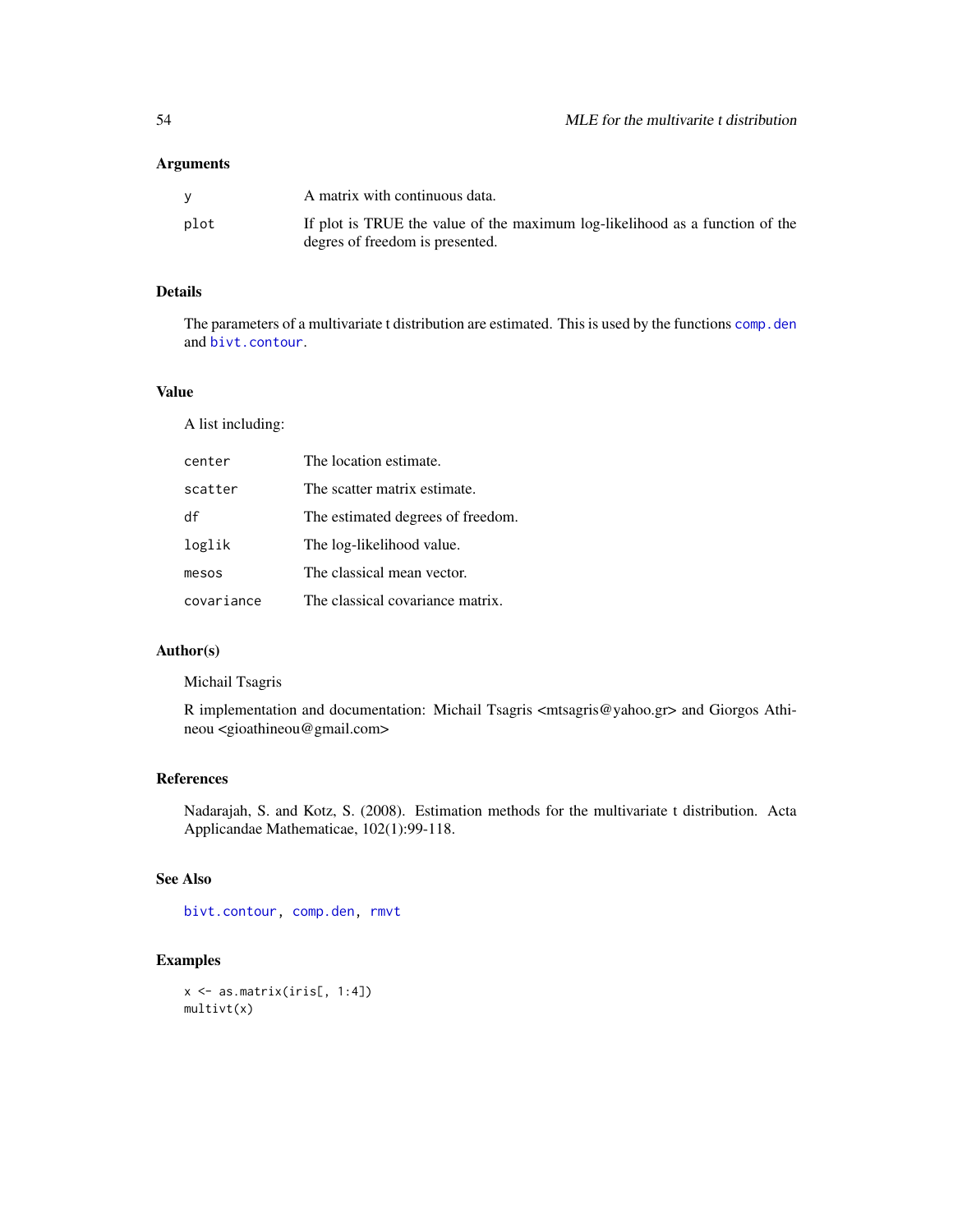MLE of distributions defined in the (0, 1) interval *MLE of distributions defined in the (0, 1) interval*

# Description

MLE of distributions defined in the (0, 1) interval.

#### Usage

```
beta.get(x, tol = 1e-09)ibeta.set(x, tol = 1e-09)logitnorm.est(x)
hsecant@1.est(x, tol = 1e-@9)
```
# Arguments

|     | A numerical vector with proportions, i.e. numbers in $(0, 1)$ (zeros and ones are<br>not allowed). |
|-----|----------------------------------------------------------------------------------------------------|
| tol | The tolerance level up to which the maximisation stops.                                            |

## Details

Maximum likelihood estimation of the parameters of the beta distribution is performed via Newton-Raphson. The distributions and hence the functions does not accept zeros. "logitnorm.mle" fits the logistic normal, hence no nwewton-Raphson is required and the "hypersecant01.mle" uses the golden ratio search as is it faster than the Newton-Raphson (less calculations)

## Value

A list including:

| iters  | The number of iterations required by the Newton-Raphson.                      |
|--------|-------------------------------------------------------------------------------|
| loglik | The value of the log-likelihood.                                              |
| param  | The estimated parameters. In the case of "hypersecant 01. est" this is called |
|        | "theta" as there is only one parameter.                                       |

### Author(s)

Michail Tsagris

R implementation and documentation: Michail Tsagris <mtsagris@yahoo.gr> and Manos Papadakis <papadakm95@gmail.com>

# See Also

[diri.nr2,](#page-0-0)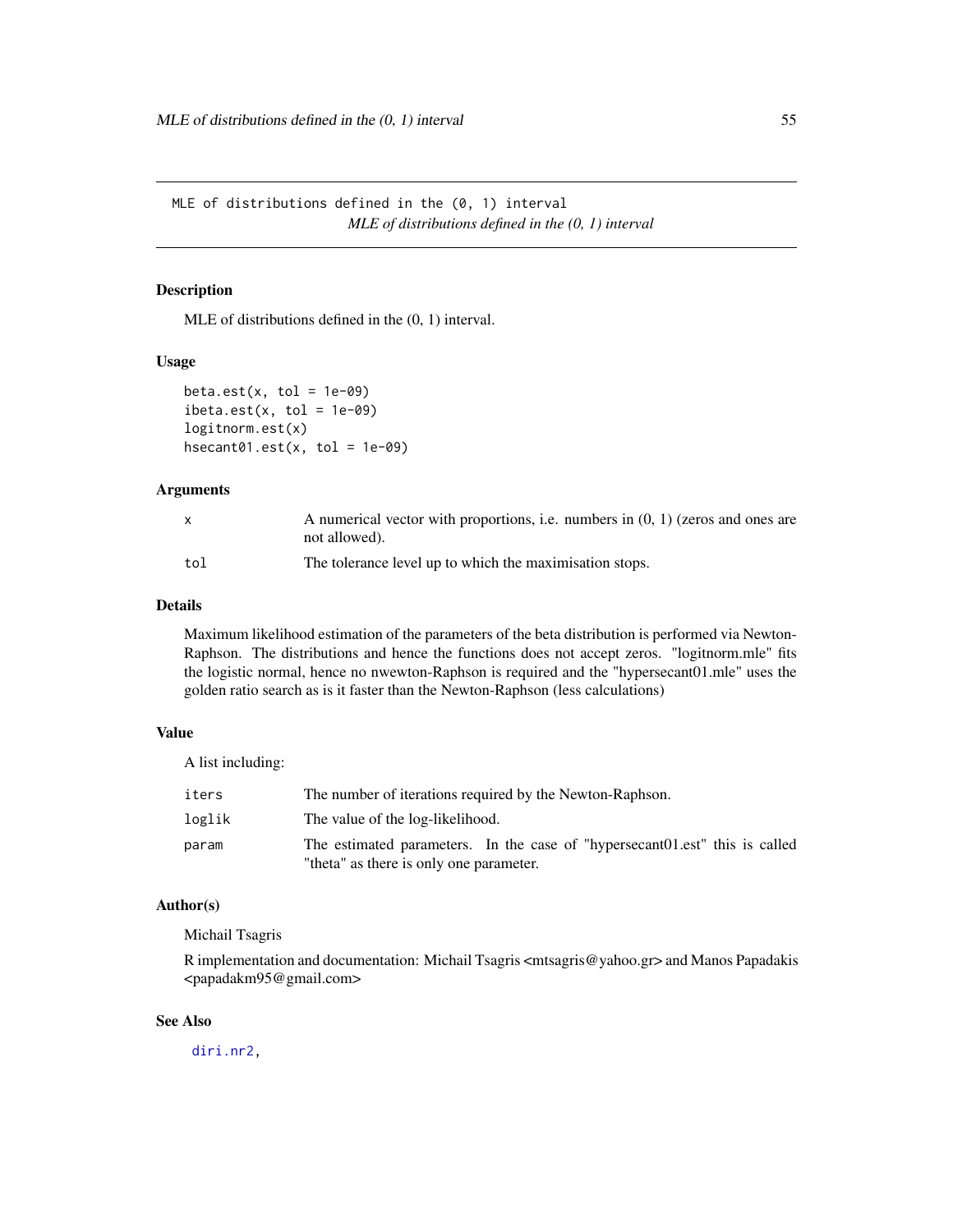# Examples

```
x <- rbeta(1000, 1, 4)
beta.est(x)
ibeta.est(x)
x < - runif(1000)
hsecant01.est(x)
logitnorm.est(x)
ibeta.est(x)
x <- rbeta(1000, 2, 5)
x[sample(1:1000, 50)] <- 0
ibeta.est(x)
```
MLE of the folded model for a given value of alpha *MLE of the folded model for a given value of* α

# Description

MLE of the folded model for a given value of  $\alpha$ .

#### Usage

alpha.mle(x, a)  $a.mle(a, x)$ 

# Arguments

| A matrix with the compositional data. No zero vaues are allowed. |
|------------------------------------------------------------------|
| A value of $\alpha$ .                                            |

# Details

This is a function for choosing or estimating the value of  $\alpha$  in the folded model (Tsagris and Stewart, 2018). It is called by [a.est](#page-27-0).

### Value

If "alpha.mle" is called, a list including:

| iters  | The nubmer of iterations the EM algorithm required.               |
|--------|-------------------------------------------------------------------|
| loglik | The maximimized log-likelihood of the folded model.               |
| D      | The estimated probability inside the simplex of the folded model. |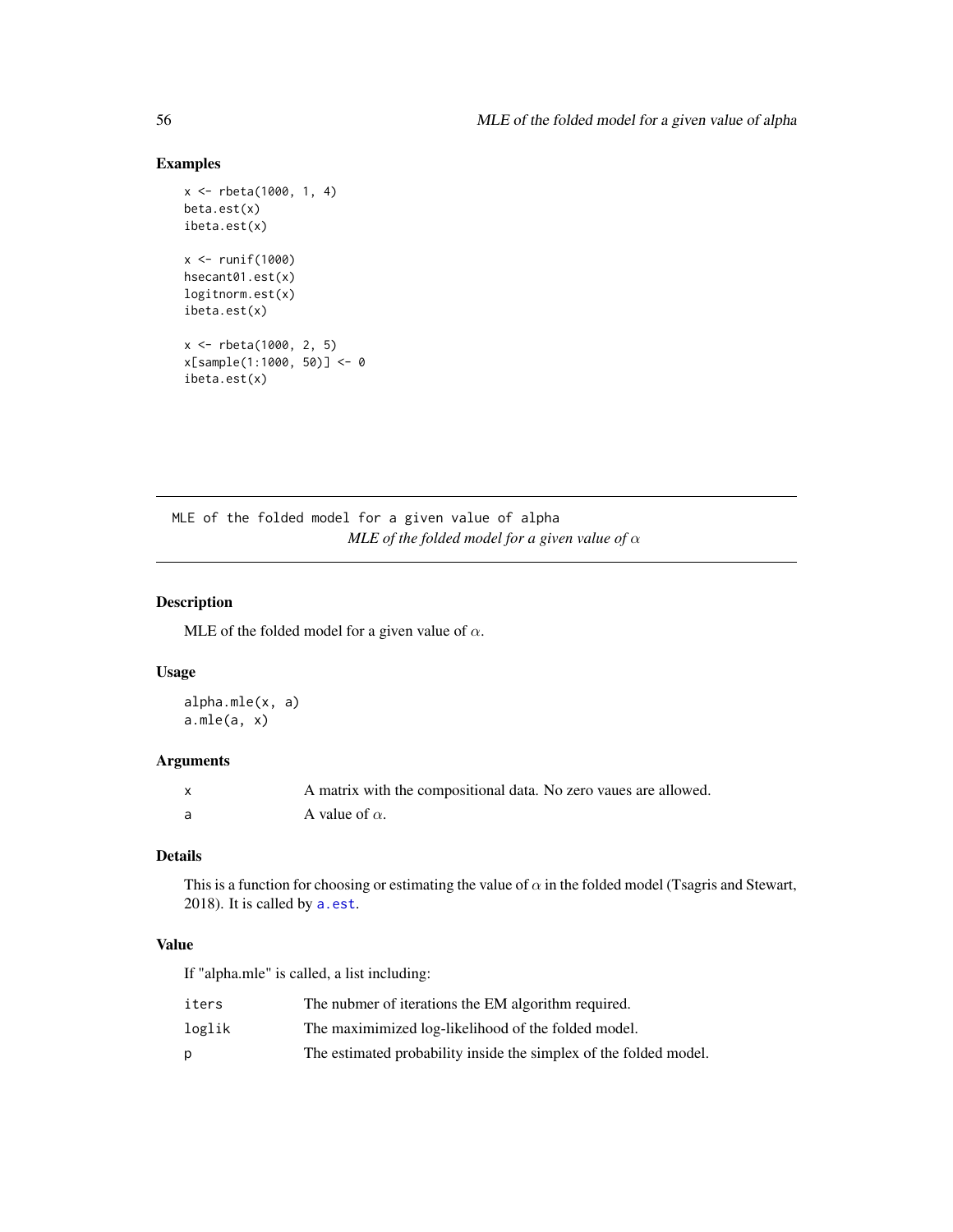| mu | The estimated mean vector of the folded model.       |
|----|------------------------------------------------------|
| su | The estimated covariance matrix of the folded model. |

If "a.mle" is called, the log-likelihood is returned only.

# Author(s)

Michail Tsagris

R implementation and documentation: Michail Tsagris <mtsagris@yahoo.gr>

#### References

Tsagris Michail and Stewart Connie, (2018). A folded model for compositional data analysis. https://arxiv.org/pdf/1802.07330.pdf

Tsagris M.T., Preston S. and Wood A.T.A. (2011). A data-based power transformation for compositional data. In Proceedings of the 4th Compositional Data Analysis Workshop, Girona, Spain. http://arxiv.org/pdf/1106.1451.pdf

# See Also

[alfa.profile,](#page-28-0) [alfa,](#page-93-0) [alfainv,](#page-44-0) [a.est](#page-27-0)

## Examples

```
x \leftarrow as_matrix(iris[, 1:4])x \leftarrow x / rowsums(x)mod <- alfa.tune(x)
mod
alpha.mle(x, mod[1])
```
Multivariate analysis of variance *Multivariate analysis of variance*

#### <span id="page-56-0"></span>Description

Multivariate analysis of variance with assuming equality of the covariance matrices.

#### Usage

maov(x, ina)

## Arguments

|     | A matrix containing Euclidean data.                               |
|-----|-------------------------------------------------------------------|
| ina | A numerical or factor variable indicating the groups of the data. |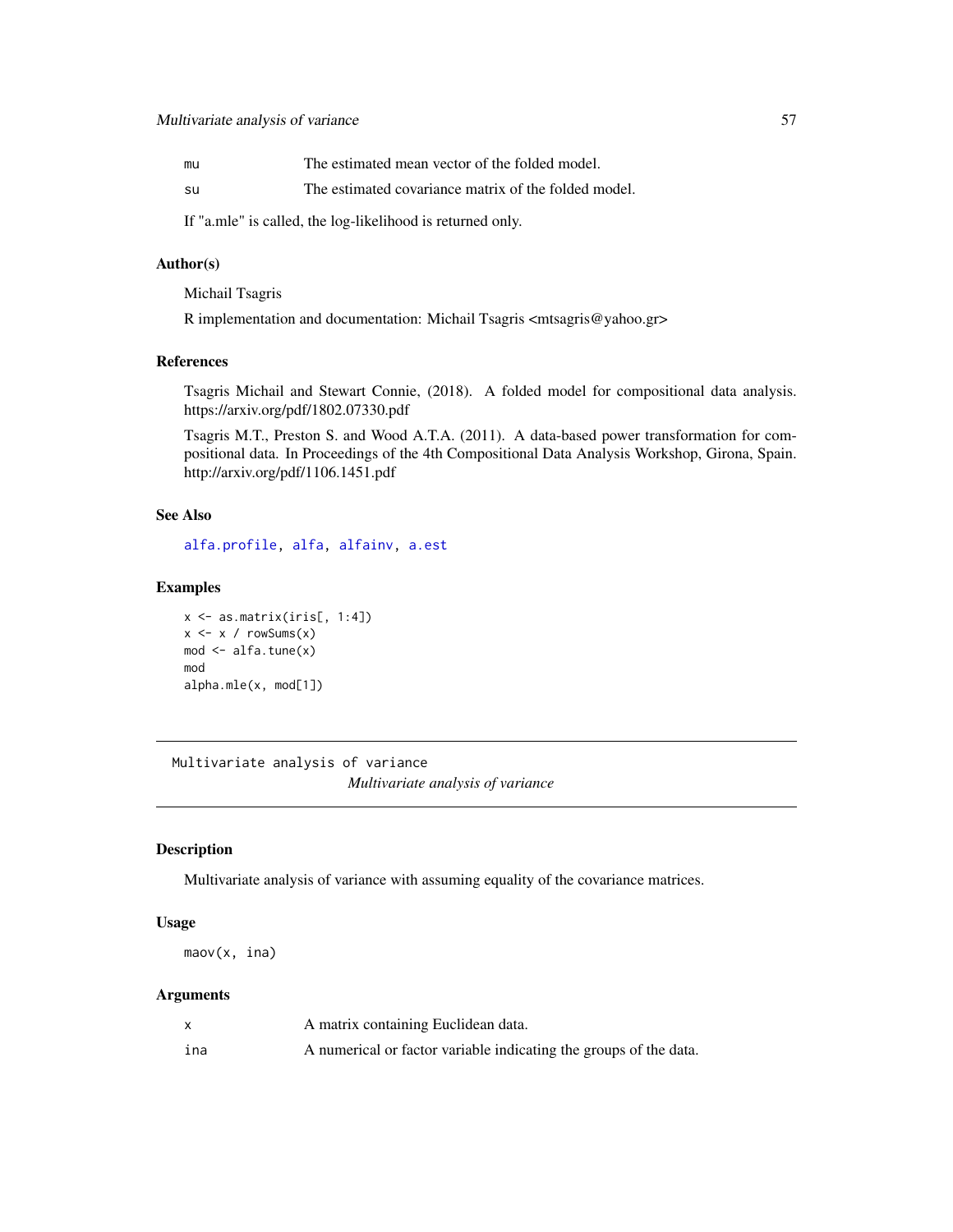## Details

Multivariate analysis of variance assuming equality of the covariance matrices.

#### Value

A list including:

| note   | A message stating whether the F or the chi-square approximation has been used. |
|--------|--------------------------------------------------------------------------------|
| result | The test statistic and the p-value.                                            |

# Author(s)

Michail Tsagris

R implementation and documentation: Michail Tsagris <mtsagris@yahoo.gr> and Giorgos Athineou <gioathineou@gmail.com>

#### References

Johnson and Wichern (2007, 6th Edition). Applied Multivariate Statistical Analysis p. 302-303.

Todorov V. and Filzmoser P. (2010). Robust Statistic for the One-way MANOVA. Computational Statistics \& Data Analysis 54(1):37-48.

#### See Also

[maovjames,](#page-57-0) [hotel2T2,](#page-41-0) [james,](#page-45-0) [comp.test](#page-42-0)

## Examples

maov( as.matrix(iris[,1:4]), iris[,5] ) maovjames( as.matrix(iris[,1:4]), iris[,5] )

Multivariate analysis of variance (James test) *Multivariate analysis of variance (James test)*

#### <span id="page-57-0"></span>Description

Multivariate analysis of variance without assuming equality of the covariance matrices.

### Usage

maovjames(x, ina,  $a = 0.05$ )

## Arguments

|     | A matrix containing Euclidean data.                               |
|-----|-------------------------------------------------------------------|
| ina | A numerical or factor variable indicating the groups of the data. |
| a   | The significance level, set to 0.005 by default.                  |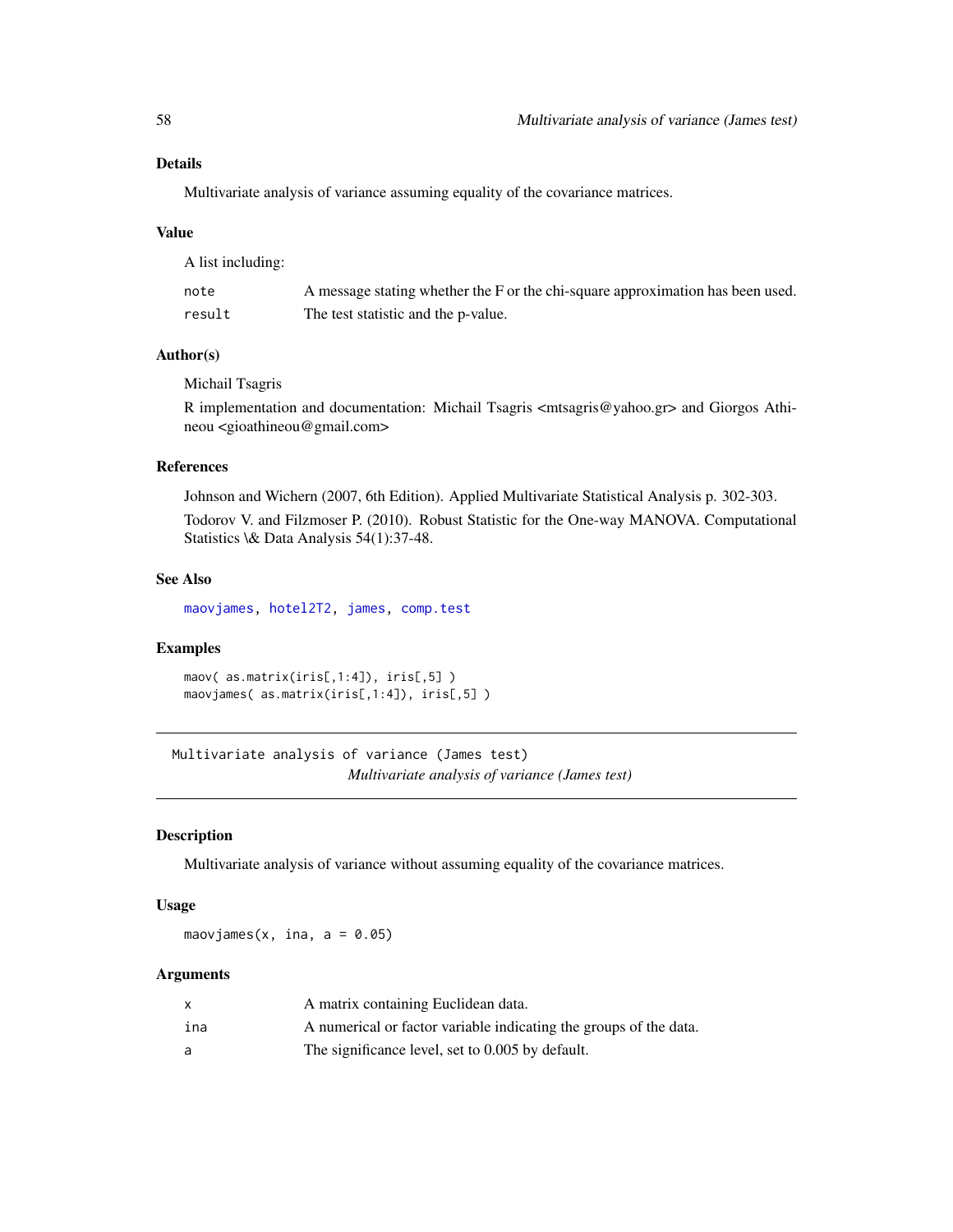# Details

Multivariate analysis of variance without assuming equality of the covariance matrices.

# Value

A vector with the next 4 elements:

| test       | The test statistic.                                                         |
|------------|-----------------------------------------------------------------------------|
| correction | The value of the correction factor.                                         |
|            | corr. critical The corrected critical value of the chi-square distribution. |
| p-value    | The p-value of the corrected test statistic.                                |

# Author(s)

Michail Tsagris

R implementation and documentation: Michail Tsagris <mtsagris@yahoo.gr> and Giorgos Athineou <gioathineou@gmail.com>

## References

G.S.James (1954). Tests of Linear Hypotheses in Univariate and Multivariate Analysis when the Ratios of the Population Variances are Unknown. Biometrika, 41(1/2): 19-43.

#### See Also

[maov,](#page-56-0) [hotel2T2,](#page-41-0) [james,](#page-45-0) [comp.test](#page-42-0)

## Examples

```
maov( as.matrix(iris[,1:4]), iris[,5] )
maovjames( as.matrix(iris[,1:4]), iris[,5] )
```
Multivariate kernel density estimation *Multivariate kernel density estimation*

## Description

Multivariate kernel density estimation.

#### Usage

 $mkde(x, h, thumb = "silverman")$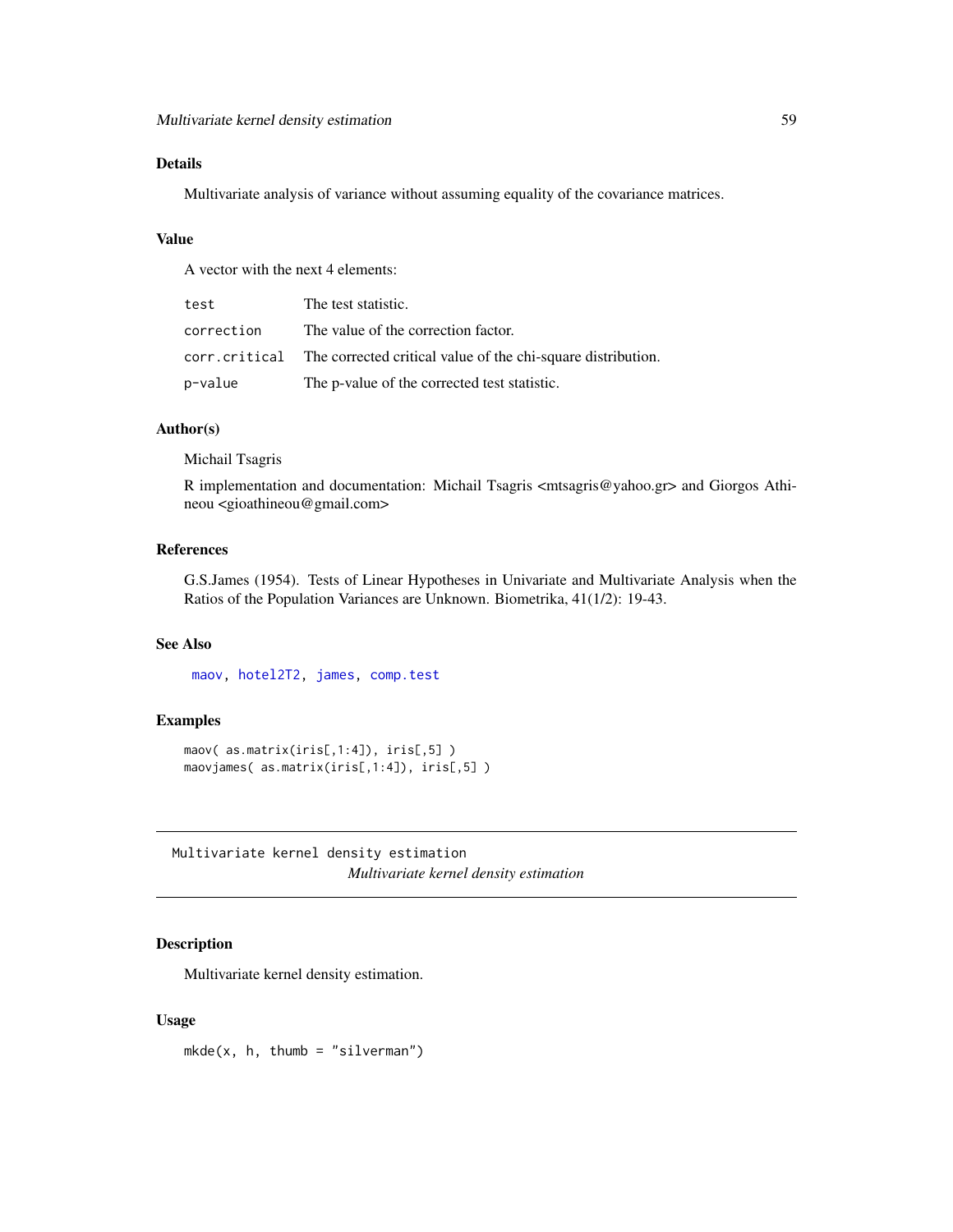### Arguments

| X     | A matrix with Euclidean (continuous) data.                                                                                                                                                                                                 |
|-------|--------------------------------------------------------------------------------------------------------------------------------------------------------------------------------------------------------------------------------------------|
| h     | The bandwidh value. It can be a single value, which is turned into a vector and<br>then into a diagonal matrix, or a vector which is turned into a diagonal matrix.                                                                        |
| thumb | Do you want to use a rule of thumb for the bandwidth parameter? If no, leave it<br>"none", or else put "estim" for maximum likelihood cross-validation, "scott" or<br>"silverman" for Scott's and Silverman's rules of thumb respectively. |

### Details

The multivariate kernel density estimate is calculated with a (not necssarily given) bandwidth value. It is used a wrapper for the function [comp.kerncontour](#page-6-0).

# Value

A vector with the density estimates calculated for every vector.

# Author(s)

Michail Tsagris

R implementation and documentation: Michail Tsagris <mtsagris@yahoo.gr> and Giorgos Athineou <gioathineou@gmail.com>

## References

Arsalane Chouaib Guidoum (2015). Kernel Estimator and Bandwidth Selection for Density and its Derivatives. The kedd R package.

M.P. Wand and M.C. Jones (1995). Kernel smoothing, pages 91-92.

B.W. Silverman (1986). Density estimation for statistics and data analysis, pages 76-78.

# See Also

[mkde.tune,](#page-100-0) [comp.kerncontour](#page-6-0)

# Examples

```
mkde( as.matrix(iris[, 1:4]), thumb = "scott" )
mkde( as.matrix(iris[, 1:4]), thumb = "silverman" )
```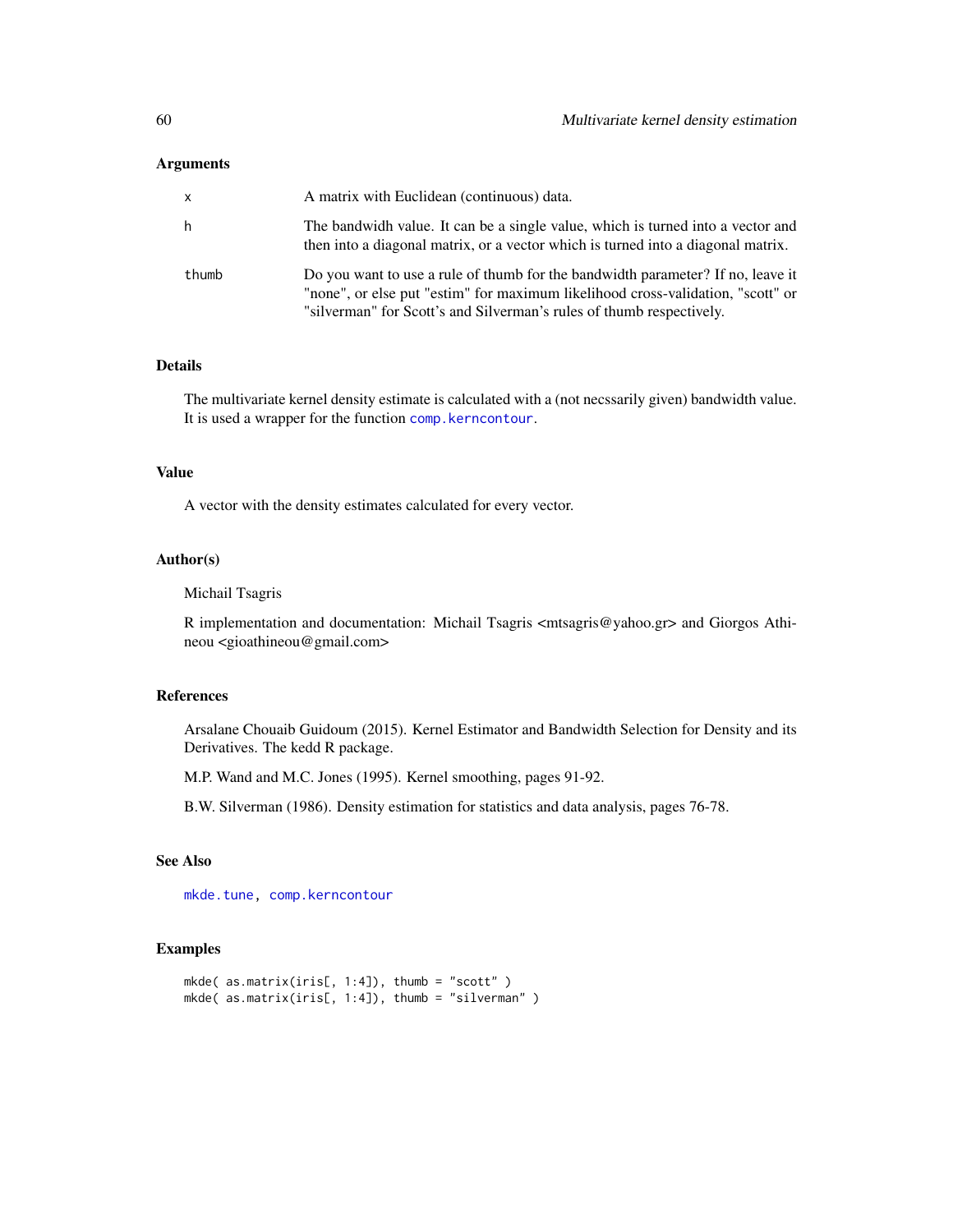Multivariate linear regression *Multivariate linear regression*

# <span id="page-60-0"></span>Description

Multivariate linear regression.

#### Usage

 $multiplying (y, x, plot = TRUE, xnew = NULL)$ 

# Arguments

| A matrix with the Eucloidean (continuous) data.                      |
|----------------------------------------------------------------------|
| A matrix with the predictor variable(s), they have to be continuous. |
| Should a plot appear or not?                                         |
| If you have new data use it, otherwise leave it NULL.                |
|                                                                      |

# Details

The classical multivariate linear regression model is obtained.

## Value

A list including:

| suma       | A summary as produced by $\text{lm}$ , which includes the coefficients, their standard<br>error, t-values, p-values.             |
|------------|----------------------------------------------------------------------------------------------------------------------------------|
| r.squared  | The value of the $R^2$ for each univariate regression.                                                                           |
| resid.out  | A vector with number indicating which vectors are potential residual outliers.                                                   |
| x.leverage | A vector with number indicating which vectors are potential outliers in the pre-<br>dictor variables space.                      |
| out        | A vector with number indicating which vectors are potential outliers in the resid-<br>uals and in the predictor variables space. |
| est        | The predicted values if xnew is not NULL.                                                                                        |

# Author(s)

Michail Tsagris

R implementation and documentation: Michail Tsagris <mtsagris@yahoo.gr> and Giorgos Athineou <gioathineou@gmail.com>

# References

K.V. Mardia, J.T. Kent and J.M. Bibby (1979). Multivariate Analysis. Academic Press.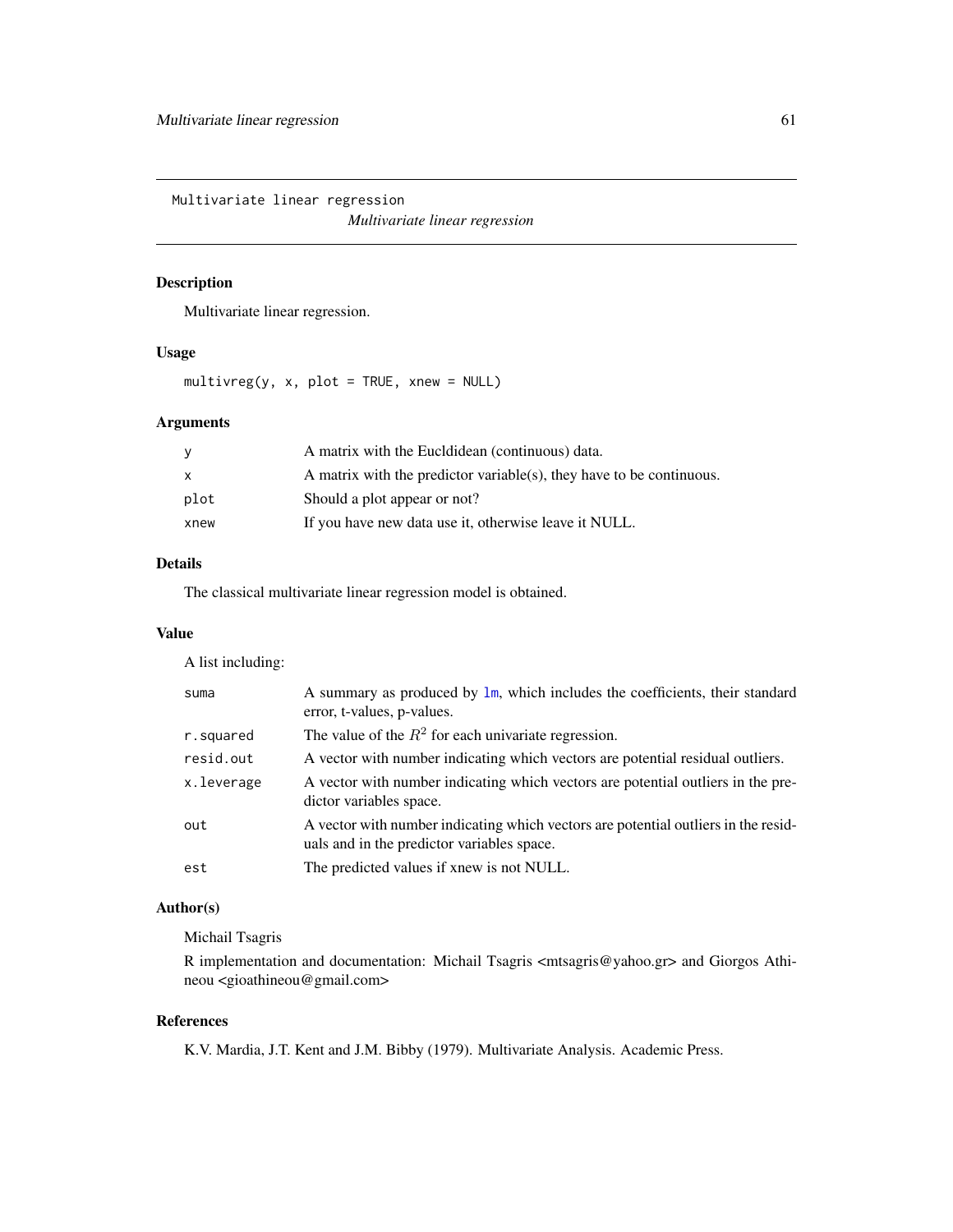# See Also

[diri.reg,](#page-17-0) [js.compreg,](#page-19-0) [kl.compreg,](#page-19-0) [ols.compreg,](#page-68-0) [comp.reg](#page-64-0)

#### Examples

```
library(MASS)
x <- as.matrix(iris[, 1:2])
y <- as.matrix(iris[, 3:4])
multipkey(x, x, plot = TRUE)
```
Multivariate normal random values simulation on the simplex *Multivariate normal random values simulation on the simplex*

## <span id="page-61-0"></span>Description

Multivariate normal random values simulation on the simplex.

# Usage

rcompnorm(n, m, s, type = "alr")

# Arguments

| n    | The sample size, a numerical value.                                                                                  |
|------|----------------------------------------------------------------------------------------------------------------------|
| m    | The mean vector in $R^d$ .                                                                                           |
| S    | The covariance matrix in $R^d$ .                                                                                     |
| type | The alr (type = "alr") or the ilr (type = "ilr") is to be used for closing the Eu-<br>clidean data onto the simplex. |

#### Details

The algorithm is straightforward, generate random values from a multivariate normal distribution in  $R^d$  and brings the values to the simplex  $S^d$  using the inverse of a log-ratio transformation.

# Value

A matrix with the simulated data.

# Author(s)

Michail Tsagris

R implementation and documentation: Michail Tsagris <mtsagris@yahoo.gr> and Giorgos Athineou <gioathineou@gmail.com>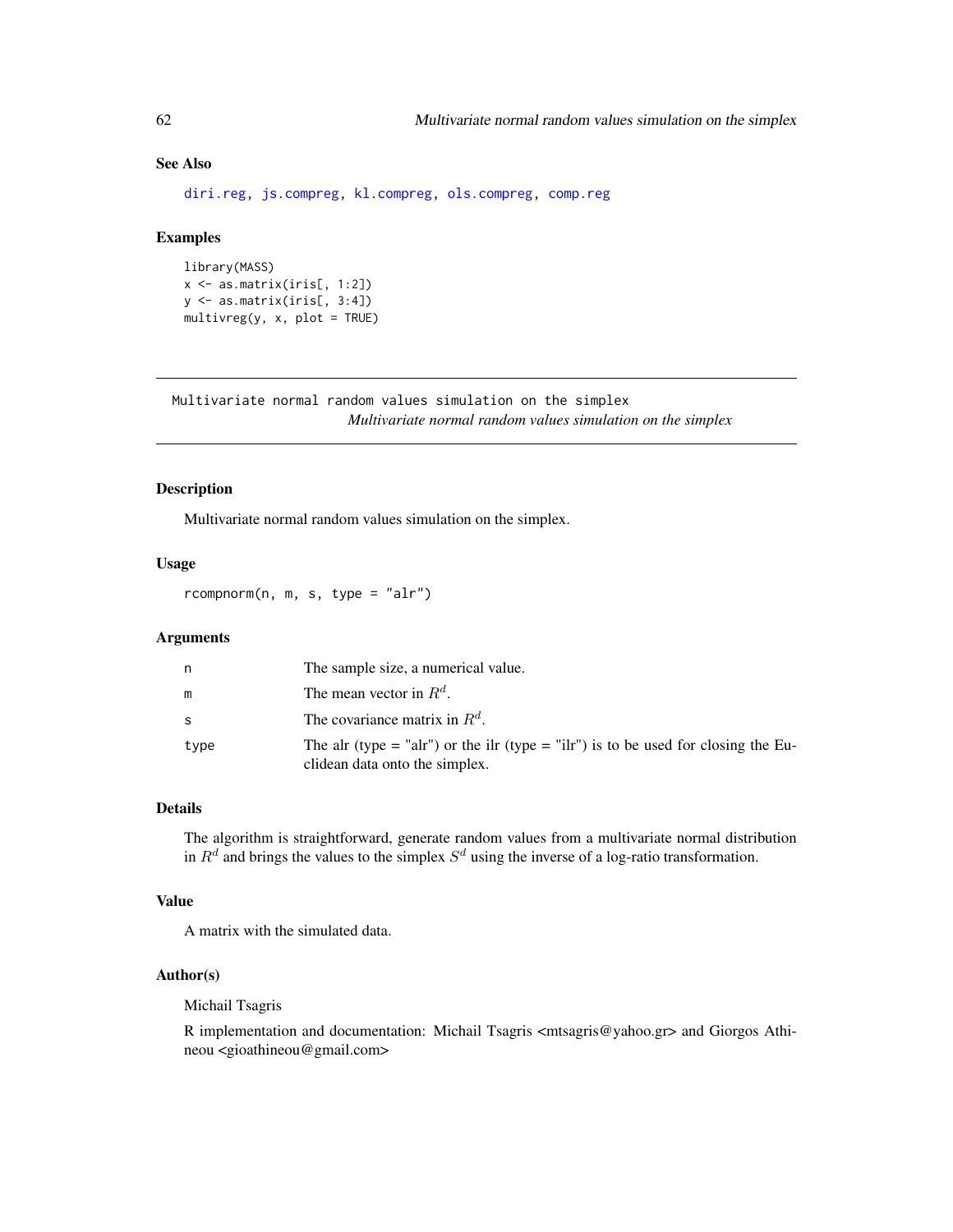Multivariate or univariate regression with compositional data in the covariates side using the alpha-transformation63

## References

Aitchison J. (1986). The statistical analysis of compositional data. Chapman \& Hall.

# See Also

[comp.den,](#page-25-0) [rdiri,](#page-16-0) [rcompt,](#page-66-0) [rcompsn](#page-65-0)

## Examples

```
x <- as.matrix(iris[, 1:2])
m \leftarrow \text{colMeans}(x)s \leftarrow \text{var}(x)y <- rcompnorm(100, m, s)
comp.den(y)
ternary(y)
```
Multivariate or univariate regression with compositional data in the covariates side using the alpha-*Multivariate or univariate regression with compositional data in the covariates side using the* α*-transformation*

## Description

Multivariate or univariate regression with compositional data in the covariates side using the  $\alpha$ transformation.

#### Usage

 $alfa.pcr(y, x, a, k, model = "gaussian", xnew = NULL)$ 

#### Arguments

| y        | A numerical vector containing the response variable values. They can be con-<br>tinuous, binary, discrete (counts). This can also be a vector with discrete values<br>or a factor for the multinomial regression (model $=$ "multinomial"). |
|----------|---------------------------------------------------------------------------------------------------------------------------------------------------------------------------------------------------------------------------------------------|
| $\times$ | A matrix with the predictor variables, the compositional data.                                                                                                                                                                              |
| a        | The value of the power transformation, it has to be between -1 and 1. If zero<br>values are present it has to be greater than 0. If $\alpha = 0$ the isometric log-ratio<br>transformation is applied.                                      |
| k        | A number at least equal to 1. How many principal components to use.                                                                                                                                                                         |
| model    | The type of regression model to fit. The possible values are "gaussian", "multi-<br>nomial", "binomial" and "poisson".                                                                                                                      |
| xnew     | A matrix containing the new compositional data whose response is to be pre-<br>dicted. If you have no new data, leave this NULL as is by default.                                                                                           |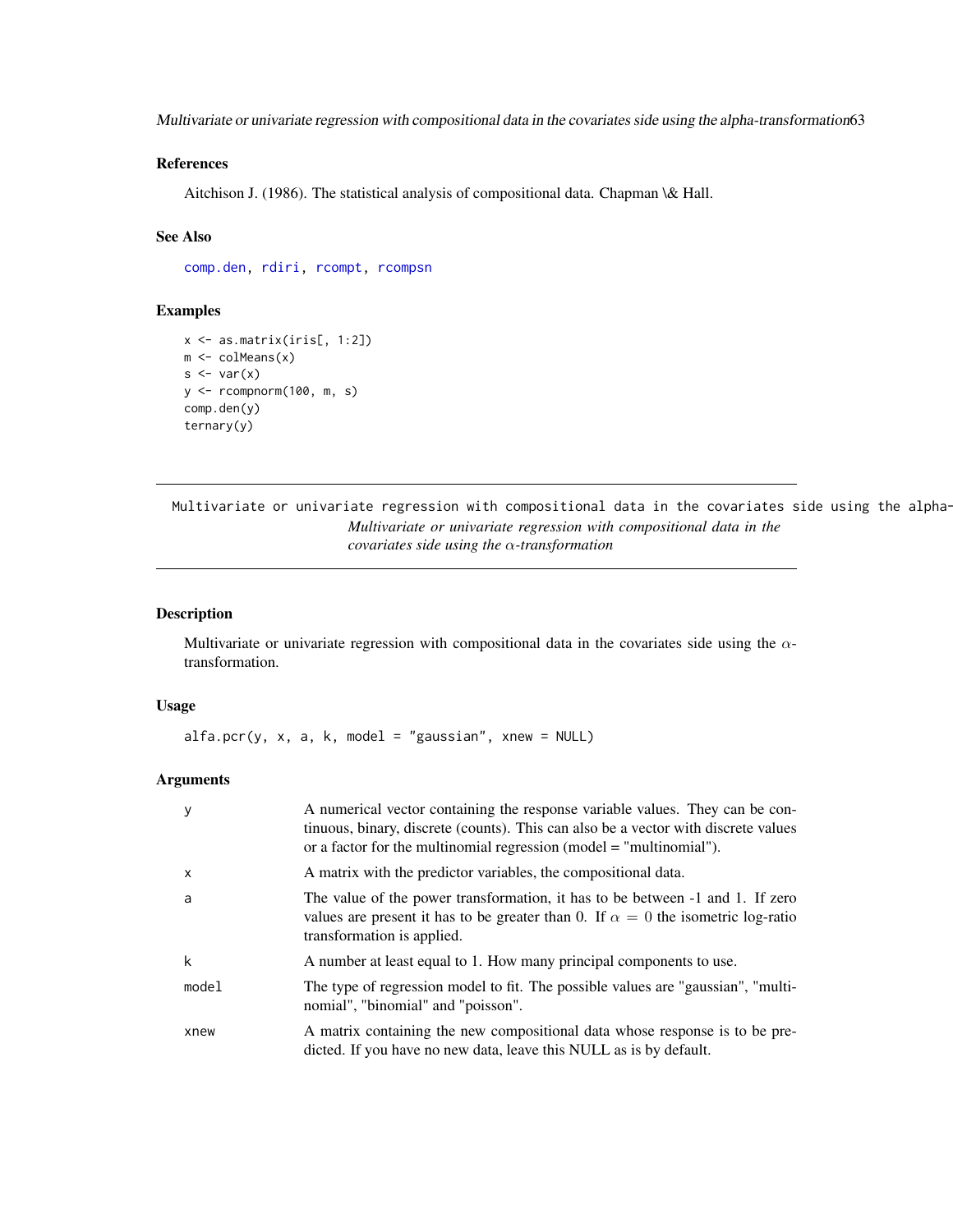64Multivariate or univariate regression with compositional data in the covariates side using the alpha-transformation

#### Details

The  $\alpha$ -transformation is applied to the compositional data first, the first k principal component scores are calcualted and used as predictor variables for a regression model. The family of distributions can be either, "normal" for continuous response and hence normal distribution, "binomial" corresponding to binary response and hence logistic regression or "poisson" for count response and poisson regression.

# Value

A lis tincluding:

| be  | If linear regression was fitted, the regression coefficients of the k principal com-<br>ponent scores on the response variable y.                                |
|-----|------------------------------------------------------------------------------------------------------------------------------------------------------------------|
| mod | If another regression model was fitted its outcome as produced in the package<br>Rfast.                                                                          |
| per | The percentage of variance explained by the first k principal components.                                                                                        |
| vec | The first k principal components, loadings or eigenvectors. These are useful for<br>future prediction in the sense that one needs not fit the whole model again. |
| est | If the argument "xnew" was given these are the predicted or estimated values,<br>otherwise it is NULL.                                                           |

## Author(s)

Michail Tsagris

R implementation and documentation: Michail Tsagris <mtsagris@yahoo.gr> and Giorgos Athineou <gioathineou@gmail.com>

## References

Tsagris M. (2015). Regression analysis with compositional data containing zero values. Chilean Journal of Statistics, 6(2): 47-57. http://arxiv.org/pdf/1508.01913v1.pdf

Tsagris M.T., Preston S. and Wood A.T.A. (2011). A data-based power transformation for compositional data. In Proceedings of the 4th Compositional Data Analysis Workshop, Girona, Spain. http://arxiv.org/pdf/1106.1451.pdf

# See Also

[pcr,](#page-72-0) [glm.pcr,](#page-71-0) [alfapcr.tune](#page-106-0)

## Examples

```
library(MASS)
y <- as.vector(fgl[, 1])
x \leftarrow as.matrix(fgl[, 2:9])
x \leq x / \text{rowsums}(x)mod <- alfa.pcr(y = y, x = x, 0.7, 1)
mod
```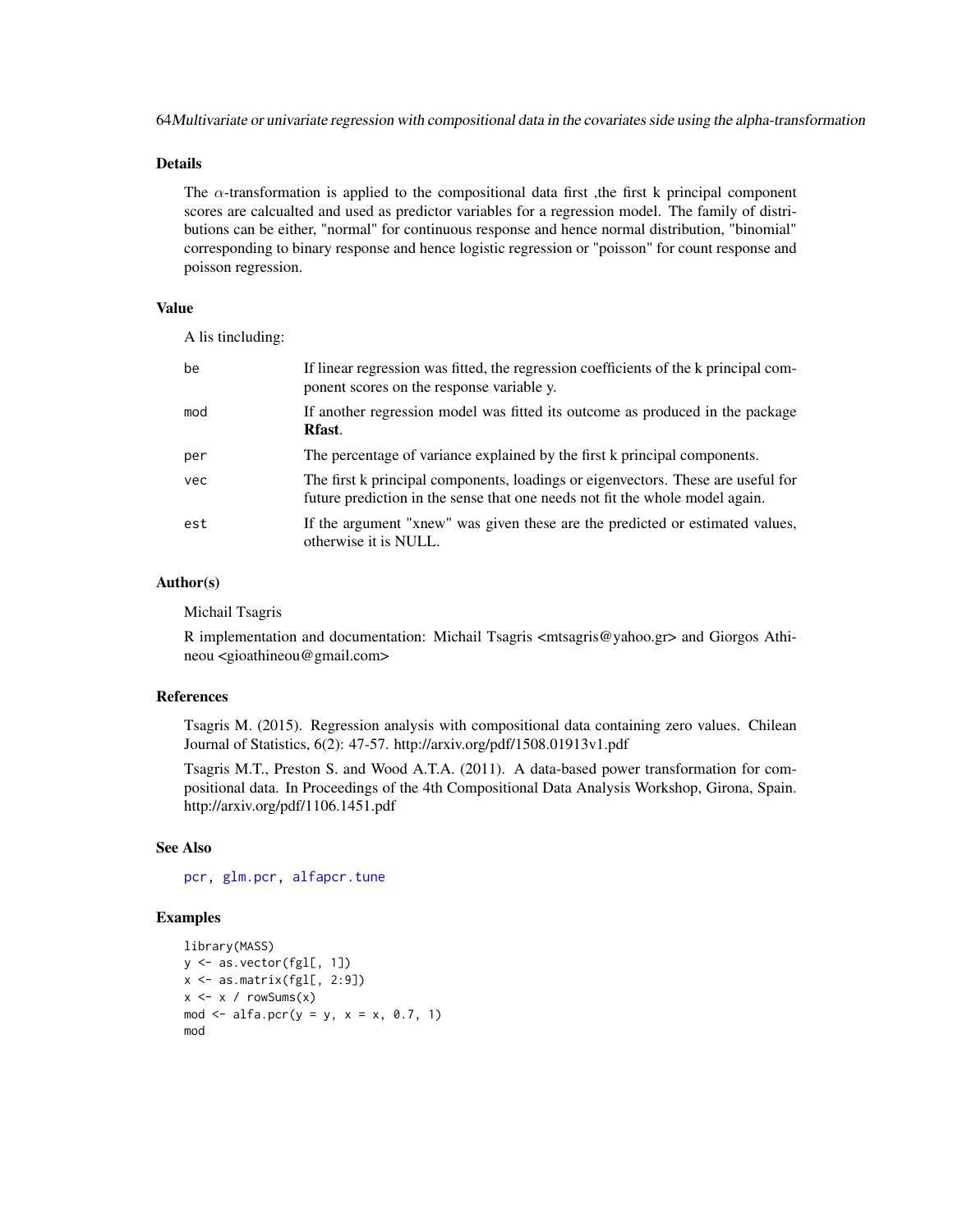Multivariate regression with compositional data *Multivariate regression with compositional data*

# <span id="page-64-0"></span>Description

Multivariate regression with compositional data.

## Usage

```
comp.reg(y, x, type = "classical", xnew = NULL, yb = NULL)
```
#### Arguments

| y            | A matrix with compsitional data. Zero values are not allowed.                                                                                                                                                                    |
|--------------|----------------------------------------------------------------------------------------------------------------------------------------------------------------------------------------------------------------------------------|
| $\mathsf{x}$ | The predictor variable(s), they have to be continuous.                                                                                                                                                                           |
| type         | The type of regression to be used, "classical" for standard multivariate regres-<br>sion, or "spatial" for spatial median regression, which is also robust.                                                                      |
| xnew         | This is by default set to NULL. If you have new data whose compositional data<br>values you want to predict, put them here.                                                                                                      |
| yb           | If you have already transformed the data using the additive log-ratio transforma-<br>tion, plut it here. Othewrise leave it NULL. This is intended to be used in the<br>function alfareg. tune in order to speed up the process. |

# Details

The additive log-ratio transformation is applied and then the chosen multivariate regression is implemented. The alr is easier to explain than the ilr and that is why the latter is avoided here.

## Value

A list including:

| runtime | The time required by the regression.           |
|---------|------------------------------------------------|
| be      | The beta coefficients.                         |
| seb     | The standard error of the beta coefficients.   |
| est     | The fitted values of xnew if xnew is not NULL. |

# Author(s)

Michail Tsagris

R implementation and documentation: Michail Tsagris <mtsagris@yahoo.gr> and Giorgos Athineou <gioathineou@gmail.com>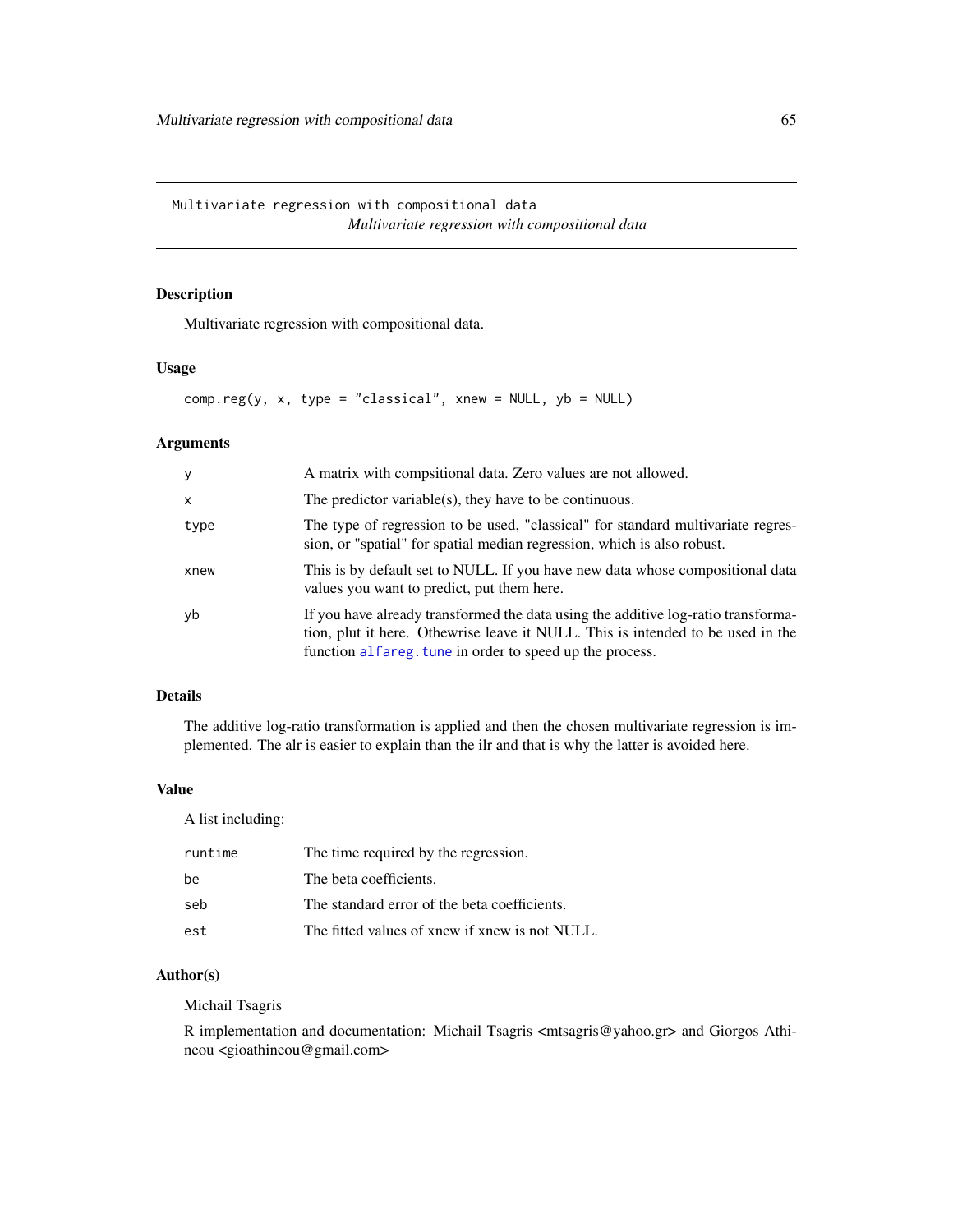# References

Mardia K.V., Kent J.T., and Bibby J.M. (1979). Multivariate analysis. Academic press. Aitchison J. (1986). The statistical analysis of compositional data. Chapman \& Hall.

#### See Also

[multivreg,](#page-60-0) [spatmed.reg,](#page-88-0) [js.compreg,](#page-19-0) [diri.reg](#page-17-0)

## Examples

```
library(MASS)
y <- as.matrix(iris[, 1:3])
y <- y / rowSums(y)
x <- as.vector(iris[, 4])
mod1 <- comp.read(y, x)mod2 <- comp.reg(y, x, type = "spatial")
```
Multivariate skew normal random values simulation on the simplex *Multivariate skew normal random values simulation on the simplex*

### <span id="page-65-0"></span>Description

Multivariate skew normal random values simulation on the simplex.

## Usage

 $rcompsn(n, xi, Omega, alpha, dp = NULL, type = "alr")$ 

## Arguments

| n     | The sample size, a numerical value.                                                                                                                                                 |
|-------|-------------------------------------------------------------------------------------------------------------------------------------------------------------------------------------|
| хi    | A numeric vector of length d representing the location parameter of the distri-<br>bution.                                                                                          |
| Omega | A $d \times d$ symmetric positive-definite matrix of dimension.                                                                                                                     |
| alpha | A numeric vector which regulates the slant of the density.                                                                                                                          |
| dp    | A list with three elements, corresponding to xi, Omega and alpha described<br>above. The default value is FALSE. If dp is assigned, individual parameters<br>must not be specified. |
| type  | The alr (type = "alr") or the ilr (type = "ilr") is to be used for closing the Eu-<br>clidean data onto the simplex.                                                                |

# Details

The algorithm is straightforward, generate random values from a multivariate t distribution in  $R^d$ and brings the values to the simplex  $S<sup>d</sup>$  using the inverse of a log-ratio transformation.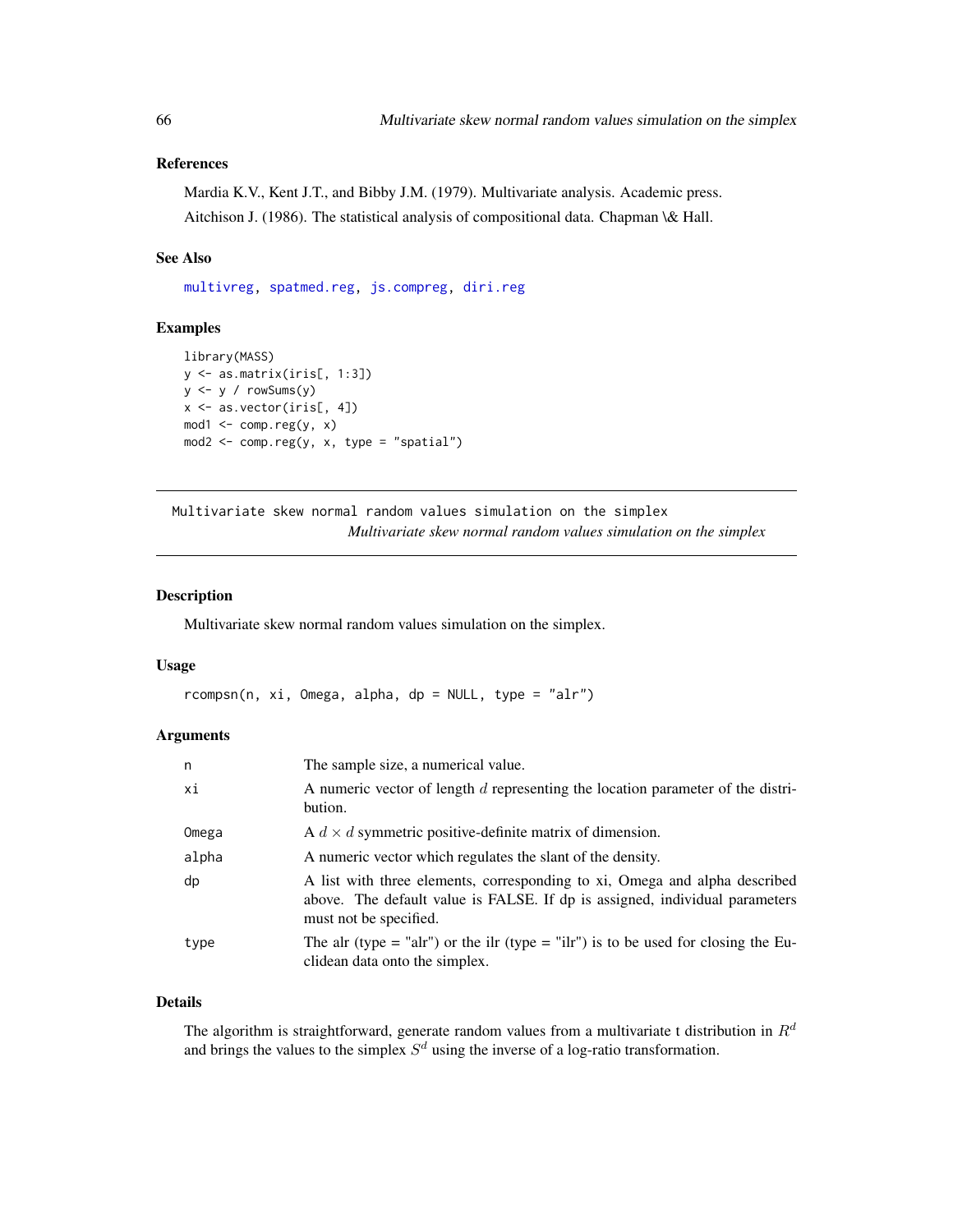# Value

A matrix with the simulated data.

## Author(s)

Michail Tsagris

R implementation and documentation: Michail Tsagris <mtsagris@yahoo.gr> and Giorgos Athineou <gioathineou@gmail.com>

# References

Azzalini, A. and Dalla Valle, A. (1996). The multivariate skew-normal distribution. Biometrika, 83(4): 715-726.

Azzalini, A. and Capitanio, A. (1999). Statistical applications of the multivariate skew normal distribution. Journal of the Royal Statistical Society Series B, 61(3):579-602. Full-length version available from http://arXiv.org/abs/0911.2093

Aitchison J. (1986). The statistical analysis of compositional data. Chapman \& Hall.

# See Also

[comp.den,](#page-25-0) [rdiri,](#page-16-0) [rcompnorm,](#page-61-0) [rmvt](#page-0-0)

## Examples

```
x <- as.matrix(iris[, 1:2])
par < - sn:msn.mle(y = x)$dp
y \le -r \text{compsn}(100, dp = par)comp.den(y, dist = "skewnorm")
ternary(y)
```
Multivariate t random values simulation on the simplex *Multivariate t random values simulation on the simplex*

#### <span id="page-66-0"></span>Description

Multivariate t random values simulation on the simplex.

### Usage

 $r \text{compt}(n, m, s, \text{dof}, \text{type} = "alr")$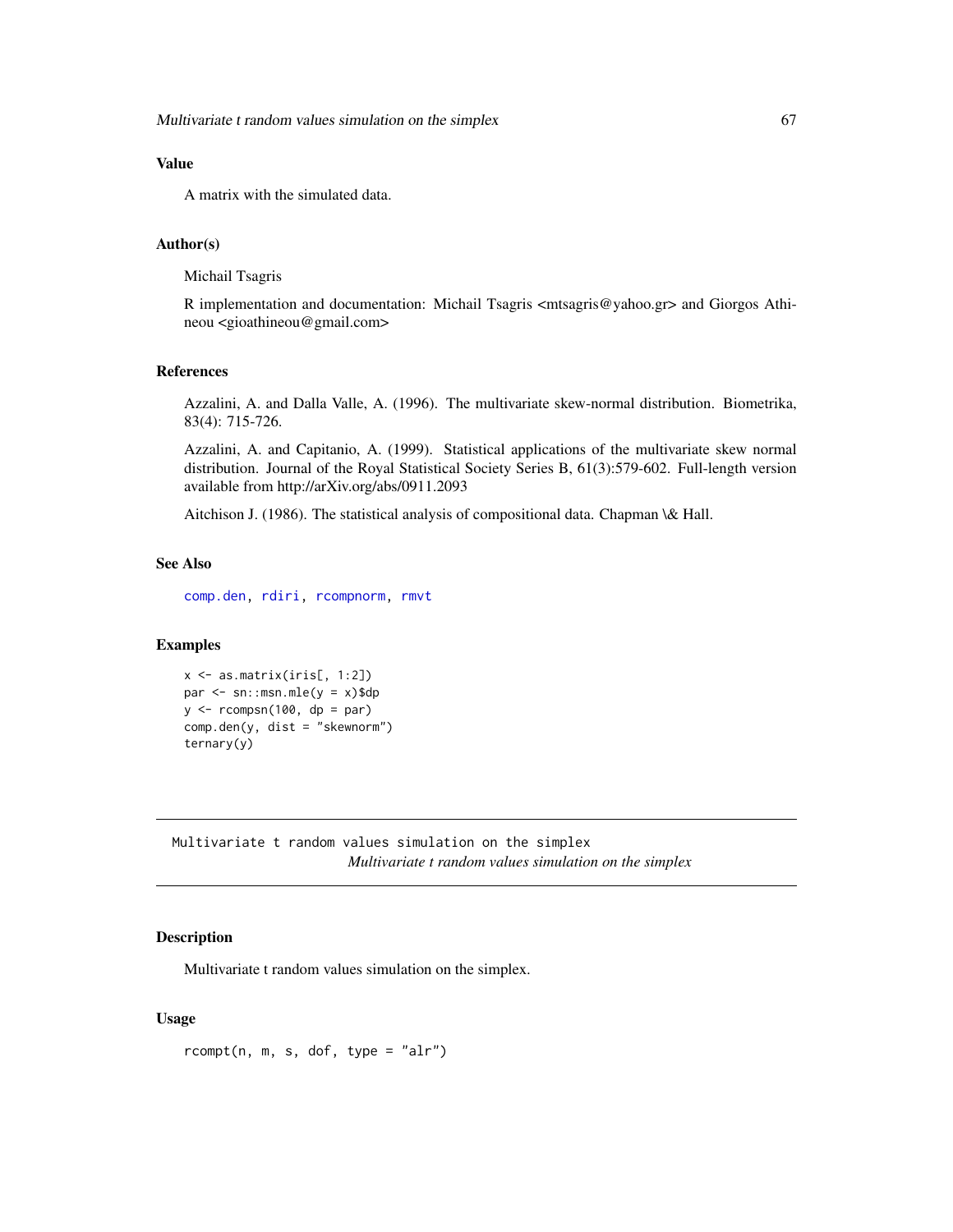### Arguments

| n    | The sample size, a numerical value.                                                                                  |
|------|----------------------------------------------------------------------------------------------------------------------|
| m    | The mean vector in $R^d$ .                                                                                           |
| S    | The covariance matrix in $R^d$ .                                                                                     |
| dof  | The degrees of freedom.                                                                                              |
| type | The alr (type = "alr") or the ilr (type = "ilr") is to be used for closing the Eu-<br>clidean data onto the simplex. |

## Details

The algorithm is straightforward, generate random values from a multivariate t distribution in  $R^d$ and brings the values to the simplex  $S<sup>d</sup>$  using the inverse of a log-ratio transformation.

## Value

A matrix with the simulated data.

# Author(s)

Michail Tsagris

R implementation and documentation: Michail Tsagris <mtsagris@yahoo.gr> and Giorgos Athineou <gioathineou@gmail.com>

## References

Aitchison J. (1986). The statistical analysis of compositional data. Chapman \& Hall.

# See Also

[comp.den,](#page-25-0) [rdiri,](#page-16-0) [rcompnorm,](#page-61-0) [rmvt](#page-0-0)

# Examples

```
x <- as.matrix(iris[, 1:2])
m <- Rfast::colmeans(x)
s \leftarrow \text{var}(x)y <- rcompt(100, m, s, 10)
comp.den(y, dist = "t")
ternary(y)
```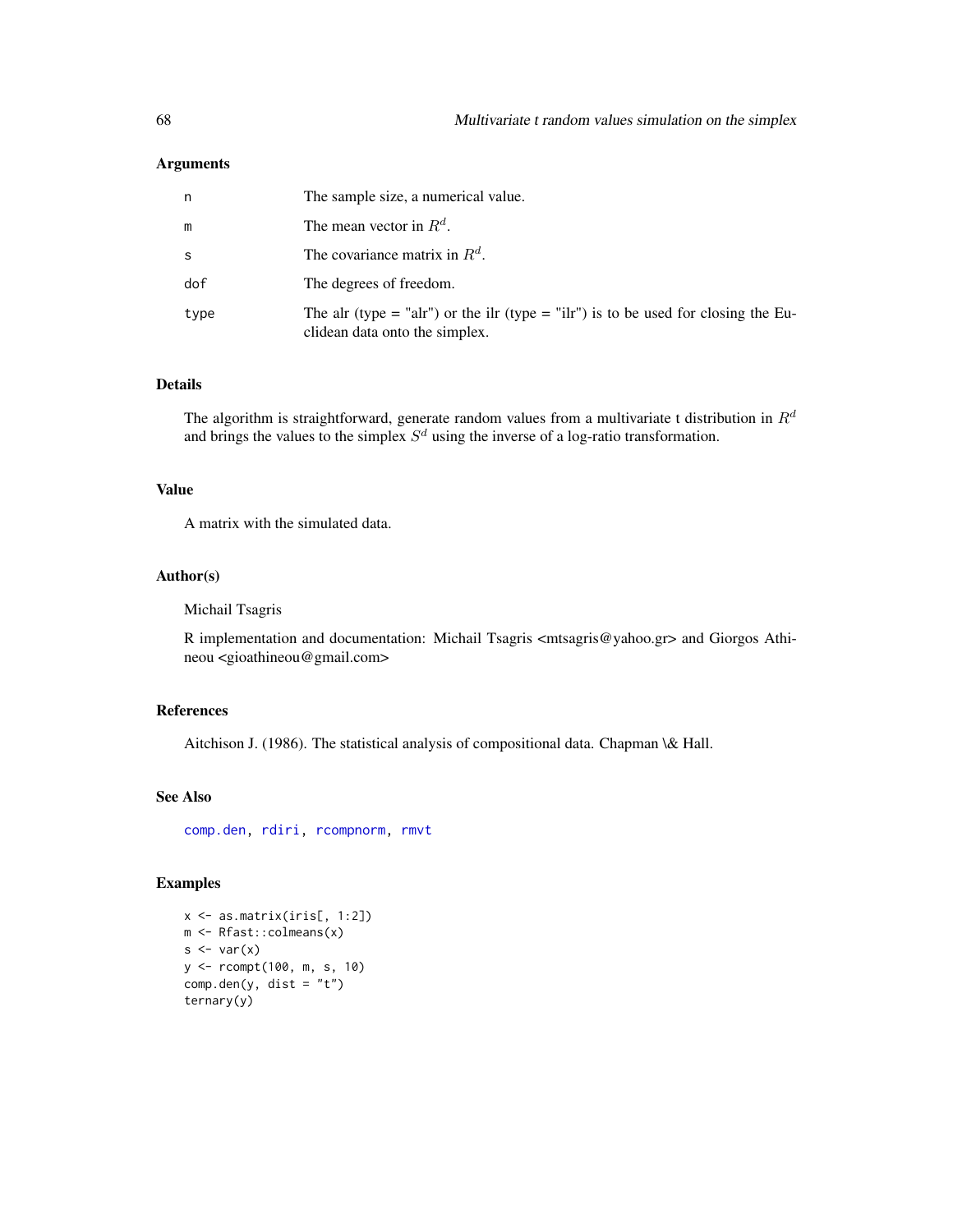Non linear least squares regression for compositional data *Non linear least squares regression for compositional data*

#### <span id="page-68-0"></span>Description

Non linear least squares regression for compositional data.

#### Usage

 $ols.compile(y, x, B = 1, nocres = 1, xnew = NULL)$ 

### Arguments

| y            | A matrix with the compositional data (dependent variable). Zero values are<br>allowed.                                                                    |
|--------------|-----------------------------------------------------------------------------------------------------------------------------------------------------------|
| $\mathsf{x}$ | The predictor variable(s), they have to be continuous.                                                                                                    |
| B            | If B is greater than 1 bootstrap estimates of the standard error are returned. If<br>B=1, no standard errors are returned.                                |
| ncores       | If neores is 2 or more parallel computing is performed. This is to be used for the<br>case of bootstrap. If $B=1$ , this is not taken into consideration. |
| xnew         | If you have new data use it, otherwise leave it NULL.                                                                                                     |

# Details

The ordinary least squares between the observed and the fitted compositional data is adopted as the objective function. This involves numerical optimization since the relationship is non linear. There is no log-likelihood.

## Value

A list including:

| runtime | The time required by the regression.                                                   |
|---------|----------------------------------------------------------------------------------------|
| beta    | The beta coefficients.                                                                 |
| seb     | The standard error of the beta coefficients, if bootstrap is chosen, i.e. if $B > 1$ . |
| est     | The fitted of xnew if xnew is not NULL.                                                |

# Author(s)

Michail Tsagris

R implementation and documentation: Michail Tsagris <mtsagris@yahoo.gr> and Giorgos Athineou <gioathineou@gmail.com>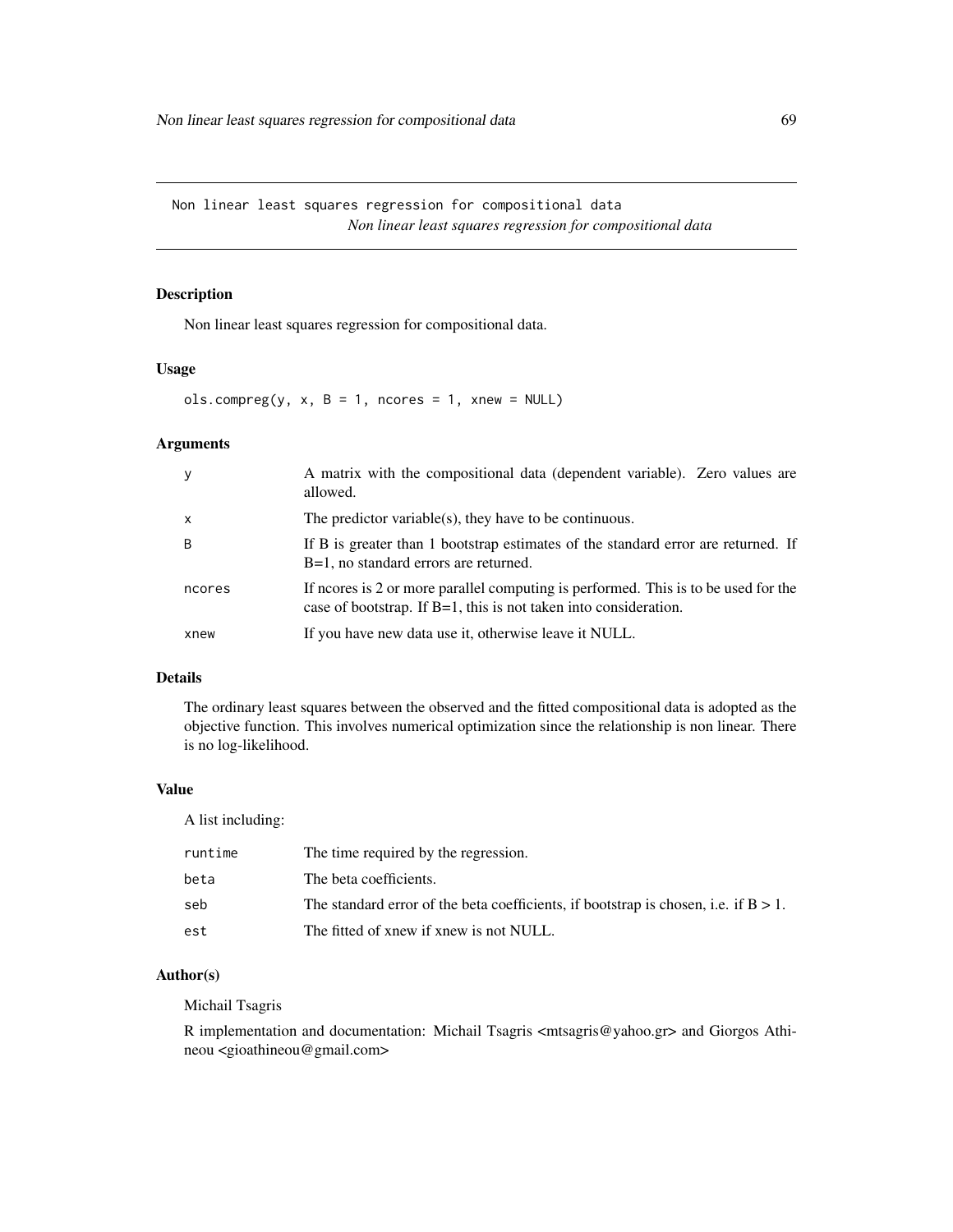# References

Murteira, Jose MR, and Joaquim JS Ramalho 2016. Regression analysis of multivariate fractional data. Econometric Reviews 35(4): 515-552.

# See Also

[diri.reg,](#page-17-0) [js.compreg,](#page-19-0) [kl.compreg,](#page-19-0) [comp.reg,](#page-64-0) [comp.reg,](#page-64-0) [alfa.reg](#page-76-0)

## Examples

```
library(MASS)
x <- as.vector(fgl[, 1])
y <- as.matrix(fgl[, 2:9])
y \leftarrow y / rowsums(y)mod1 <- ols.compreg(y, x, B = 1, ncores = 1)
mod2 <- js.compreg(y, x, B = 1, ncores = 1)
```
Perturbation operation

*Perturbation operation*

## <span id="page-69-0"></span>Description

Perturbation operation.

#### Usage

perturbation(x, y, oper =  $"$ +")

# Arguments

| X    | A matrix with the compositional data.                                                                                                                                                                    |
|------|----------------------------------------------------------------------------------------------------------------------------------------------------------------------------------------------------------|
| V    | Either a matrix with compositional data or a vector with compositional data. In<br>either case, the data may not be compositional data, as long as they non negative.                                    |
| oper | For the summation this must be "*" and for the negation it must be "/". Accord-<br>ing to Aitchison (1986), multiplication is equal to summation in the log-space,<br>and division is equal to negation. |

## Details

This is the perturbation operation defined by Aitchison (1986).

# Value

A matrix with the perturbed compositional data.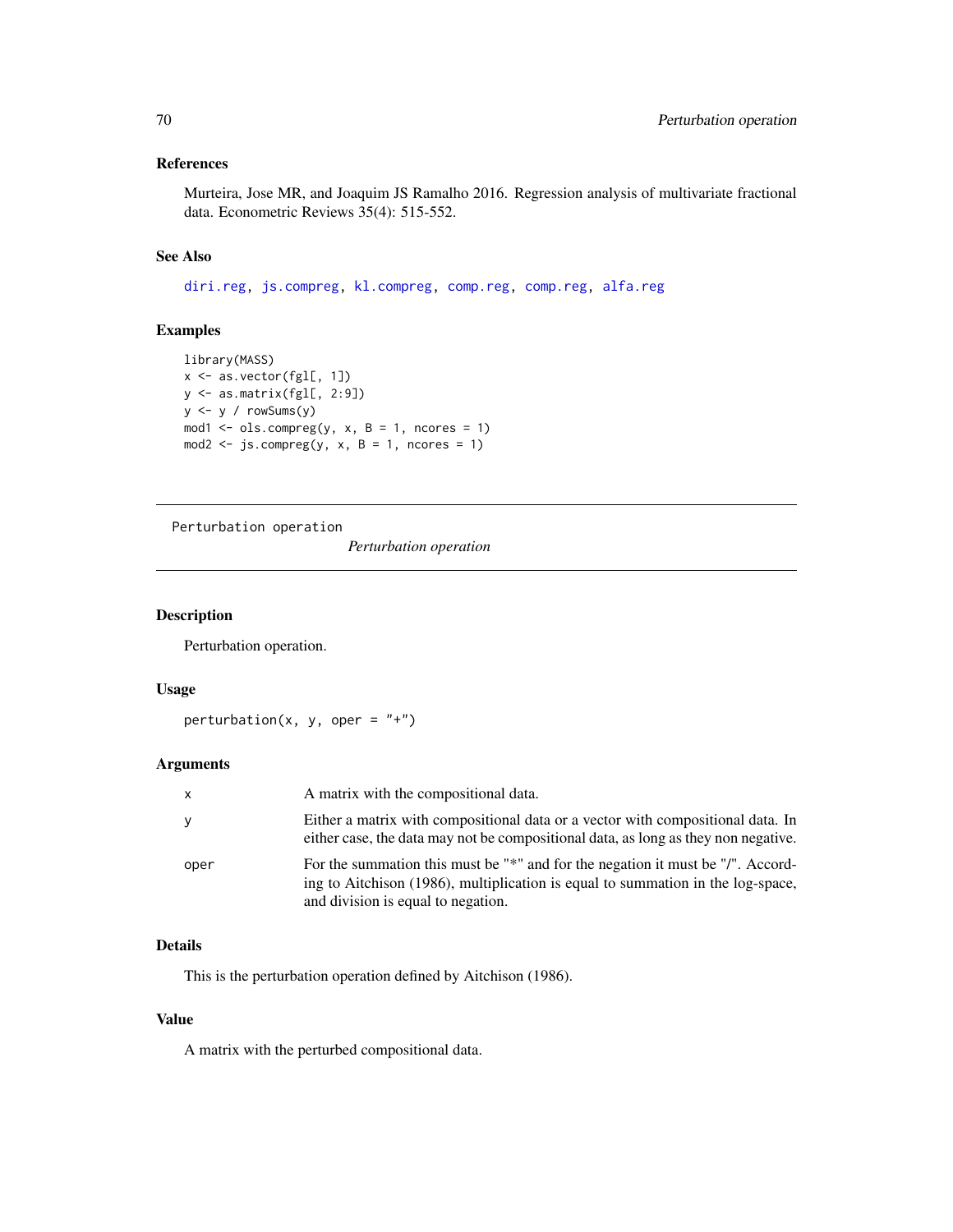# Power operation 71

# Author(s)

Michail Tsagris

R implementation and documentation: Michail Tsagris <mtsagris@yahoo.gr>

## References

Aitchison J. (1986). The statistical analysis of compositional data. Chapman & Hall.

## See Also

[power](#page-0-0)

#### Examples

```
x <- as.matrix(iris[1:15, 1:4])
y <- as.matrix(iris[21:35, 1:4])
perturbation(x, y)
perturbation(x, y[1, ])
```
Power operation *Power operation*

# Description

Power operation.

## Usage

 $pow(x, a)$ 

# Arguments

| X | A matrix with the compositional data.            |
|---|--------------------------------------------------|
| a | Either a vector with numbers of a single number. |

# Details

This is the power operation defined by Aitchison (1986). It is also the starting point of the  $\alpha$ transformation.

# Value

A matrix with the power transformed compositional data.

# Author(s)

Michail Tsagris

R implementation and documentation: Michail Tsagris <mtsagris@yahoo.gr>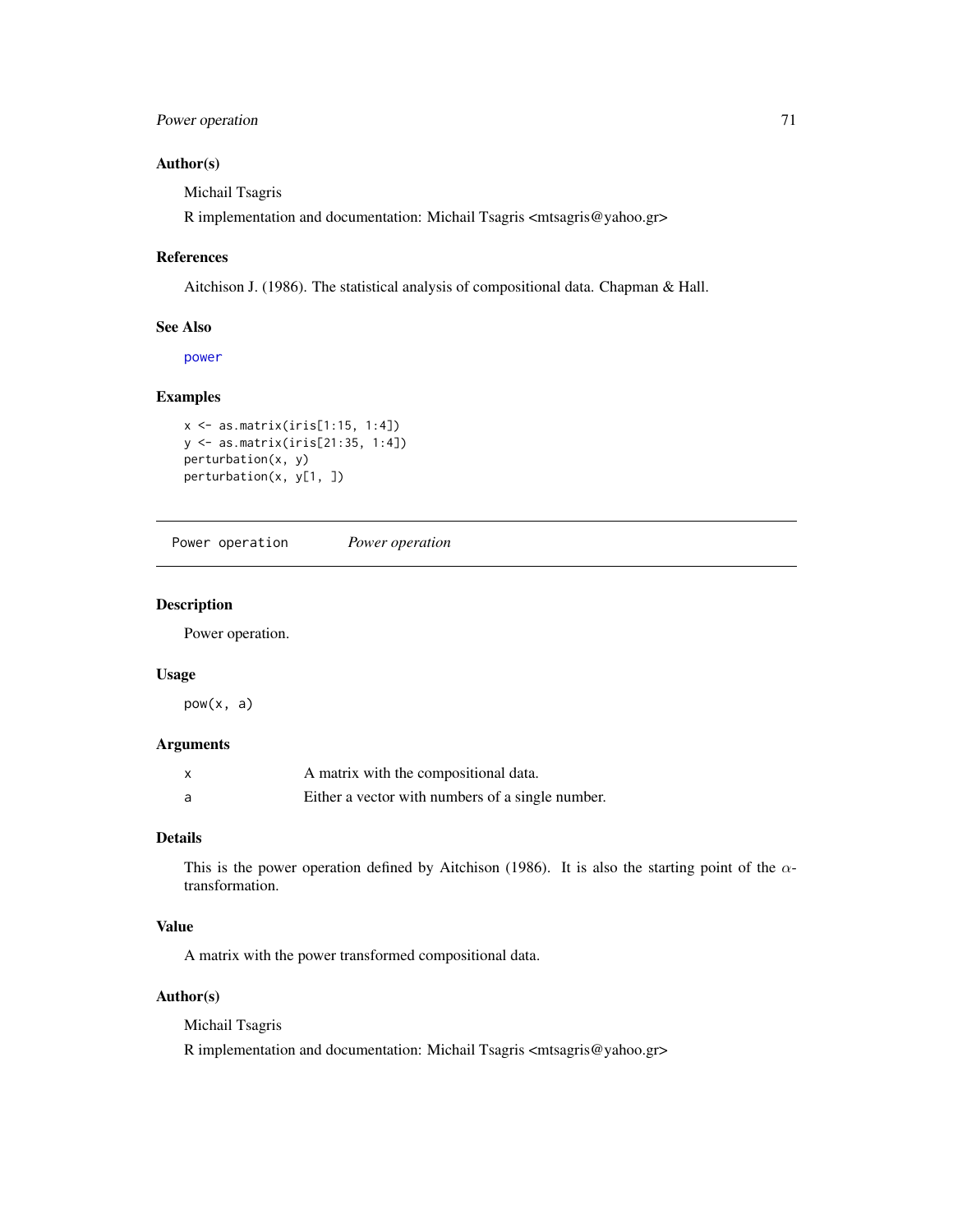## References

Aitchison J. (1986). The statistical analysis of compositional data. Chapman & Hall.

Tsagris M.T., Preston S. and Wood A.T.A. (2011). A data-based power transformation for compositional data. In Proceedings of the 4th Compositional Data Analysis Workshop, Girona, Spain. http://arxiv.org/pdf/1106.1451.pdf

# See Also

[perturbation,](#page-69-0) [alfa](#page-93-0)

## Examples

```
x <- as.matrix(iris[1:15, 1:4])
a \leftarrow runif(1)pow(x, a)
```
Principal component generalised linear models *Principal component generalised linear models*

# <span id="page-71-0"></span>Description

Principal component generalised linear models.

## Usage

 $glm.pcr(y, x, k = 1, xnew = NULL)$ 

# Arguments

| <b>V</b>     | A numerical vector, either 0 and 1 (binary) or discrete (count) data. |
|--------------|-----------------------------------------------------------------------|
| $\mathsf{x}$ | A matrixe with the predictor variable(s), they have to be continuous. |
| k            | A number at least equal to 1. How many principal components to use.   |
| xnew         | If you have new data use it, otherwise leave it NULL.                 |

# Details

Principal component regression is performed with binary logistic or Poisson regression, depending on the nature of the response variable.

## Value

A list including:

| model | The summary of the logistic or Poisson regression model.                                         |
|-------|--------------------------------------------------------------------------------------------------|
| per   | The percentage of variance of the predictor variables retained by the k principal<br>components. |
| est   | The fitted or the predicted values (if xnew is not NULL).                                        |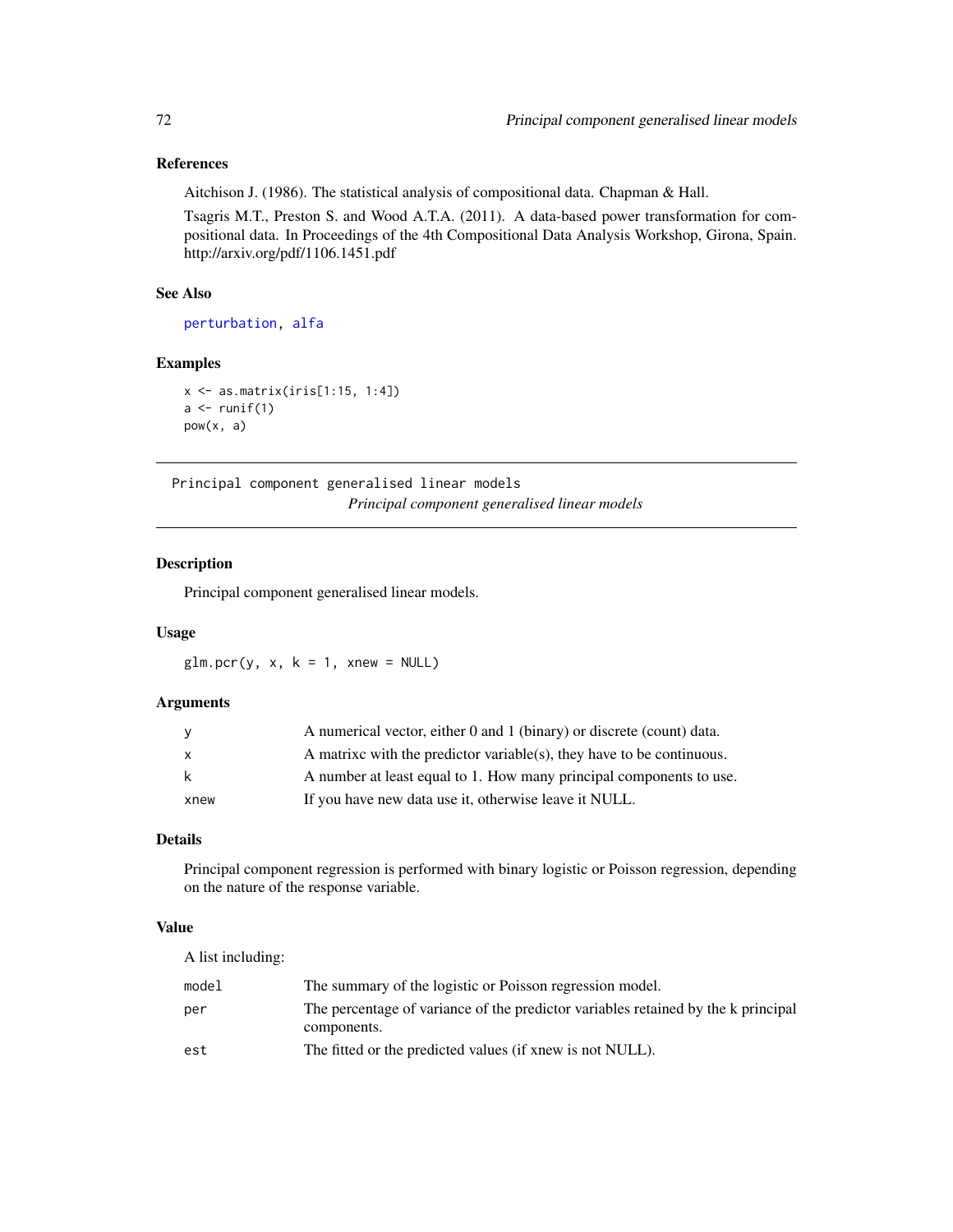### Author(s)

Michail Tsagris

R implementation and documentation: Michail Tsagris <mtsagris@yahoo.gr> and Giorgos Athineou <gioathineou@gmail.com>

# References

Aguilera A.M., Escabias M. and Valderrama M.J. (2006). Using principal components for estimating logistic regression with high-dimensional multicollinear data. Computational Statistics \& Data Analysis 50(8): 1905-1924.

Jolliffe I.T. (2002). Principal Component Analysis.

# See Also

[pcr,](#page-72-0) [alfa.pcr,](#page-62-0) [alfapcr.tune,](#page-106-0) [glm](#page-0-0)

### Examples

```
library(MASS)
x \leftarrow as_matrix(iris[, 1:4])y<- rbinom(150, 1, 0.6)
mod < -glm.pcr(y, x, k = 1)
```
Principal components regression

*Principal components regression*

# <span id="page-72-0"></span>Description

Principal components regression.

#### Usage

pcr(y, x,  $k = 1$ , xnew = NULL)

#### Arguments

|      | A real values vector.                                                |
|------|----------------------------------------------------------------------|
| X    | A matrix with the predictor variable(s), they have to be continuous. |
| k    | The number of principal components to use.                           |
| xnew | If you have new data use it, otherwise leave it NULL.                |

### Details

The principal components of the cross product of the independent variables are obtained and classical regression is performed. This is used in the function [alfa.pcr](#page-62-0).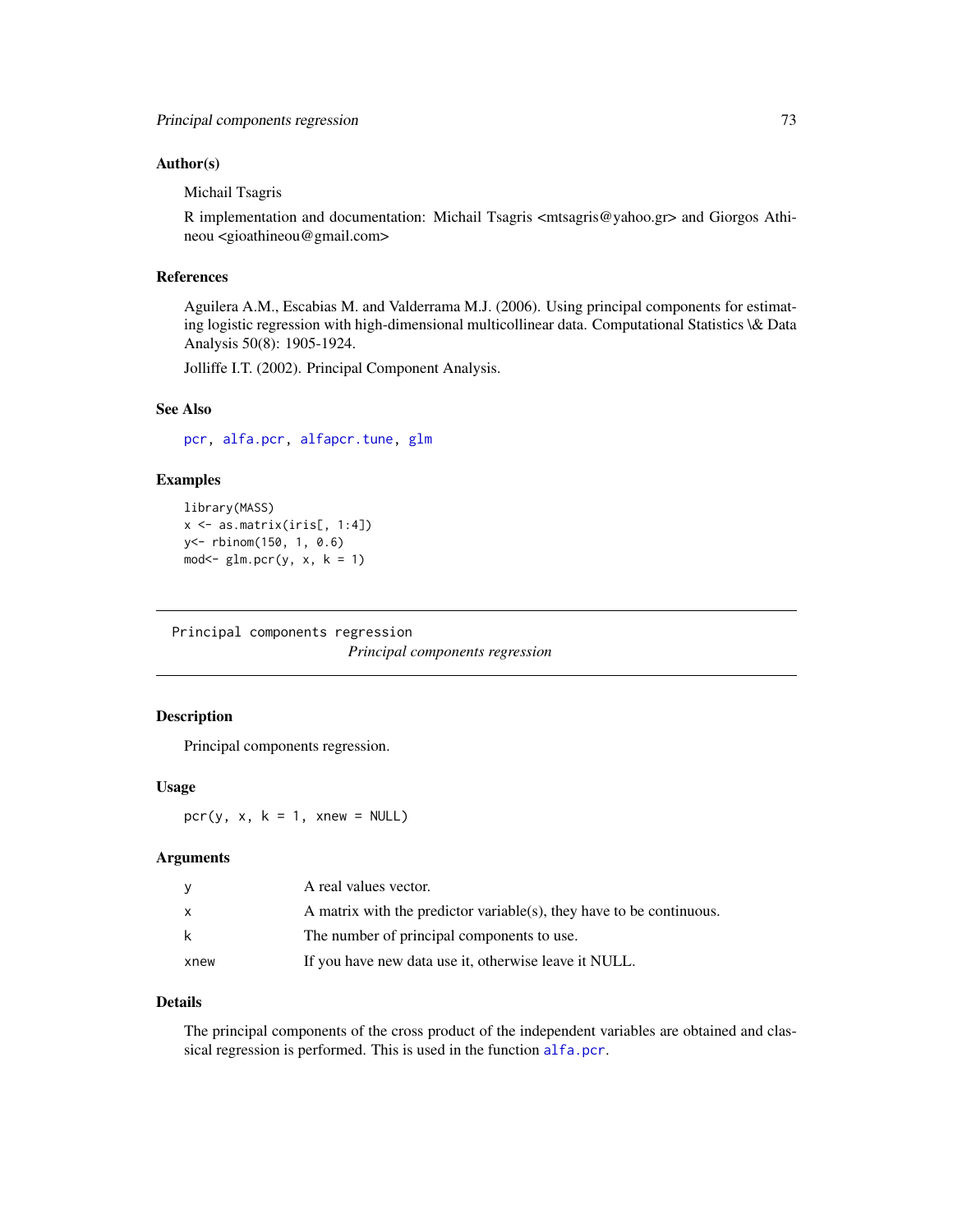# Value

A list including:

| be  | The beta coefficients.                                                                                         |
|-----|----------------------------------------------------------------------------------------------------------------|
| per | The percentage of variance of the cross product of the independent variables<br>explained by the k components. |
| est | The fitted or the predicted values (if xnew is not NULL).                                                      |

# Author(s)

Michail Tsagris

R implementation and documentation: Michail Tsagris <mtsagris@yahoo.gr> and Giorgos Athineou <gioathineou@gmail.com>

# References

Jolliffe I.T. (2002). Principal Component Analysis.

# See Also

[pcr.tune,](#page-105-0) [alfa.pcr,](#page-62-0) [glm.pcr](#page-71-0)

# Examples

```
library(MASS)
x <- as.matrix(fgl[, 2:9])
y <- as.vector(fgl[, 1])
mod1 <- per(y, x, 1)mod2 \leq pcr(y, x, 2)
```
Projection pursuit regression for compositional data *Projection pursuit regression for compositional data*

# Description

Projection pursuit regression for compositional data.

# Usage

```
comp.ppr(y, x, nterms = 3, type = "alr", xnew = NULL, yb = NULL)
```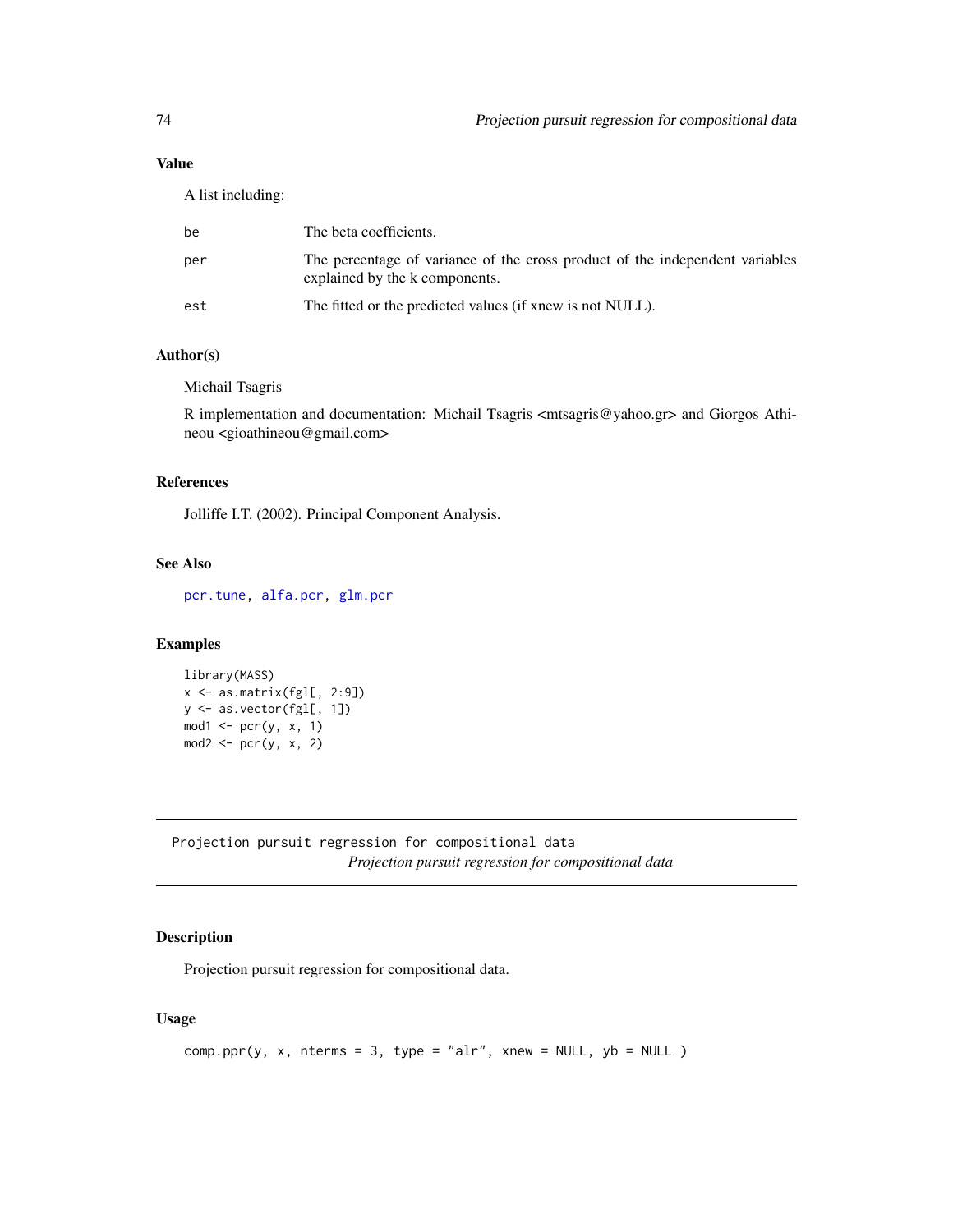# Arguments

| у      | A matrix with the compositional data.                                                                                                                                            |
|--------|----------------------------------------------------------------------------------------------------------------------------------------------------------------------------------|
| X      | A matrix with the continuous predictor variables or a data frame including cate-<br>gorical predictor variables.                                                                 |
| nterms | The number of terms to include in the final model.                                                                                                                               |
| type   | A boolean variable indicating the transformation to be used. Either "alr" or "ilr"<br>corresponding to the additive or the isometric log-ratio transformation respec-<br>tively. |
| xnew   | If you have new data use it, otherwise leave it NULL.                                                                                                                            |
| yb     | If you have already transformed the data using a log-ratio transformation put it<br>here. Othewrise leave it NULL.                                                               |

# Details

This is the standard projection pursuit. See the built-in funciton "ppr" for more details.

## Value

A list includign:

| runtime | The runtime of the regression.                        |
|---------|-------------------------------------------------------|
| mod     | The produced model as returned by the function "ppr". |
| est     | The fitted values of xnew if xnew is not NULL.        |

# Author(s)

Michail Tsagris

R implementation and documentation: Michail Tsagris <mtsagris@yahoo.gr>.

# References

Friedman, J. H. and Stuetzle, W. (1981). Projection pursuit regression. Journal of the American Statistical Association, 76, 817-823. doi: 10.2307/2287576.

#### See Also

[compknn.tune,](#page-103-0) [rda,](#page-79-0) [alfa](#page-93-0)

```
x <- as.matrix( iris[, 1:4] )
x \leftarrow x / \text{rowsums}(x)ina \leftarrow iris[, 5]
mod \leq comp.knn(x, x, ina, a = 1, k = 5)table(ina, mod)
mod2 <- alfa.knn(x, x, ina, a = 1, k = 5)table(ina, mod2)
```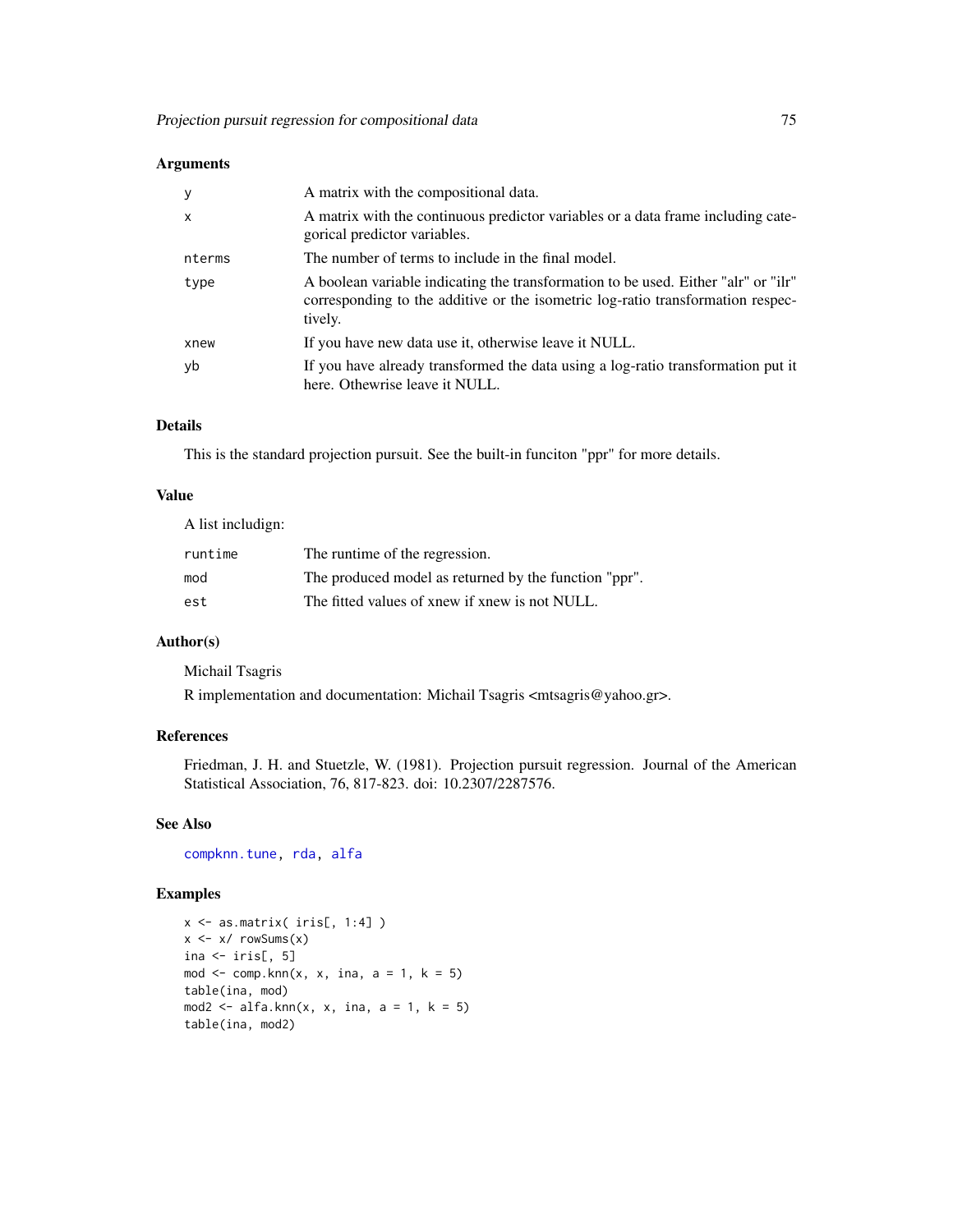Quasi binomial regression for proportions *Quasi binomial regression for proportions*

# Description

Quasi binomial regression for proportions.

# Usage

```
proper(g, x, varb = "quasi", tol = 1e-07, maxiters = 100)propregs(y, x, varb = "quasi", tol = 1e-07, logged = FALSE, maxiters = 100)
```
#### Arguments

| y            | A numerical vector proportions. Os and 1s are allowed.                                                                                                                                                                    |
|--------------|---------------------------------------------------------------------------------------------------------------------------------------------------------------------------------------------------------------------------|
| $\mathsf{x}$ | For the "propreg" a matrix with data, the predictor variables. This can be a<br>matrix or a data frame. For the "propregs" this must be a numerical matrix,<br>where each columns denotes a variable.                     |
| tol          | The tolerance value to terminate the Newton-Raphson algorithm. This is set to<br>$10^{-9}$ by default.                                                                                                                    |
| varb         | The type of estimate to be used in order to estimate the covariance matrix of the<br>regression coefficients. There are two options, either "quasi" (default value) or<br>"glm". See the references for more information. |
| logged       | Should the p-values be returned (FALSE) or their logarithm (TRUE)?                                                                                                                                                        |
| maxiters     | The maximum number of iterations before the Newton-Raphson is terminated<br>automatically.                                                                                                                                |

# Details

We are using the Newton-Raphson, but unlike R's built-in function "glm" we do no checks and no extra calculations, or whatever. Simply the model. The "propregs" is to be used for very many univariate regressions. The "x" is a matrix in this case and the significance of each variable (column of the matrix) is tested. The function accepts binary responses as well (0 or 1).

#### Value

For the "propreg" function a list including:

| iters | The number of iterations required by the Newton-Raphson.                                                                                              |
|-------|-------------------------------------------------------------------------------------------------------------------------------------------------------|
| varb  | The covariance matrix of the regression coefficients.                                                                                                 |
| phi   | The phi parameter is returned if the input argument "varb" was set to "glm",<br>othwerise this is NULL.                                               |
| info  | A table similar to the one produced by "glm" with the estimated regression co-<br>efficients, their standard error, Wald test statistic and p-values. |

For the "propregs" a two-column matrix with the test statistics (Wald statistic) and the associated p-values (or their loggarithm).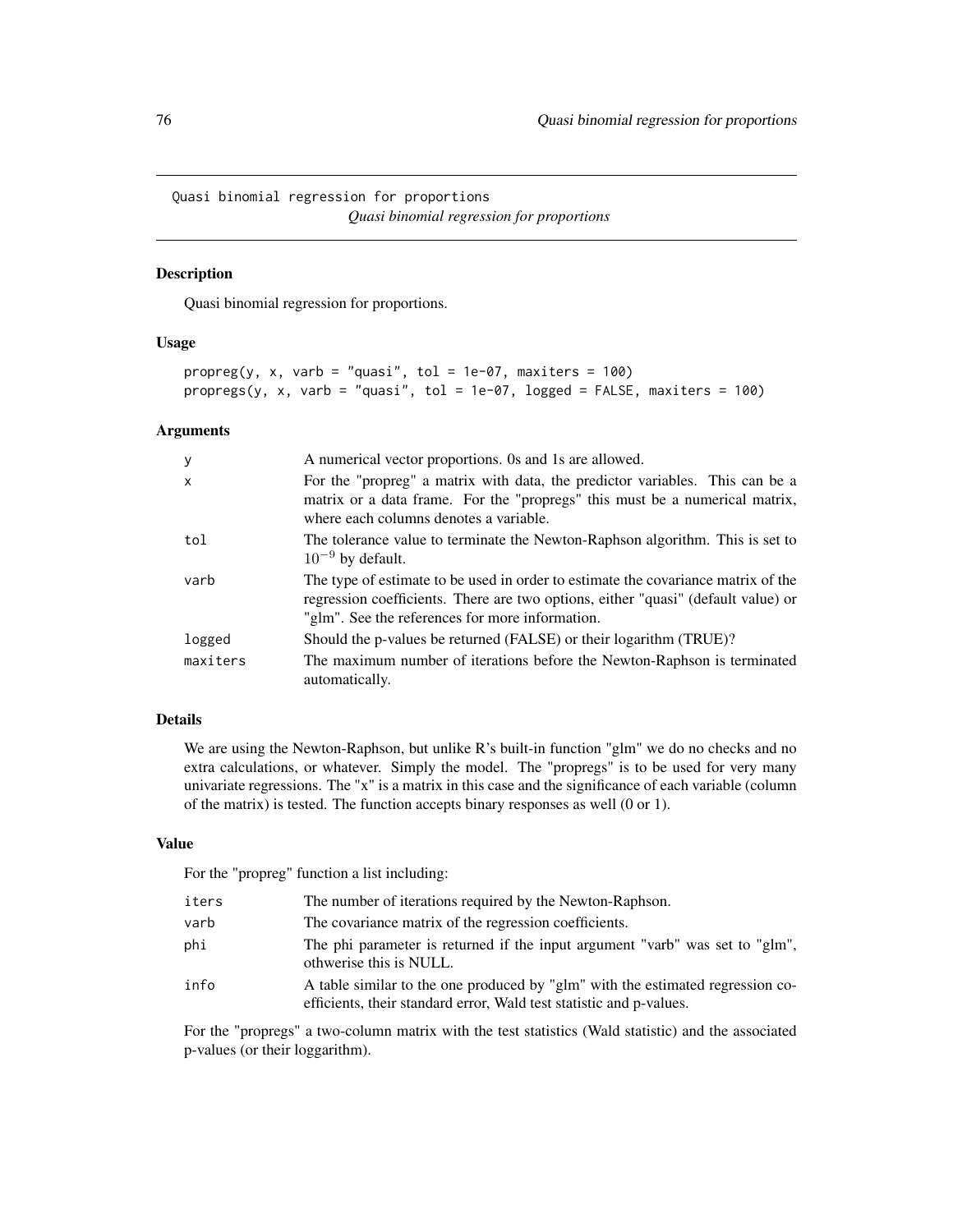#### Author(s)

Michail Tsagris

R implementation and documentation: Michail Tsagris <mtsagris@yahoo.gr> and Manos Papadakis <papadakm95@gmail.com>.

# References

Papke L. E. & Wooldridge J. (1996). Econometric methods for fractional response variables with an application to  $401(K)$  plan participation rates. Journal of Applied Econometrics, 11(6): 619–632.

McCullagh, Peter, and John A. Nelder. Generalized linear models. CRC press, USA, 2nd edition, 1989.

# See Also

[anova\\_propreg](#page-0-0) [univglms,](#page-0-0) [score.glms,](#page-0-0) [logistic\\_only](#page-0-0)

# Examples

```
y <- rbeta(100, 1, 4)
x \le matrix(rnorm(100 \star 3), ncol = 3)
a \leftarrow propreg(y, x)
y <- rbeta(100, 1, 4)
x \le - matrix(rnorm(400 * 100), ncol = 400)
b \leftarrow propregs(y, x)
mean(b[, 2] < 0.05)
```
Regression with compositional data using the alpha-transformation *Regression with compositional data using the* α*-transformation*

# <span id="page-76-0"></span>Description

Regression with compositional data using the  $\alpha$ -transformation.

# Usage

```
alfa.reg(y, x, a, xnew = NULL, yb = NULL, seb = FALSE)
```
#### Arguments

| y | A matrix with the compositional data.                                                                                                                                                                                                                                                             |
|---|---------------------------------------------------------------------------------------------------------------------------------------------------------------------------------------------------------------------------------------------------------------------------------------------------|
| X | A matrix with the continuous predictor variables or a data frame including cate-<br>gorical predictor variables.                                                                                                                                                                                  |
| a | The value of the power transformation, it has to be between -1 and 1. If zero<br>values are present it has to be greater than 0. If $\alpha = 0$ the isometric log-ratio<br>transformation is applied and the solution exists in a closed form, since it the<br>classical mutivariate regression. |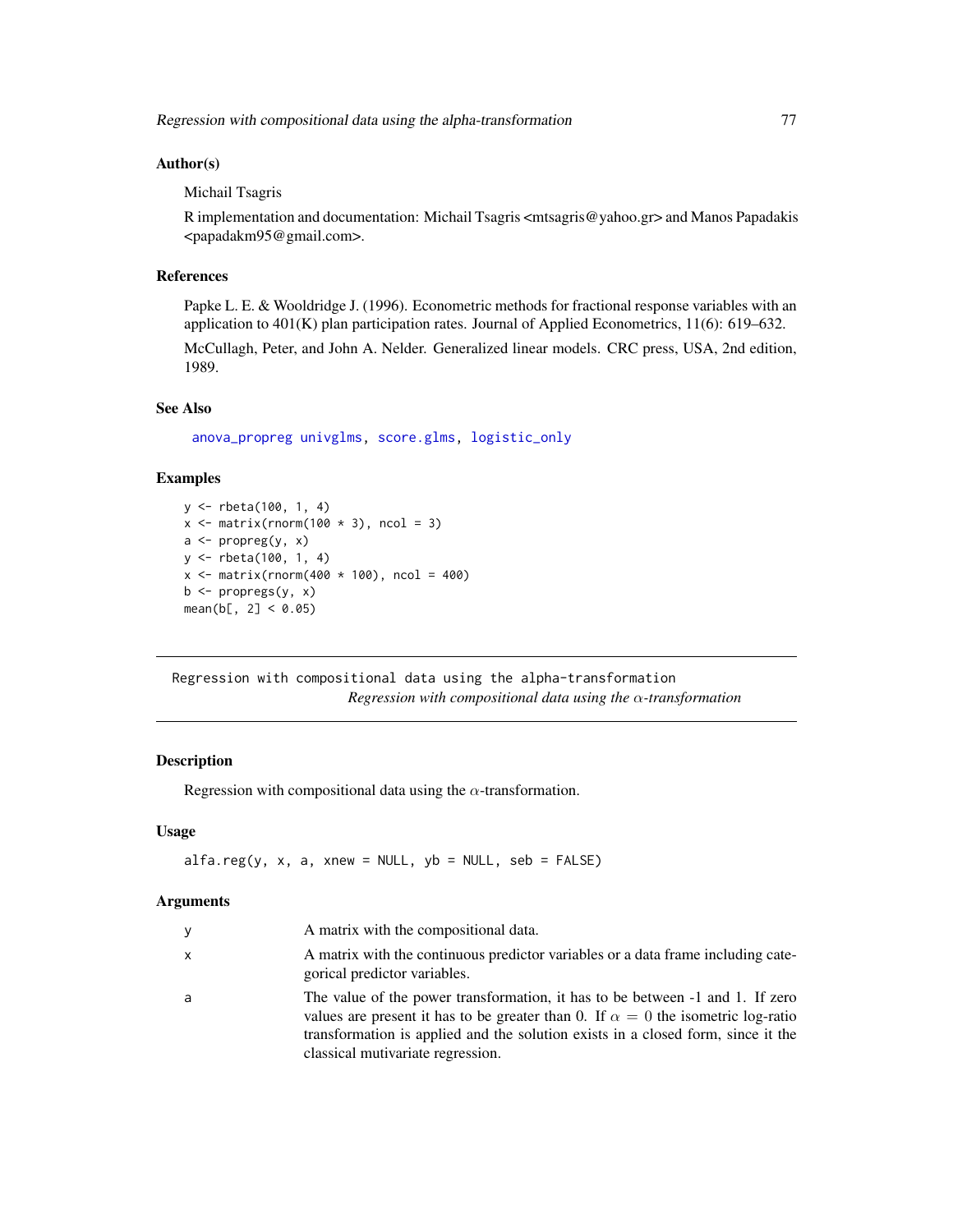| xnew | If you have new data use it, otherwise leave it NULL.                                                                                                                                                                                                                  |
|------|------------------------------------------------------------------------------------------------------------------------------------------------------------------------------------------------------------------------------------------------------------------------|
| yb   | If you have already transformed the data using the $\alpha$ -transformation with the<br>same $\alpha$ as given in the argument "a", put it here. Otherwise leave it NULL.                                                                                              |
|      | This is intended to be used in the function alfareg. tune in order to speed up<br>the process. The time difference in that function is small for small samples. But,<br>if you have a few thousands and or a few more components, there will be bigger<br>differences. |
| seb  | Do you want the standard error of the coefficients to be returned? In the alfareg. tune<br>function this extra computation that is avoided can save some time.                                                                                                         |

#### Details

The  $\alpha$ -transformation is applied to the compositional data first and then multivariate regression is applied. This involves numerical optimisation.

#### Value

A list including:

| runtime | The time required by the regression.            |
|---------|-------------------------------------------------|
| be      | The beta coefficients.                          |
| seb     | The standard error of the beta coefficients.    |
| est     | The fitted values for xnew if xnew is not NULL. |

### Author(s)

Michail Tsagris

R implementation and documentation: Michail Tsagris <mtsagris@yahoo.gr> and Giorgos Athineou <gioathineou@gmail.com>

#### References

Tsagris M. (2015). Regression analysis with compositional data containing zero values. Chilean Journal of Statistics, 6(2): 47-57. http://arxiv.org/pdf/1508.01913v1.pdf

Tsagris M.T., Preston S. and Wood A.T.A. (2011). A data-based power transformation for compositional data. In Proceedings of the 4th Compositional Data Analysis Workshop, Girona, Spain. http://arxiv.org/pdf/1106.1451.pdf

Mardia K.V., Kent J.T., and Bibby J.M. (1979). Multivariate analysis. Academic press.

Aitchison J. (1986). The statistical analysis of compositional data. Chapman \& Hall.

# See Also

[alfareg.tune,](#page-111-0) [diri.reg,](#page-17-0) [js.compreg,](#page-19-0) [kl.compreg,](#page-19-0) [ols.compreg,](#page-68-0) [comp.reg](#page-64-0)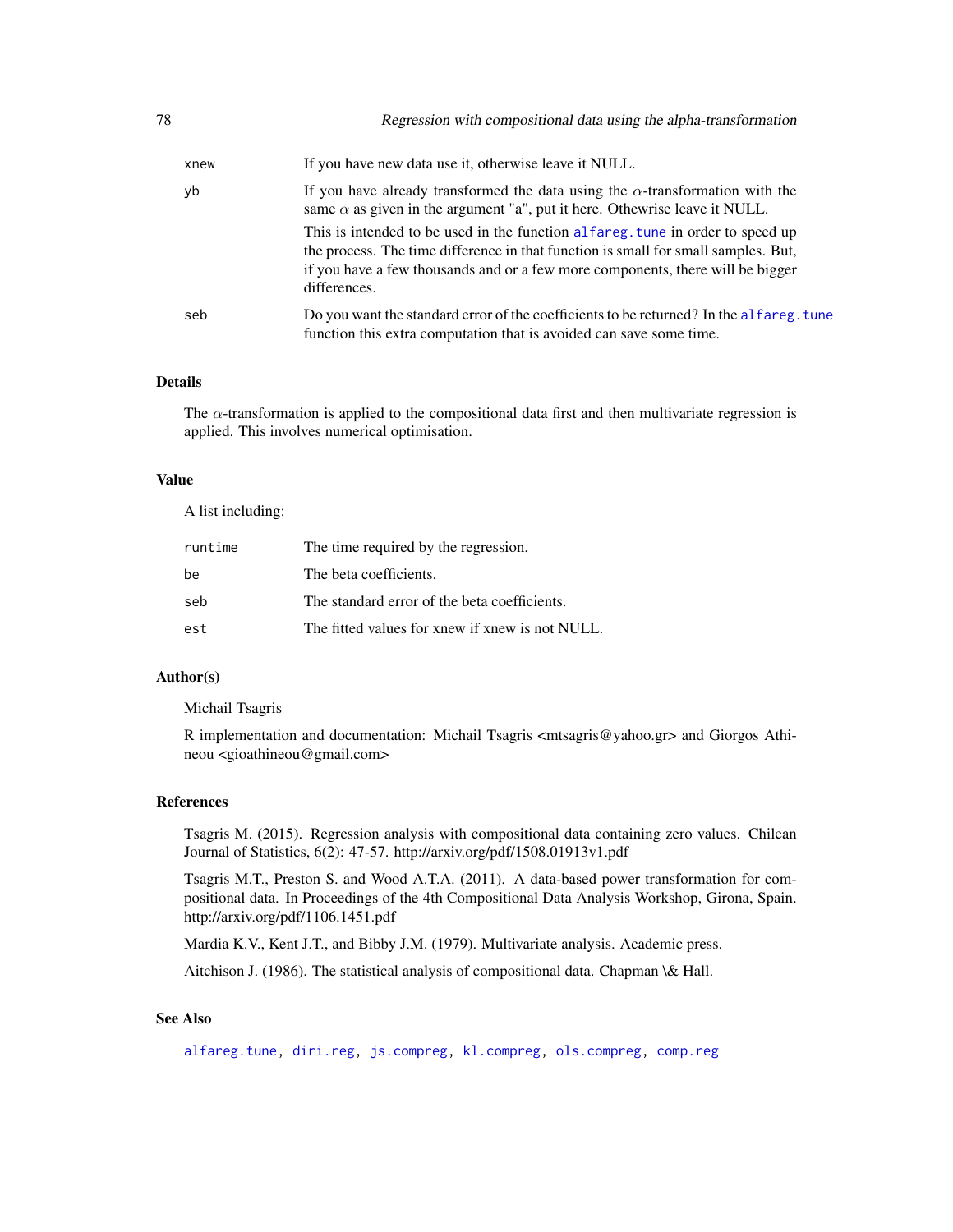### Examples

library(MASS)  $x \leftarrow as\cdot vector(fgl[1:40, 1])$ y <- as.matrix(fgl[1:40, 2:9])  $y \le y / \text{rowsums}(y)$  $mod \leftarrow alfa.reg(y, x, 0.2)$ 

Regularised discriminant analysis for compositional data using the alpha-transformation *Regularised discriminant analysis for compositional data using the* α*transformation*

# <span id="page-78-0"></span>Description

Regularised discriminant analysis for compositional data using the  $\alpha$ -transformation.

### Usage

alfa.rda(xnew, x, ina, a, gam = 1, del = 0)

### **Arguments**

| xnew            | A matrix with the new compositional data whose group is to be predicted. Zeros<br>are allowed, but you must be carefull to choose strictly positive vcalues of $\alpha$ . |
|-----------------|---------------------------------------------------------------------------------------------------------------------------------------------------------------------------|
| $\mathsf{x}$    | A matrix with the available compositional data. Zeros are allowed, but you must<br>be carefull to choose strictly positive vcalues of $\alpha$ .                          |
| ina             | A group indicator variable for the avaiable data.                                                                                                                         |
| a               | The value of $\alpha$ for the $\alpha$ -transformation.                                                                                                                   |
| gam             | This is a number between 0 and 1. It is the weight of the pooled covariance and<br>the diagonal matrix.                                                                   |
| de <sub>1</sub> | This is a number between 0 and 1. It is the weight of the LDA and QDA.                                                                                                    |

### Details

The covariance matrix of each group is calcualted and then the pooled covariance matrix. The spherical covariance matrix consists of the average of the pooled variances in its diagonal and zeros in the off-diagonal elements. gam is the weight of the pooled covariance matrix and 1-gam is the weight of the spherical covariance matrix,  $Sa = gam * Sp + (1-gam) * sp$ . Then it is a compromise between LDA and QDA. del is the weight of Sa and 1-del the weight of each group covariance group. This function is a wrapper for [alfa.rda.](#page-78-0)

#### Value

A list including:

| prob   | The estimated probabilities of the new data of belonging to each group. |
|--------|-------------------------------------------------------------------------|
| scores | The estimated socres of the new data of each group.                     |
| est    | The estimated group membership of the new data.                         |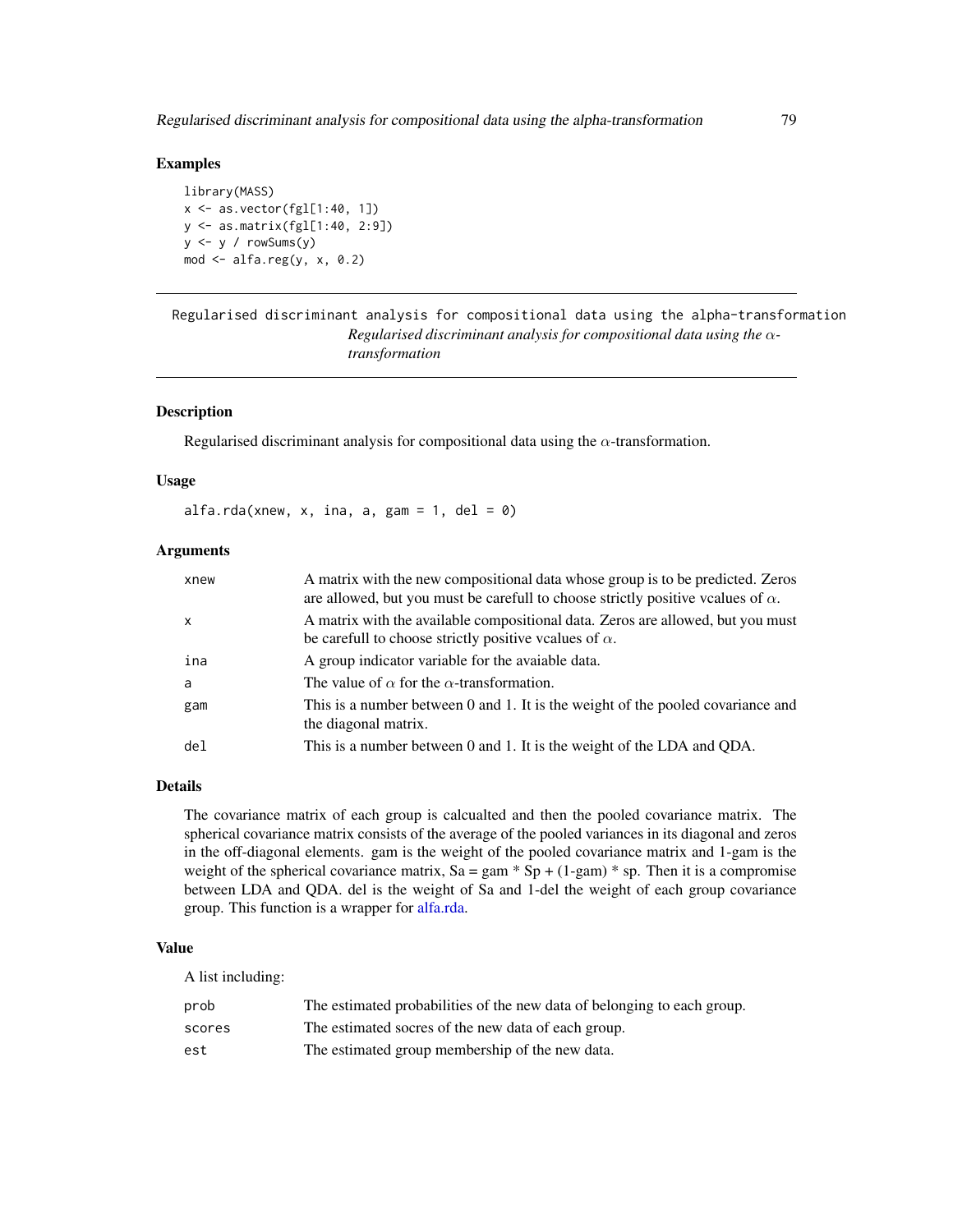# Author(s)

### Michail Tsagris

R implementation and documentation: Michail Tsagris <mtsagris@yahoo.gr> and Giorgos Athineou <gioathineou@gmail.com>

# References

Friedman Jerome, Trevor Hastie and Robert Tibshirani (2009). The elements of statistical learning, 2nd edition. Springer, Berlin.

Tsagris Michail, Simon Preston and Andrew T.A. Wood (2016). Improved classification for compositional data using the  $\alpha$ -transformation. Journal of classification, 33(2): 243-261. http://arxiv.org/pdf/1106.1451.pdf

### See Also

[rda,](#page-79-0) [alfa](#page-93-0)

# Examples

```
x \leftarrow as.matrix(iris[, 1:4])x \leftarrow x / rowsums(x)ina \leftarrow iris[, 5]
mod <- alfa.rda(x, x, ina, 0)
table(ina, mod$est)
mod2 \leq -alfa.rda(x, x, ina, 0.5)table(ina, mod2$est)
```
Regularised discriminant analysis for Euclidean data *Regularised discriminant analysis for Euclidean data*

### <span id="page-79-0"></span>Description

Regularised discriminant analysis for Euclidean data.

### Usage

```
rda(xnew, x, ina, gam = 1, del = 0)
```
#### Arguments

| xnew         | A matrix with the new data whose group is to be predicted. They have to be<br>continuous.               |
|--------------|---------------------------------------------------------------------------------------------------------|
| $\mathsf{x}$ | A matrix with the available data. They have to be continuous.                                           |
| ina          | A group indicator variable for the avaiable data.                                                       |
| gam          | This is a number between 0 and 1. It is the weight of the pooled covariance and<br>the diagonal matrix. |
| del          | This is a number between 0 and 1. It is the weight of the LDA and QDA.                                  |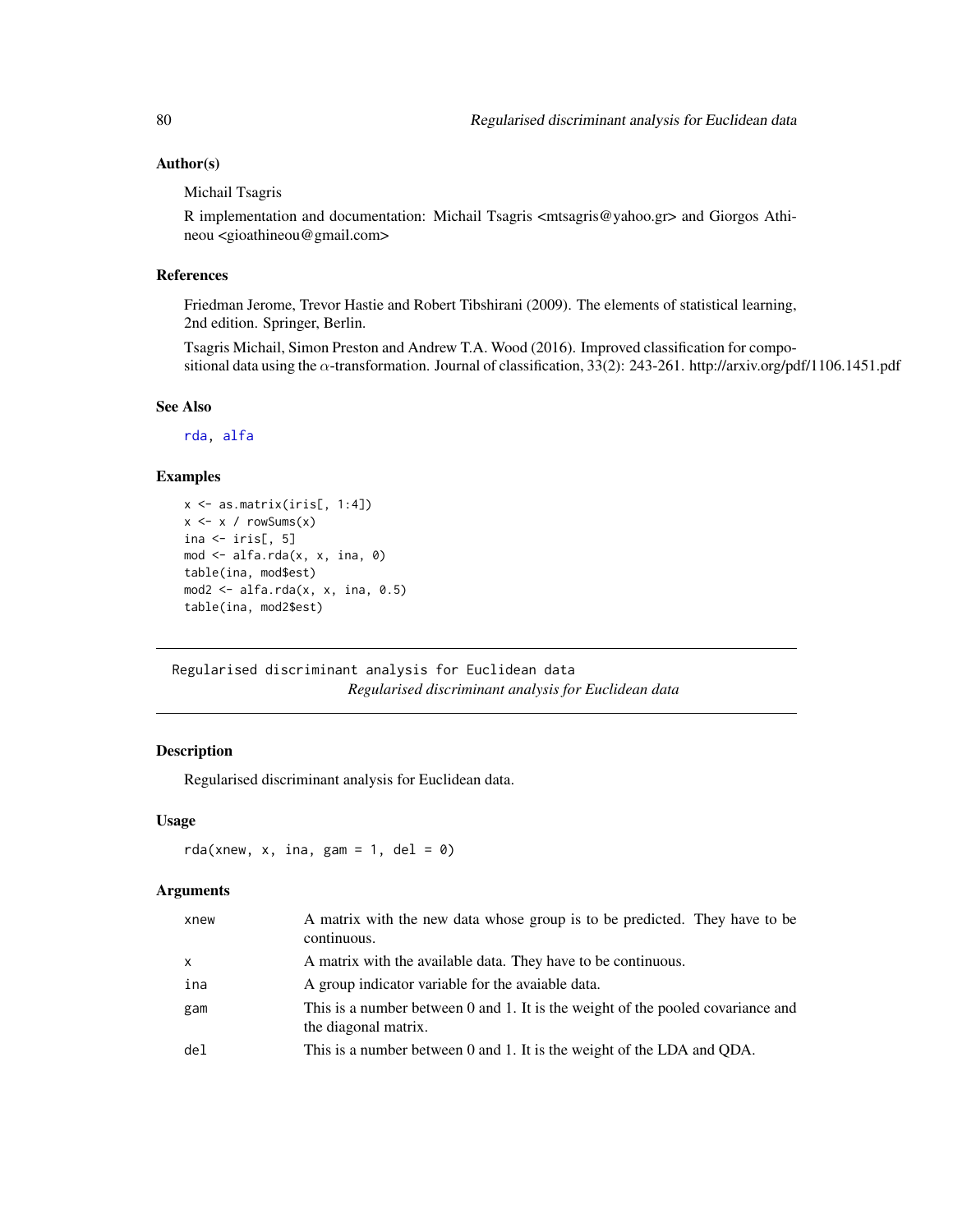# Details

The covariance matrix of each group is calculated and then the pooled covariance matrix. The spherical covariance matrix consists of the average of the pooled variances in its diagonal and zeros in the off-diagonal elements. gam is the weight of the pooled covariance matrix and 1-gam is the weight of the spherical covariance matrix,  $Sa = gam * Sp + (1-gam) * sp$ . Then it is a compromise between LDA and QDA. del is the weight of Sa and 1-del the weight of each group covariance group. This function is a wrapper for [alfa.rda.](#page-78-0)

#### Value

A list including:

| prob   | The estimated probabilities of the new data of belonging to each group. |
|--------|-------------------------------------------------------------------------|
| scores | The estimated socres of the new data of each group.                     |
| est    | The estimated group membership of the new data.                         |

## Author(s)

#### Michail Tsagris

R implementation and documentation: Michail Tsagris <mtsagris@yahoo.gr> and Giorgos Athineou <gioathineou@gmail.com>

#### References

Friedman Jerome, Trevor Hastie and Robert Tibshirani (2009). The elements of statistical learning, 2nd edition. Springer, Berlin

Tsagris Michail, Simon Preston and Andrew TA Wood (2016). Improved classification for compositional data using the α-transformation. Journal of classification, 33(2): 243-261. http://arxiv.org/pdf/1106.1451.pdf

#### See Also

[rda.tune,](#page-108-0) [alfa](#page-93-0)

```
x \leftarrow as.matrix(iris[, 1:4])ina \leftarrow iris[, 5]
mod < -rda(x, x, ina)table(ina, mod$est)
```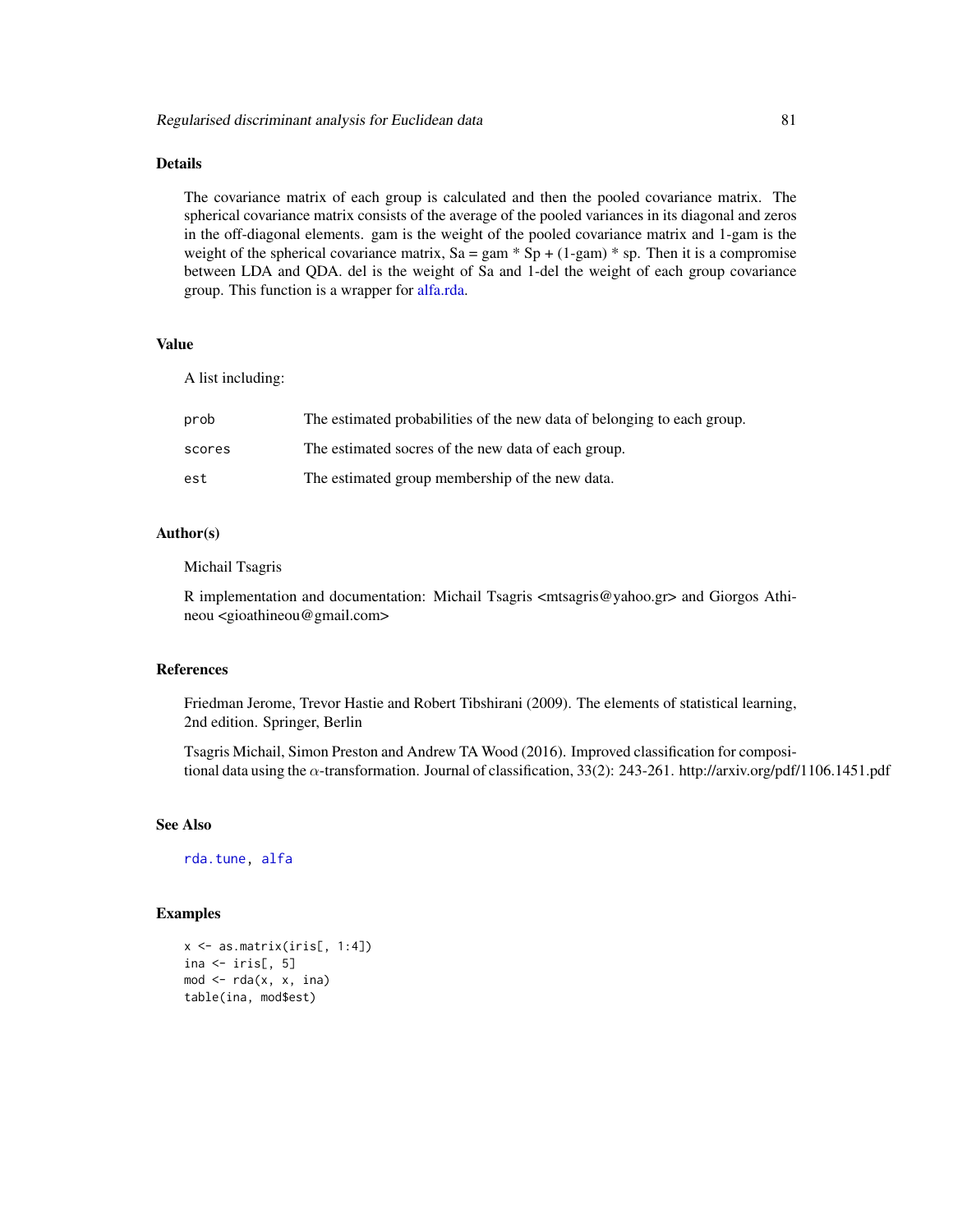Ridge regression *Ridge regression*

# <span id="page-81-0"></span>Description

Ridge regression.

#### Usage

 $ridge.reg(y, x, lambda, B = 1, xnew = NULL)$ 

### Arguments

| y                         | A real valued vector. If it contains percentages, the logit transformation is ap-<br>plied.                |
|---------------------------|------------------------------------------------------------------------------------------------------------|
| $\boldsymbol{\mathsf{x}}$ | A matrix with the predictor variable(s), they have to be continuous.                                       |
| lambda                    | The value of the regularisation parameter $\lambda$ .                                                      |
| B                         | If $B = 1$ (default value) no bootstrpa is performed. Otherwise bootstrap standard<br>errors are returned. |
| xnew                      | If you have new data whose response value you want to predict put it here,<br>otherwise leave it as is.    |

# Details

This is used in the function [alfa.ridge](#page-83-0). There is also a built-in function available from the MASS library, called  $lm.ridge.$  $lm.ridge.$ 

# Value

A list including:

| beta | The beta coefficients.                                                                              |
|------|-----------------------------------------------------------------------------------------------------|
| seb  | The standard eror of the coefficiens. If $B > 1$ the bootstrap standard errors will<br>be returned. |
| est  | The fitted or the predicted values (if xnew is not NULL).                                           |

# Author(s)

Michail Tsagris

R implementation and documentation: Michail Tsagris  $\langle$ mtsagris@yahoo.gr> and Giorgos Athineou <gioathineou@gmail.com>

### References

Hoerl A.E. and R.W. Kennard (1970). Ridge regression: Biased estimation for nonorthogonal problems. Technometrics, 12(1): 55-67.

Brown P. J. (1994). Measurement, Regression and Calibration. Oxford Science Publications.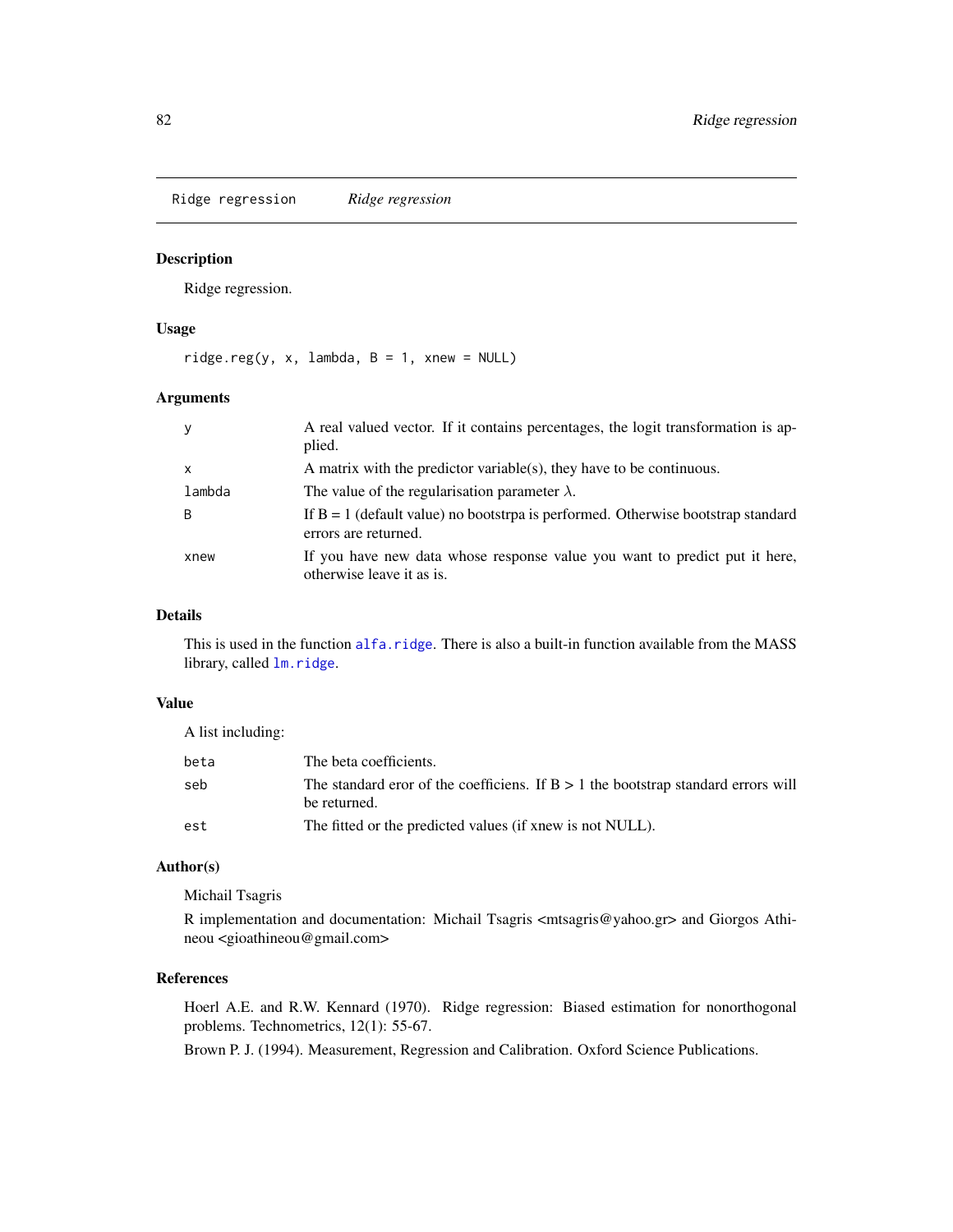# Ridge regression plot 83

# See Also

[ridge.tune,](#page-12-0) [alfa.ridge,](#page-83-0) [ridge.plot](#page-82-0)

# Examples

```
y <- as.vector(iris[, 1])
x \leftarrow as.matrix(iris[, 2:4])mod1 \le ridge.reg(y, x, lambda = 0.1)
mod2 \le ridge.reg(y, x, lambda = 0)
```
Ridge regression plot *Ridge regression plot*

# <span id="page-82-0"></span>Description

A plot of the regularised regression coefficients is shown.

#### Usage

 $ridge.plot(y, x, lambda = seq(0, 5, by = 0.1))$ 

# Arguments

| <b>V</b>     | A numeric vector containing the values of the target variable. If the values are<br>proportions or percentages, i.e. strictly within 0 and 1 they are mapped into $\overline{R}$<br>using the logit transformation. In any case, they must be continuous only. |
|--------------|----------------------------------------------------------------------------------------------------------------------------------------------------------------------------------------------------------------------------------------------------------------|
| $\mathsf{X}$ | A numeric matrix containing the continuous variables. Rows are samples and<br>columns are features.                                                                                                                                                            |
| lambda       | A grid of values of the regularisation parameter $\lambda$ .                                                                                                                                                                                                   |

# Details

For every value of  $\lambda$  the coefficients are obtained. They are plotted versus the  $\lambda$  values.

#### Value

A plot with the values of the coefficients as a function of  $\lambda$ .

# Author(s)

Michail Tsagris

R implementation and documentation: Giorgos Athineou <gioathineou@gmail.com> and Michail Tsagris <mtsagris@yahoo.gr>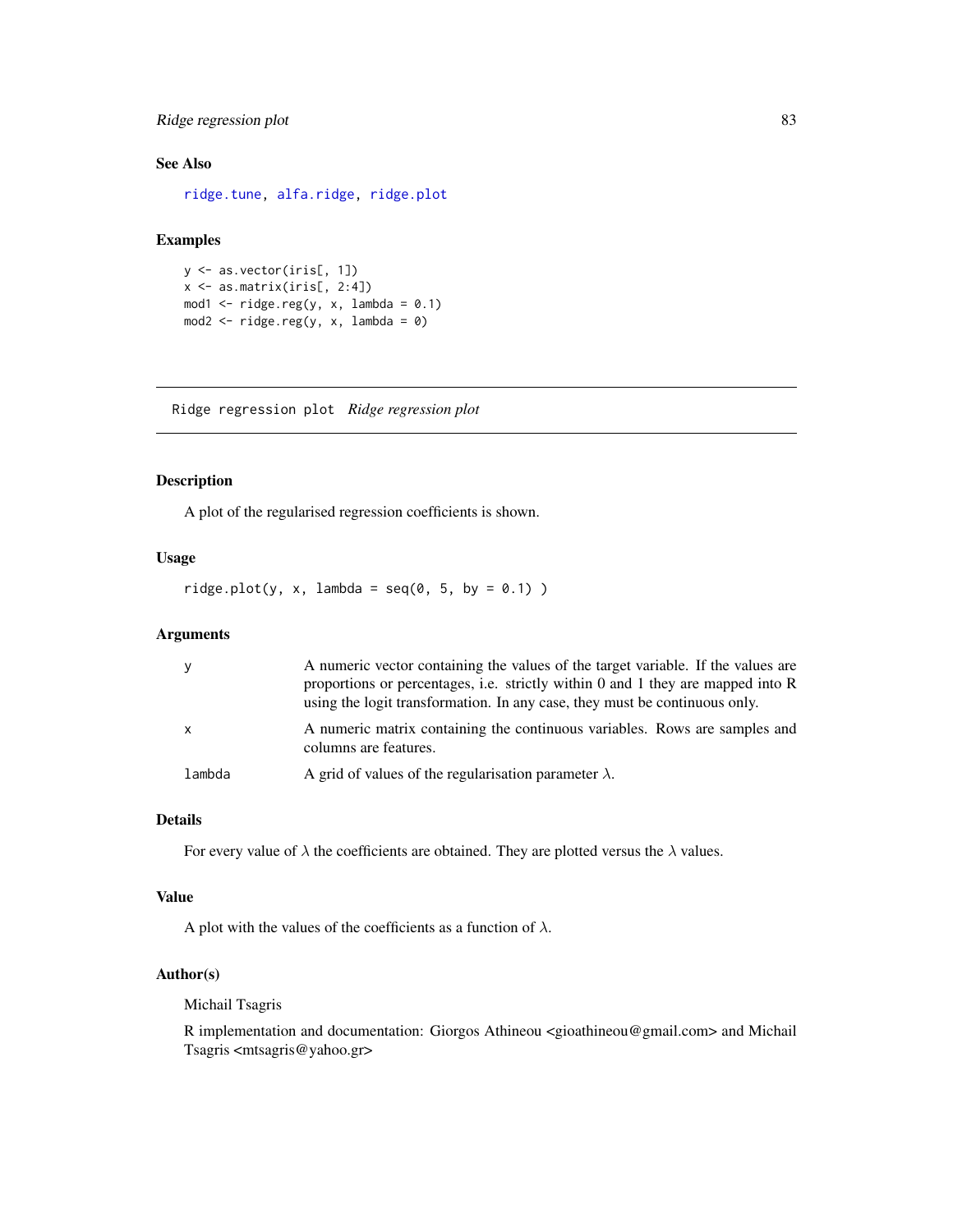84 Ridge regression with compositional data in the covariates side using the alpha-transformation

### References

Hoerl A.E. and R.W. Kennard (1970). Ridge regression: Biased estimation for nonorthogonal problems. Technometrics, 12(1): 55-67.

Brown P. J. (1994). Measurement, Regression and Calibration. Oxford Science Publications.

# See Also

[ridge.reg,](#page-81-0) [ridge.tune,](#page-12-0) [alfa.ridge,](#page-83-0) [alfaridge.plot](#page-84-0)

### Examples

```
y <- as.vector(iris[, 1])
x <- as.matrix(iris[, 2:4])
ridge.plot(y, x, lambda = seq(0, 2, by = 0.1))
```
Ridge regression with compositional data in the covariates side using the alpha-transformation *Ridge regression with compositional data in the covariates side using the* α*-transformation*

#### <span id="page-83-0"></span>Description

Ridge regression with compositional data in the covariates side using the  $\alpha$ -transformation.

#### Usage

 $alfa.ridge(y, x, a, lambda, B = 1, xnew = NULL)$ 

# Arguments

| y            | A numerical vector containing the response variable values. If they are percent-<br>ages, they are mapped onto $R$ using the logit transformation.                                                     |
|--------------|--------------------------------------------------------------------------------------------------------------------------------------------------------------------------------------------------------|
| $\mathsf{x}$ | A matrix with the predictor variables, the compositional data. Zero values are<br>allowed, but you must be carefull to choose strictly positive vcalues of $\alpha$ .                                  |
| a            | The value of the power transformation, it has to be between -1 and 1. If zero<br>values are present it has to be greater than 0. If $\alpha = 0$ the isometric log-ratio<br>transformation is applied. |
| lambda       | The value of the regularisation parameter, $\lambda$ .                                                                                                                                                 |
| B            | If $B > 1$ bootstrap estimation of the standard errors is implemented.                                                                                                                                 |
| xnew         | A matrix containing the new compositional data whose response is to be pre-<br>dicted. If you have no new data, leave this NULL as is by default.                                                      |

### Details

The  $\alpha$ -transformation is applied to the compositional data first and then ridge components regression is performed.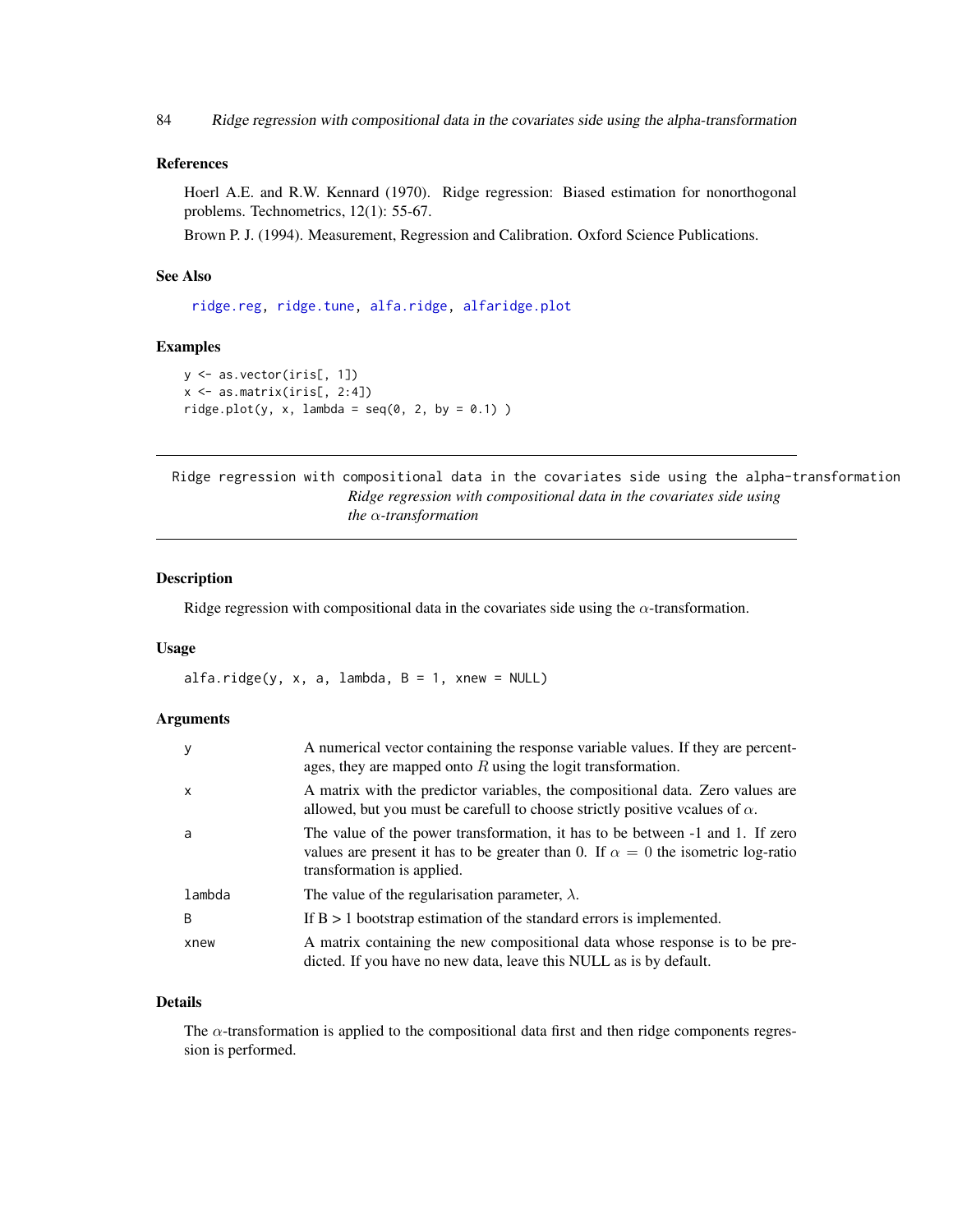# Value

The output of the [ridge.reg.](#page-81-0)

### Author(s)

Michail Tsagris

R implementation and documentation: Michail Tsagris <mtsagris@yahoo.gr> and Giorgos Athineou <gioathineou@gmail.com>

### References

Tsagris M. (2015). Regression analysis with compositional data containing zero values. Chilean Journal of Statistics, 6(2): 47-57. http://arxiv.org/pdf/1508.01913v1.pdf

Tsagris M.T., Preston S. and Wood A.T.A. (2011). A data-based power transformation for compositional data. In Proceedings of the 4th Compositional Data Analysis Workshop, Girona, Spain. http://arxiv.org/pdf/1106.1451.pdf

# See Also

[ridge.reg,](#page-81-0) [alfaridge.tune,](#page-13-0) [alfaridge.plot](#page-84-0)

# Examples

```
library(MASS)
y <- as.vector(fgl[, 1])
x \leftarrow as.matrix(fgl[, 2:9])x \leftarrow x / \text{rowsums}(x)mod1 <- alfa.ridge(y, x, a = 0.5, lambda = 0.1, B = 1, xnew = NULL)
mod2 <- alfa.ridge(y, x, a = 0.5, lambda = 1, B = 1, xnew = NULL)
```
Ridge regression with the alpha-transformation plot *Ridge regression plot*

### <span id="page-84-0"></span>Description

A plot of the regularised regression coefficients is shown.

#### Usage

```
alfaridge.plot(y, x, a, lambda = seq(0, 5, by = 0.1))
```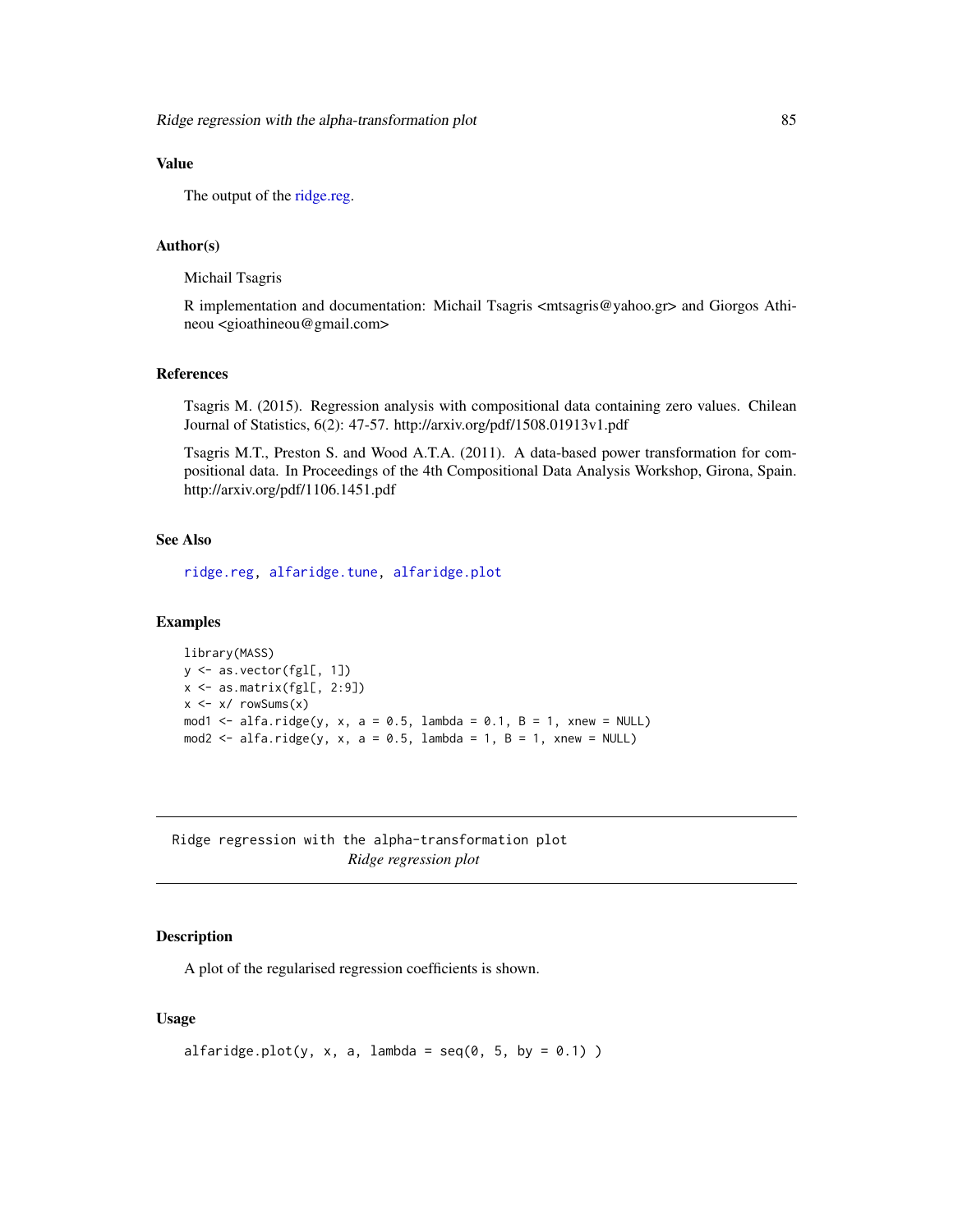### Arguments

| y            | A numeric vector containing the values of the target variable. If the values are<br>proportions or percentages, i.e. strictly within 0 and 1 they are mapped into $R$<br>using the logit transformation. In any case, they must be continuous only. |
|--------------|-----------------------------------------------------------------------------------------------------------------------------------------------------------------------------------------------------------------------------------------------------|
| $\mathsf{x}$ | A numeric matrix containing the continuous variables.                                                                                                                                                                                               |
| a            | The value of the $\alpha$ -transformation. It has to be between -1 and 1. If there are<br>zero values in the data, you must use a strictly positive value.                                                                                          |
| lambda       | A grid of values of the regularisation parameter $\lambda$ .                                                                                                                                                                                        |

# Details

For every value of  $\lambda$  the coefficients are obtained. They are plotted versus the  $\lambda$  values.

### Value

A plot with the values of the coefficients as a function of  $\lambda$ .

# Author(s)

#### Michail Tsagris

R implementation and documentation: Giorgos Athineou <gioathineou@gmail.com> and Michail Tsagris <mtsagris@yahoo.gr>

# References

Hoerl A.E. and R.W. Kennard (1970). Ridge regression: Biased estimation for nonorthogonal problems. Technometrics, 12(1): 55-67.

Brown P. J. (1994). Measurement, Regression and Calibration. Oxford Science Publications.

Tsagris M.T., Preston S. and Wood A.T.A. (2011). A data-based power transformation for compositional data. In Proceedings of the 4th Compositional Data Analysis Workshop, Girona, Spain. http://arxiv.org/pdf/1106.1451.pdf

### See Also

[ridge.plot,](#page-82-0) [alfa.ridge](#page-83-0)

```
library(MASS)
y <- as.vector(fgl[, 1])
x \leftarrow as.matrix(fgl[, 2:9])x \le -x / \text{rowsums}(x)alfaridge.plot(y, x, a = 0.5, lambda = seq(0, 5, by = 0.1))
```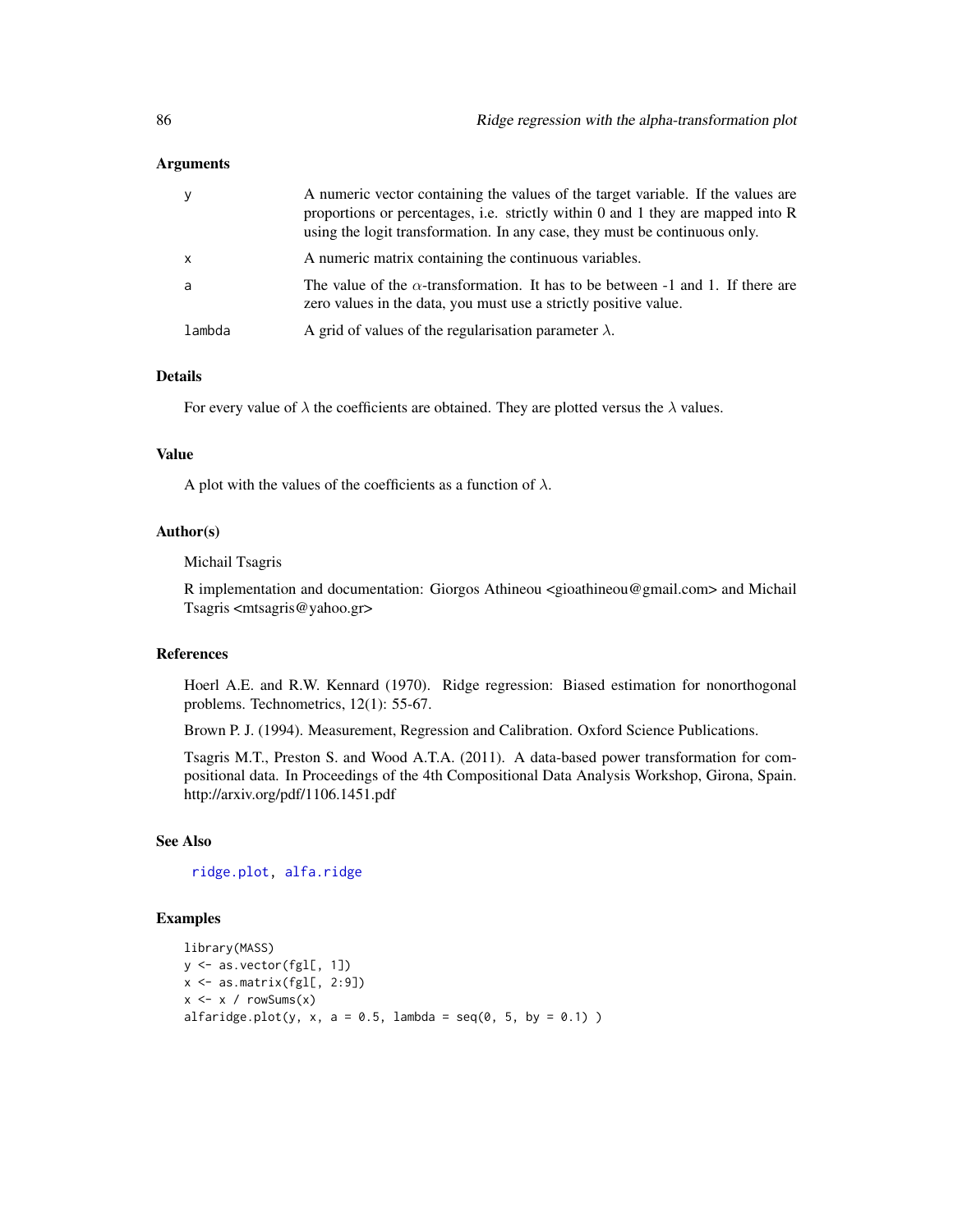Simulation of compositional data from Gaussian mixture models *Simulation of compositional data from Gaussian mixture models*

# Description

Simulation of compositional data from Gaussian mixture models.

### Usage

rmixcomp(n, prob, mu, sigma, type = "alr")

# Arguments

| n     | The sample size                                                                                                                                       |
|-------|-------------------------------------------------------------------------------------------------------------------------------------------------------|
| prob  | A vector with mixing probabilities. Its length is equal to the number of clusters.                                                                    |
| mu    | A matrix where each row corresponds to the mean vector of each cluster.                                                                               |
| sigma | An array consisting of the covariance matrix of each cluster.                                                                                         |
| type  | Should the additive ("type=alr") or the isometric (type="ilr") log-ration be used?<br>The default value is for the additive log-ratio transformation. |

# Details

A sample from a multivariate Gaussian mixture model is generated.

### Value

A list including:

| id | A numeric variable indicating the cluster of simulated vector.                                     |
|----|----------------------------------------------------------------------------------------------------|
| X  | A matrix containing the simulated compositional data. The number of dimen-<br>sions will be $+1$ . |

# Author(s)

Michail Tsagris

R implementation and documentation: Michail Tsagris  $\langle \text{mtsagris}\,\text{@yahoo.gr}\rangle$  and Giorgos Athineou <gioathineou@gmail.com>

# References

Ryan P. Browne, Aisha ElSherbiny and Paul D. McNicholas (2015). R package mixture: Mixture Models for Clustering and Classification.

### See Also

[mix.compnorm,](#page-36-0) [bic.mixcompnorm](#page-51-0)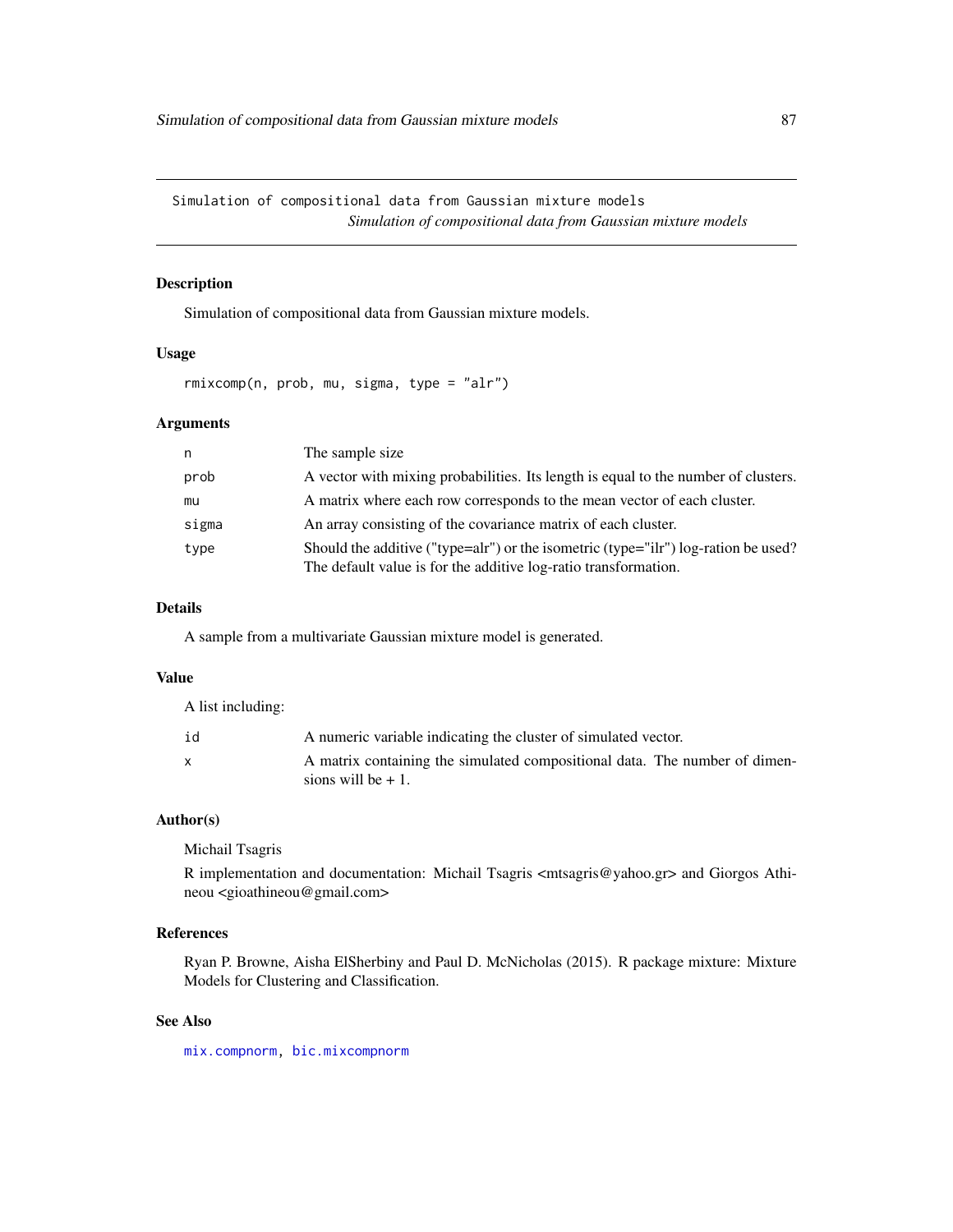### Examples

```
p <- c(1/3, 1/3, 1/3)
mu \leq matrix(nrow = 3, ncol = 4)
s \leq \arctan(\dim = c(4, 4, 3))x \leq - as.matrix(iris[, 1:4])
ina <- as.numeric(iris[, 5])
mu \leq rowsum(x, \text{ ina}) / 50
s[,, 1] <- cov(x[ina == 1, ])s[, , 2] < -\text{cov}(x[\text{ina} == 2, ])s[,, 3] <- cov(x[ina == 3, ])y <- rmixcomp(100, p, mu, s, type = "alr")
```
Simulation of compositional data from the folded model *Simulation of compositional data from the folded model*

# Description

Simulation of compositional data from the folded model.

### Usage

rfolded(n, mu, su, a)

### Arguments

|    | The sample size         |
|----|-------------------------|
| mu | The mean vector.        |
| su | The covariance matrix.  |
| a  | The value of $\alpha$ . |

# Details

A sample from the folded model is generated.

# Value

A matrix with compositional data.

# Author(s)

Michail Tsagris R implementation and documentation: Michail Tsagris <mtsagris@yahoo.gr>

#### References

Tsagris Michail and Stewart Connie, (2018). A folded model for compositional data analysis. https://arxiv.org/pdf/1802.07330.pdf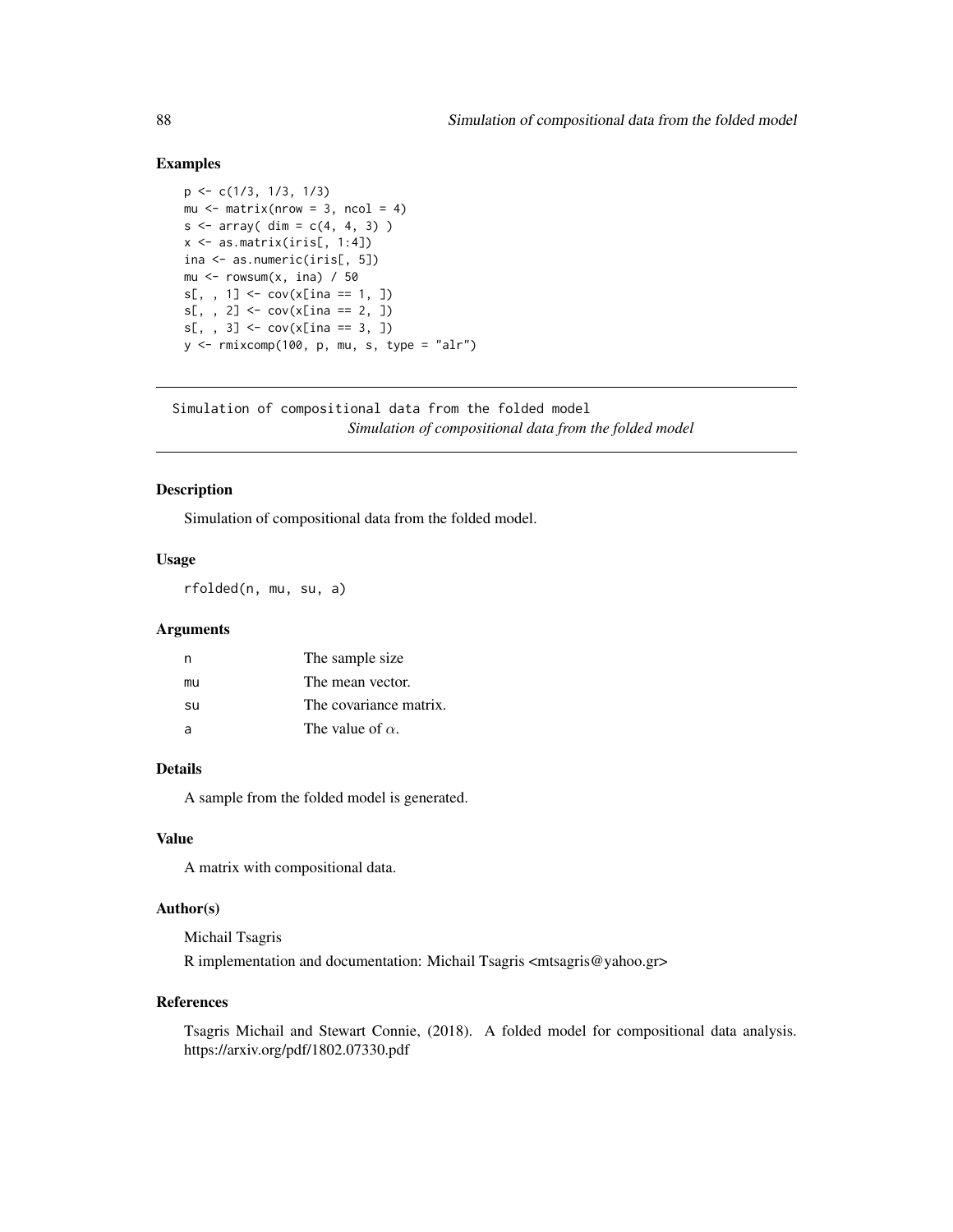# Spatial median regression 89

# See Also

[alfa,](#page-93-0) [alpha.mle,](#page-55-0) [a.est](#page-27-0)

# Examples

```
s \leq c(0.1490676523, -0.4580818209, 0.0020395316, -0.0047446076, -0.4580818209,1.5227259250, 0.0002596411, 0.0074836251, 0.0020395316, 0.0002596411,
0.0365384838, -0.0471448849, -0.0047446076, 0.0074836251, -0.0471448849,
0.0611442781)
s \leftarrow matrix(s, \text{ ncol} = 4)m = c(1.715, 0.914, 0.115, 0.167)
x = rfolded(100, m, s, 0.5)a.est(x)
```
Spatial median regression

*Spatial median regression*

### Description

Spatial median regression with Euclidean data.

### Usage

spatmed.reg(y, x, xnew = NULL, tol = 1e-07, ses = FALSE)

#### Arguments

| y            | A matrix with the compositional data. Zero values are not allowed.                                                                                                                                                                                                                                                                                        |
|--------------|-----------------------------------------------------------------------------------------------------------------------------------------------------------------------------------------------------------------------------------------------------------------------------------------------------------------------------------------------------------|
| $\mathsf{x}$ | The predictor variable(s), they have to be continuous.                                                                                                                                                                                                                                                                                                    |
| xnew         | If you have new data use it, otherwise leave it NULL.                                                                                                                                                                                                                                                                                                     |
| tol          | The threshold upon which to stop the iterations of the Newton-Rapshon algo-<br>rithm.                                                                                                                                                                                                                                                                     |
| ses          | If you want to extract the standard errors of the parameters, set this to TRUE.<br>Be careful though as this can slow down the algorithm dramatically. In a run<br>example with 10,000 observations and 10 variables for y and 30 for x, when ses<br>$=$ FALSE the algorithm can take 0.20 seconds, but when ses $=$ TRUE it can go<br>up to 140 seconds. |

# Details

The objective function is the minimization of the sum of the absolute residuals. It is the multivariate generalization of the median regression. This function is used by [comp.reg](#page-64-0).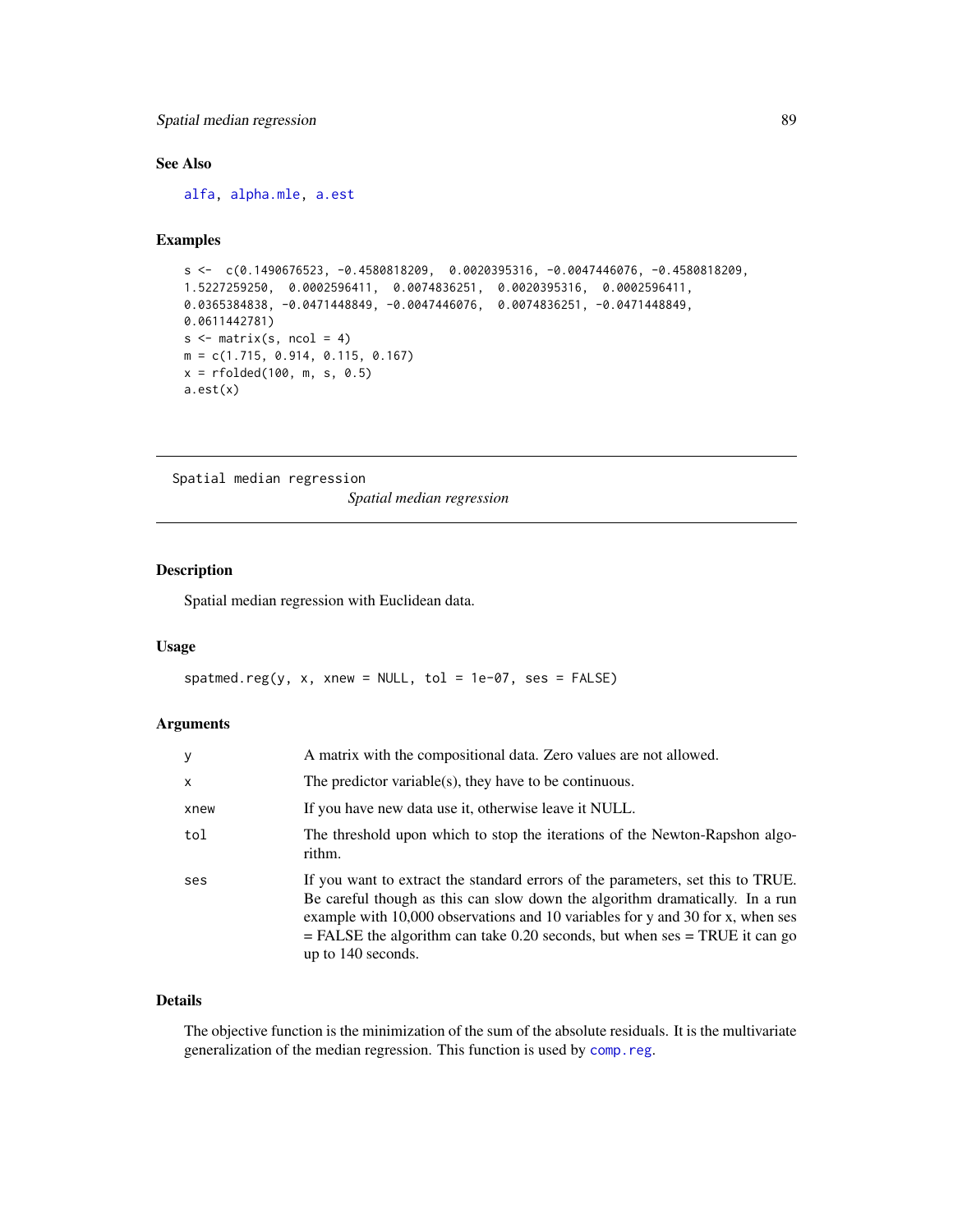# Value

A list including:

| iter    | The number of iterations that were required.                                               |
|---------|--------------------------------------------------------------------------------------------|
| runtime | The time required by the regression.                                                       |
| be      | The beta coefficients.                                                                     |
| seb     | The standard error of the beta coefficients is returned if ses=TRUE and NULL<br>otherwise. |
| est     | The fitted of xnew if xnew is not NULL.                                                    |

### Author(s)

Michail Tsagris

R implementation and documentation: Michail Tsagris  $\langle \text{mtsagris}\,\text{@yahoo.gr}\rangle$  and Giorgos Athineou <gioathineou@gmail.com>

# References

Biman Chakraborty (2003) On multivariate quantile regression. Journal of Statistical Planning and Inference http://www.stat.nus.edu.sg/export/sites/dsap/research/documents/tr01\_2000.pdf

# See Also

[multivreg,](#page-60-0) [comp.reg,](#page-64-0) [alfa.reg,](#page-76-0) [js.compreg,](#page-19-0) [diri.reg](#page-17-0)

### Examples

```
library(MASS)
x \leftarrow as_matrix(iris[, 3:4])y <- as.matrix(iris[, 1:2])
mod1 <- spatmed.reg(y, x)
mod2 <- multivreg(y, x, plot = FALSE)
```
Ternary diagram *Ternary diagram*

### Description

Ternary diagram.

### Usage

 $ternary(x, means = TRUE, pca = FALSE)$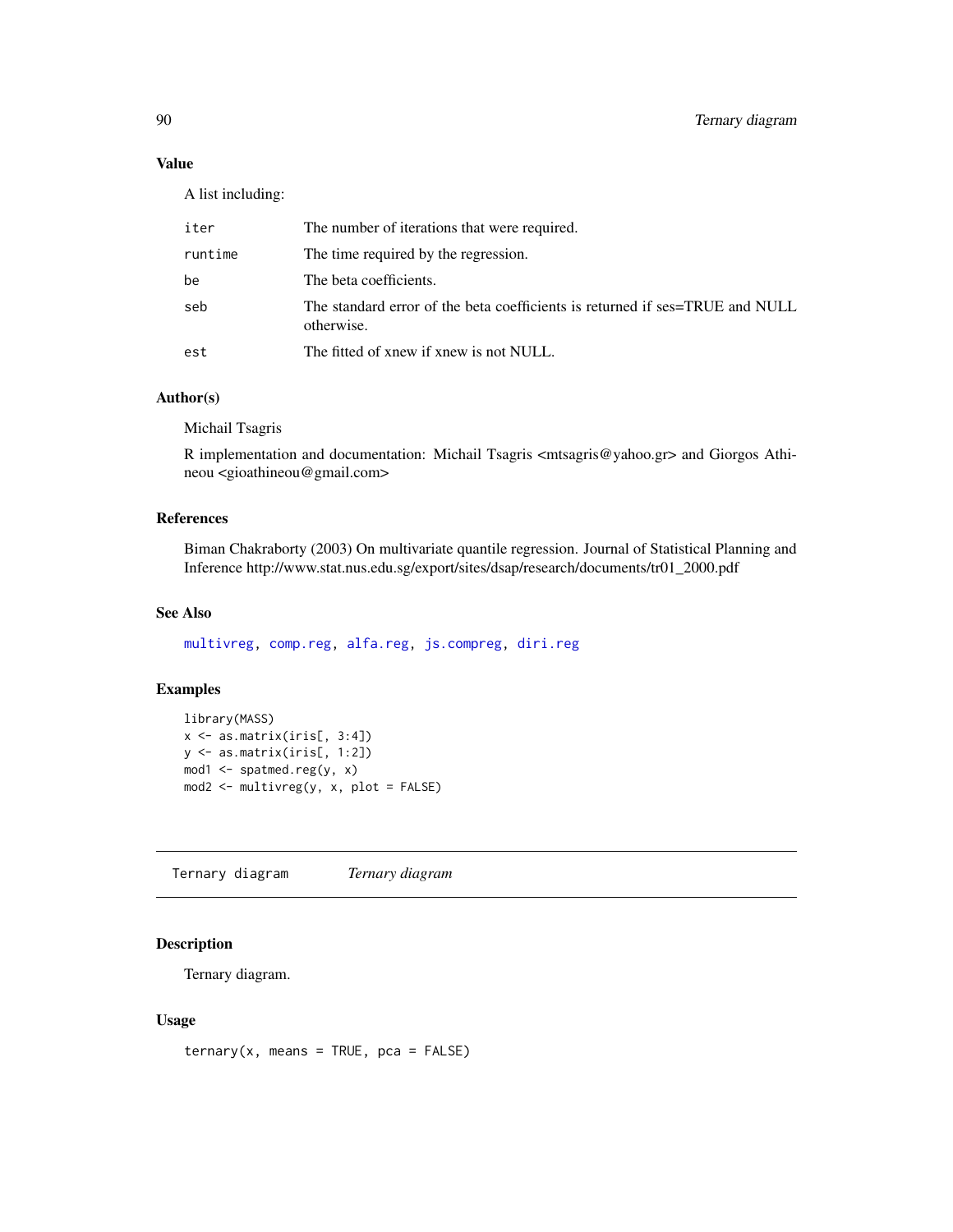# Ternary diagram 91

#### **Arguments**

| X     | A matrix with the compositional data.                                                                                       |
|-------|-----------------------------------------------------------------------------------------------------------------------------|
| means | A boolean variable. Should the closed geometric mean and the arithmetic mean<br>appear (TRUE) or not (FALSE)?.              |
| pca   | Should the first PCA calculated Aitchison (1983) described appear? If yes, then<br>this should be TRUE, or FALSE otherwise. |

### Details

The first PCA is calcualte using the centred log-ratio transformation as Aitchison (1983, 1986) suggested. If the data contain zero values, the first PCA will not be plotted. There are two ways to create a ternary graph. The one I used here, where eqch edge is equal to 1 and the one Aitchison (1986) uses. For every given point, the sum of the distances from the edges is equal to 1. Zeros in the data appear with green circles in the triangle and you will also see NaN in the closed geometric mean.

# Value

The ternary plot and a matrix with the closed geometric and the simple arithmetic mean vector.

#### Author(s)

Michail Tsagris

R implementation and documentation: Michail Tsagris <mtsagris@yahoo.gr> and Giorgos Athineou <gioathineou@gmail.com>

# References

Aitchison, J. (1983). Principal component analysis of compositional data. Biometrika 70(1):57-65.

Aitchison J. (1986). The statistical analysis of compositional data. Chapman \& Hall.

# See Also

[comp.den,](#page-25-0) [alfa,](#page-93-0) [diri.contour,](#page-4-0) [comp.kerncontour](#page-6-0)

```
library(MASS)
x \leftarrow as.matrix(fgl[, 2:4])ternary(x, means = FALSE)x <- as.matrix(iris[, 1:3])
ternary(x, pca = TRUE)
```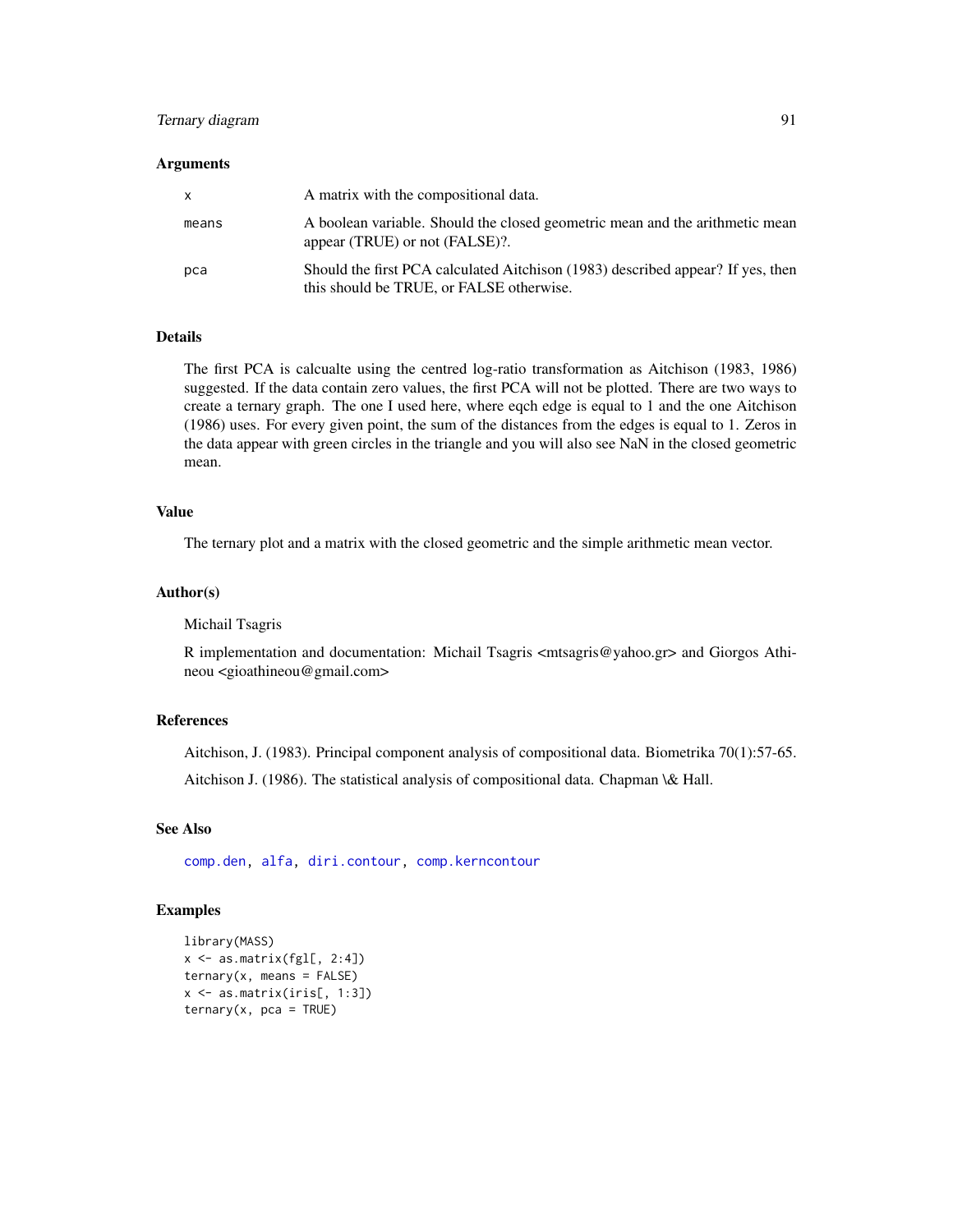The additive log-ratio transformation and its inverse *The additive log-ratio transformation and its inverse*

# Description

The additive log-ratio transformation and its inverse.

### Usage

alr(x) alrinv(y)

#### Arguments

| A numerical matrix with the compositional data.             |
|-------------------------------------------------------------|
| A numerical matrix with data to be closed into the simplex. |

# Details

The additive log-ratio transformation with the first component being the commn divisor is applied. The inverse of this trnasformation is also available.

# Value

A matrix with the alr transformed data (if alr is used) or with the compositional data (if the alrinv is used).

# Author(s)

Michail Tsagris

R implementation and documentation: Michail Tsagris <mtsagris@yahoo.gr>

# References

Aitchison J. (1986). The statistical analysis of compositional data. Chapman \& Hall.

#### See Also

[alfa,](#page-93-0) \ link{alfainv,} [alfa.profile,](#page-28-0) [alfa.tune](#page-32-0)

```
library(MASS)
x \leftarrow as_matrix(fgl[, 2:9])x \le -x / \text{rowsums}(x)y \leftarrow \text{alr}(x)x1 \leftarrow \text{alrinv}(y)
```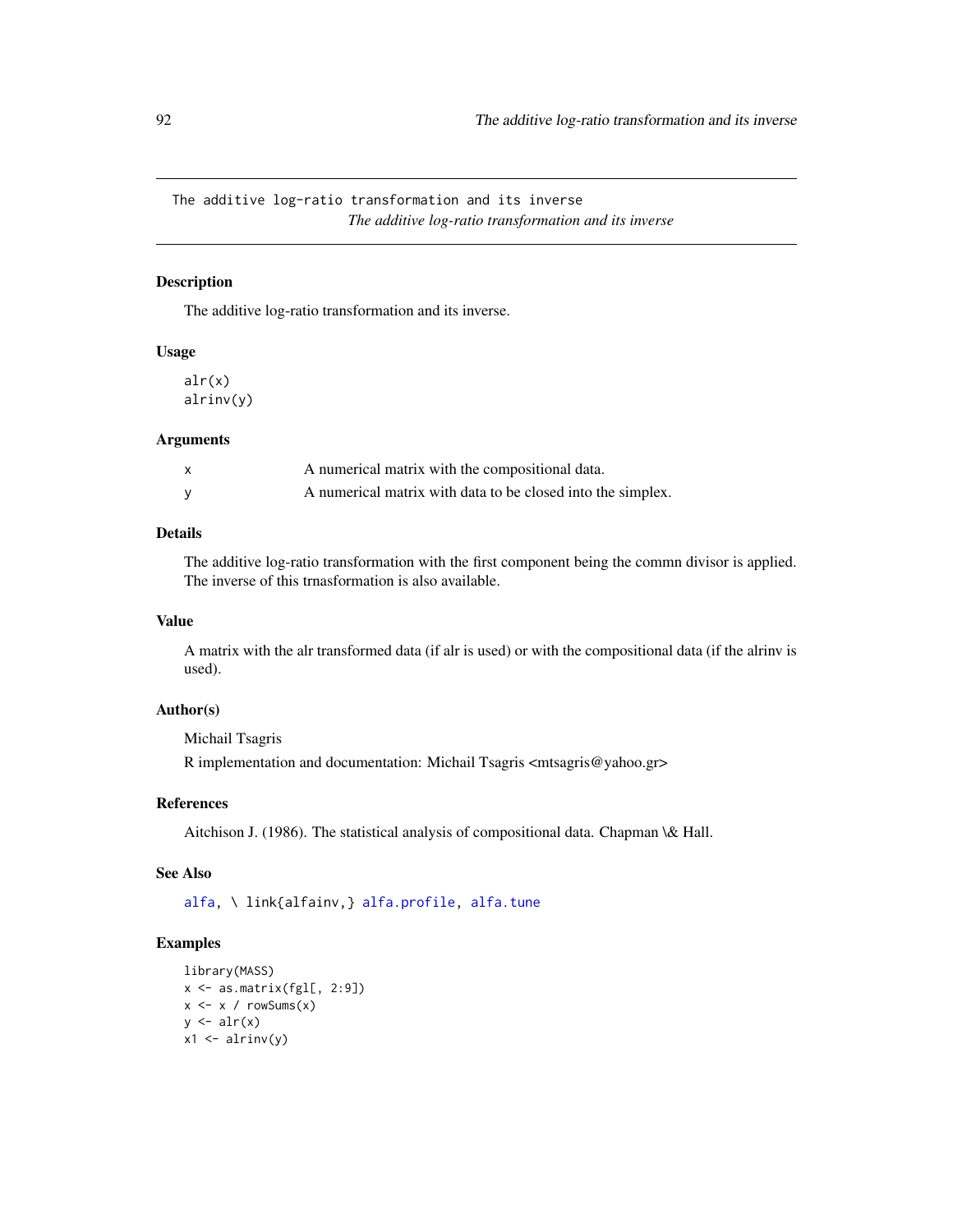The alpha-distance *The* α*-distance*

#### **Description**

This is the Euclidean (or Manhattan) distance after the  $\alpha$ -transformation has been applied.

### Usage

```
alfadist(x, a, type = "euclidean", square = FALSE)alfadista(xnew, x, a, type = "euclidean", square = FALSE)
```
#### Arguments

| xnew         | A matrix or a vector with new compositional data.                                                                                                                                                        |
|--------------|----------------------------------------------------------------------------------------------------------------------------------------------------------------------------------------------------------|
| $\mathsf{x}$ | A matrix with the compositional data.                                                                                                                                                                    |
| a            | The value of the power transformation, it has to be between -1 and 1. If zero<br>values are present it has to be greater than 0. If $\alpha = 0$ , the isometric log-ratio<br>transformation is applied. |
| type         | Which type distance do you want to calculate after the $\alpha$ -transformation, "eu-<br>clidean", or "manhattan".                                                                                       |
| square       | In the case of the Euclidean distance, you can choose to return the squared dis-<br>tance by setting this TRUE.                                                                                          |

### Details

The  $\alpha$ -transformation is applied to the compositional data first and then the Euclidean or the Manhattan distance is calculated.

#### Value

A matrix including: The pairwise distances of all observations.

#### Author(s)

Michail Tsagris

R implementation and documentation: Michail Tsagris  $\langle$ mtsagris@yahoo.gr> and Giorgos Athineou <gioathineou@gmail.com>

### References

Tsagris M.T., Preston S. and Wood A.T.A. (2016). Improved classification for compositional data using the α-transformation. Journal of Classification. 33(2):243–261. http://arxiv.org/pdf/1506.04976v2.pdf

Tsagris M.T., Preston S. and Wood A.T.A. (2011). A data-based power transformation for compositional data. In Proceedings of the 4th Compositional Data Analysis Workshop, Girona, Spain. http://arxiv.org/pdf/1106.1451.pdf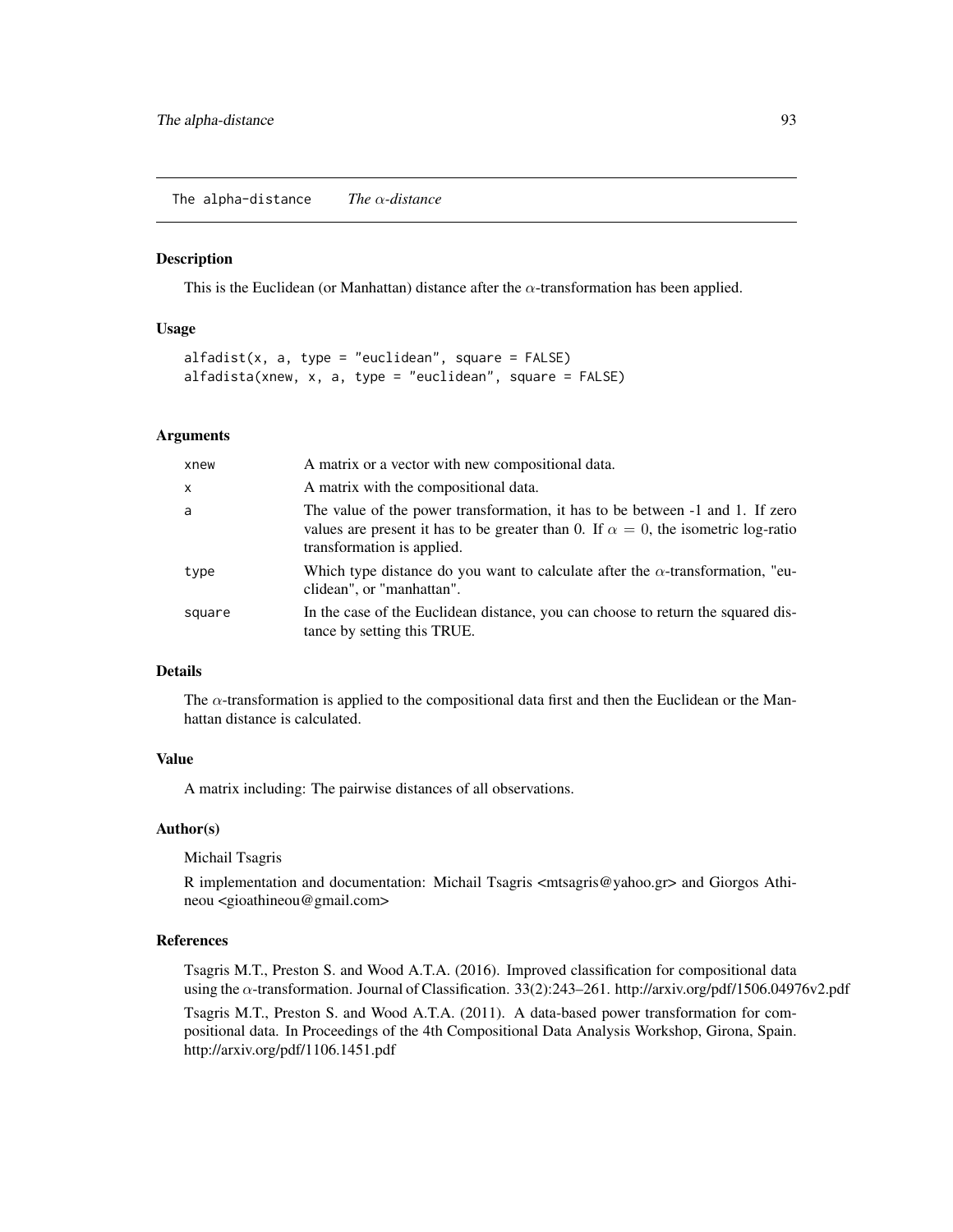# See Also

[alfa,](#page-93-0) [alfainv,](#page-44-0) [alfa.reg](#page-76-0)

# Examples

```
library(MASS)
x <- as.matrix(fgl[1:20, 2:9])
x \leftarrow x / rowsums(x)alfadist(x, 0.1)
alfadist(x, 1)
```
The alpha-transformation *The* α*-transformation*

# <span id="page-93-0"></span>Description

The  $\alpha$ -transformation.

### Usage

 $alfa(x, a, h = TRUE)$ alef(x, a)

# Arguments

| x | A matrix with the compositional data.                                                                                                                                                                                                                                                                                                                                                                                                           |
|---|-------------------------------------------------------------------------------------------------------------------------------------------------------------------------------------------------------------------------------------------------------------------------------------------------------------------------------------------------------------------------------------------------------------------------------------------------|
| a | The value of the power transformation, it has to be between -1 and 1. If zero<br>values are present it has to be greater than 0. If $\alpha = 0$ the isometric log-ratio<br>transformation is applied.                                                                                                                                                                                                                                          |
| h | A boolean variable. If is TRUE (default value) the multiplication with the<br>Helmert sub-matrix will take place. When $\alpha = 0$ and h = FALSE, the result<br>is the centred log-ratio transformation (Aitchison, 1986). In general, when $h =$<br>FALSE the resulting transformation maps the data onto a singualr space. The<br>sum of the vectors is equal to 0. Hence, from the simplex constraint the data go<br>to another constraint. |

# Details

The  $\alpha$ -transformation is applied to the compositional data. The command "alef" is the same as "alfa(x,  $a$ ,  $h =$  FALSE)", but reurns a different element as well and is necessary for the functions [a.est](#page-27-0), [a.mle](#page-55-0) and [alpha.mle](#page-55-0).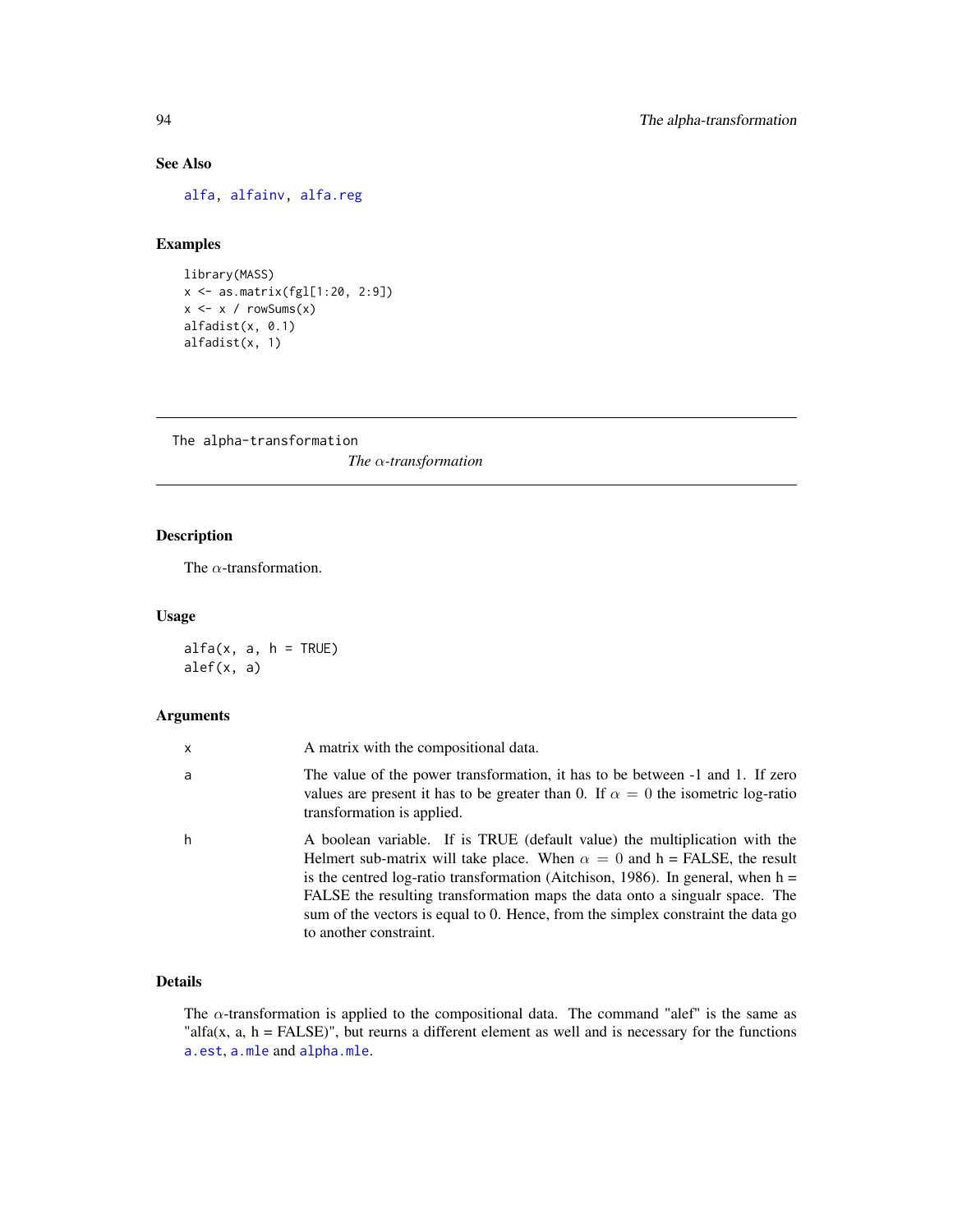# Value

A list including:

| sa  | The logarithm of the Jacobian determinant of the $\alpha$ -transformation. This is used<br>in the "profile" function to speed up the computations.                                 |
|-----|------------------------------------------------------------------------------------------------------------------------------------------------------------------------------------|
| sk  | If the "alef" was called, this will return the sum of the $\alpha$ -power transformed data,<br>prior to being normalised to sum to 1. If $\alpha = 0$ , this will not be returned. |
| aff | The $\alpha$ -transformed data.                                                                                                                                                    |

# Author(s)

Michail Tsagris

R implementation and documentation: Michail Tsagris <mtsagris@yahoo.gr> and Giorgos Athineou <gioathineou@gmail.com>

# References

Tsagris Michail and Stewart Connie, (2018). A folded model for compositional data analysis. https://arxiv.org/pdf/1802.07330.pdf

Tsagris M.T., Preston S. and Wood A.T.A. (2011). A data-based power transformation for compositional data. In Proceedings of the 4th Compositional Data Analysis Workshop, Girona, Spain. http://arxiv.org/pdf/1106.1451.pdf

Aitchison J. (1986). The statistical analysis of compositional data. Chapman & Hall.

# See Also

[alfainv,](#page-44-0) [alfa.profile,](#page-28-0) [alfa.tune](#page-32-0) [a.est,](#page-27-0) [alpha.mle](#page-55-0)

```
library(MASS)
x <- as.matrix(fgl[, 2:9])
x \leq x / \text{rowsums}(x)y1 <- alfa(x, 0.2)$aff
y2 \leftarrow alfa(x, 1)$aff
rbind( colMeans(y1), colMeans(y2) )
y3 <- alfa(x, 0.2)$aff
dim(y1) ; dim(y3)
rowSums(y1)
rowSums(y3)
```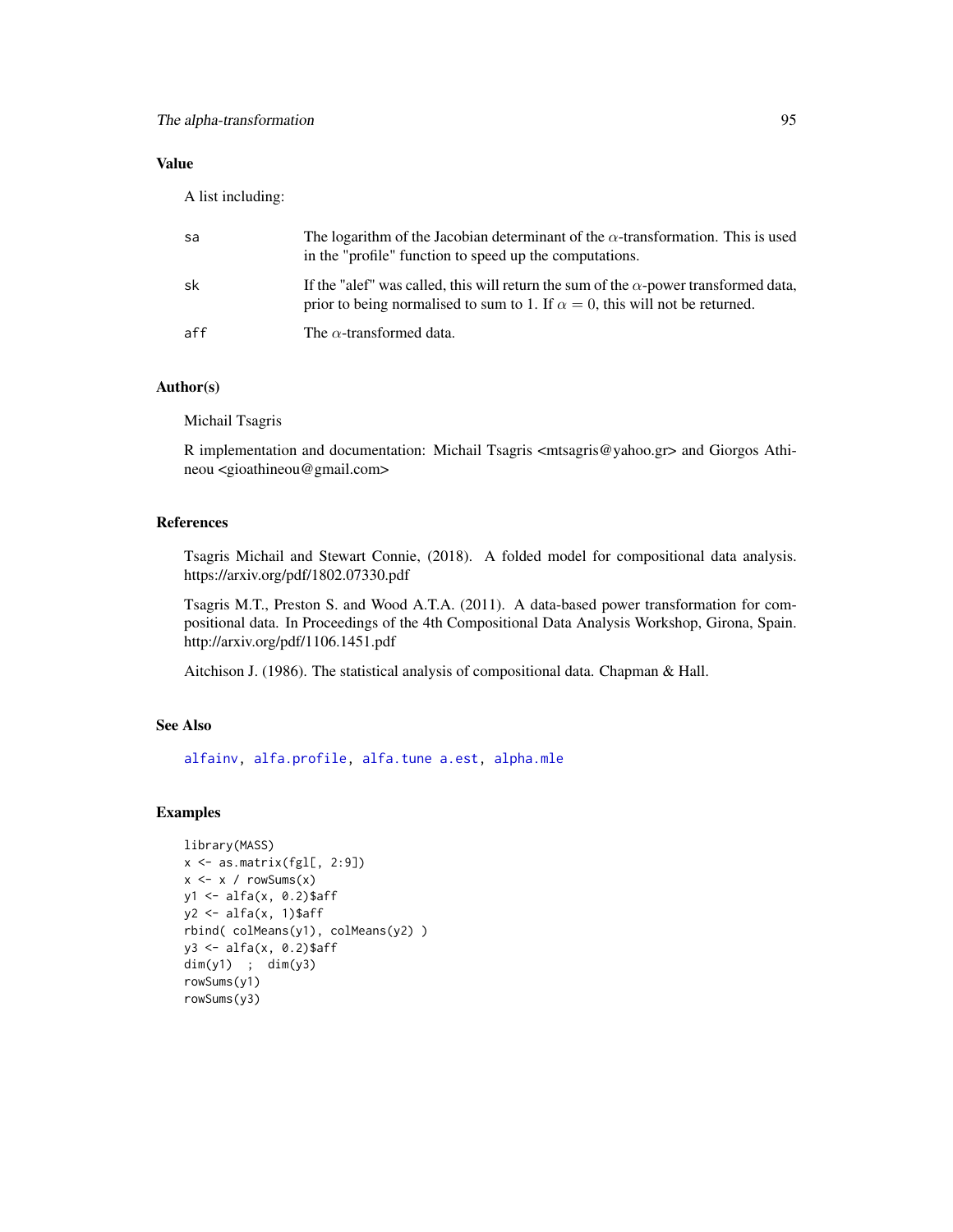The Frechet mean for compositional data *The Frechet mean for compositional data*

# Description

Mean vector using the  $\alpha$ -transformation.

#### Usage

frechet(x, a)

#### Arguments

|   | A matrix with the compositional data.                                                                                                                                    |
|---|--------------------------------------------------------------------------------------------------------------------------------------------------------------------------|
| a | The value of the power transformation, it has to be between -1 and 1. If zero<br>values are present it has to be greater than 0. If $\alpha = 0$ the isometric log-ratio |
|   | transformation is applied and the closed geometric mean is calculated.                                                                                                   |

# Details

The power transformation is applied to the compositional data and the mean vector is calculated. Then the inverse of it is calculated and the inverse of the power transformation applied to the last vector is the Frechet mean.

# Value

A vector with the Frechet mean for the given value of  $\alpha$ .

# Author(s)

Michail Tsagris

R implementation and documentation: Michail Tsagris <mtsagris@yahoo.gr> and Giorgos Athineou <gioathineou@gmail.com>

# References

Tsagris M.T., Preston S. and Wood A.T.A. (2011). A data-based power transformation for compositional data. In Proceedings of the 4th Compositional Data Analysis Workshop, Girona, Spain.

# See Also

[alfa,](#page-93-0) [alfainv,](#page-44-0) [profile](#page-0-0)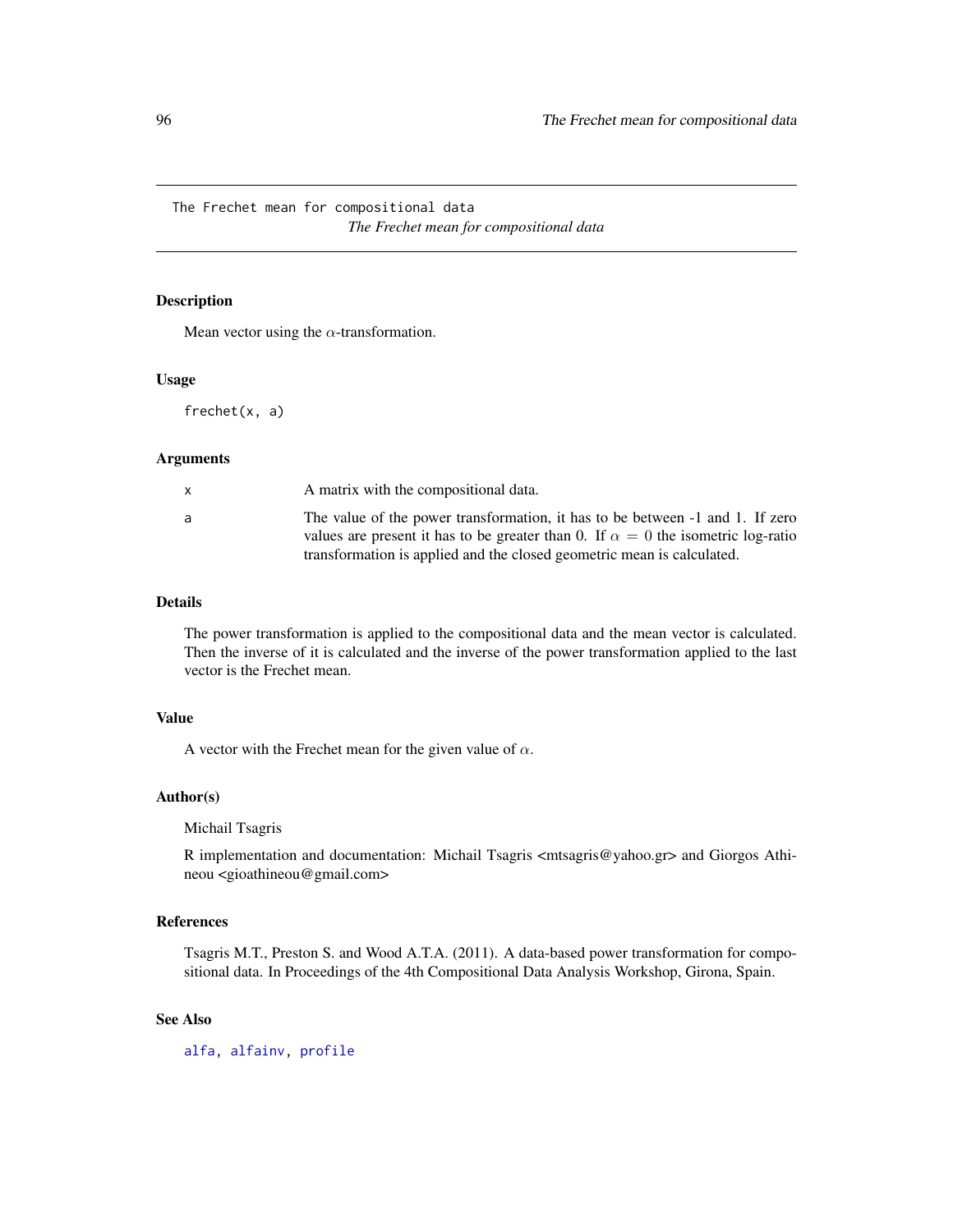# The Helmert sub-matrix 97

# Examples

```
library(MASS)
x \leftarrow as_matrix(fgl[, 2:9])x \leq x / \text{rowsums}(x)frechet(x, 0.2)
frechet(x, 1)
```
The Helmert sub-matrix

*The Helmert sub-matrix*

# Description

The Helmert sub-matrix.

#### Usage

helm(n)

# Arguments

n A number grater than or equal to 2.

#### Details

The Helmert sub-matrix is returned. It is an orthogonal matrix without the first row.

### Value

A  $(n - 1) \times n$  matrix.

# Author(s)

Michail Tsagris

R implementation and documentation: Michail Tsagris <mtsagris@yahoo.gr> and Giorgos Athineou <gioathineou@gmail.com>.

#### References

Tsagris M.T., Preston S. and Wood A.T.A. (2011). A data-based power transformation for compositional data. In Proceedings of the 4th Compositional Data Analysis Workshop, Girona, Spain. http://arxiv.org/pdf/1106.1451.pdf

John Aitchison (2003). The Statistical Analysis of Compositional Data p. 99 Blackburn Press.

Lancaster H. O. (1965). The Helmert matrices. The American Mathematical Monthly 72(1): 4-12.

#### See Also

[alfa,](#page-93-0) [alfainv](#page-44-0)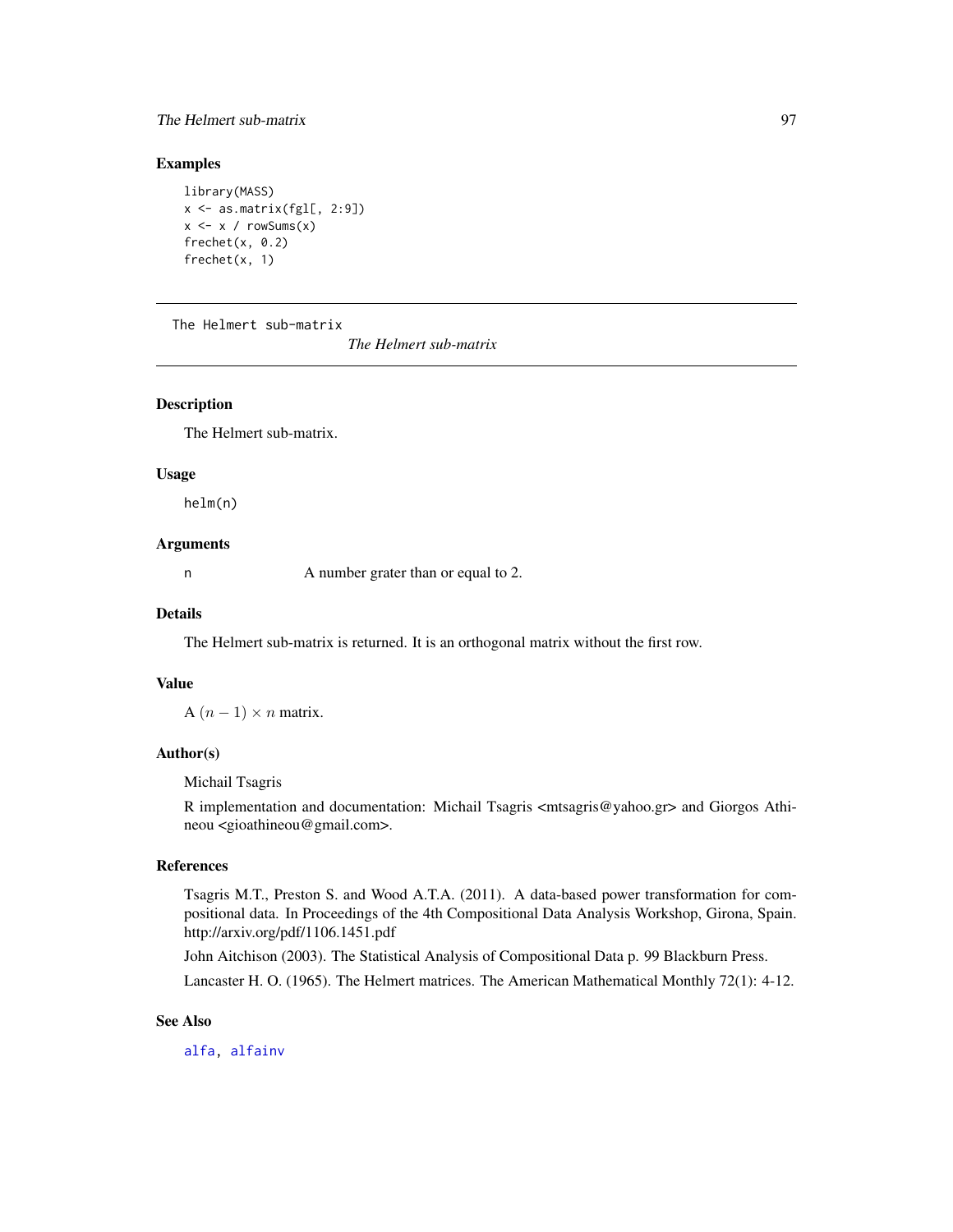# Examples

helm(3) helm(5)

The k-NN algorithm for compositional data *The k-NN algorithm for compositional data*

# <span id="page-97-0"></span>Description

The k-NN algorithm for compositional data with and without using the power transformation.

### Usage

comp.knn(xnew, x, ina,  $a = 1$ ,  $k = 5$ , type = "S", apostasi = "ESOV", mesos = TRUE) alfa.knn(xnew, x, ina,  $a = 1$ ,  $k = 5$ , type = "S", mesos = TRUE, apostasi = "euclidean")

# Arguments

| xnew         | A matrix with the new compositional data whose group is to be predicted. Zeros<br>are allowed, but you must be carefull to choose strictly positive values of $\alpha$ or<br>not to set apostasi= "Ait".                                                                                 |
|--------------|------------------------------------------------------------------------------------------------------------------------------------------------------------------------------------------------------------------------------------------------------------------------------------------|
| $\mathsf{x}$ | A matrix with the available compositional data. Zeros are allowed, but you must<br>be carefull to choose strictly positive vcalues of $\alpha$ or not to set apostasi= "Ait".                                                                                                            |
| ina          | A group indicator variable for the available data.                                                                                                                                                                                                                                       |
| a            | The value of $\alpha$ . As zero values in the compositional data are allowed, you must<br>be careful to choose strictly positive vcalues of $\alpha$ . You have the option to put a =<br>NULL. In this case, the xnew and x are assumed to be the already $\alpha$ -transformed<br>data. |
| k            | The number of nearest neighbours to consider. It can be a single number or a<br>vector.                                                                                                                                                                                                  |
| type         | This can be either "S" for the standard k-NN or "NS" for the non standard (see<br>details).                                                                                                                                                                                              |
| apostasi     | The type of distance to use. For the compk. knn this can be one of the following:<br>"ESOV", "taxicab", "Ait", "Hellinger", "angular" or "CS". See the references<br>for them. For the alfa. knn this can be either "euclidean" or "manhattan".                                          |
| mesos        | This is used in the non standard algorithm. If TRUE, the arithmetic mean of the<br>distances is calulated, otherwise the harmonic mean is used (see details).                                                                                                                            |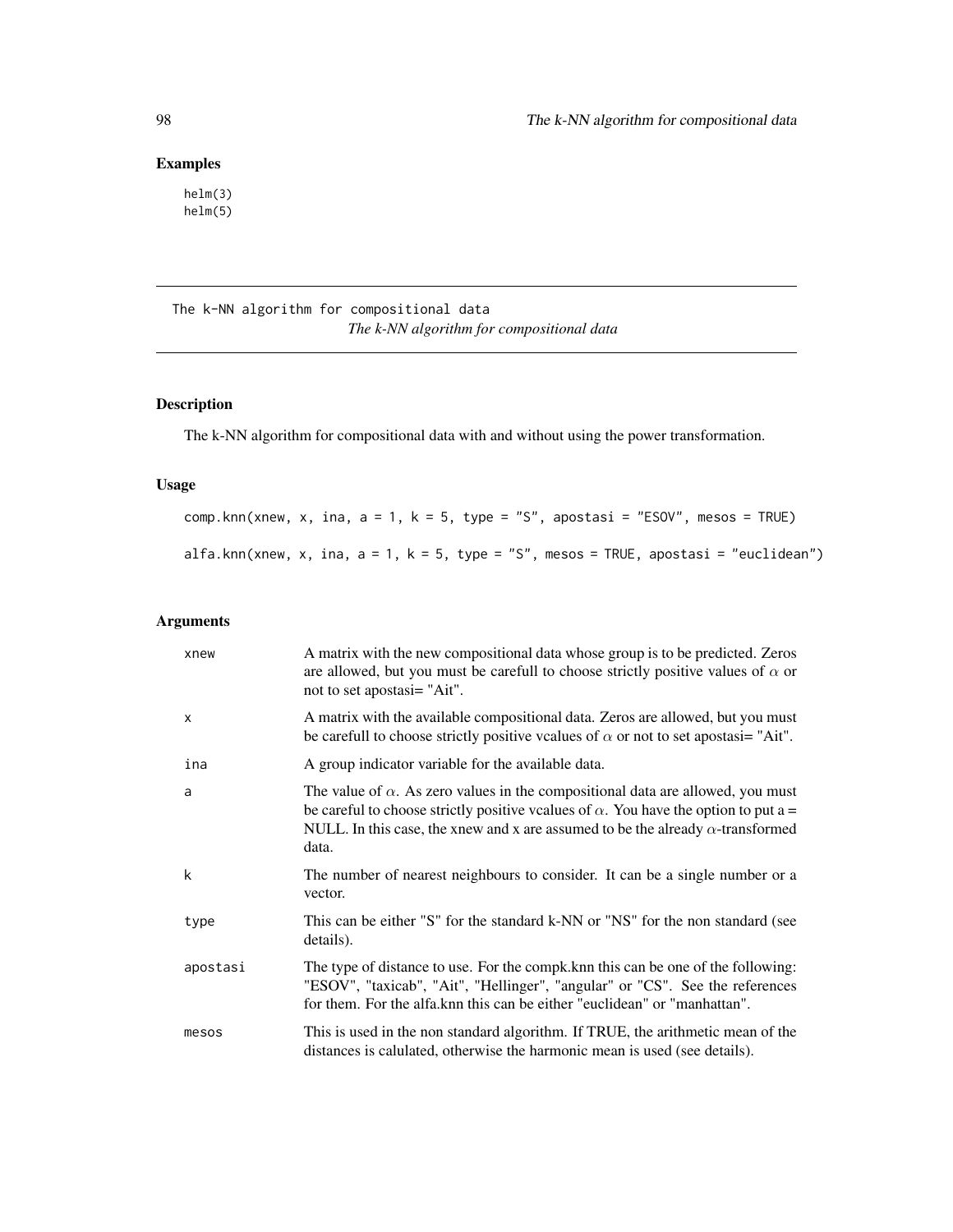#### Details

The k-NN algorithm is applied for the compositional data. There are many metrics and possibilities to choose from. The standard algorithm finds the k nearest observations to a new observation and allocates it to the class which appears most times in the neighbours. The non standard algorithm is slower but perhaps more accurate. For every group is finds the k nearest neighbours to the new observation. It then computes the arithmetic or the harmonic mean of the distances. The new point is allocated to the class with the minimum distance.

### Value

A vector with the estimated groups.

### Author(s)

Michail Tsagris

R implementation and documentation: Michail Tsagris <mtsagris@yahoo.gr> and Giorgos Athineou <gioathineou@gmail.com>

#### References

Tsagris, Michail (2014). The k-NN algorithm for compositional data: a revised approach with and without zero values present. Journal of Data Science, 12(3): 519-534.

Friedman Jerome, Trevor Hastie and Robert Tibshirani (2009). The elements of statistical learning, 2nd edition. Springer, Berlin

Tsagris Michail, Simon Preston and Andrew T.A. Wood (2016). Improved classification for compositional data using the  $\alpha$ -transformation. Journal of classification 33(2): 243-261.

Connie Stewart (2016). An approach to measure distance between compositional diet estimates containing essential zeros. Journal of Applied Statistics 44.7 (2017): 1137-1152.

#### See Also

[compknn.tune,](#page-103-0) [rda,](#page-79-0) [alfa](#page-93-0)

```
x \leftarrow as.matrix(ints[, 1:4])x \le -x/ rowSums(x)ina \leftarrow iris[, 5]
mod \leq comp.knn(x, x, ina, a = 1, k = 5)table(ina, mod)
mod2 \leq alfa.knn(x, x, ina, a = 1, k = 5)
table(ina, mod2)
```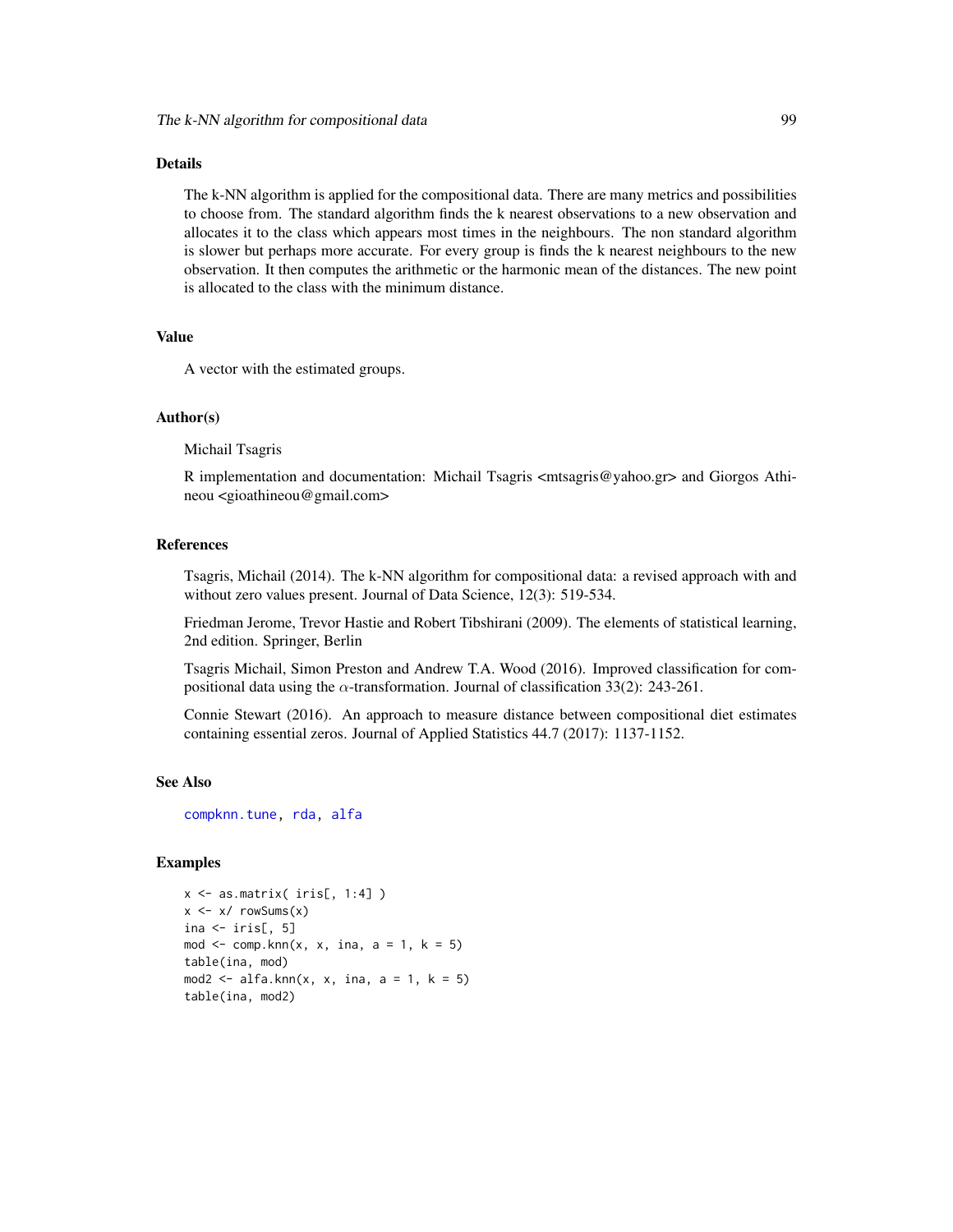Total variability *Total variability*

### Description

Total variability.

### Usage

totvar $(x, a = 0)$ 

### Arguments

| a<br>transformation is used. | A numerical matrix with the compositional data.                                                                                                                        |
|------------------------------|------------------------------------------------------------------------------------------------------------------------------------------------------------------------|
|                              | The value of the power transformation, it has to be between -1 and 1. If zero<br>values are present it has to be greater than 0. If $\alpha = 0$ the centred log-ratio |

### Details

The  $\alpha$ -transformation is applied and the sum of the variances of the transformed variables is calculated. This is the total variability. Aitchison (1986) used the centred log-ratio transformation, but we have extended it to cover more geometries, via the  $\alpha$ -transformation.

# Value

The total variability of the data in a given geometry as dictated by the value of  $\alpha$ .

#### Author(s)

Michail Tsagris

R implementation and documentation: Michail Tsagris <mtsagris@yahoo.gr>

# References

Aitchison J. (1986). The statistical analysis of compositional data. Chapman \& Hall.

# See Also

[alfa,](#page-93-0) \ link{alfainv,} [alfa.profile,](#page-28-0) [alfa.tune](#page-32-0)

```
x \leftarrow as.matrix(iris[, 1:4])x \leftarrow x / \text{rowsums}(x)totvar(x)
```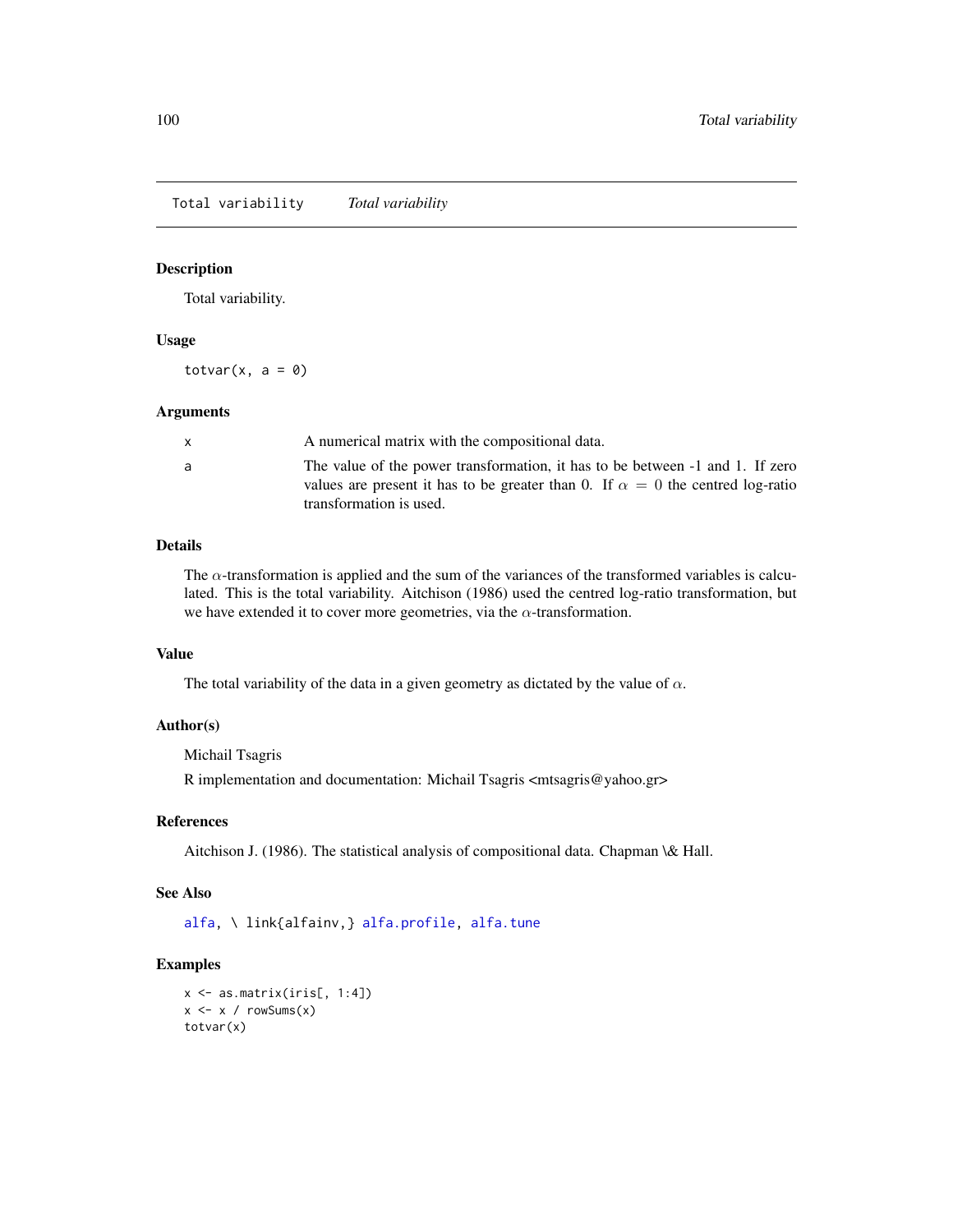Tuning of the bandwidth h of the kernel using the maximum likelihood cross validation *Tuning of the bandwidth h of the kernel using the maximum likelihood cross validation*

# Description

Tuning of the bandwidth h of the kernel using the maximum likelihood cross validation.

#### Usage

mkde.tune( $x$ , low = 0.1, up = 3, s = cov( $x$ ))

#### Arguments

| x.  | A matrix with Euclidean (continuous) data.                                                                                                          |
|-----|-----------------------------------------------------------------------------------------------------------------------------------------------------|
| low | The minimum value to search for the optimal bandwidth value.                                                                                        |
| up  | The maximum value to search for the optimal bandwidth value.                                                                                        |
| S   | A covariance matrix. By default it is equal to the covariance matrix of the data,<br>but can change to a robust covariance matrix, MCD for example. |

# Details

Maximum likelihood cross validation is applied in order to choose the optimal value of the bandwidth parameter. No plot is produced.

### Value

A list including:

| hopt    | The optimal bandwidth value.                                          |
|---------|-----------------------------------------------------------------------|
| maximum | The value of the pseudo-log-likelihood at that given bandwidth value. |

# Author(s)

Michail Tsagris

R implementation and documentation: Michail Tsagris <mtsagris@yahoo.gr> and Giorgos Athineou <gioathineou@gmail.com>

# References

Arsalane Chouaib Guidoum (2015). Kernel Estimator and Bandwidth Selection for Density and its Derivatives. The kedd R package. http://cran.r-project.org/web/packages/kedd/vignettes/kedd.pdf

M.P. Wand and M.C. Jones (1995). Kernel smoothing, pages 91-92.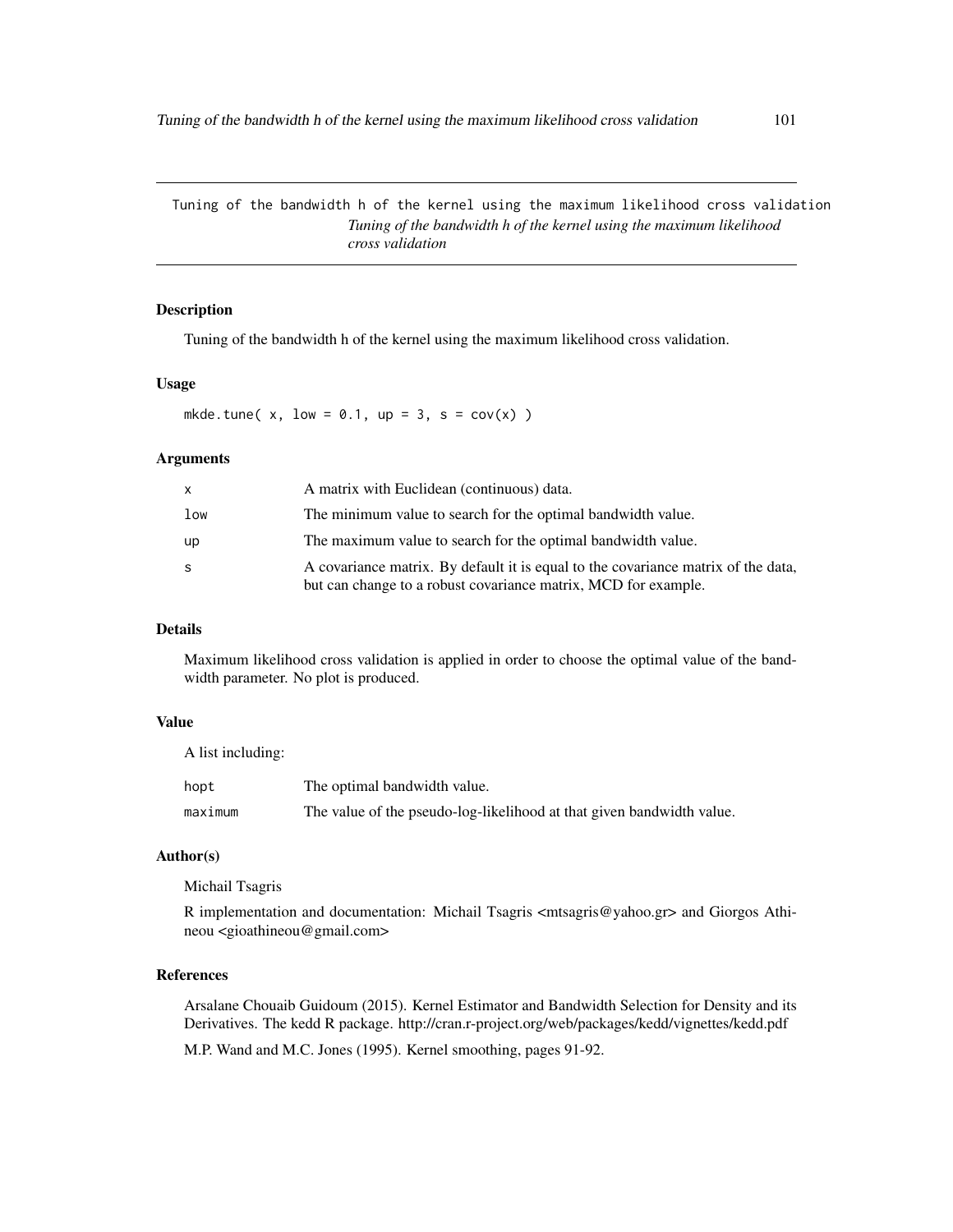102 Tuning of the divergence based regression for compositional data with compositional data in the covariates side using the alpha

# See Also

[mkde,](#page-58-0) [comp.kerncontour](#page-6-0)

# Examples

```
library(MASS)
mkde.tune(as.matrix(iris[, 1:4]), c(0.1, 3) )
```
Tuning of the divergence based regression for compositional data with compositional data in the covar *Tuning of the divergence based regression for compositional data with compositional data in the covariates side using the* alpha*transformation*

### Description

Tuning of the divergence based regression for compositional data with compositional data in the covariates side using the  $\alpha$ -transformation.

#### Usage

```
klalfapcr.tune(y, x, covar = NULL, M = 10, maxk = 50, a = seq(-1, 1, by = 0.1),
mat = NULL, graph = FALSE, tol = 1e-07, maxiters = 50)
```
#### Arguments

| у        | A numerical matrixc with compositional data with or without zeros.                                                                                                                                     |
|----------|--------------------------------------------------------------------------------------------------------------------------------------------------------------------------------------------------------|
| X        | A matrix with the predictor variables, the compositional data. Zero values are<br>allowed.                                                                                                             |
| covar    | If you have other continuous covariates put them here.                                                                                                                                                 |
| M        | The number of folds for the M-fold cross validation, set to 10 by default.                                                                                                                             |
| maxk     | The maximum number of principal components to check.                                                                                                                                                   |
| a        | The value of the power transformation, it has to be between -1 and 1. If zero<br>values are present it has to be greater than 0. If $\alpha = 0$ the isometric log-ratio<br>transformation is applied. |
| mat      | You can specify your own folds by giving a mat, where each column is a fold.<br>Each column contains indices of the observations. You can also leave it NULL<br>and it will create folds.              |
| graph    | If graph is TRUE (default value) a filled contour plot will appear.                                                                                                                                    |
| tol      | The tolerance value to terminate the Newton-Raphson procedure.                                                                                                                                         |
| maxiters | The maximum number of Newton-Raphson iterations.                                                                                                                                                       |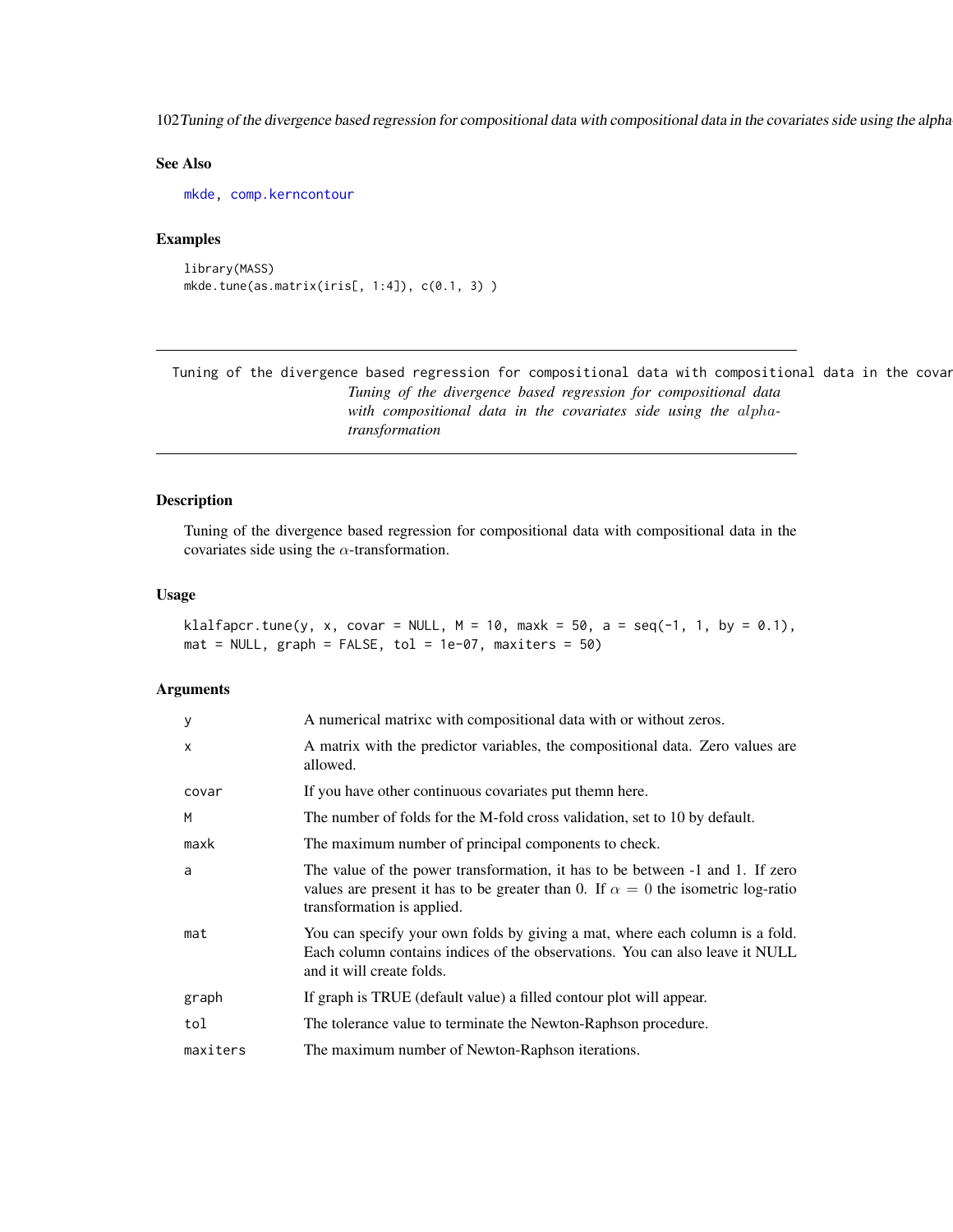Tuning of the divergence based regression for compositional data with compositional data in the covariates side using the alpha-tra

#### Details

The M-fold cross validation is performed in order to select the optimal values for  $\alpha$  and k, the number of principal components. The  $\alpha$ -transformation is applied to the compositional data first, the first k principal component scores are calcualted and used as predictor variables for the Kullback-Leibler divergence based regression model. This procedure is performed M times during the M-fold cross validation.

# Value

A list including:

| mspe        | A list with the KL divergence for each value of $\alpha$ and k in every fold.                                                          |
|-------------|----------------------------------------------------------------------------------------------------------------------------------------|
| performance | A matrix with the KL divergence for each value of $\alpha$ averaged over all folds. If<br>graph is set to TRUE this matrix is plotted. |
| best.perf   | The minimum KL divergence.                                                                                                             |
| params      | The values of $\alpha$ and k corresponding to the minimum KL divergence.                                                               |

### Author(s)

Initial code by Abdulaziz Alenazi. Modifications by Michail Tsagris.

R implementation and documentation: Abdulaziz Alenazi <a.alenazi@nbu.edu.sa> Michail Tsagris <mtsagris@yahoo.gr>

# References

Alenazi A. (2019). Regression for compositional data with compositioanl data as predictor variables with or without zero values. Journal of Data Science, 17(1): 219-238. http://www.jdsonline.com/file\_download/688/01+No.10+315+REGRESSION+FOR+COMPOSITIONAL+DATA+WITH+COMPOSITIO

Tsagris M. (2015). Regression analysis with compositional data containing zero values. Chilean Journal of Statistics, 6(2): 47-57. http://arxiv.org/pdf/1508.01913v1.pdf

Tsagris M.T., Preston S. and Wood A.T.A. (2011). A data-based power transformation for compositional data. In Proceedings of the 4th Compositional Data Analysis Workshop, Girona, Spain. http://arxiv.org/pdf/1106.1451.pdf

### See Also

[kl.alfapcr,](#page-20-0) [pcr,](#page-72-0) [glm.pcr,](#page-71-0) [alfapcr.tune](#page-106-0)

```
library(MASS)
y <- rdiri(214, runif(4, 1, 3))
x \leftarrow as_matrix(fgl[, 2:9])x \le -x / \text{rowsums}(x)mod <- klalfapcr.tune(y = y, x = x, a = c(0.7, 0.8, 0.9, 1))
mod
```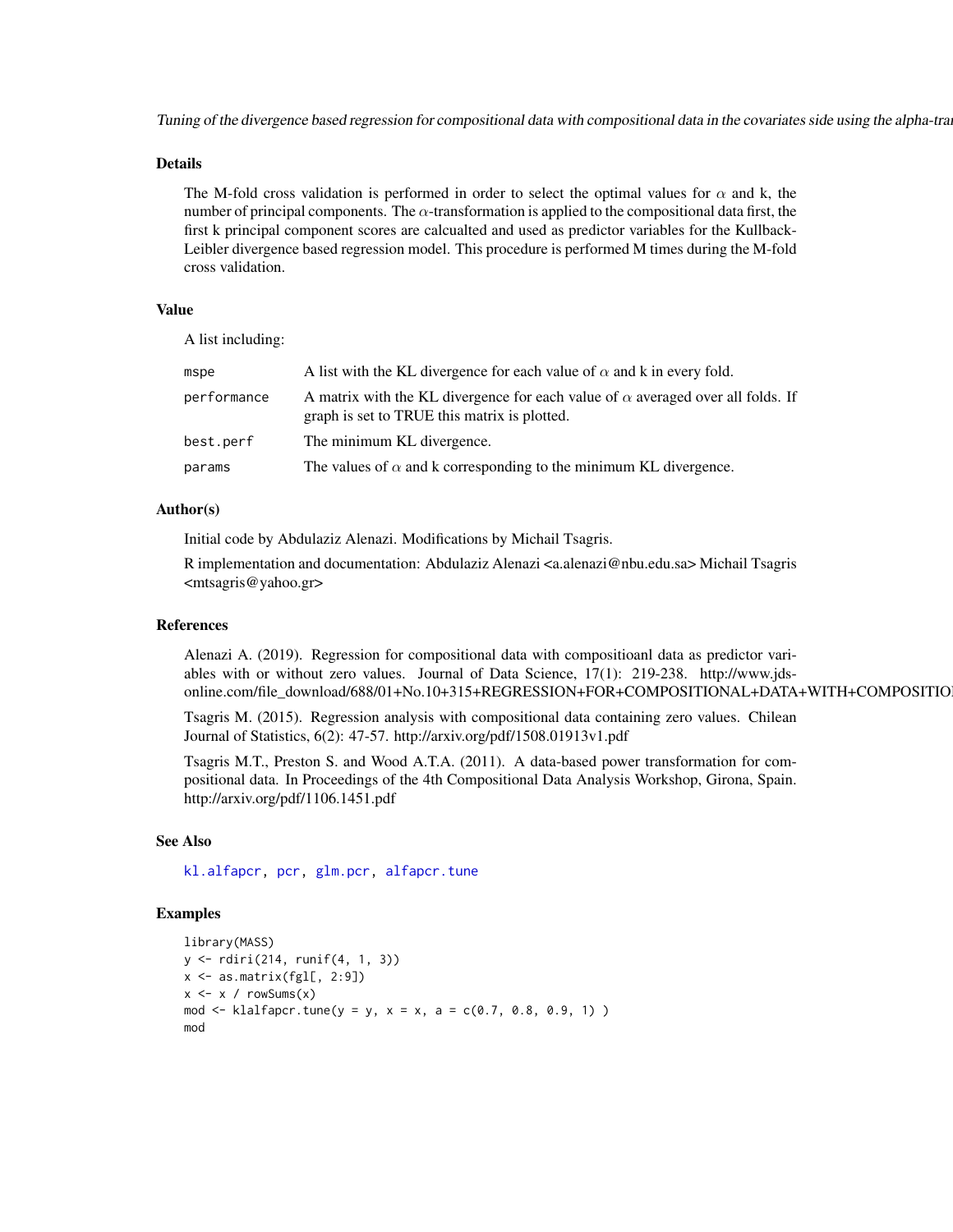Tuning of the k-NN algorithm for compositional data *Tuning of the he k-NN algorithm for compositional data*

# <span id="page-103-0"></span>Description

Tuning of the k-NN algorithm for compositional data with and without using the power or the  $\alpha$ -transformation. In addition, estimation of the rate of correct classification via M-fold crossvalidation.

# Usage

compknn.tune(x, ina,  $M = 10$ ,  $A = 5$ , type= "S", mesos = TRUE,  $a = seq(-1, 1, by = 0.1)$ , apostasi = "ESOV", mat = NULL, graph = FALSE) alfaknn.tune(x, ina,  $M = 10$ ,  $A = 5$ , type = "S", mesos = TRUE,  $a = seq(-1, 1, by = 0.1)$ , apostasi = "euclidean", mat = NULL, graph = FALSE)

# Arguments

| $\times$ | A matrix with the available compositional data. Zeros are allowed, but you must<br>be careful to choose strictly positive values of $\alpha$ or not to set apostasi= "Ait".                                                                    |
|----------|------------------------------------------------------------------------------------------------------------------------------------------------------------------------------------------------------------------------------------------------|
| ina      | A group indicator variable for the available data.                                                                                                                                                                                             |
| M        | The number of folds to be used. This is taken into consideration only if the<br>matrix "mat" is not supplied.                                                                                                                                  |
| A        | The maximum number of nearest neighbours to consider. Note that the 1 nearest<br>neighbour is not used.                                                                                                                                        |
| type     | This can be either "S" for the standard k-NN or "NS" for the non standard (see<br>details).                                                                                                                                                    |
| mesos    | This is used in the non standard algorithm. If TRUE, the arithmetic mean of the<br>distances is calculated, otherwise the harmonic mean is used (see details).                                                                                 |
| a        | A grid of values of $\alpha$ to be used only if the distance chosen allows for it.                                                                                                                                                             |
| apostasi | The type of distance to use. For the compk. knn this can be one of the following:<br>"ESOV", "taxicab", "Ait", "Hellinger", "angular" or "CS". See the references<br>for them. For the alfa.knn this can be either "euclidean" or "manhattan". |
| mat      | You can specify your own folds by giving a mat, where each column is a fold.<br>Each column contains indices of the observations. You can also leave it NULL<br>and it will create folds.                                                      |
| graph    | If set to TRUE a graph with the results will appear.                                                                                                                                                                                           |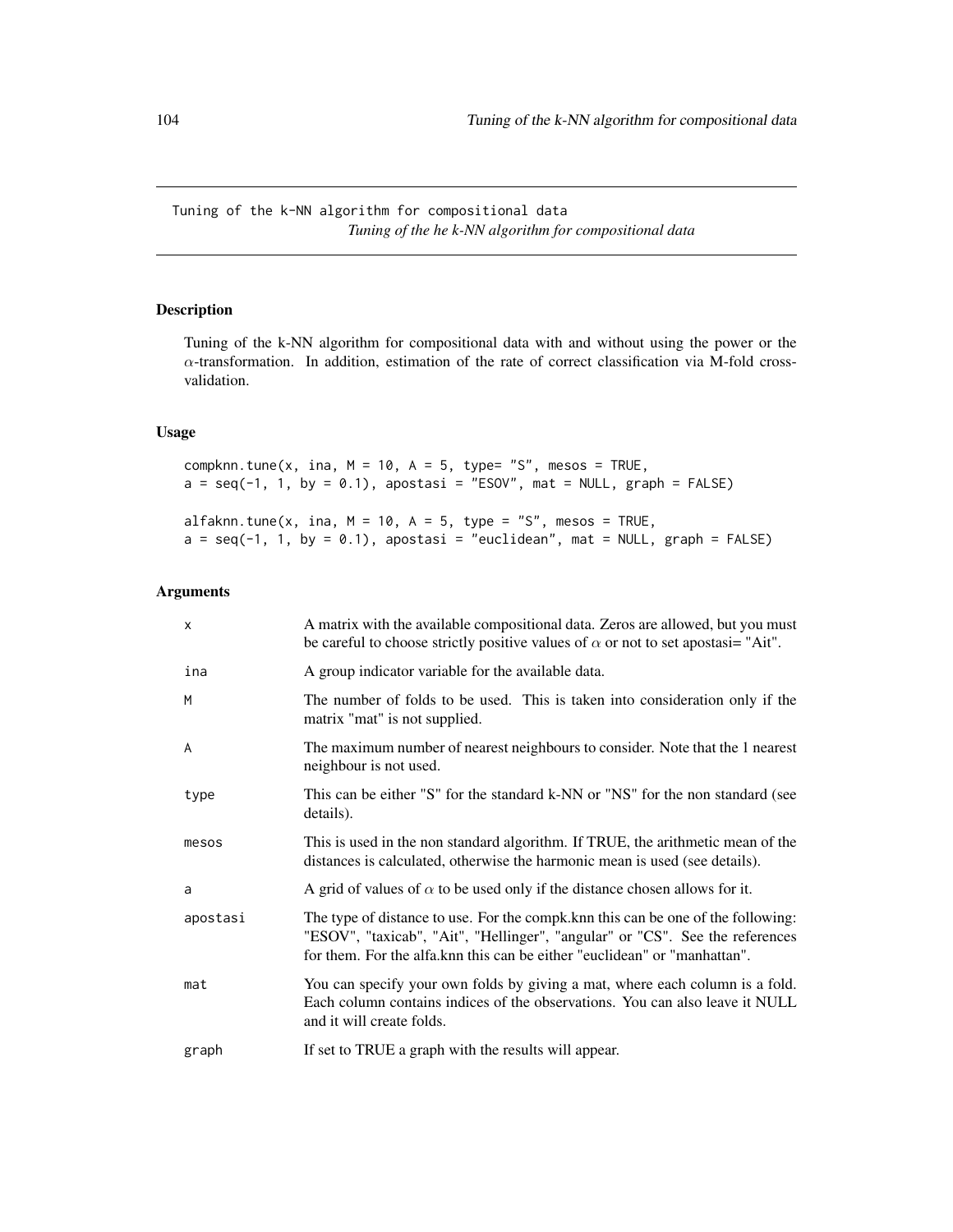### Details

The k-NN algorithm is applied for the compositional data. There are many metrics and possibilities to choose from. The standard algorithm finds the k nearest observations to a new observation and allocates it to the class which appears most times in the neighbours. The non standard algorithm is slower but perhaps more accurate. For every group is finds the k nearest neighbours to the new observation. It then computes the arithmetic or the harmonic mean of the distances. The new point is allocated to the class with the minimum distance.

# Value

A list including:

| ela         | A matrix or a vector (depending on the distance chosen) with the averaged over<br>all folds rates of correct classification for all hyper-parameters ( $\alpha$ and k). |
|-------------|-------------------------------------------------------------------------------------------------------------------------------------------------------------------------|
| performance | The estimated rate of correct classification.                                                                                                                           |
| best_a      | The best value of $\alpha$ . This is returned for "ESOV" and "taxicab" only.                                                                                            |
| best_k      | The best number of nearest neighbours.                                                                                                                                  |
| runtime     | The run time of the cross-validation procedure.                                                                                                                         |

### Author(s)

Michail Tsagris

R implementation and documentation: Michail Tsagris <mtsagris@yahoo.gr> and Giorgos Athineou <gioathineou@gmail.com>

### References

Tsagris, Michail (2014). The k-NN algorithm for compositional data: a revised approach with and without zero values present. Journal of Data Science, 12(3): 519-534. https://arxiv.org/pdf/1506.05216.pdf

Friedman Jerome, Trevor Hastie and Robert Tibshirani (2009). The elements of statistical learning, 2nd edition. Springer, Berlin

Tsagris Michail, Simon Preston and Andrew T.A. Wood (2016). Improved classification for compositional data using the  $\alpha$ -transformation. Journal of classification 33(2): 243-261. http://arxiv.org/pdf/1506.04976v2.pdf

Connie Stewart (2016). An approach to measure distance between compositional diet estimates containing essential zeros. Journal of Applied Statistics 44.7 (2017): 1137-1152.

# See Also

[comp.knn,](#page-97-0) [rda,](#page-79-0) [alfa](#page-93-0)

```
x \leftarrow as_matrix(iris[, 1:4])x \leftarrow x / \text{rowsums}(x)ina \le iris[, 5]
mod1 \leq compknn.tune(x, ina, a = seq(1, 1, by = 0.1) )
mod2 \leq alfaknn.tune(x, ina, a = seq(-1, 1, by = 0.1) )
```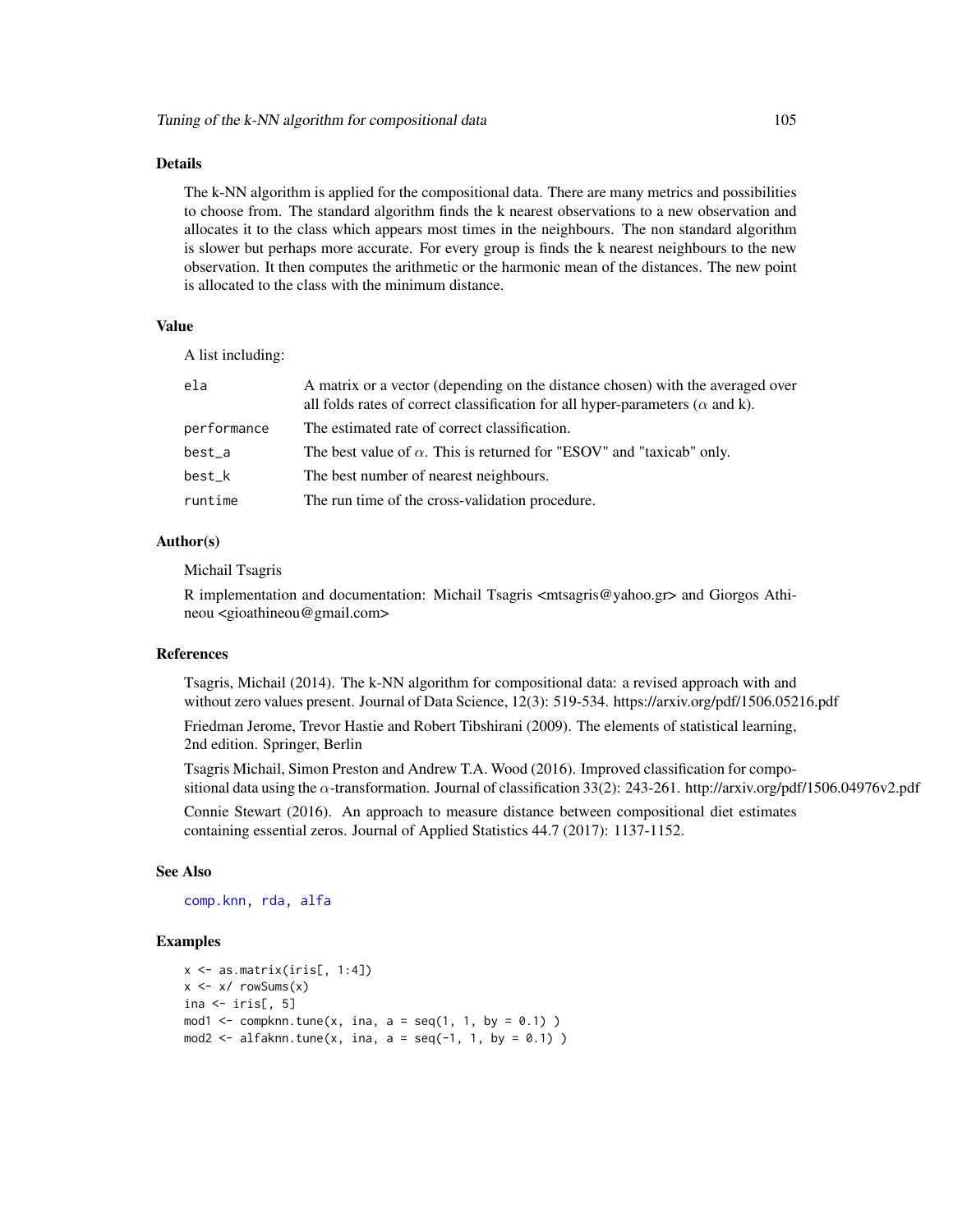Tuning of the principal components regression *Tuning of the principal components regression*

# <span id="page-105-0"></span>Description

Tuning the number of principal components in the principal components regression.

### Usage

pcr.tune(y, x,  $M = 10$ , maxk = 50, mat = NULL, ncores = 1, graph = TRUE)

# Arguments

| y            | A real valued vector.                                                                                                                                                                                        |
|--------------|--------------------------------------------------------------------------------------------------------------------------------------------------------------------------------------------------------------|
| $\mathsf{x}$ | A matrix with the predictor variables, they have to be continuous.                                                                                                                                           |
| M            | The number of folds in the cross validation.                                                                                                                                                                 |
| maxk         | The maximum number of principal components to check.                                                                                                                                                         |
| mat          | You can specify your own folds by giving a mat, where each column is a fold.<br>Each column contains indices of the observations. You can also leave it NULL<br>and it will create folds.                    |
| ncores       | The number of cores to use. If more than 1, parallel computing will take place.<br>It is advisable to use it if you have many observations and or many variables,<br>otherwise it will slow down th process. |
| graph        | If graph is TRUE a plot of the performance for each fold along the values of $\alpha$<br>will appear.                                                                                                        |

# Details

Cross validation is performed to select the optimal number of principal components in the regression. This is used by [alfapcr.tune](#page-106-0).

### Value

A list including: If graph is TRUE a plot of the performance versus the number of principal components will appear.

| msp         | A matrix with the mean squared error of prediction (MSPE) for every fold.                                                   |
|-------------|-----------------------------------------------------------------------------------------------------------------------------|
| mspe        | A vector with the mean squared error of prediction (MSPE), each value corre-<br>sponds to a number of principal components. |
| k           | The number of principal components which minimizes the MSPE.                                                                |
| performance | The lowest value of the MSPE.                                                                                               |
| runtime     | The time required by the cross-validation procedure.                                                                        |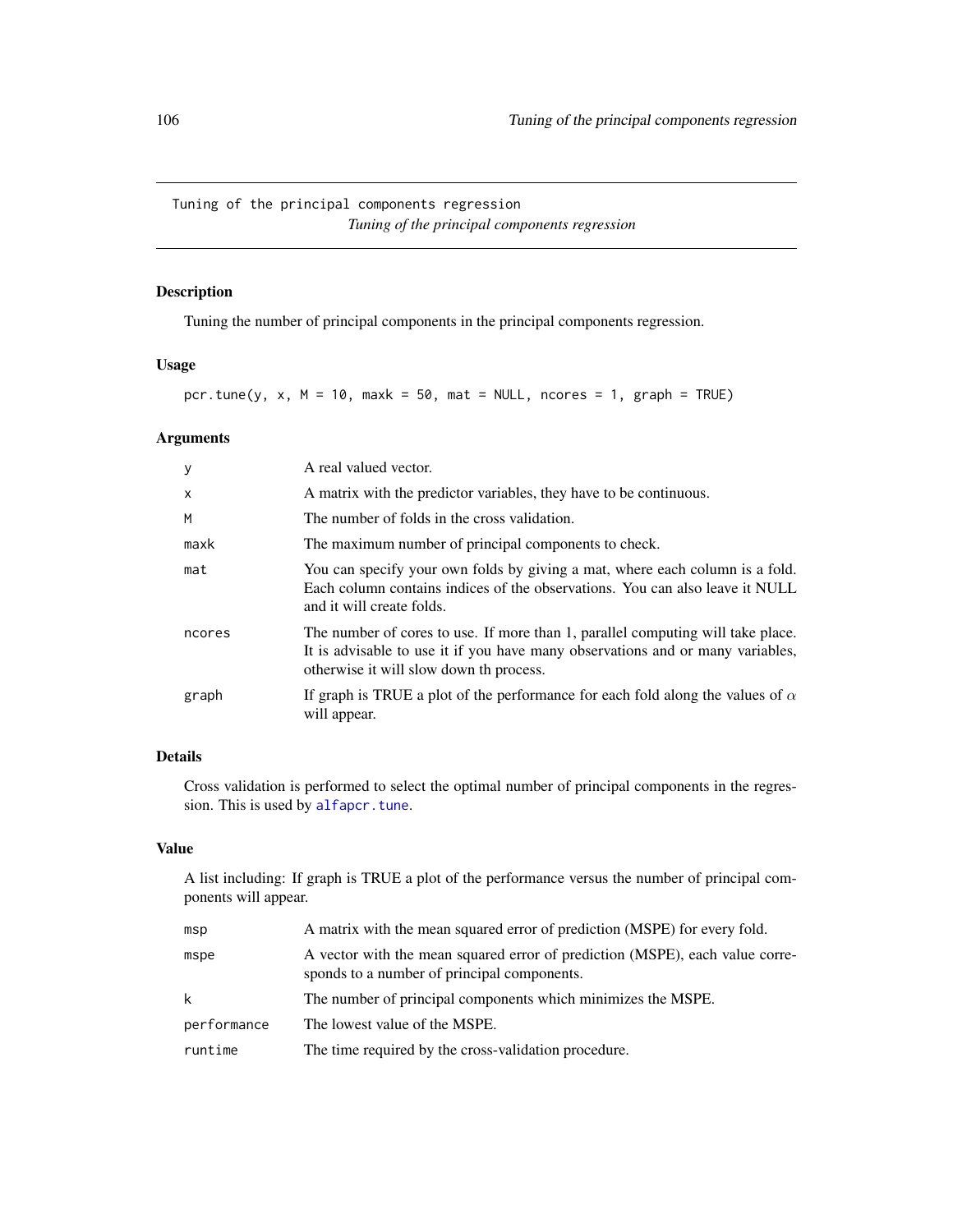Tuning the number of PCs in the PCR with compositional data using the alpha-transformation 107

#### Author(s)

Michail Tsagris

R implementation and documentation: Michail Tsagris <mtsagris@yahoo.gr> and Giorgos Athineou <gioathineou@gmail.com>

# References

Jolliffe I.T. (2002). Principal Component Analysis.

### See Also

[glmpcr.tune,](#page-110-0) [glm.pcr,](#page-71-0) [alfa.pcr,](#page-62-0) [alfapcr.tune](#page-106-0)

# Examples

```
library(MASS)
x \leftarrow as_matrix(fgl[, 2:9])y <- as.vector(fgl[, 1])
pcr.tune(y, x, M = 10, maxk = 50, mat = NULL, ncores = 1)
```
Tuning the number of PCs in the PCR with compositional data using the alpha-transformation *Tuning the number of PCs in the PCR with compositional data using the* α*-transformation*

# <span id="page-106-0"></span>Description

This is a cross-validation procedure to decide on the number of principal components when using regression with compositional data (as predictor variables) using the  $\alpha$ -transformation.

#### Usage

alfapcr.tune(y, x, model = "gaussian",  $M = 10$ , maxk = 50, a = seq(-1, 1, by = 0.1),  $mat = NULL$ , ncores = 1, graph = TRUE, col.nu = 15)

#### Arguments

| У            | A vector with either continuous, binary or count data.                                                  |
|--------------|---------------------------------------------------------------------------------------------------------|
| $\mathsf{x}$ | A matrix with the predictor variables, the compositional data. Zero values are<br>allowed.              |
| model        | The type of regression model to fit. The possible values are "gaussian", "bino-<br>mial" and "poisson". |
| M            | The number of folds for the K-fold cross validation, set to 10 by default.                              |
| maxk         | The maximum number of principal components to check.                                                    |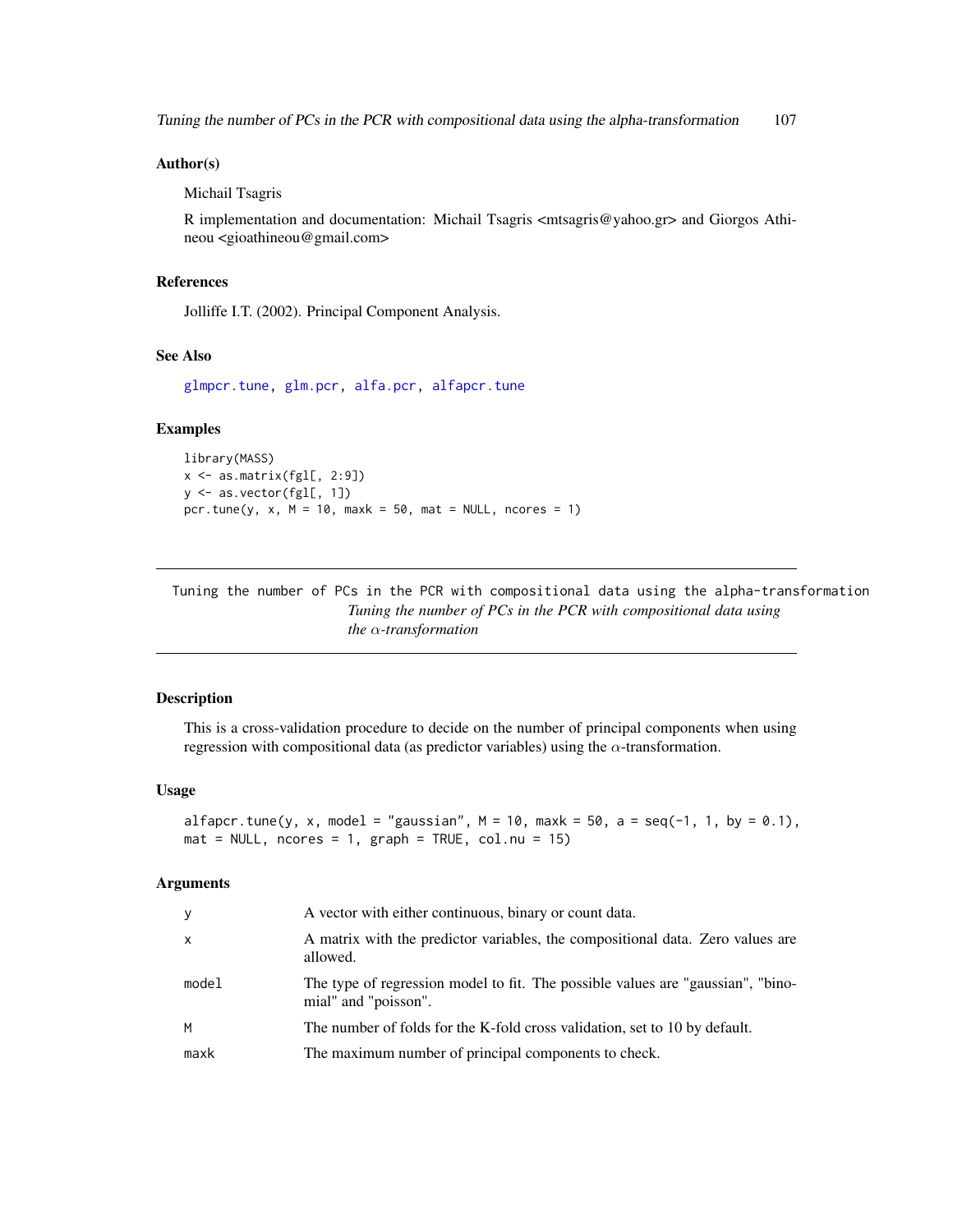| 108<br>Tuning the number of PCs in the PCR with compositional data using the alpha-transformation |  |  |  |
|---------------------------------------------------------------------------------------------------|--|--|--|
|---------------------------------------------------------------------------------------------------|--|--|--|

| a      | The value of the power transformation, it has to be between -1 and 1. If zero<br>values are present it has to be greater than 0. If $\alpha = 0$ the isometric log-ratio<br>transformation is applied and the solution exists in a closed form, since it the<br>classical mutivariate regression. The estimated bias correction via the (Tibshi-<br>rani and Tibshirani (2009) criterion is applied. |
|--------|------------------------------------------------------------------------------------------------------------------------------------------------------------------------------------------------------------------------------------------------------------------------------------------------------------------------------------------------------------------------------------------------------|
| mat    | You can specify your own folds by giving a mat, where each column is a fold.<br>Each column contains indices of the observations. You can also leave it NULL<br>and it will create folds.                                                                                                                                                                                                            |
| ncores | How many cores to use. If you have heavy computations or do not want to wait<br>for long time more than 1 core (if available) is suggested. It is advisable to use<br>it if you have many observations and or many variables, otherwise it will slow<br>down th process.                                                                                                                             |
| graph  | If graph is TRUE (default value) a filled contour plot will appear.                                                                                                                                                                                                                                                                                                                                  |
| col.nu | A number parameter for the filled contour plot, taken into account only if graph<br>is TRUE.                                                                                                                                                                                                                                                                                                         |

# Details

The  $\alpha$ -transformation is applied to the compositional data first and the function "pcr.tune" or "glmpcr.tune" is called.

# Value

If graph is TRUE a fileld contour a filled contour will appear. A list including:

| mspe        | The MSPE where rows correspond to the $\alpha$ values and the columns to the num-<br>ber of principal components. |
|-------------|-------------------------------------------------------------------------------------------------------------------|
| best.par    | The best pair of $\alpha$ and number of principal components.                                                     |
| performance | The minimum mean squared error of prediction.                                                                     |
| runtime     | The time required by the cross-validation procedure.                                                              |

# Author(s)

Michail Tsagris

R implementation and documentation: Michail Tsagris  $\langle$ mtsagris@yahoo.gr> and Giorgos Athineou <gioathineou@gmail.com>

# References

Tsagris M. (2015). Regression analysis with compositional data containing zero values. Chilean Journal of Statistics, 6(2): 47-57. http://arxiv.org/pdf/1508.01913v1.pdf

Tsagris M.T., Preston S. and Wood A.T.A. (2011). A data-based power transformation for compositional data. In Proceedings of the 4th Compositional Data Analysis Workshop, Girona, Spain. http://arxiv.org/pdf/1106.1451.pdf

Jolliffe I.T. (2002). Principal Component Analysis.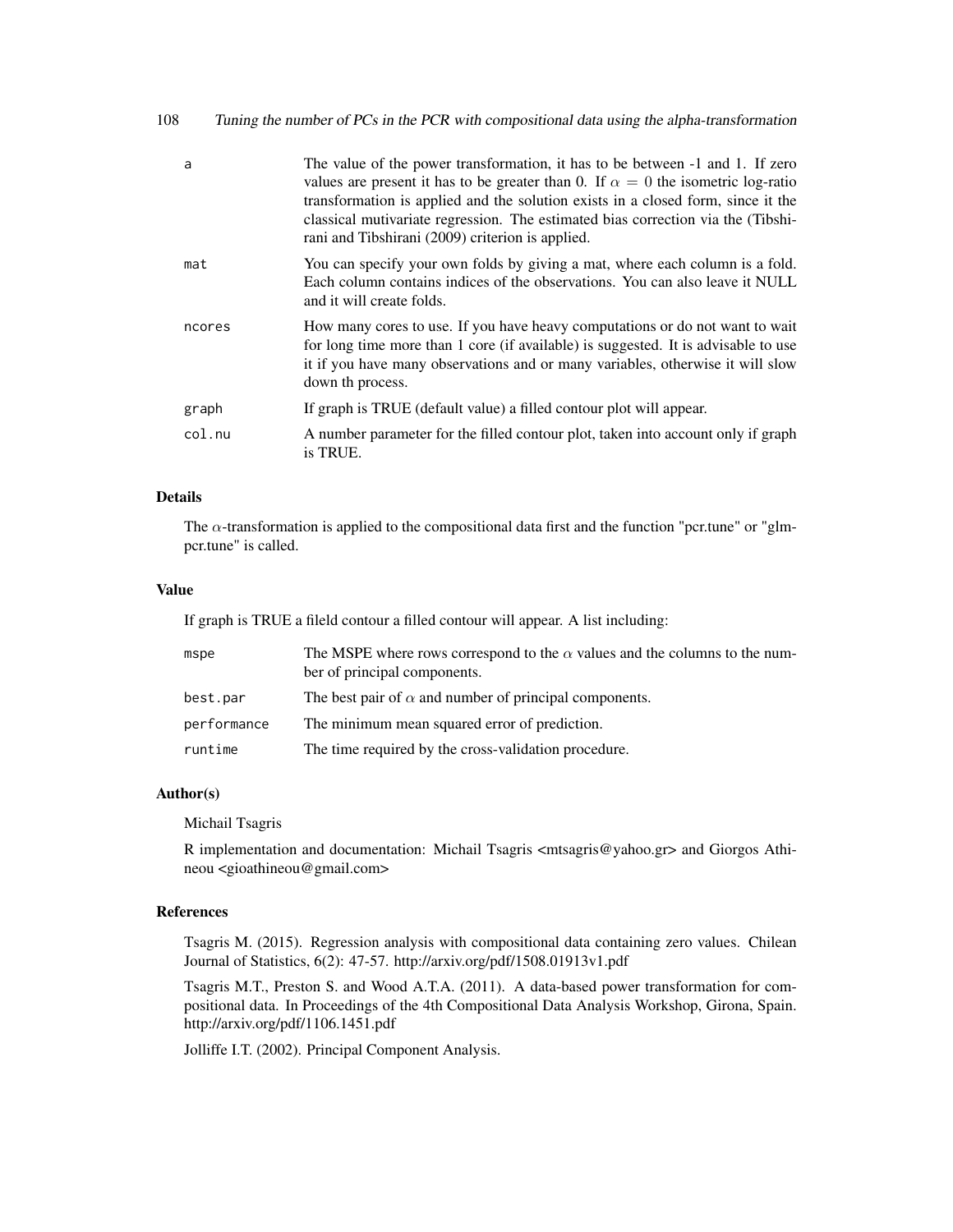<span id="page-108-0"></span>Tuning the parameters of the regularised discriminant analysis 109

#### See Also

[alfa,](#page-93-0) [profile,](#page-0-0) [alfa.pcr,](#page-62-0) [pcr.tune,](#page-105-0) [glmpcr.tune,](#page-110-0) [glm](#page-0-0)

#### Examples

```
library(MASS)
y <- as.vector(fgl[, 1])
x <- as.matrix(fgl[, 2:9])
x \le -x / \text{rowsums}(x)mod \le alfapcr.tune(y, x, M = 10, maxk = 50, a = seq(-1, 1, by = 0.1), mat = NULL, ncores = 1)
```
Tuning the parameters of the regularised discriminant analysis *Tuning the parameters of the regularised discriminant analysis*

#### Description

Tuning the parameters of the regularised discriminant analysis for Eucldiean data.

#### Usage

rda.tune(x, ina,  $M = 10$ , gam = seq(0, 1, by = 0.1), del = seq(0, 1, by = 0.1),  $ncores = 1$ ,  $mat = NULL$ 

# Arguments

| $\mathsf{x}$ | A matrix with the data.                                                                                                                                                                                      |
|--------------|--------------------------------------------------------------------------------------------------------------------------------------------------------------------------------------------------------------|
| ina          | A group indicator variable for the avaiable data.                                                                                                                                                            |
| M            | The number of folds in the cross validation.                                                                                                                                                                 |
| gam          | A grid of values for the $\gamma$ parameter as defined in Tsagris et al. (2016).                                                                                                                             |
| del          | A grid of values for the $\delta$ parameter as defined in Tsagris et al. (2016).                                                                                                                             |
| ncores       | The number of cores to use. If more than 1, parallel computing will take place.<br>It is advisable to use it if you have many observations and or many variables,<br>otherwise it will slow down th process. |
| mat          | You can specify your own folds by giving a mat, where each column is a fold.<br>Each column contains indices of the observations. You can also leave it NULL<br>and it will create folds.                    |

#### Details

Cross validation is performed to select the optimal parameters for the regularisded discriminant analysis and also estimate the rate of accuracy.

The covariance matrix of each group is calcualted and then the pooled covariance matrix. The spherical covariance matrix consists of the average of the pooled variances in its diagonal and zeros in the off-diagonal elements. gam is the weight of the pooled covariance matrix and 1-gam is the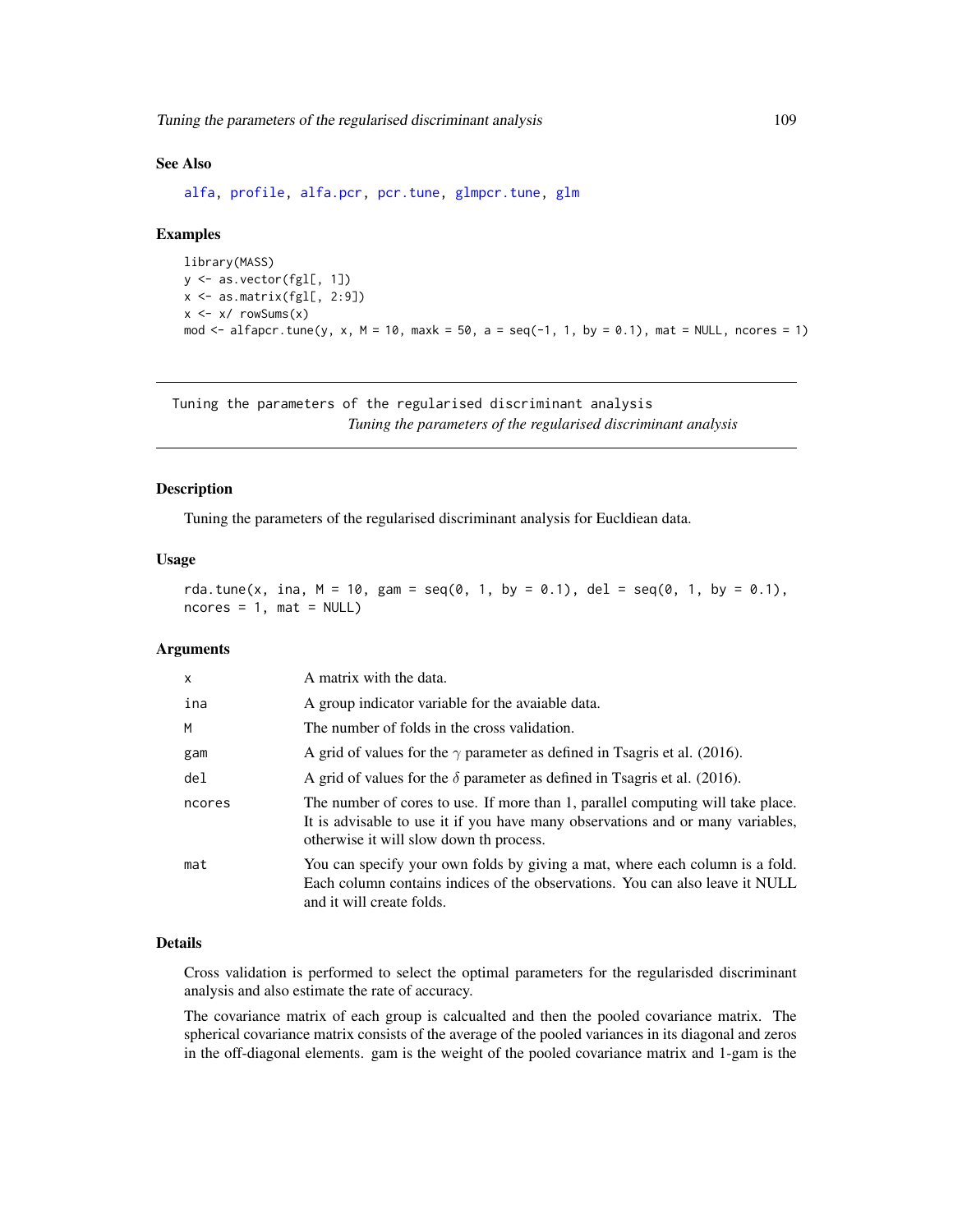weight of the spherical covariance matrix,  $Sa = gam * Sp + (1-gam) * sp$ . Then it is a compromise between LDA and QDA. del is the weight of Sa and 1-del the weight of each group covariance group. This function is a wrapper for [alfa.rda.](#page-78-0)

#### Value

A list including: If graph is TRUE a plot of the performance versus the number of principal components will appear.

| per     | An array with the estimate rate of correct classification for every fold. For each<br>of the M matrices, the row values correspond to gam and the columns to the del<br>parameter. |
|---------|------------------------------------------------------------------------------------------------------------------------------------------------------------------------------------|
| percent | A matrix with the mean estimated rates of correct classification. The row values<br>correspond to gam and the columns to the del parameter.                                        |
| se      | A matrix with the standard error of the mean estimated rates of correct classifi-<br>cation. The row values correspond to gam and the columns to the del parameter.                |
| result  | The estimated rate of correct classification along with the best gam and del pa-<br>rameters.                                                                                      |
| runtime | The time required by the cross-validation procedure.                                                                                                                               |

#### Author(s)

Michail Tsagris

R implementation and documentation: Michail Tsagris  $\langle \text{mtsagris}\,\text{@yahoo.gr}\rangle$  and Giorgos Athineou <gioathineou@gmail.com>

# References

Friedman Jerome, Trevor Hastie and Robert Tibshirani (2009). The elements of statistical learning, 2nd edition. Springer, Berlin

Tsagris Michail, Simon Preston and Andrew TA Wood (2016). Improved classification for compositional data using the α-transformation. Journal of classification, 33(2):243-261. http://arxiv.org/pdf/1106.1451.pdf

# See Also

[rda,](#page-79-0) [alfa](#page-93-0)

#### Examples

```
mod \leq rda.tune(as.matrix(iris[, 1:4]), iris[, 5], M = 10, gam = seq(0, 1, by = 0.2),
del = seq(0, 1, by = 0.2), ncores = 1, mat = NULL)
mod
```
<span id="page-109-0"></span>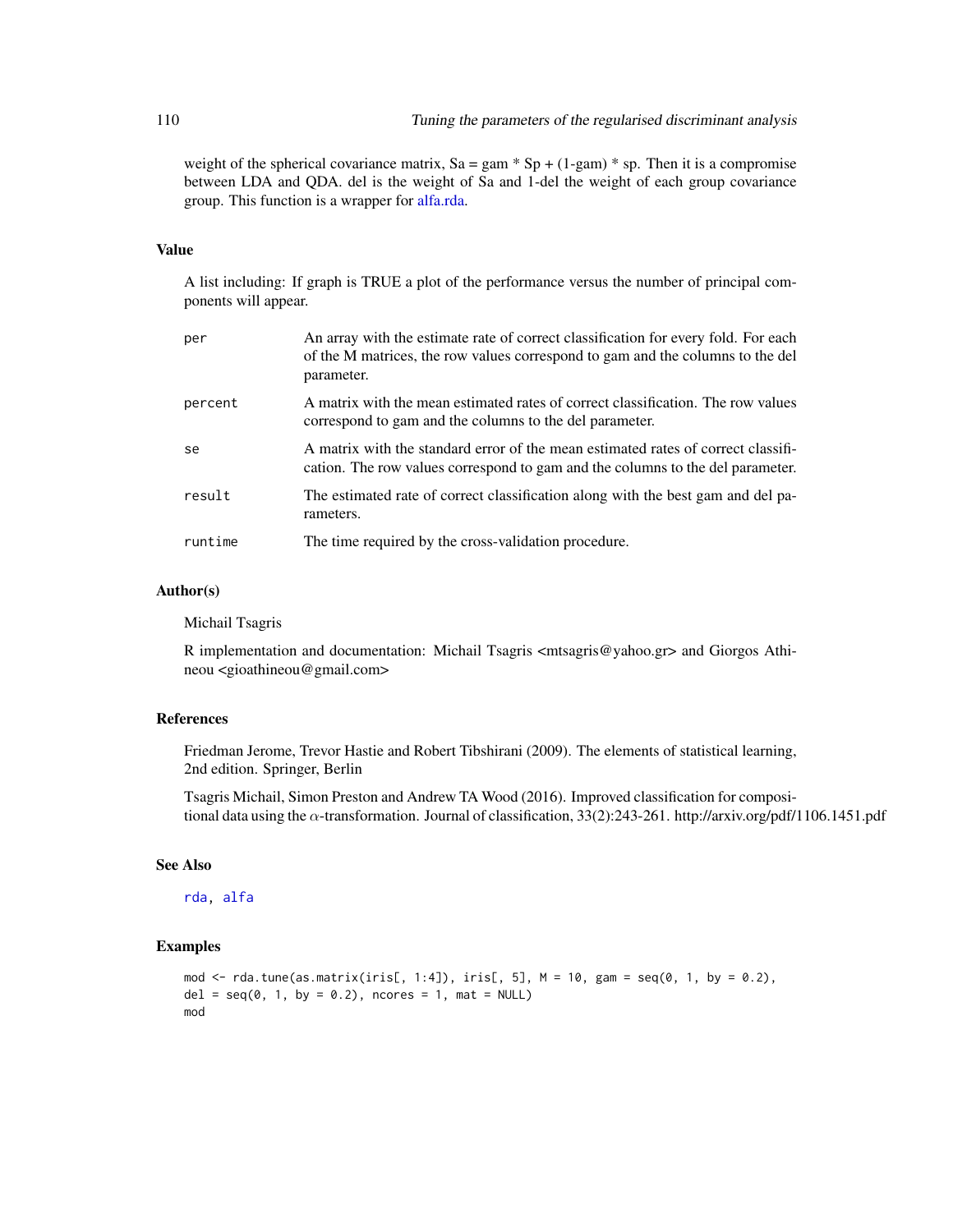<span id="page-110-1"></span>Tuning the principal components with GLMs *Tuning the principal components with GLMs*

# <span id="page-110-0"></span>Description

Tuning the number of principal components in the generalised linear models.

# Usage

```
glmpcr.tune(y, x, M = 10, maxk = 10, mat = NULL, ncores = 1, graph = TRUE)
multinompcr.tune(y, x, M = 10, maxk = 10, mat = NULL, ncores = 1, graph = TRUE)
```
#### Arguments

| y      | A real valued vector for the "glmpcritune" with either two numbers, 0 and 1 for<br>example, for the binomial regression or with positive discrete numbers for the<br>poisson. For the "multinompertune" a vector or a factor with more than just two<br>values. This is a multinomial regression. |
|--------|---------------------------------------------------------------------------------------------------------------------------------------------------------------------------------------------------------------------------------------------------------------------------------------------------|
| X      | A matrix with the predictor variables, they have to be continuous.                                                                                                                                                                                                                                |
| M      | The number of folds in the cross validation.                                                                                                                                                                                                                                                      |
| maxk   | The maximum number of principal components to check.                                                                                                                                                                                                                                              |
| mat    | You can specify your own folds by giving a mat, where each column is a fold.<br>Each column contains indices of the observations. You can also leave it NULL<br>and it will create folds.                                                                                                         |
| ncores | The number of cores to use. If more than 1, parallel computing will take place.<br>It is advisable to use it if you have many observations and or many variables,<br>otherwise it will slow down th process.                                                                                      |
| graph  | If graph is TRUE a plot of the performance for each fold along the values of $\alpha$<br>will appear.                                                                                                                                                                                             |

# Details

Cross validation is performed to select the optimal number of principal components in the GLMs or the multinomial regression. This is used by [alfapcr.tune](#page-106-0).

# Value

If graph is TRUE a plot of the performance versus the number of principal components will appear. A list including:

| msp | A matrix with the mean deviance of prediction or mean accuracy for every fold. |
|-----|--------------------------------------------------------------------------------|
| mpd | A vector with the mean deviance of prediction or mean accuracy, each value     |
|     | corresponds to a number of principal components.                               |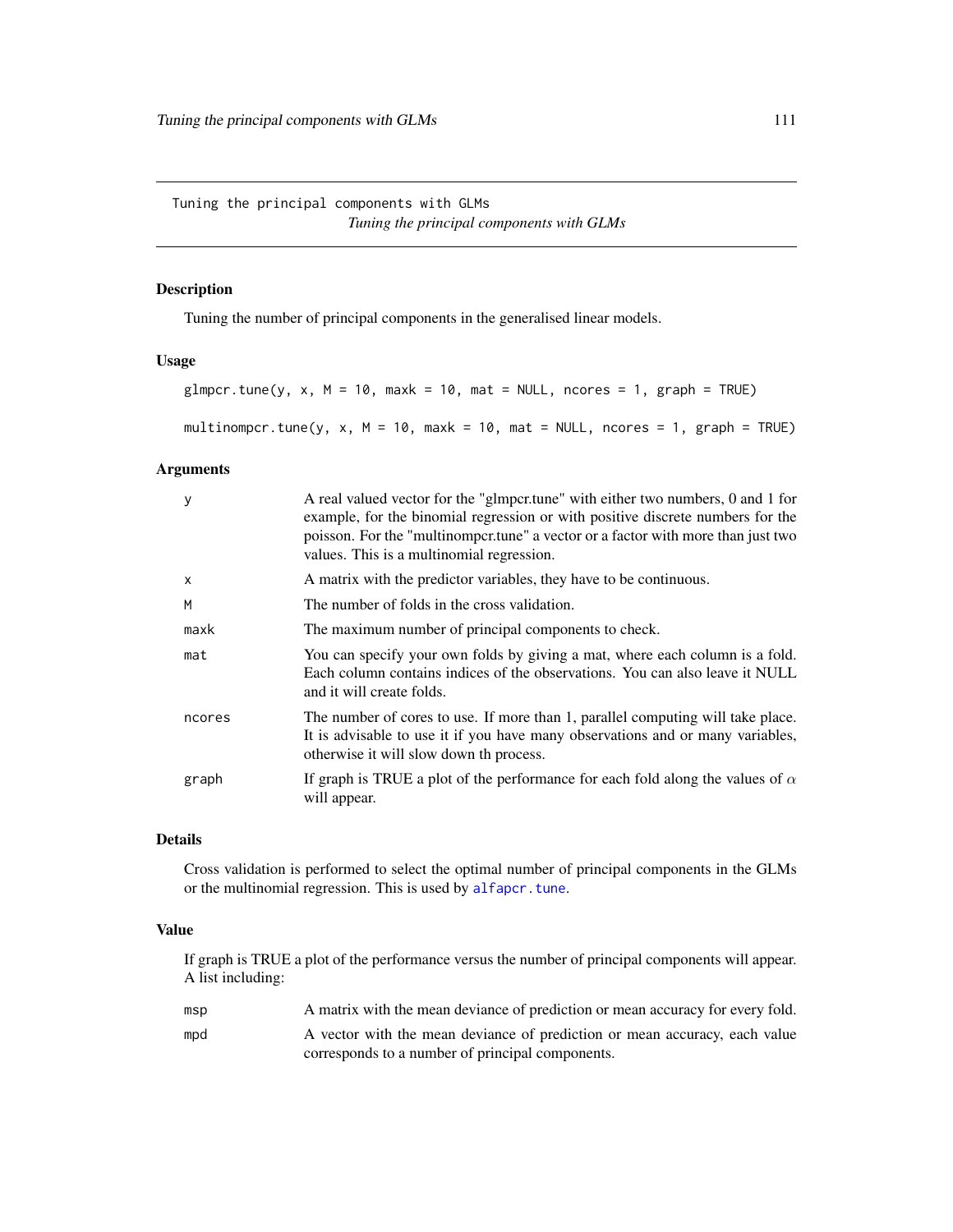<span id="page-111-0"></span>

|             | The number of principal components which minimizes the deviance or max-<br>imises the accuracy.                  |
|-------------|------------------------------------------------------------------------------------------------------------------|
| performance | The optimal performance, minimum deviance for the GLMs and maximum ac-<br>curacy for the multinomial regression. |
| runtime     | The time required by the cross-validation procedure.                                                             |

# Author(s)

Michail Tsagris

R implementation and documentation: Michail Tsagris <mtsagris@yahoo.gr>.

#### References

Aguilera A.M., Escabias M. and Valderrama M.J. (2006). Using principal components for estimating logistic regression with high-dimensional multicollinear data. Computational Statistics \& Data Analysis 50(8): 1905-1924.

Jolliffe I.T. (2002). Principal Component Analysis.

#### See Also

[pcr.tune,](#page-105-0) [glm.pcr,](#page-71-0) [alfa.pcr,](#page-62-0) [alfapcr.tune](#page-106-0)

# Examples

```
library(MASS)
x \leftarrow as_matrix(fgl[, 2:9])y <- rpois(214, 10)
glmpcr.tune(y, x, M=10, maxk = 20, mat = NULL, ncores = 1)
```
Tuning the value of alpha in the alpha-regression *Tuning the value of* α *in the* α*-regression*

#### Description

Tuning the value of  $\alpha$  in the  $\alpha$ -regression.

# Usage

```
alfareg.tune(y, x, a = seq(0.1, 1, by = 0.1), K = 10,
mat = NULL, nc = 1, graph = FALSE)
```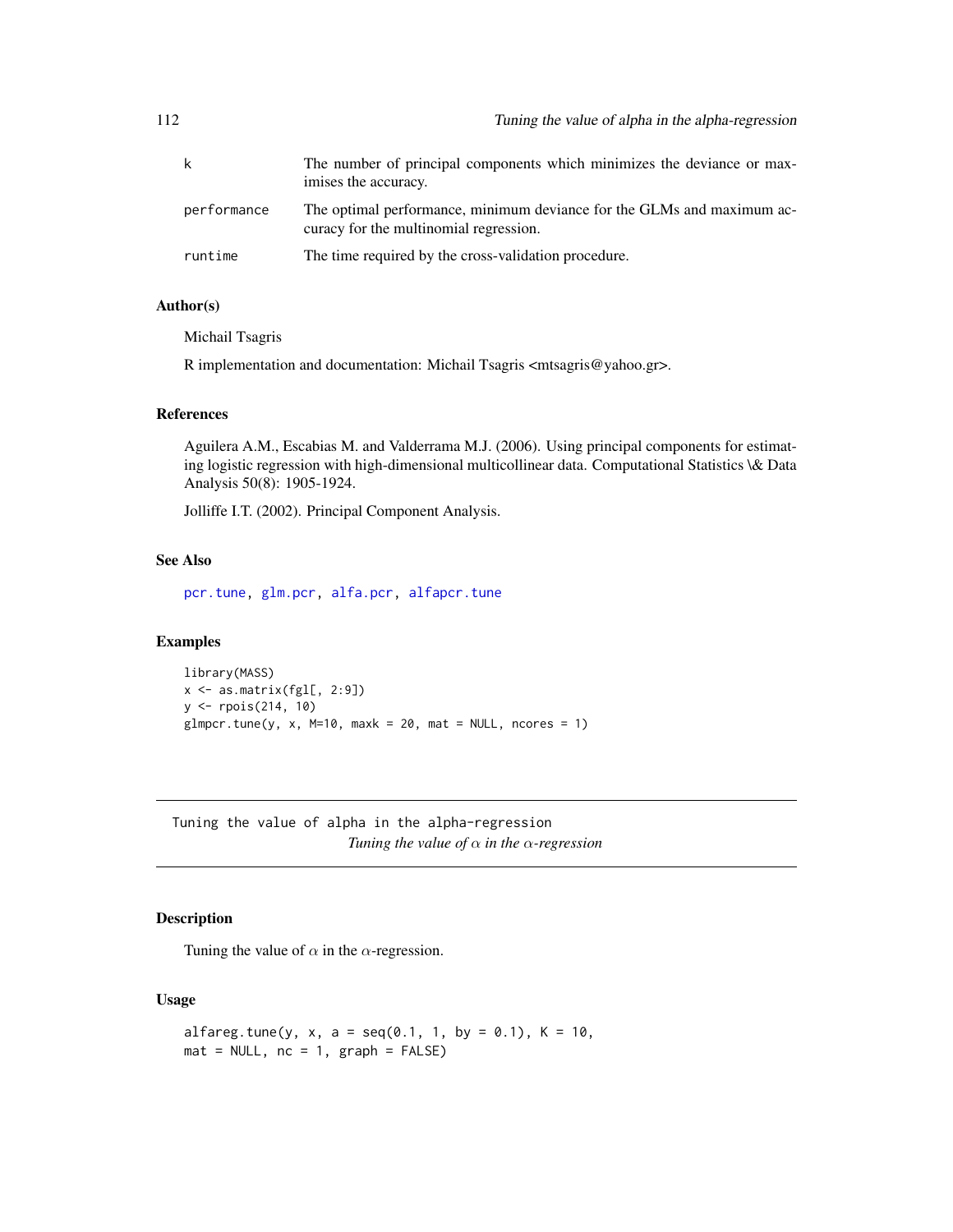# Arguments

| y            | A matrix with compositional data. zero values are allowed.                                                                                                                                                                                                      |
|--------------|-----------------------------------------------------------------------------------------------------------------------------------------------------------------------------------------------------------------------------------------------------------------|
| $\mathsf{x}$ | A matrix with the continuous predictor variables or a data frame including cate-<br>gorical predictor variables.                                                                                                                                                |
| a            | The value of the power transformation, it has to be between -1 and 1. If zero<br>values are present it has to be greater than 0. If $\alpha = 0$ the isometric log-ratio<br>transformation is applied.                                                          |
| К            | The number of folds to split the data.                                                                                                                                                                                                                          |
| mat          | You can specify your own folds by giving a mat, where each column is a fold.<br>Each column contains indices of the observations. You can also leave it NULL<br>and it will create folds.                                                                       |
| nc           | The number of cores to use. IF you have a multicore computer it is advisable to<br>use more than 1. It makes the procedure faster. It is advisable to use it if you<br>have many observations and or many variables, otherwise it will slow down th<br>process. |
| graph        | If graph is TRUE a plot of the performance for each fold along the values of $\alpha$<br>will appear.                                                                                                                                                           |

# Details

The  $\alpha$ -transformation is applied to the compositional data and the numerical optimisation is performed for the regression, unless  $\alpha = 0$ , where the coefficients are available in closed form.

# Value

A plot of the estimated Kullback-Leibler divergences (multiplied by 2) along the values of  $\alpha$  (if graph is set to TRUE). A list including:

| runtime | The runtime required by the cross-validation.                                                                                                                                                                                         |
|---------|---------------------------------------------------------------------------------------------------------------------------------------------------------------------------------------------------------------------------------------|
| kula    | A matrix with twice the Kullback-Leibler divergence of the observed from the<br>fitted values. Each row corresponds to a fold and each column to a value of $\alpha$ .<br>The average over the columns equal the next argument, "kl". |
| k1      | A vector with twice the Kullback-Leibler divergence of the observed from the<br>fitted values. Every value corresponds to a value of $\alpha$ .                                                                                       |
| opt     | The optimal value of $\alpha$ .                                                                                                                                                                                                       |
| value   | The minimum value of twice the Kullback-Leibler.                                                                                                                                                                                      |

# Author(s)

Michail Tsagris

R implementation and documentation: Michail Tsagris <mtsagris@yahoo.gr> and Giorgos Athineou <gioathineou@gmail.com>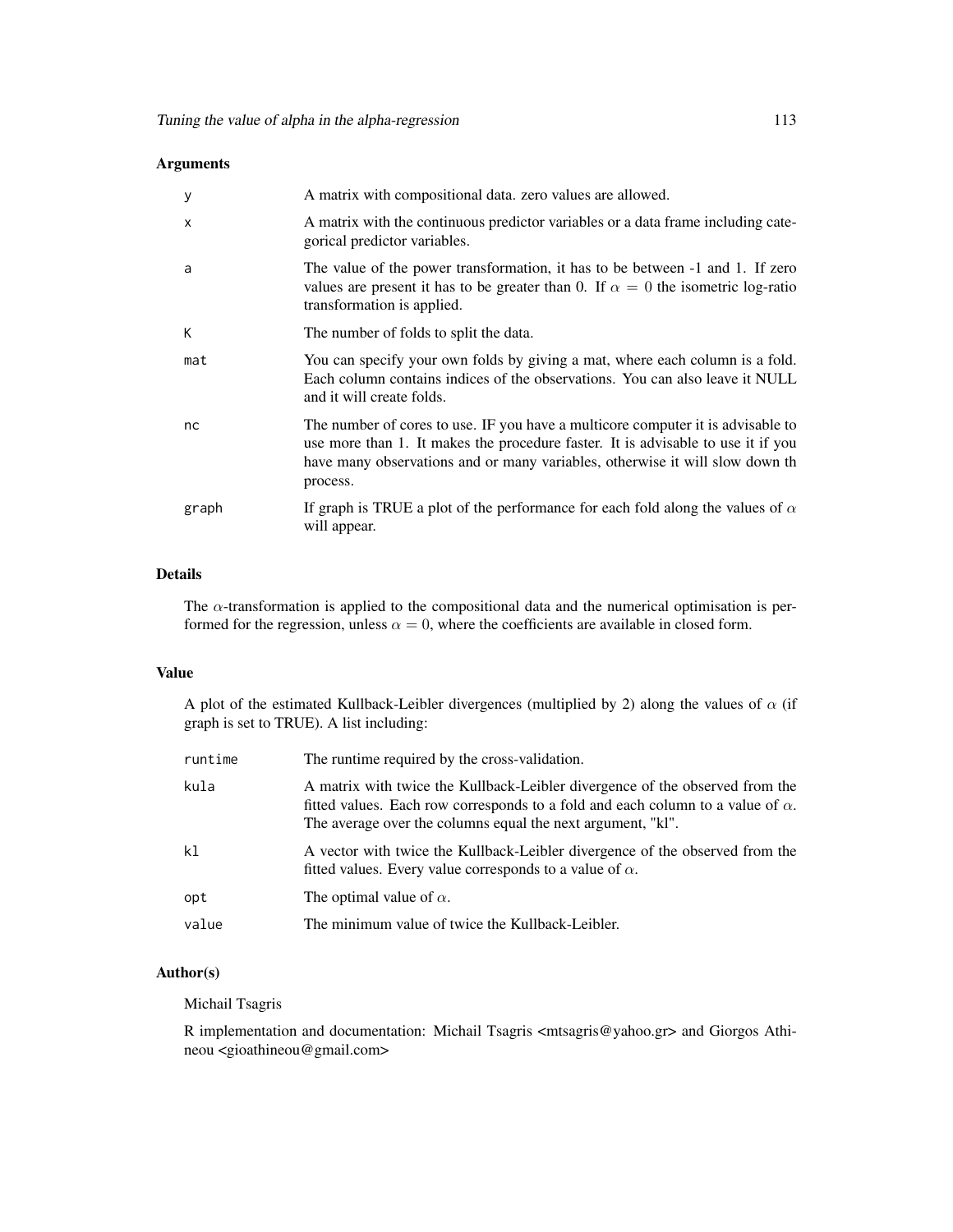# References

Tsagris Michail (2015). Regression analysis with compositional data containing zero values. Chilean Journal of Statistics, 6(2): 47-57. http://arxiv.org/pdf/1508.01913v1.pdf

Tsagris M.T., Preston S. and Wood A.T.A. (2011). A data-based power transformation for compositional data. In Proceedings of the 4th Compositional Data Analysis Workshop, Girona, Spain. http://arxiv.org/pdf/1106.1451.pdf

#### See Also

[alfa.reg,](#page-76-0) [alfa](#page-93-0)

# Examples

```
library(MASS)
y <- as.matrix(fgl[1:40, 2:4])
y <- y /rowSums(y)
x \leftarrow as-vector(fgl[1:40, 1])mod <- alfareg.tune(y, x, a = c(0.2, 0.35, 0.05), K = 5, nc = 1)
```
Zero adjusted Dirichlet regression *Zero adjusted Dirichlet regression*

# Description

Zero adjusted Dirichlet regression.

#### Usage

```
zadr(y, x, xnew = NULL, tol = 1e-05)
```
mixreg(param, z)

#### Arguments

| y            | A matrix with the compositional data (dependent variable). The number of ob-<br>servations with at least one zero value should not be more than the columns of<br>the predictor variables. Otherwise, the initial values will not be calculated. |
|--------------|--------------------------------------------------------------------------------------------------------------------------------------------------------------------------------------------------------------------------------------------------|
| $\mathsf{x}$ | The predictor variable(s), they can be either continuous or categorical or both.                                                                                                                                                                 |
| xnew         | If you have new data use it, otherwise leave it NULL.                                                                                                                                                                                            |
| tol          | A tolerance level to terminate the maximisation process.                                                                                                                                                                                         |
| param        | Some arguments passed on to the mixreg helper function.                                                                                                                                                                                          |
| z            | Some arguments passed on to the mixreg helper function.                                                                                                                                                                                          |

<span id="page-113-0"></span>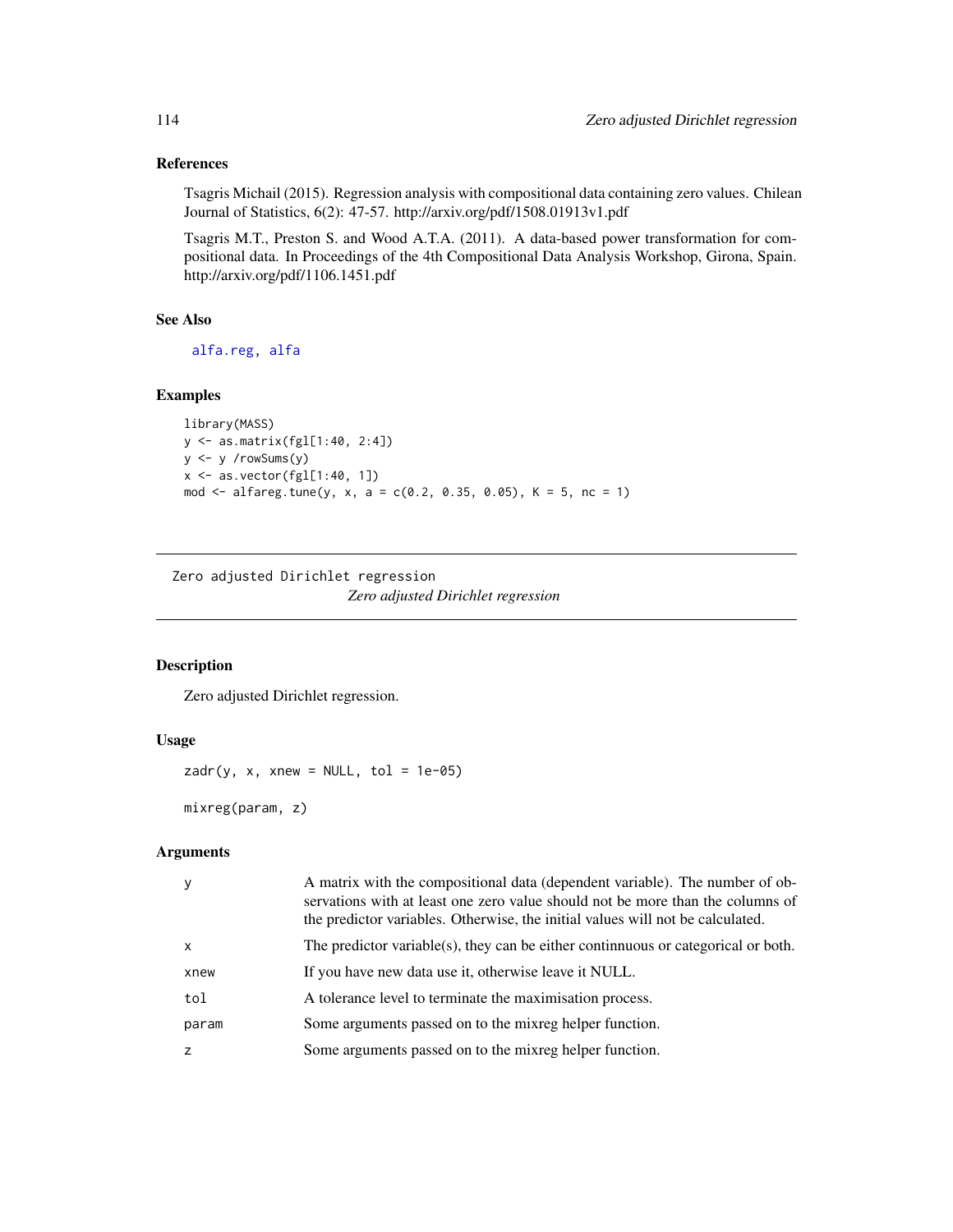# <span id="page-114-0"></span>Details

A zero adjusted Dirichlet regression is being fittd. The likelihood conists of two components. The contributions of the non zero compositional values and the contributions of the compositional vectors with at least one zero value. The second component may have many different sub-categories, one for each pattern of zeros.

# Value

A list including:

| runtime | The time required by the regression.                                                                                          |
|---------|-------------------------------------------------------------------------------------------------------------------------------|
| loglik  | The value of the log-likelihood.                                                                                              |
| phi     | The precision parameter. If covariates are linked with it (function "diri.reg2"),<br>this will be a vector.                   |
| be      | The beta coefficients.                                                                                                        |
| seb     | The standard error of the beta coefficients.                                                                                  |
| sigma   | Th covariance matrix of the regression parameters (for the mean vector and the<br>phi parameter) in the function "diri.reg2". |
| est     | The fitted or the predicted values (if xnew is not NULL).                                                                     |

### Author(s)

Michail Tsagris

R implementation and documentation: Michail Tsagris <mtsagris@yahoo.gr>

#### References

Tsagris M. and Stewart C. (2018). A Dirichlet Regression Model for Compositional Data with Zeros. Accepted at the Lobachevskii Journal of Mathematics.

Preprint available from https://arxiv.org/pdf/1410.5011.pdf

# See Also

[diri.reg,](#page-17-0) [kl.compreg,](#page-19-0) [ols.compreg,](#page-68-0) [alfa.reg](#page-76-0)

# Examples

```
x <- as.vector(iris[, 4])
y <- as.matrix(iris[, 1:3])
y \leftarrow y / \text{rowsums}(y)mod1 <- diri.reg(y, x)
y[sample(1:450, 15)] <- 0
mod2 \leq zadr(y, x)
```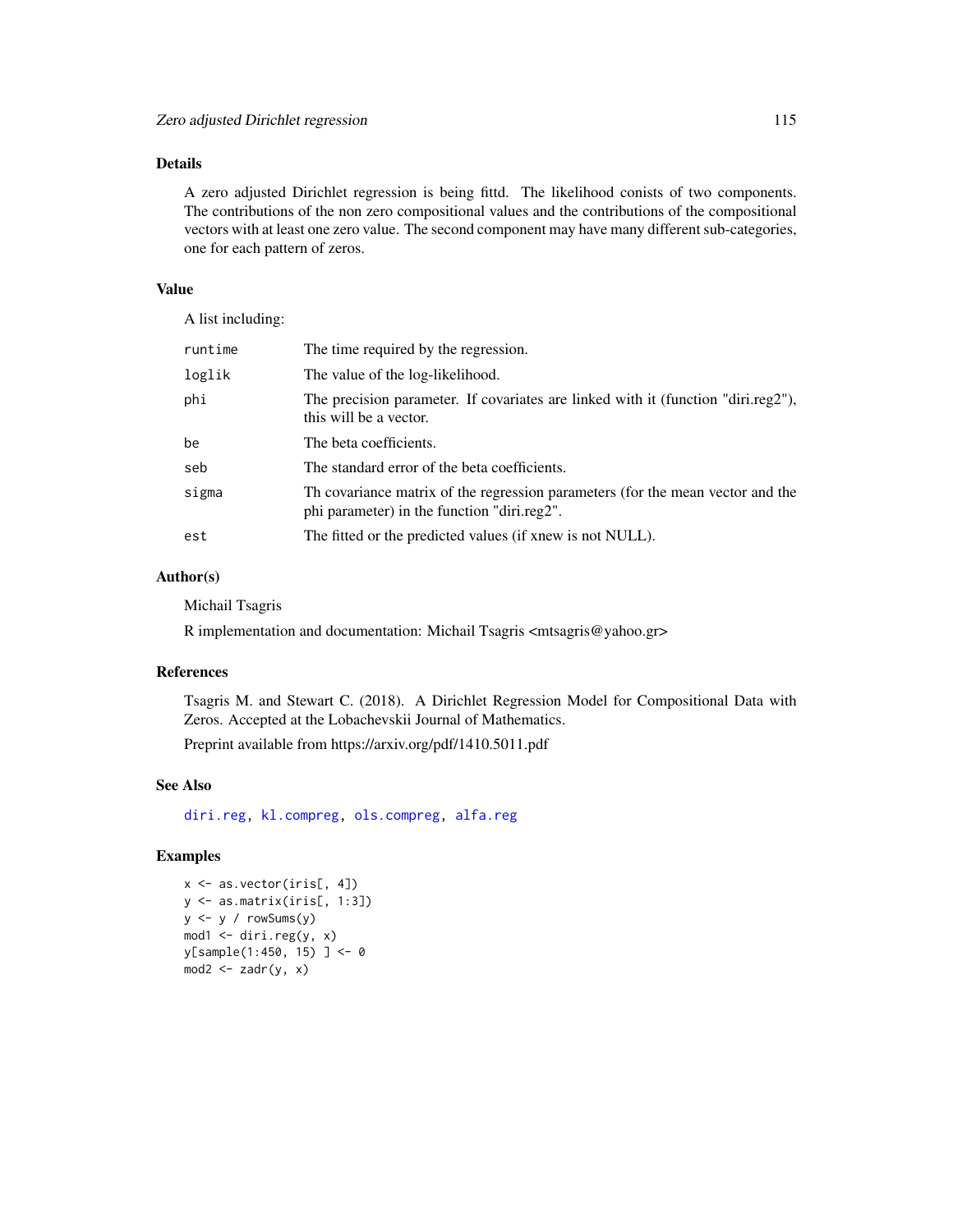# Index

∗Topic -regression Tuning the value of alpha in the alpha-regression, [112](#page-111-0) ∗Topic -transformation Cross validation for the ridge regression with compositional data as predictor using the alpha-transformation, [14](#page-13-0) Estimation of the value of alpha in the folded model, [28](#page-27-0) Estimation of the value of alpha via the profile log-likelihood, [29](#page-28-0) Fast estimation of the value of alpha, [33](#page-32-0) Inverse of the alpha-transformation, [45](#page-44-0) MLE of the folded model for a given value of alpha, [56](#page-55-0) Multivariate or univariate regression with compositional data in the covariates side using the alpha-transformation, [63](#page-62-1) Regression with compositional data using the alpha-transformation, [77](#page-76-1) Ridge regression with compositional data in the covariates side using the alpha-transformation, [84](#page-83-0) The alpha-distance, [93](#page-92-0) The alpha-transformation, [94](#page-93-1) The Frechet mean for compositional data, [96](#page-95-0) Tuning the number of PCs in the PCR with compositional data using the alpha-transformation, [107](#page-106-1)

Tuning the value of alpha in the alpha-regression, [112](#page-111-0) ∗Topic Additive log-ratio-transformation The additive log-ratio transformation and its inverse, [92](#page-91-0) ∗Topic Beta distribution MLE of distributions defined in the  $(0, 1)$  interval,  $55$ ∗Topic Bhattacharyya distance Kullback-Leibler divergence and Bhattacharyya distance between two Dirichlet distributions, [49](#page-48-0) ∗Topic Compositional data Compositional-package, [4](#page-3-0) ∗Topic Contour plots Compositional-package, [4](#page-3-0) ∗Topic Dirichelt mean vector Log-likelihood ratio test for a Dirichlet mean vector, [50](#page-49-0) ∗Topic Dirichlet distribution Contour plot of a Dirichlet distribution in S^2, [5](#page-4-0) Density values of a Dirichlet distribution, [16](#page-15-0) Dirichlet random values simulation, [17](#page-16-0) Fitting a Dirichlet distribution, [34](#page-33-0) Fitting a Dirichlet distribution via Newton-Rapshon, [36](#page-35-0) Kullback-Leibler divergence and Bhattacharyya distance between two Dirichlet distributions, [49](#page-48-0) ∗Topic Dirichlet regression Dirichlet regression, [18](#page-17-1)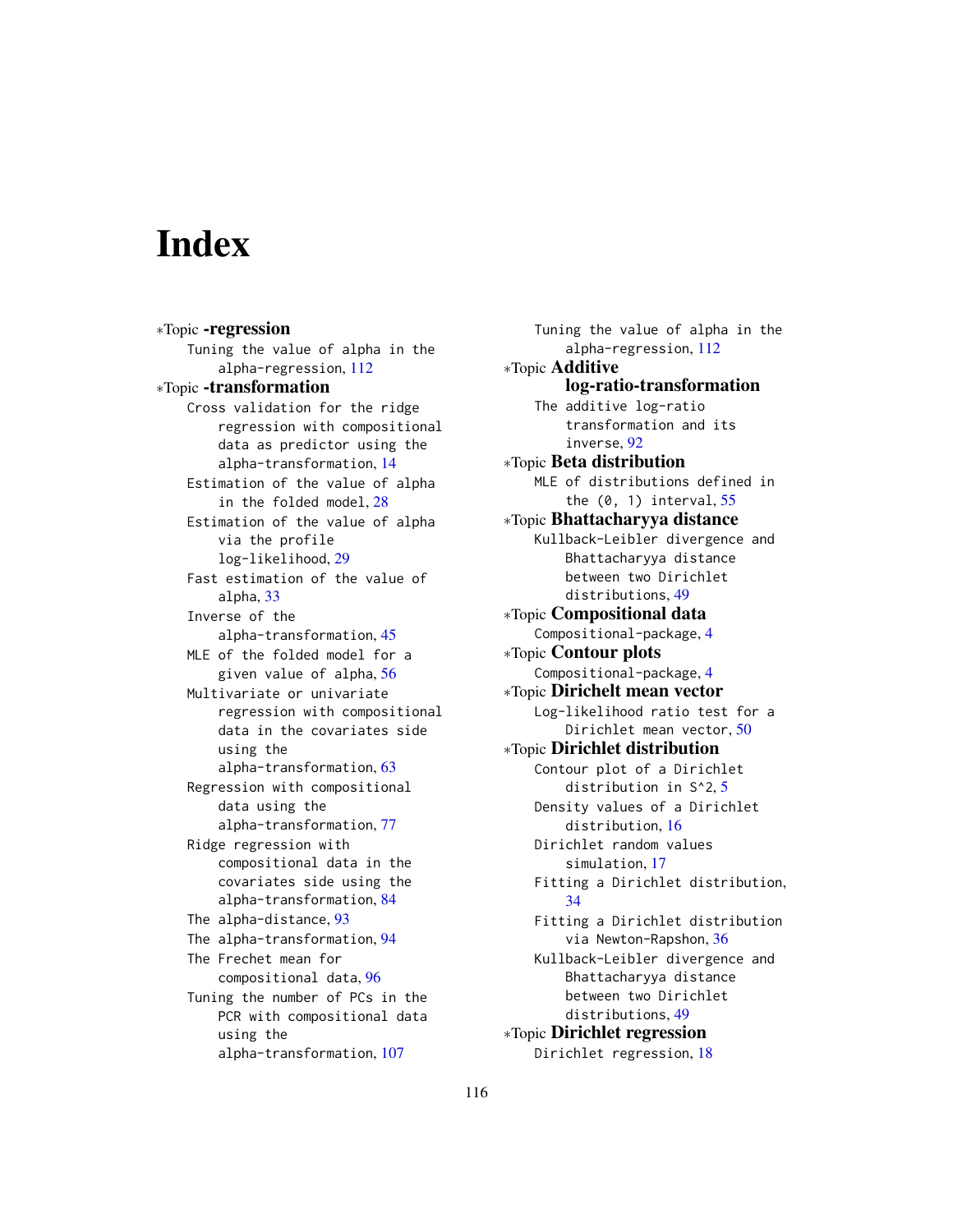∗Topic Discriminant analysis Compositional-package, [4](#page-3-0) ∗Topic Equality of the covariance matrices Hotelling's multivariate version of the 2 sample t-test for Euclidean data, [42](#page-41-0) Multivariate analysis of variance, [57](#page-56-0) ∗Topic Euclidean distance The alpha-distance, [93](#page-92-0) ∗Topic Frechet mean The Frechet mean for compositional data, [96](#page-95-0) ∗Topic GLMs Quasi binomial regression for proportions, [76](#page-75-0) ∗Topic GLM Tuning the principal components with GLMs, [111](#page-110-1) ∗Topic Gaussian mixture models Simulation of compositional data from Gaussian mixture models, [87](#page-86-0) Simulation of compositional data from the folded model, [88](#page-87-0) ∗Topic Gaussian mixtures Gaussian mixture models for compositional data, [37](#page-36-0) ∗Topic Gaussianmixture model Contour plot of a Gaussian mixture model in S^2, [6](#page-5-0) ∗Topic Hypothesis test Empirical likelihood for a one sample mean vector hypothesis testing, [23](#page-22-0) Exponential empirical likelihood for a one sample mean vector hypothesis testing, [30](#page-29-0) Hotelling's multivariate version of the 1 sample t-test for Euclidean data, [40](#page-39-0) ∗Topic Kullback-Lebler divergence Divergence based regression for compositional data, [20](#page-19-1) Helper functions for the Kullback-Leibler regression, [39](#page-38-0)

∗Topic Kullback-Leibler divergence Kullback-Leibler divergence and Bhattacharyya distance between two Dirichlet distributions, [49](#page-48-0) ∗Topic Log-likelihood ratio test Log-likelihood ratio test for a Dirichlet mean vector, [50](#page-49-0) Log-likelihood ratio test for a symmetric Dirichlet distribution, [51](#page-50-0) ∗Topic MLE Compositional-package, [4](#page-3-0) ∗Topic Manhattan distance The alpha-distance, [93](#page-92-0) ∗Topic Multivariate analysis of variance Hotelling's multivariate version of the 2 sample t-test for Euclidean data, [42](#page-41-0) James multivariate version of the t-test, [46](#page-45-0) Multivariate analysis of variance, [57](#page-56-0) Multivariate analysis of variance (James test), [58](#page-57-0) ∗Topic Multivariate hypothesis testing Empirical likelihood hypothesis testing for two mean vectors,  $24$ Exponential empirical likelihood hypothesis testing for two mean vectors, [31](#page-30-0) Hypothesis testing for two or more compositional mean vectors, [43](#page-42-0) ∗Topic Newton-Raphson Fitting a Dirichlet distribution via Newton-Rapshon, [36](#page-35-0) MLE of distributions defined in the (0, 1) interval, [55](#page-54-0) ∗Topic No equality of the covariance matrices Multivariate analysis of variance (James test), [58](#page-57-0) ∗Topic Non parametric test Empirical likelihood hypothesis testing for two mean vectors, [24](#page-23-0)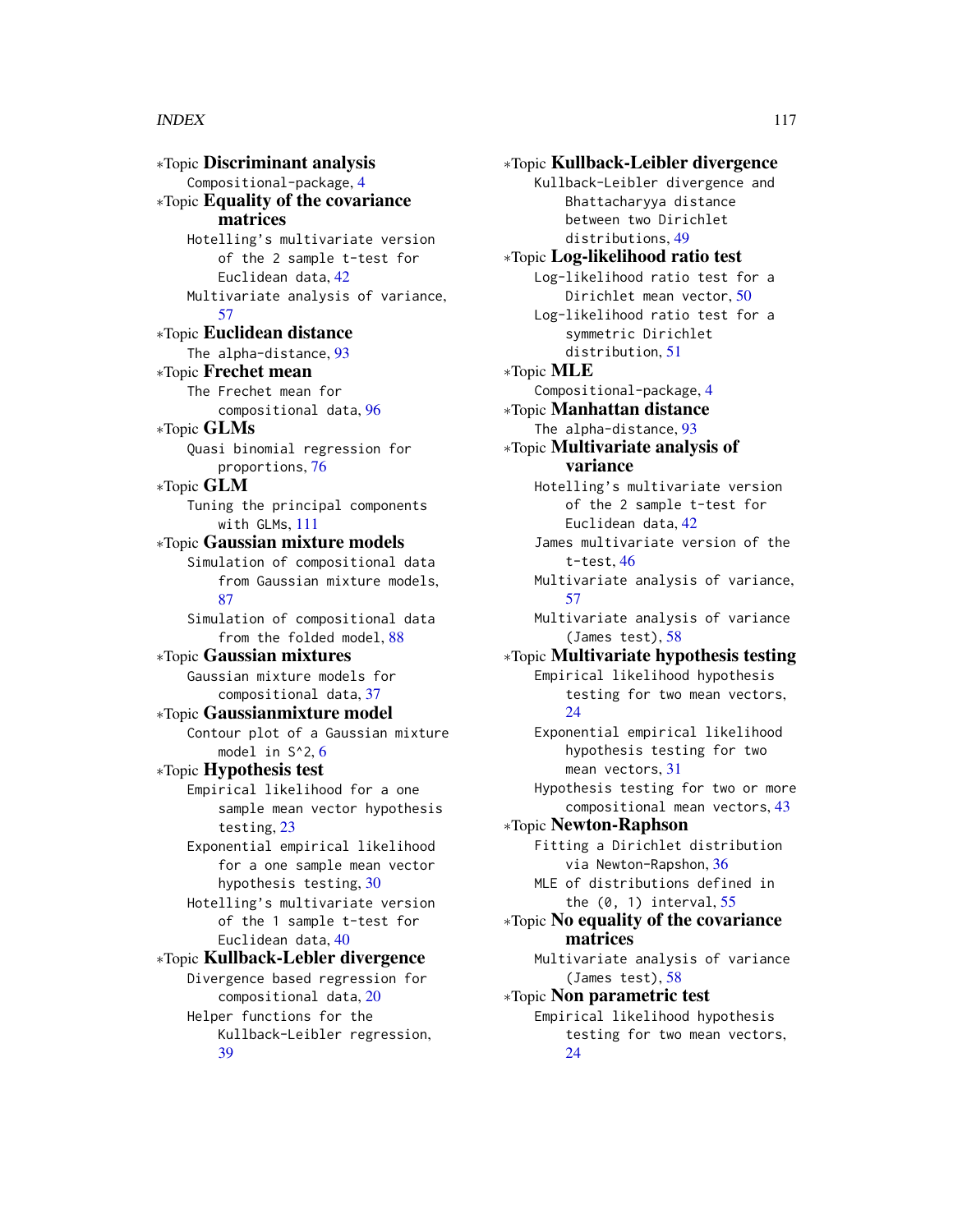∗Topic Quasi regression Quasi binomial regression for proportions, [76](#page-75-0) ∗Topic Regression Compositional-package, [4](#page-3-0) ∗Topic Regularised discriminant analysis Cross validation for the regularised discriminant analysis with compositional data using the alpha-transformation, [11](#page-10-0) Regularised discriminant analysis for compositional data using the alpha-transformation, [79](#page-78-1) Regularised discriminant analysis for Euclidean data, [80](#page-79-1) Tuning of the k-NN algorithm for compositional data, [104](#page-103-0) Tuning the parameters of the regularised discriminant analysis, [109](#page-108-0) ∗Topic Ridge regression Cross validation for the ridge regression, [13](#page-12-0) ∗Topic Tuning of the hyper-parameters Tuning the parameters of the regularised discriminant analysis, [109](#page-108-0) ∗Topic Unequality of the covariance matrices James multivariate version of the t-test, [46](#page-45-0) ∗Topic bandwidth tuning Tuning of the bandwidth h of the kernel using the maximum likelihood cross validation, [101](#page-100-0) ∗Topic bivariate normal distribution Contour plot of the normal distribution in S^2, [8](#page-7-0) ∗Topic bivariate skew skewnormal distribution Contour plot of the skew skew-normal distribution in  $S^2$ , [9](#page-8-0)

∗Topic bivariate t distribution

Contour plot of the t distribution in S^2, [10](#page-9-0) ∗Topic compositional data Hypothesis testing for two or more compositional mean vectors, [43](#page-42-0) ∗Topic contour plot Contour plot of a Dirichlet distribution in S^2, [5](#page-4-0) Contour plot of a Gaussian mixture model in  $S^2$ , [6](#page-5-0) Contour plot of the kernel density estimate in S^2, [7](#page-6-0) Contour plot of the normal distribution in S^2, [8](#page-7-0) Contour plot of the skew skew-normal distribution in  $S^2$ , [9](#page-8-0) Contour plot of the t distribution in S^2, [10](#page-9-0) ∗Topic cross-validation Cross validation for the regularised discriminant analysis with compositional data using the alpha-transformation, [11](#page-10-0) ∗Topic density values Density values of a Dirichlet distribution, [16](#page-15-0) ∗Topic fractional response Quasi binomial regression for proportions, [76](#page-75-0) ∗Topic generalised linear models Principal component generalised linear models, [72](#page-71-1) ∗Topic hypersecant distribution for proportions MLE of distributions defined in the  $(0, 1)$  interval,  $55$ ∗Topic inflated beta distribution MLE of distributions defined in the  $(0, 1)$  interval,  $55$ ∗Topic inverse transformation Inverse of the alpha-transformation, [45](#page-44-0) ∗Topic k-NN algorithm Projection pursuit regression for compositional data, [74](#page-73-0) The k-NN algorithm for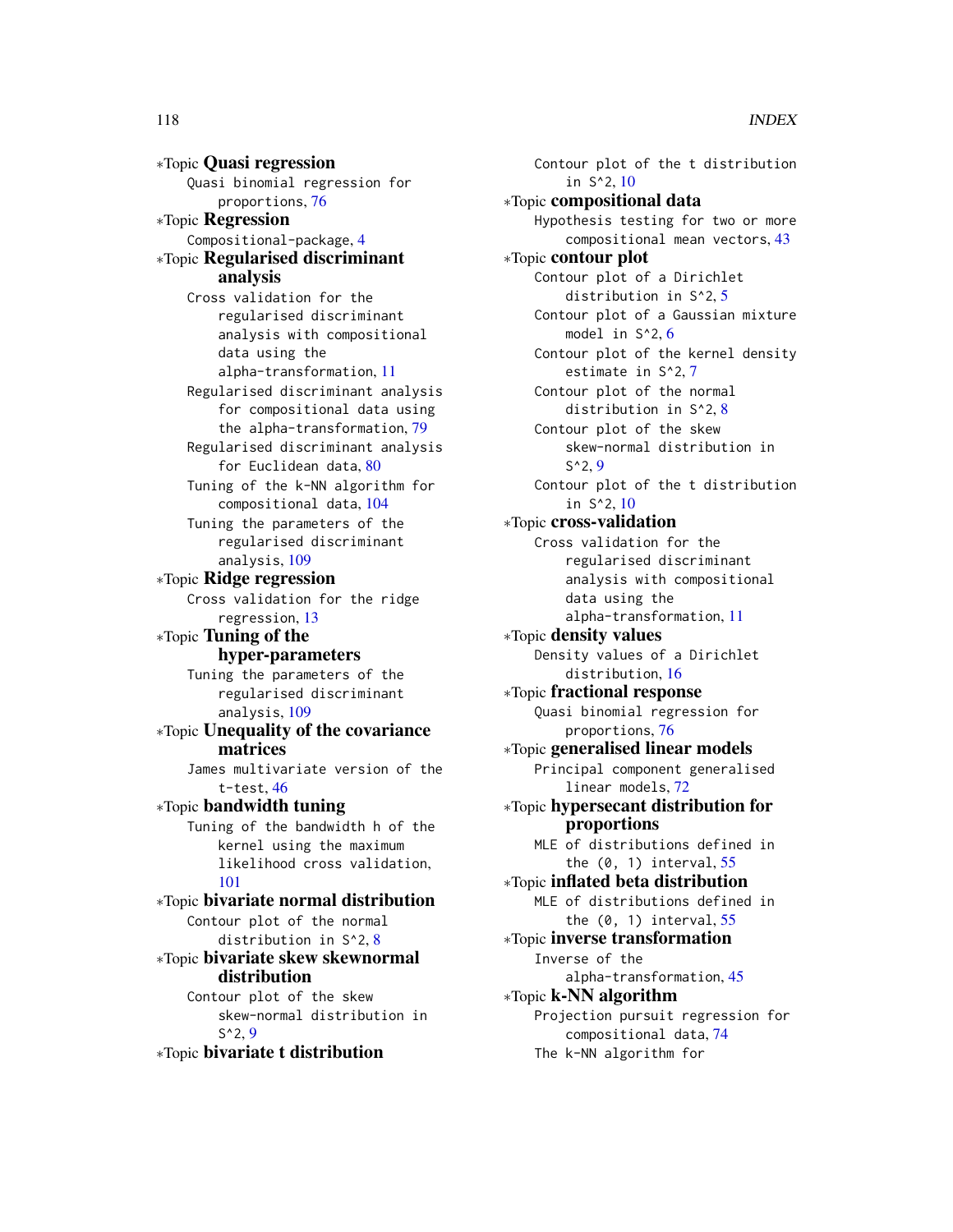compositional data, [98](#page-97-0) ∗Topic kernel density estimate Multivariate kernel density estimation, [59](#page-58-0) ∗Topic kernel density Contour plot of the kernel density estimate in S^2, [7](#page-6-0) Tuning of the bandwidth h of the kernel using the maximum likelihood cross validation, [101](#page-100-0) ∗Topic linear regression Principal components regression, [73](#page-72-0) Tuning of the principal components regression, [106](#page-105-1) ∗Topic list(list(\alpha)) Cross validation for the ridge regression with compositional data as predictor using the alpha-transformation, [14](#page-13-0) Estimation of the value of alpha in the folded model, [28](#page-27-0) Estimation of the value of alpha via the profile log-likelihood, [29](#page-28-0) Fast estimation of the value of alpha, [33](#page-32-0) Inverse of the alpha-transformation, [45](#page-44-0) MLE of the folded model for a given value of alpha, [56](#page-55-0) Multivariate or univariate regression with compositional data in the covariates side using the alpha-transformation, [63](#page-62-1) Regression with compositional data using the alpha-transformation, [77](#page-76-1) Ridge regression with compositional data in the covariates side using the alpha-transformation, [84](#page-83-0) The alpha-distance, [93](#page-92-0) The alpha-transformation, [94](#page-93-1) The Frechet mean for compositional data, [96](#page-95-0) Tuning the number of PCs in the

PCR with compositional data using the alpha-transformation, [107](#page-106-1) Tuning the value of alpha in the alpha-regression, [112](#page-111-0) ∗Topic location and scatter Estimating location and scatter parameters for compositional data, [26](#page-25-0) ∗Topic logistic normal distribution MLE of distributions defined in the  $(0, 1)$  interval,  $55$ ∗Topic maximum likelihood cross validation Tuning of the bandwidth h of the kernel using the maximum likelihood cross validation, [101](#page-100-0) ∗Topic maximum likelihood estimation Estimation of the value of alpha in the folded model, [28](#page-27-0) Fitting a Dirichlet distribution, [34](#page-33-0) Fitting a Dirichlet distribution via Newton-Rapshon, [36](#page-35-0) MLE of distributions defined in the  $(0, 1)$  interval,  $55$ MLE of the folded model for a given value of alpha, [56](#page-55-0) ∗Topic maximum log-likelihood estimation Fast estimation of the value of alpha, [33](#page-32-0) ∗Topic mean vector Empirical likelihood for a one sample mean vector hypothesis testing, [23](#page-22-0) Exponential empirical likelihood for a one sample mean vector hypothesis testing, [30](#page-29-0) Hotelling's multivariate version of the 1 sample t-test for Euclidean data, [40](#page-39-0) ∗Topic mixtures of normal distributions Mixture model selection via BIC, [52](#page-51-0) ∗Topic model based clustering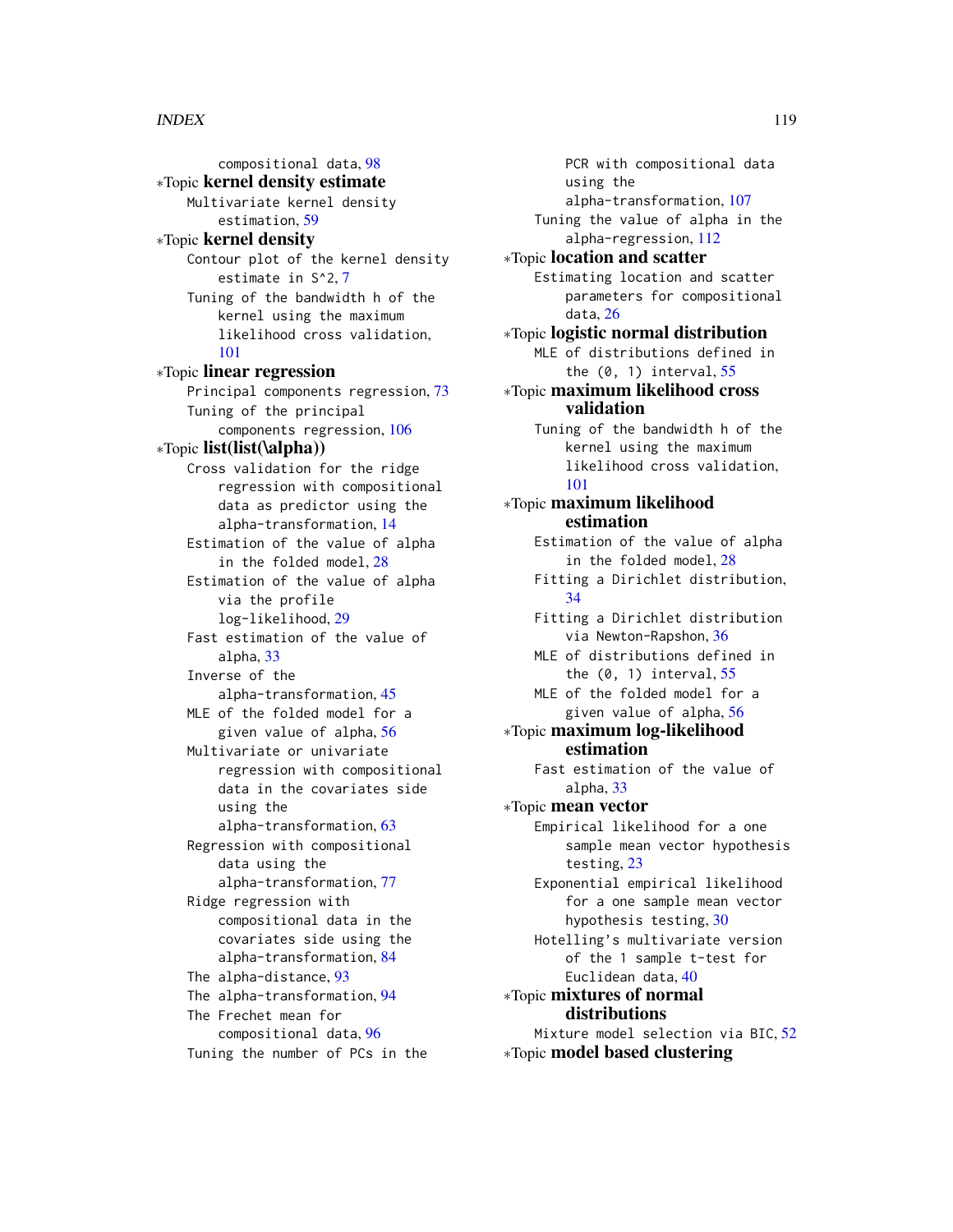Gaussian mixture models for compositional data, [37](#page-36-0) ∗Topic model selection Mixture model selection via BIC, [52](#page-51-0) ∗Topic multivariate kernel Multivariate kernel density estimation, [59](#page-58-0) ∗Topic multivariate linear regression Multivariate linear regression, [61](#page-60-0) ∗Topic multivariate normal distribution Multivariate normal random values simulation on the simplex, [62](#page-61-0) ∗Topic multivariate regression Dirichlet regression, [18](#page-17-1) Divergence based regression for compositional data, [20](#page-19-1) Helper functions for the Kullback-Leibler regression, [39](#page-38-0) Non linear least squares regression for compositional data, [69](#page-68-1) Regression with compositional data using the alpha-transformation, [77](#page-76-1) Spatial median regression, [89](#page-88-0) ∗Topic multivariate rgression Multivariate regression with compositional data, [65](#page-64-0) ∗Topic multivariate skew normal distribution Multivariate skew normal random values simulation on the simplex, [66](#page-65-0) ∗Topic multivariate t distribution MLE for the multivarite t distribution, [53](#page-52-0) Multivariate t random values simulation on the simplex, [67](#page-66-0) ∗Topic non parametric test Exponential empirical likelihood hypothesis testing for two mean vectors, [31](#page-30-0) Hypothesis testing for two or more compositional mean vectors, [43](#page-42-0) ∗Topic ordinary least squares

Non linear least squares

regression for compositional data, [69](#page-68-1) ∗Topic orthogonal matrix The Helmert sub-matrix, [97](#page-96-0) ∗Topic parameters tuning Cross validation for the ridge regression with compositional data as predictor using the alpha-transformation, [14](#page-13-0) ∗Topic plot Ridge regression plot, [83](#page-82-0) Ridge regression with the alpha-transformation plot, [85](#page-84-0) ∗Topic principal components regression Multivariate or univariate regression with compositional data in the covariates side using the alpha-transformation, [63](#page-62-1) Principal component generalised linear models, [72](#page-71-1) Tuning the number of PCs in the PCR with compositional data using the alpha-transformation, [107](#page-106-1) ∗Topic principal components Principal components regression, [73](#page-72-0) Tuning of the principal components regression, [106](#page-105-1) Tuning the principal components with GLMs, [111](#page-110-1) ∗Topic profile log-likelihood Estimation of the value of alpha via the profile log-likelihood, [29](#page-28-0) ∗Topic proportions MLE of distributions defined in the  $(0, 1)$  interval,  $55$ ∗Topic random values simulation Dirichlet random values simulation, [17](#page-16-0) Multivariate normal random values simulation on the simplex, [62](#page-61-0) Multivariate skew normal random values simulation on the simplex, [66](#page-65-0) Multivariate t random values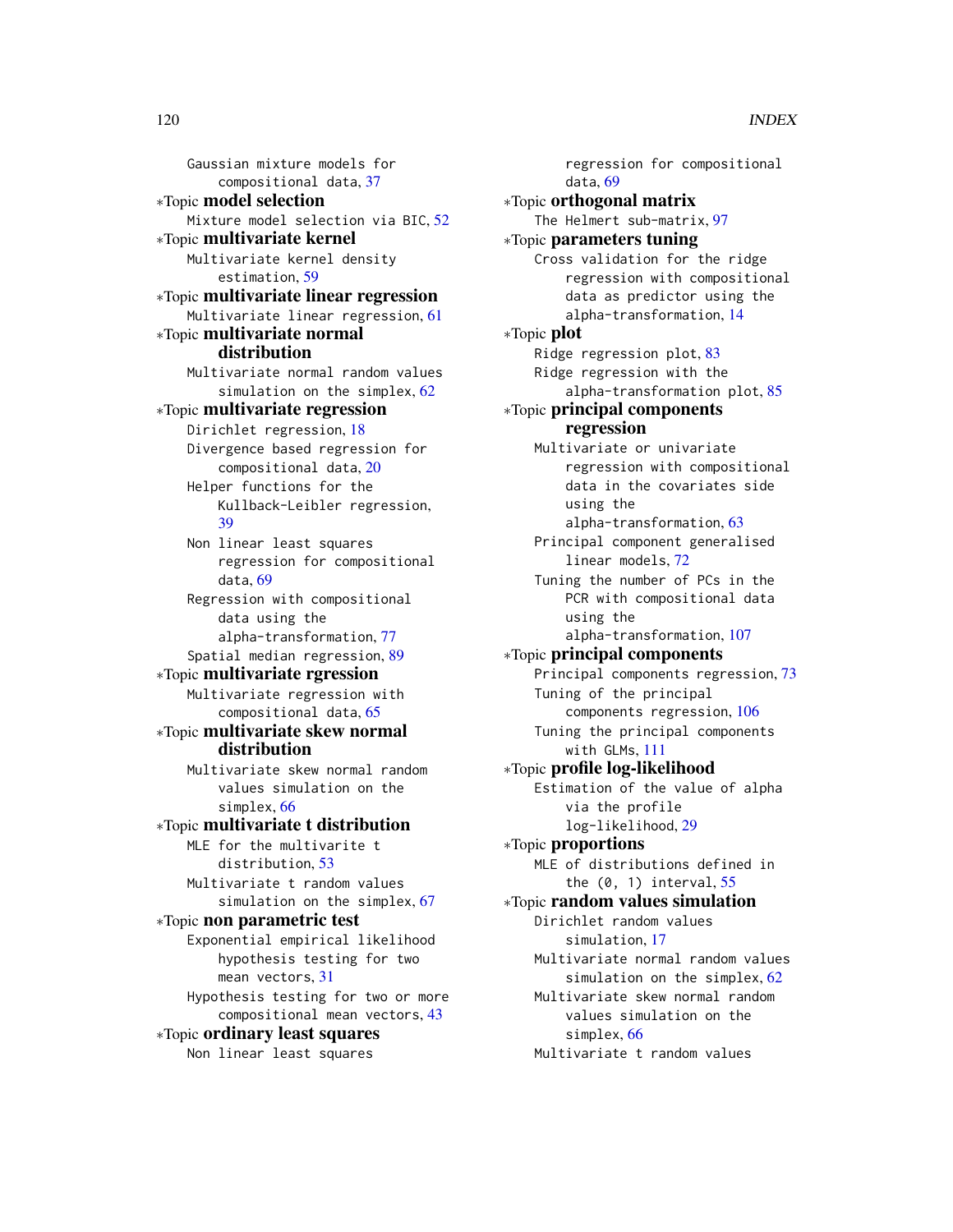simulation on the simplex, [67](#page-66-0) ∗Topic random vectors simulation Simulation of compositional data from Gaussian mixture models, [87](#page-86-0) Simulation of compositional data from the folded model, [88](#page-87-0) ∗Topic regularisation Ridge regression, [82](#page-81-0) ∗Topic ridge regression Cross validation for the ridge regression with compositional data as predictor using the alpha-transformation, [14](#page-13-0) Ridge regression, [82](#page-81-0) Ridge regression plot, [83](#page-82-0) Ridge regression with compositional data in the covariates side using the alpha-transformation, [84](#page-83-0) Ridge regression with the alpha-transformation plot, [85](#page-84-0) ∗Topic robust estimation Estimating location and scatter parameters for compositional data, [26](#page-25-0) ∗Topic spatial median regression Multivariate regression with compositional data, [65](#page-64-0) Spatial median regression, [89](#page-88-0) ∗Topic symmetric Dirichlet distribution Log-likelihood ratio test for a symmetric Dirichlet distribution, [51](#page-50-0) ∗Topic ternary plot Ternary diagram, [90](#page-89-0) ∗Topic tuning Tuning the number of PCs in the PCR with compositional data using the alpha-transformation, [107](#page-106-1) ∗Topic visualisation Ternary diagram, [90](#page-89-0) ∗Topic Cross validation for the ridge regression with compositional data as predictor using the

alpha-transformation, [14](#page-13-0) Estimation of the value of alpha in the folded model, [28](#page-27-0) Estimation of the value of alpha via the profile log-likelihood, [29](#page-28-0) Fast estimation of the value of alpha, [33](#page-32-0) Inverse of the alpha-transformation, [45](#page-44-0) MLE of the folded model for a given value of alpha, [56](#page-55-0) Multivariate or univariate regression with compositional data in the covariates side using the alpha-transformation, [63](#page-62-1) Regression with compositional data using the alpha-transformation, [77](#page-76-1) Ridge regression with compositional data in the covariates side using the alpha-transformation, [84](#page-83-0) The alpha-distance, [93](#page-92-0) The alpha-transformation, [94](#page-93-1) The Frechet mean for compositional data, [96](#page-95-0) Tuning the number of PCs in the PCR with compositional data using the alpha-transformation, [107](#page-106-1) Tuning the value of alpha in the alpha-regression, [112](#page-111-0) a.est, *[56,](#page-55-0) [57](#page-56-0)*, *[89](#page-88-0)*, *[94,](#page-93-1) [95](#page-94-0)* a.est *(*Estimation of the value of alpha in the folded model*)*, [28](#page-27-0) a.mle, *[94](#page-93-1)* a.mle *(*MLE of the folded model for a given value of alpha*)*, [56](#page-55-0) alef *(*The alpha-transformation*)*, [94](#page-93-1) alfa, *[29,](#page-28-0) [30](#page-29-0)*, *[34](#page-33-0)*, *[46](#page-45-0)*, *[57](#page-56-0)*, *[72](#page-71-1)*, *[75](#page-74-0)*, *[80,](#page-79-1) [81](#page-80-0)*, *[89](#page-88-0)*, *[91,](#page-90-0) [92](#page-91-0)*, *[94](#page-93-1)*, *[96,](#page-95-0) [97](#page-96-0)*, *[99,](#page-98-0) [100](#page-99-0)*, *[105](#page-104-0)*, *[109,](#page-108-0) [110](#page-109-0)*, *[114](#page-113-0)* alfa *(*The alpha-transformation*)*, [94](#page-93-1) alfa.knn *(*The k-NN algorithm for compositional data*)*, [98](#page-97-0) alfa.pcr, *[73,](#page-72-0) [74](#page-73-0)*, *[107](#page-106-1)*, *[109](#page-108-0)*, *[112](#page-111-0)*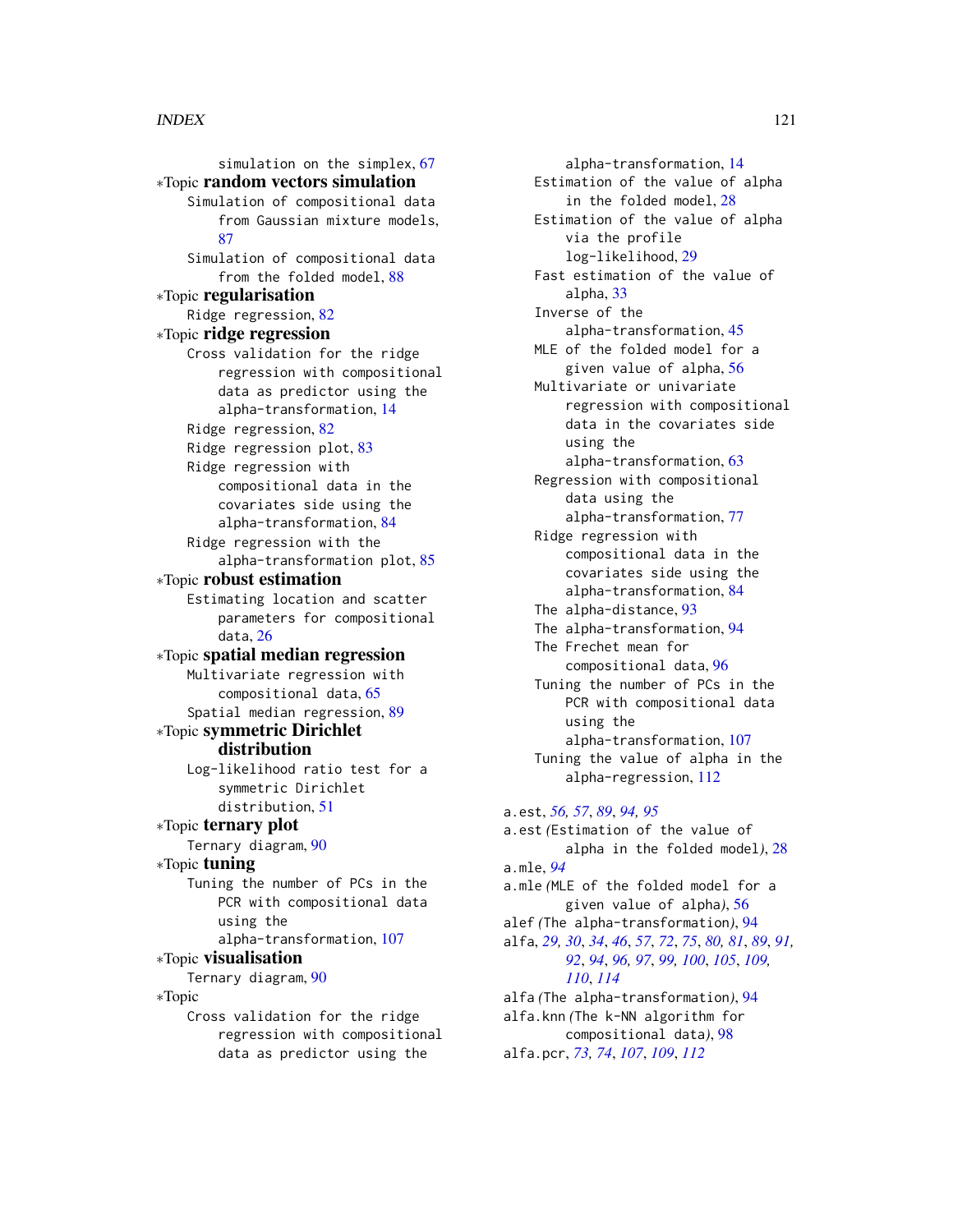alfa.pcr *(*Multivariate or univariate regression with compositional data in the covariates side using the alpha-transformation*)*, [63](#page-62-1) alfa.profile, *[29](#page-28-0)*, *[33,](#page-32-0) [34](#page-33-0)*, *[57](#page-56-0)*, *[92](#page-91-0)*, *[95](#page-94-0)*, *[100](#page-99-0)* alfa.profile *(*Estimation of the value of alpha via the profile log-likelihood*)*, [29](#page-28-0) alfa.rda, *[12](#page-11-0)*, *[79](#page-78-1)*, *[81](#page-80-0)*, *[110](#page-109-0)* alfa.rda *(*Regularised discriminant analysis for compositional data using the alpha-transformation*)*, [79](#page-78-1) alfa.reg, *[19](#page-18-0)*, *[70](#page-69-0)*, *[90](#page-89-0)*, *[94](#page-93-1)*, *[114,](#page-113-0) [115](#page-114-0)* alfa.reg *(*Regression with compositional data using the alpha-transformation*)*, [77](#page-76-1) alfa.ridge, *[16](#page-15-0)*, *[82](#page-81-0)[–84](#page-83-0)*, *[86](#page-85-0)* alfa.ridge *(*Ridge regression with compositional data in the covariates side using the alpha-transformation*)*, [84](#page-83-0) alfa.tune, *[30](#page-29-0)*, *[92](#page-91-0)*, *[95](#page-94-0)*, *[100](#page-99-0)* alfa.tune *(*Fast estimation of the value of alpha*)*, [33](#page-32-0) alfadist, *[46](#page-45-0)* alfadist *(*The alpha-distance*)*, [93](#page-92-0) alfadista *(*The alpha-distance*)*, [93](#page-92-0)

alfainv, *[29,](#page-28-0) [30](#page-29-0)*, *[34](#page-33-0)*, *[57](#page-56-0)*, *[94–](#page-93-1)[97](#page-96-0)* alfainv *(*Inverse of the alpha-transformation*)*, [45](#page-44-0)

alfaknn.tune *(*Tuning of the k-NN algorithm for compositional data*)*, [104](#page-103-0)

alfapcr.tune, *[23](#page-22-0)*, *[64](#page-63-0)*, *[73](#page-72-0)*, *[103](#page-102-0)*, *[106,](#page-105-1) [107](#page-106-1)*, *[111,](#page-110-1) [112](#page-111-0)*

alfapcr.tune *(*Tuning the number of PCs in the PCR with compositional data using the alpha-transformation*)*, [107](#page-106-1)

alfarda.tune *(*Cross validation for the regularised discriminant analysis with compositional data using the alpha-transformation*)*, [11](#page-10-0) alfareg.tune, *[48](#page-47-0)*, *[65](#page-64-0)*, *[78](#page-77-0)*

alfareg.tune *(*Tuning the value of

alpha in the alpha-regression*)*, [112](#page-111-0) alfaridge.plot, *[84,](#page-83-0) [85](#page-84-0)* alfaridge.plot *(*Ridge regression with the alpha-transformation plot*)*, [85](#page-84-0) alfaridge.tune, *[13,](#page-12-0) [14](#page-13-0)*, *[85](#page-84-0)* alfaridge.tune *(*Cross validation for the ridge regression with compositional data as predictor using the alpha-transformation*)*, [14](#page-13-0) alpha.mle, *[29](#page-28-0)*, *[89](#page-88-0)*, *[94,](#page-93-1) [95](#page-94-0)* alpha.mle *(*MLE of the folded model for a given value of alpha*)*, [56](#page-55-0) alr *(*The additive log-ratio transformation and its inverse*)*, [92](#page-91-0) alrinv *(*The additive log-ratio transformation and its inverse*)*, [92](#page-91-0) anova\_propreg, *[77](#page-76-1)*

beta.est *(*MLE of distributions defined in the (0, 1) interval*)*, [55](#page-54-0) bic.mixcompnorm, *[6](#page-5-0)*, *[39](#page-38-0)*, *[87](#page-86-0)* bic.mixcompnorm *(*Mixture model selection via BIC*)*, [52](#page-51-0) bivt.contour, *[5](#page-4-0)*, *[8](#page-7-0)[–10](#page-9-0)*, *[54](#page-53-0)* bivt.contour *(*Contour plot of the t distribution in S^2*)*, [10](#page-9-0)

comp.den, *[54](#page-53-0)*, *[63](#page-62-1)*, *[67,](#page-66-0) [68](#page-67-0)*, *[91](#page-90-0)* comp.den *(*Estimating location and scatter parameters for compositional data*)*, [26](#page-25-0) comp.kerncontour, *[5](#page-4-0)*, *[60](#page-59-0)*, *[91](#page-90-0)*, *[102](#page-101-0)* comp.kerncontour *(*Contour plot of the kernel density estimate in S^2*)*, [7](#page-6-0) comp.knn, *[48](#page-47-0)*, *[105](#page-104-0)* comp.knn *(*The k-NN algorithm for compositional data*)*, [98](#page-97-0) comp.ppr *(*Projection pursuit regression for compositional data*)*, [74](#page-73-0) comp.reg, *[19](#page-18-0)*, *[21](#page-20-0)*, *[40](#page-39-0)*, *[48](#page-47-0)*, *[62](#page-61-0)*, *[70](#page-69-0)*, *[78](#page-77-0)*, *[89,](#page-88-0) [90](#page-89-0)* comp.reg *(*Multivariate regression with compositional data*)*, [65](#page-64-0)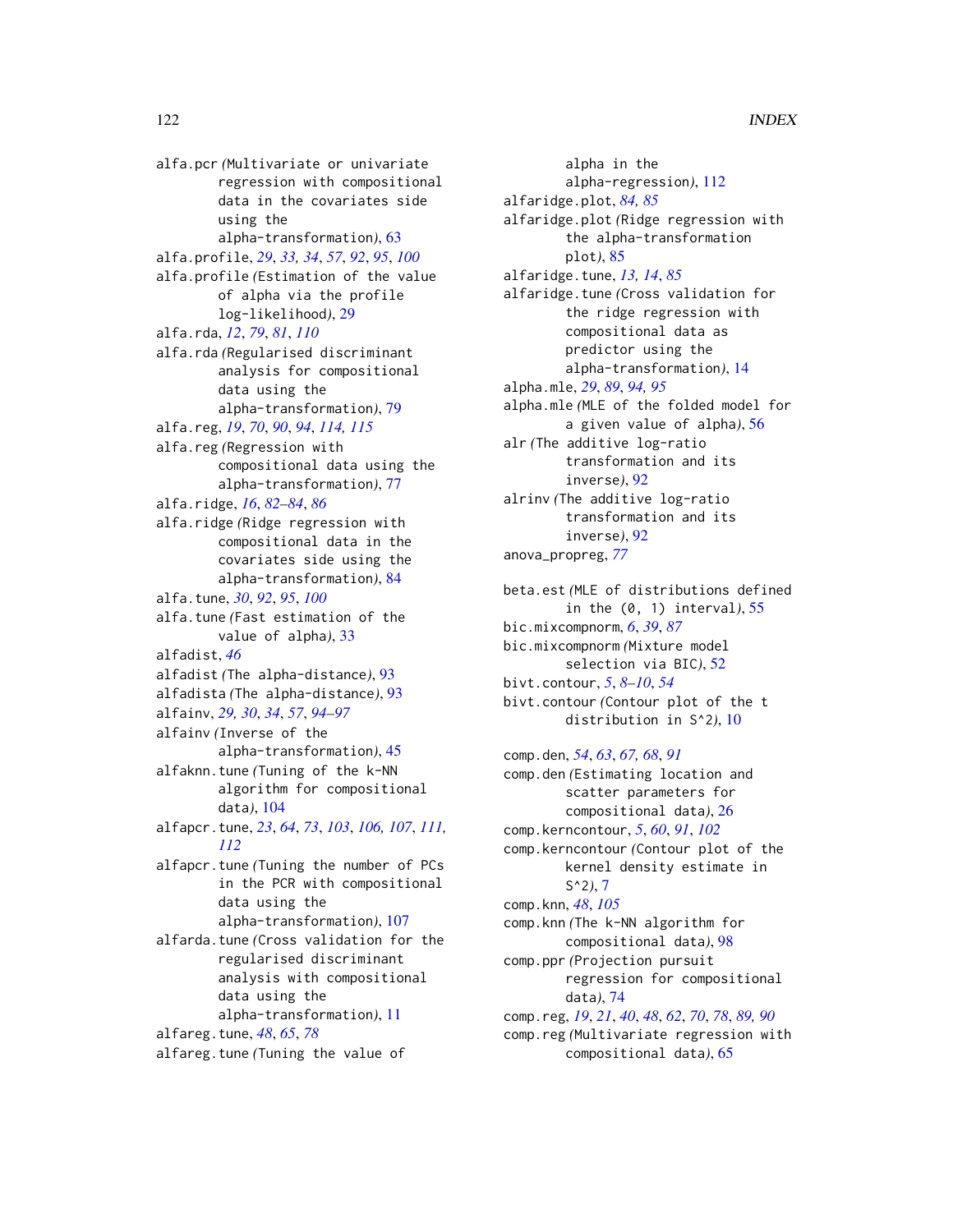comp.test, *[24](#page-23-0)*, *[26](#page-25-0)*, *[31](#page-30-0)*, *[33](#page-32-0)*, *[41](#page-40-0)*, *[43](#page-42-0)*, *[47](#page-46-0)*, *[58,](#page-57-0) [59](#page-58-0)* comp.test *(*Hypothesis testing for two or more compositional mean vectors*)*, [43](#page-42-0) compknn.reg *(*k-NN regression with compositional data*)*, [47](#page-46-0) compknn.tune, *[75](#page-74-0)*, *[99](#page-98-0)* compknn.tune *(*Tuning of the k-NN algorithm for compositional data*)*, [104](#page-103-0) Compositional-package, [4](#page-3-0) Contour plot of a Dirichlet distribution in S^2, [5](#page-4-0) Contour plot of a Gaussian mixture model in S^2, [6](#page-5-0) Contour plot of the kernel density estimate in S^2, [7](#page-6-0) Contour plot of the normal distribution in S^2, [8](#page-7-0) Contour plot of the skew skew-normal distribution in S^2, [9](#page-8-0) Contour plot of the t distribution in  $S^2$ , [10](#page-9-0) Cross validation for the regularised discriminant analysis with compositional data using the alpha-transformation, [11](#page-10-0) Cross validation for the ridge regression, [13](#page-12-0) Cross validation for the ridge regression with compositional data as predictor using the alpha-transformation, [14](#page-13-0) ddiri, *[35](#page-34-0)*, *[37](#page-36-0)*, *[51](#page-50-0)* ddiri *(*Density values of a Dirichlet distribution*)*, [16](#page-15-0) Density values of a Dirichlet distribution, [16](#page-15-0) diri.contour, *[6](#page-5-0)*, *[8](#page-7-0)[–11](#page-10-0)*, *[17,](#page-16-0) [18](#page-17-1)*, *[35](#page-34-0)*, *[37](#page-36-0)*, *[91](#page-90-0)* diri.contour *(*Contour plot of a Dirichlet distribution in S^2*)*, [5](#page-4-0) diri.est, *[17,](#page-16-0) [18](#page-17-1)*, *[37](#page-36-0)*, *[49](#page-48-0)*, *[51,](#page-50-0) [52](#page-51-0)* diri.est *(*Fitting a Dirichlet distribution*)*, [34](#page-33-0) diri.nr, *[17,](#page-16-0) [18](#page-17-1)*, *[35](#page-34-0)*, *[49](#page-48-0)*, *[51,](#page-50-0) [52](#page-51-0)* diri.nr *(*Fitting a Dirichlet distribution via

Newton-Rapshon*)*, [36](#page-35-0) diri.nr2, *[55](#page-54-0)* diri.reg, *[21](#page-20-0)*, *[40](#page-39-0)*, *[62](#page-61-0)*, *[66](#page-65-0)*, *[70](#page-69-0)*, *[78](#page-77-0)*, *[90](#page-89-0)*, *[115](#page-114-0)* diri.reg *(*Dirichlet regression*)*, [18](#page-17-1) diri.reg2 *(*Dirichlet regression*)*, [18](#page-17-1) Dirichlet random values simulation, [17](#page-16-0) Dirichlet regression, [18](#page-17-1) dirimean.test, *[52](#page-51-0)* dirimean.test *(*Log-likelihood ratio test for a Dirichlet mean vector*)*, [50](#page-49-0) Divergence based regression for compositional data, [20](#page-19-1) Divergence based regression for compositional data with compositional data in the covariates side using the alpha-transformation, [21](#page-20-0) eel.test1, *[24](#page-23-0)*, *[41](#page-40-0)* eel.test1 *(*Exponential empirical likelihood for a one sample mean vector hypothesis testing*)*, [30](#page-29-0) eel.test2, *[26](#page-25-0)* eel.test2 *(*Exponential empirical likelihood hypothesis testing for two mean vectors*)*, [31](#page-30-0) el, *[47](#page-46-0)* el.test, *[24](#page-23-0)* el.test1, *[31](#page-30-0)*, *[41](#page-40-0)* el.test1 *(*Empirical likelihood for a one sample mean vector hypothesis testing*)*, [23](#page-22-0) el.test2, *[24](#page-23-0)*, *[31](#page-30-0)*, *[33](#page-32-0)*, *[41](#page-40-0)*, *[43,](#page-42-0) [44](#page-43-0)* el.test2 *(*Empirical likelihood hypothesis testing for two mean vectors*)*, [24](#page-23-0) Empirical likelihood for a one sample mean vector hypothesis testing, [23](#page-22-0) Empirical likelihood hypothesis testing for two mean vectors, [24](#page-23-0) Estimating location and scatter parameters for compositional data, [26](#page-25-0) Estimation of the value of alpha in the folded model, [28](#page-27-0)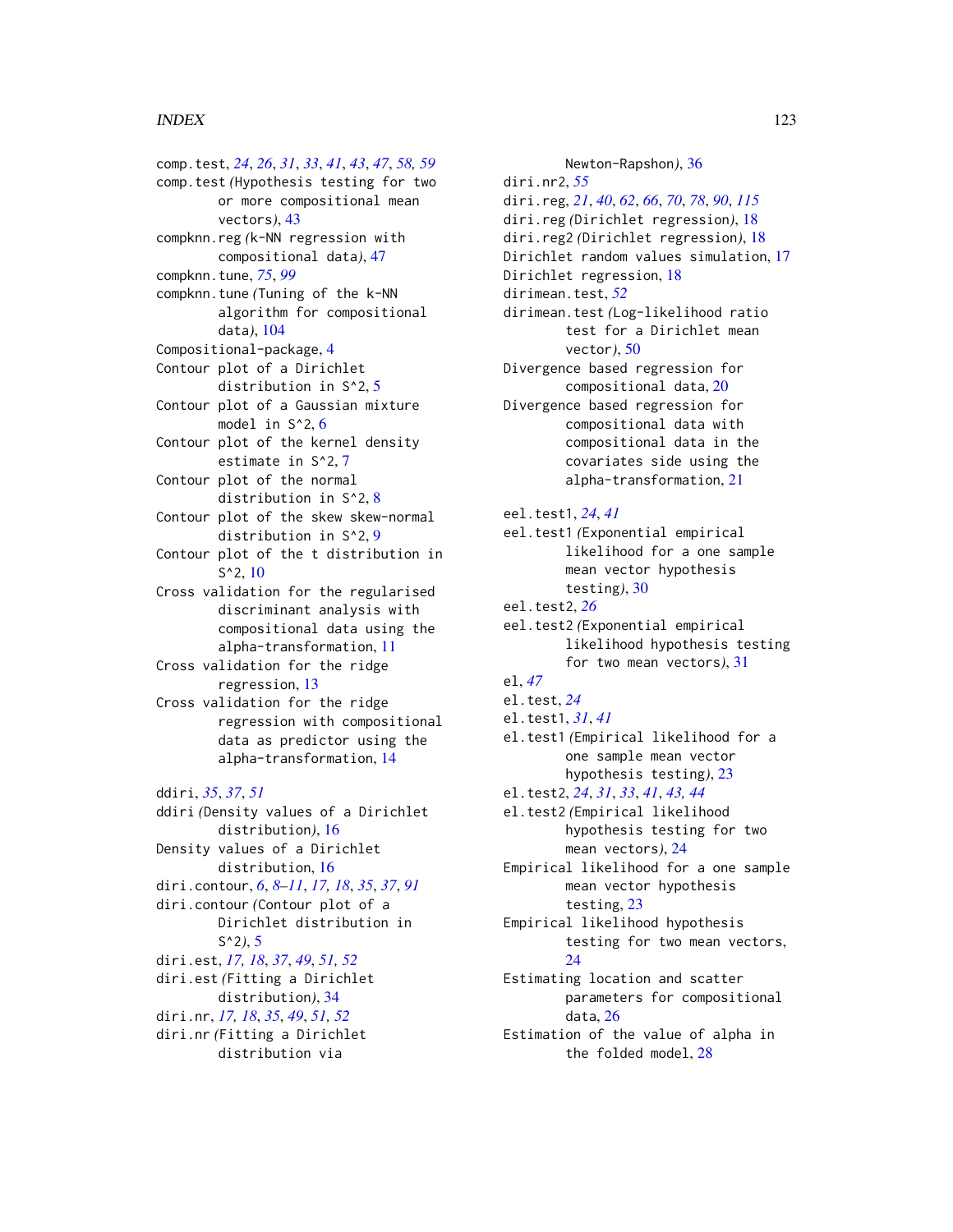Estimation of the value of alpha via the profile log-likelihood, [29](#page-28-0) Exponential empirical likelihood for a one sample mean vector hypothesis testing, [30](#page-29-0) Exponential empirical likelihood hypothesis testing for two mean vectors, [31](#page-30-0) Fast estimation of the value of alpha,

[33](#page-32-0) Fitting a Dirichlet distribution, [34](#page-33-0) Fitting a Dirichlet distribution via Newton-Rapshon, [36](#page-35-0) frechet *(*The Frechet mean for compositional data*)*, [96](#page-95-0)

Gaussian mixture models for compositional data, [37](#page-36-0) glm, *[73](#page-72-0)*, *[109](#page-108-0)* glm.pcr, *[23](#page-22-0)*, *[64](#page-63-0)*, *[74](#page-73-0)*, *[103](#page-102-0)*, *[107](#page-106-1)*, *[112](#page-111-0)* glm.pcr *(*Principal component generalised linear models*)*, [72](#page-71-1) glmpcr.tune, *[107](#page-106-1)*, *[109](#page-108-0)* glmpcr.tune *(*Tuning the principal components with GLMs*)*, [111](#page-110-1)

helm *(*The Helmert sub-matrix*)*, [97](#page-96-0) Helper functions for the Kullback-Leibler regression, [39](#page-38-0) hotel1T2, *[24](#page-23-0)*, *[31](#page-30-0)* hotel1T2 *(*Hotelling's multivariate version of the 1 sample t-test for Euclidean data*)*, [40](#page-39-0) hotel2T2, *[24](#page-23-0)*, *[26](#page-25-0)*, *[31](#page-30-0)*, *[33](#page-32-0)*, *[41](#page-40-0)*, *[44](#page-43-0)*, *[47](#page-46-0)*, *[58,](#page-57-0) [59](#page-58-0)* hotel2T2 *(*Hotelling's multivariate version of the 2 sample t-test for Euclidean data*)*, [42](#page-41-0) Hotelling's multivariate version of the 1 sample t-test for Euclidean data, [40](#page-39-0) Hotelling's multivariate version of the 2 sample t-test for Euclidean data, [42](#page-41-0) hsecant01.est *(*MLE of distributions defined in the (0, 1) interval*)*, [55](#page-54-0)

Hypothesis testing for two or more compositional mean vectors, [43](#page-42-0) ibeta.est *(*MLE of distributions defined in the (0, 1) interval*)*, [55](#page-54-0) Inverse of the alpha-transformation, [45](#page-44-0) james, *[24](#page-23-0)*, *[26](#page-25-0)*, *[31](#page-30-0)*, *[33](#page-32-0)*, *[41](#page-40-0)*, *[43](#page-42-0)*, *[58,](#page-57-0) [59](#page-58-0)* james *(*James multivariate version of the t-test*)*, [46](#page-45-0) James multivariate version of the t-test, [46](#page-45-0) js.compreg, *[19](#page-18-0)*, *[21](#page-20-0)*, *[40](#page-39-0)*, *[48](#page-47-0)*, *[62](#page-61-0)*, *[66](#page-65-0)*, *[70](#page-69-0)*, *[78](#page-77-0)*, *[90](#page-89-0)* js.compreg *(*Divergence based regression for compositional data*)*, [20](#page-19-1) k-NN regression with compositional data, [47](#page-46-0) kl.alfapcr, *[103](#page-102-0)* kl.alfapcr *(*Divergence based regression for compositional data with compositional data in the covariates side using the alpha-transformation*)*, [21](#page-20-0) kl.compreg, *[19](#page-18-0)*, *[39](#page-38-0)*, *[62](#page-61-0)*, *[70](#page-69-0)*, *[78](#page-77-0)*, *[115](#page-114-0)* kl.compreg *(*Divergence based regression for compositional data*)*, [20](#page-19-1) kl.compreg2 *(*Helper functions for the Kullback-Leibler regression*)*, [39](#page-38-0) kl.diri *(*Kullback-Leibler divergence and Bhattacharyya distance between two Dirichlet distributions*)*, [49](#page-48-0) klalfapcr.tune, *[23](#page-22-0)* klalfapcr.tune *(*Tuning of the divergence based regression for compositional data with compositional data in the covariates side using the alpha-transformation*)*, [102](#page-101-0) klcompreg.boot *(*Helper functions for the Kullback-Leibler regression*)*, [39](#page-38-0) Kullback-Leibler divergence and

Bhattacharyya distance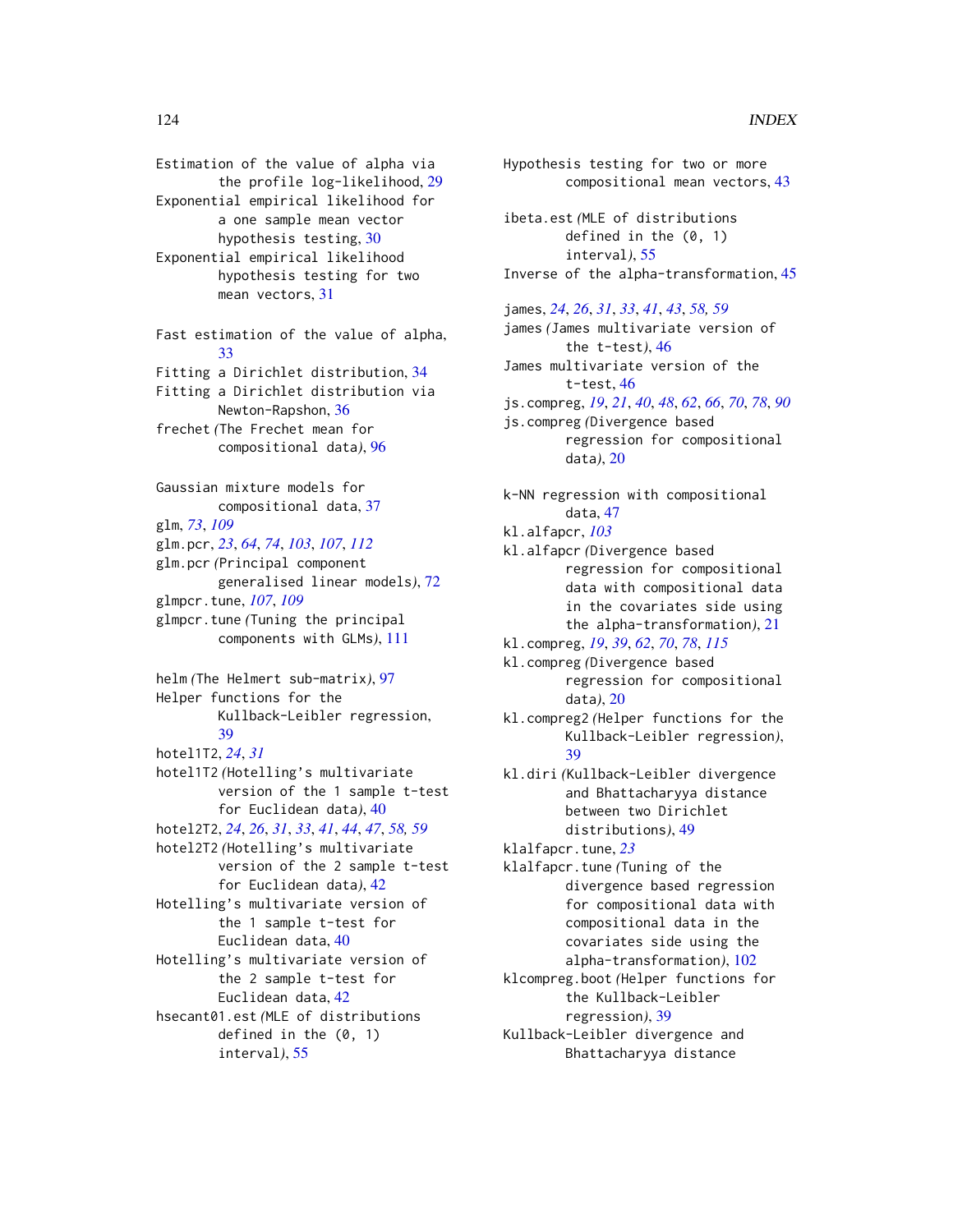between two Dirichlet distributions, [49](#page-48-0)

# lm, *[61](#page-60-0)*

lm.ridge, *[82](#page-81-0)* Log-likelihood ratio test for a Dirichlet mean vector, [50](#page-49-0) Log-likelihood ratio test for a symmetric Dirichlet distribution, [51](#page-50-0) logistic\_only, *[77](#page-76-1)* logitnorm.est *(*MLE of distributions defined in the (0, 1) interval*)*, [55](#page-54-0)

maov, *[24](#page-23-0)*, *[26](#page-25-0)*, *[31](#page-30-0)*, *[33](#page-32-0)*, *[41](#page-40-0)*, *[43,](#page-42-0) [44](#page-43-0)*, *[59](#page-58-0)* maov *(*Multivariate analysis of variance*)*, [57](#page-56-0) maovjames, *[26](#page-25-0)*, *[33](#page-32-0)*, *[44](#page-43-0)*, *[47](#page-46-0)*, *[58](#page-57-0)* maovjames *(*Multivariate analysis of variance (James test)*)*, [58](#page-57-0) mix.compnorm, *[6](#page-5-0)*, *[53](#page-52-0)*, *[87](#page-86-0)* mix.compnorm *(*Gaussian mixture models for compositional data*)*, [37](#page-36-0) mixnorm.contour, *[5](#page-4-0)*, *[8–](#page-7-0)[11](#page-10-0)*, *[39](#page-38-0)*, *[53](#page-52-0)* mixnorm.contour *(*Contour plot of a Gaussian mixture model in S^2*)*, [6](#page-5-0) mixreg *(*Zero adjusted Dirichlet regression*)*, [114](#page-113-0) Mixture model selection via BIC, [52](#page-51-0) mkde, *[102](#page-101-0)* mkde *(*Multivariate kernel density estimation*)*, [59](#page-58-0) mkde.tune, *[60](#page-59-0)* mkde.tune *(*Tuning of the bandwidth h of the kernel using the maximum likelihood cross validation*)*, [101](#page-100-0) MLE for the multivarite t distribution, [53](#page-52-0) MLE of distributions defined in the (0, 1) interval, [55](#page-54-0) MLE of the folded model for a given value of alpha, [56](#page-55-0) multinompcr.tune *(*Tuning the principal components with GLMs*)*, [111](#page-110-1) Multivariate analysis of variance, [57](#page-56-0)

Multivariate analysis of variance (James test), [58](#page-57-0) Multivariate kernel density estimation, [59](#page-58-0) Multivariate linear regression, [61](#page-60-0) Multivariate normal random values simulation on the simplex, [62](#page-61-0) Multivariate or univariate regression with compositional data in the covariates side using the alpha-transformation, [63](#page-62-1) Multivariate regression with compositional data, [65](#page-64-0) Multivariate skew normal random values simulation on the simplex, [66](#page-65-0) Multivariate t random values simulation on the simplex, [67](#page-66-0) multivreg, *[66](#page-65-0)*, *[90](#page-89-0)* multivreg *(*Multivariate linear regression*)*, [61](#page-60-0) multivt, *[27](#page-26-0)* multivt *(*MLE for the multivarite t distribution*)*, [53](#page-52-0)

Non linear least squares regression for compositional data, [69](#page-68-1) norm.contour, *[5](#page-4-0)*, *[8](#page-7-0)*, *[10,](#page-9-0) [11](#page-10-0)* norm.contour *(*Contour plot of the normal distribution in S^2*)*, [8](#page-7-0)

ols.compreg, *[19](#page-18-0)*, *[21](#page-20-0)*, *[40](#page-39-0)*, *[62](#page-61-0)*, *[78](#page-77-0)*, *[115](#page-114-0)* ols.compreg *(*Non linear least squares regression for compositional data*)*, [69](#page-68-1)

pcr, *[23](#page-22-0)*, *[64](#page-63-0)*, *[73](#page-72-0)*, *[103](#page-102-0)* pcr *(*Principal components regression*)*, [73](#page-72-0) pcr.tune, *[74](#page-73-0)*, *[109](#page-108-0)*, *[112](#page-111-0)* pcr.tune *(*Tuning of the principal components regression*)*, [106](#page-105-1) perturbation, *[72](#page-71-1)* perturbation *(*Perturbation operation*)*, [70](#page-69-0) Perturbation operation, [70](#page-69-0) pow *(*Power operation*)*, [71](#page-70-0) power, *[71](#page-70-0)* Power operation, [71](#page-70-0)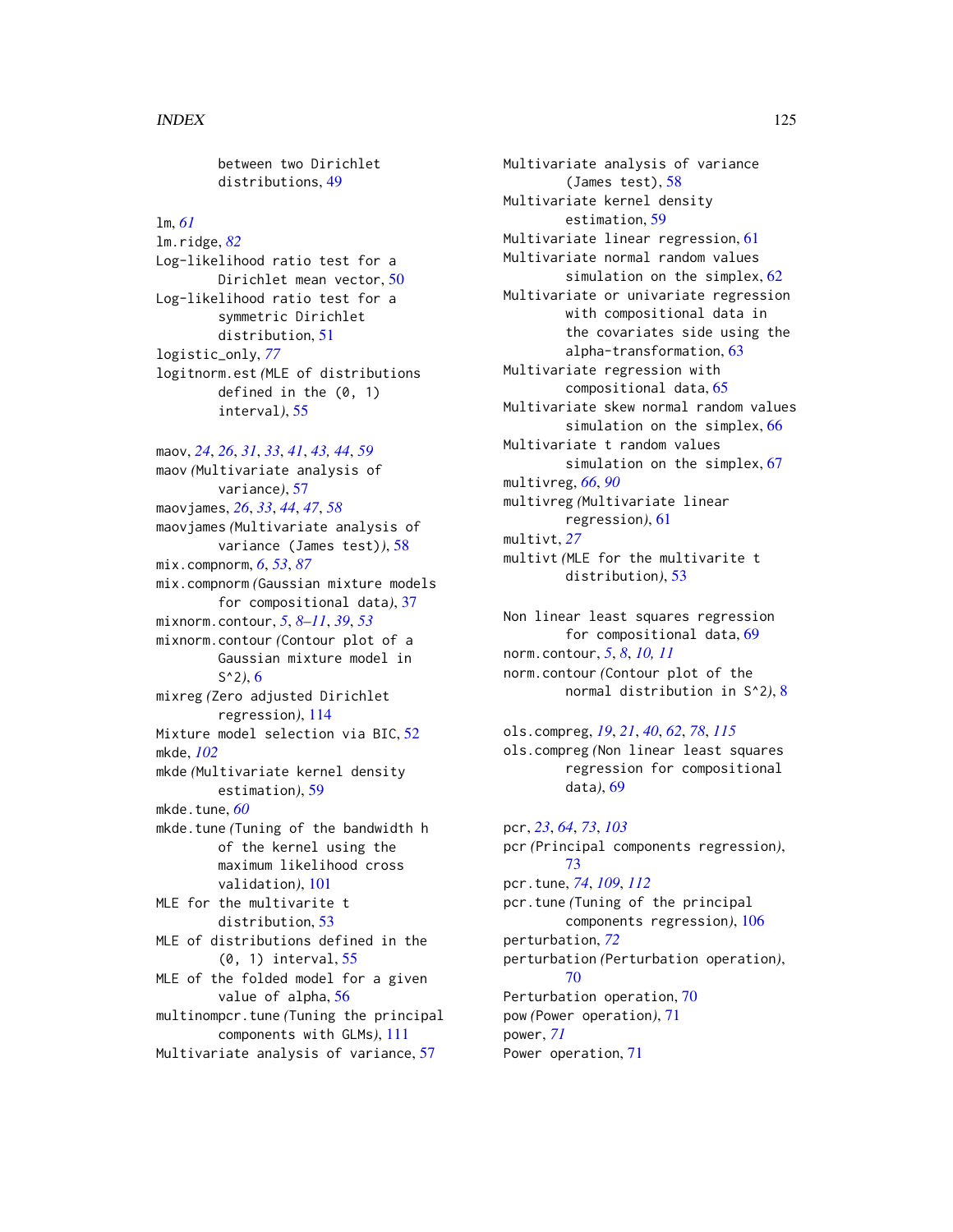Principal component generalised linear models, [72](#page-71-1) Principal components regression, [73](#page-72-0) profile, *[96](#page-95-0)*, *[109](#page-108-0)* Projection pursuit regression for compositional data, [74](#page-73-0) propreg *(*Quasi binomial regression for proportions*)*, [76](#page-75-0) propregs *(*Quasi binomial regression for proportions*)*, [76](#page-75-0) Quasi binomial regression for proportions, [76](#page-75-0) rcompnorm, *[67,](#page-66-0) [68](#page-67-0)* rcompnorm *(*Multivariate normal random values simulation on the simplex*)*, [62](#page-61-0) rcompsn, *[63](#page-62-1)* rcompsn *(*Multivariate skew normal random values simulation on the simplex*)*, [66](#page-65-0) rcompt, *[63](#page-62-1)* rcompt *(*Multivariate t random values simulation on the simplex*)*, [67](#page-66-0) rda, *[75](#page-74-0)*, *[80](#page-79-1)*, *[99](#page-98-0)*, *[105](#page-104-0)*, *[110](#page-109-0)* rda *(*Regularised discriminant analysis for Euclidean data*)*, [80](#page-79-1) rda.tune, *[12](#page-11-0)*, *[81](#page-80-0)* rda.tune *(*Tuning the parameters of the regularised discriminant analysis*)*, [109](#page-108-0) rdiri, *[17](#page-16-0)*, *[35](#page-34-0)*, *[37](#page-36-0)*, *[51,](#page-50-0) [52](#page-51-0)*, *[63](#page-62-1)*, *[67,](#page-66-0) [68](#page-67-0)* rdiri *(*Dirichlet random values simulation*)*, [17](#page-16-0) Regression with compositional data using the alpha-transformation, [77](#page-76-1) Regularised discriminant analysis for compositional data using the alpha-transformation, [79](#page-78-1) Regularised discriminant analysis for Euclidean data, [80](#page-79-1) rfolded *(*Simulation of compositional data from the folded model*)*, [88](#page-87-0) Ridge regression, [82](#page-81-0) Ridge regression plot, [83](#page-82-0) Ridge regression with compositional data in the covariates side

using the alpha-transformation, [84](#page-83-0) Ridge regression with the alpha-transformation plot, [85](#page-84-0) ridge.plot, *[83](#page-82-0)*, *[86](#page-85-0)* ridge.plot *(*Ridge regression plot*)*, [83](#page-82-0) ridge.reg, *[14](#page-13-0)*, *[84,](#page-83-0) [85](#page-84-0)* ridge.reg *(*Ridge regression*)*, [82](#page-81-0) ridge.tune, *[16](#page-15-0)*, *[83,](#page-82-0) [84](#page-83-0)* ridge.tune *(*Cross validation for the ridge regression*)*, [13](#page-12-0) rmixcomp, *[39](#page-38-0)*, *[53](#page-52-0)* rmixcomp *(*Simulation of compositional data from Gaussian mixture models*)*, [87](#page-86-0) rmvt, *[54](#page-53-0)*, *[67,](#page-66-0) [68](#page-67-0)* score.glms, *[77](#page-76-1)* Simulation of compositional data from Gaussian mixture models, [87](#page-86-0) Simulation of compositional data from the folded model, [88](#page-87-0) skewnorm.contour, *[9](#page-8-0)*, *[11](#page-10-0)*

skewnorm.contour *(*Contour plot of the skew skew-normal distribution in S^2*)*, [9](#page-8-0) Spatial median regression, [89](#page-88-0) spatmed.reg, *[27](#page-26-0)*, *[48](#page-47-0)*, *[66](#page-65-0)*

spatmed.reg *(*Spatial median regression*)*, [89](#page-88-0) sym.test, *[51](#page-50-0)*

sym.test *(*Log-likelihood ratio test for a symmetric Dirichlet distribution*)*, [51](#page-50-0)

ternary *(*Ternary diagram*)*, [90](#page-89-0) Ternary diagram, [90](#page-89-0) The additive log-ratio transformation and its inverse, [92](#page-91-0) The alpha-distance, [93](#page-92-0) The alpha-transformation, [94](#page-93-1) The Frechet mean for compositional data, [96](#page-95-0) The Helmert sub-matrix, [97](#page-96-0) The k-NN algorithm for compositional data, [98](#page-97-0) Total variability, [100](#page-99-0) totvar *(*Total variability*)*, [100](#page-99-0)